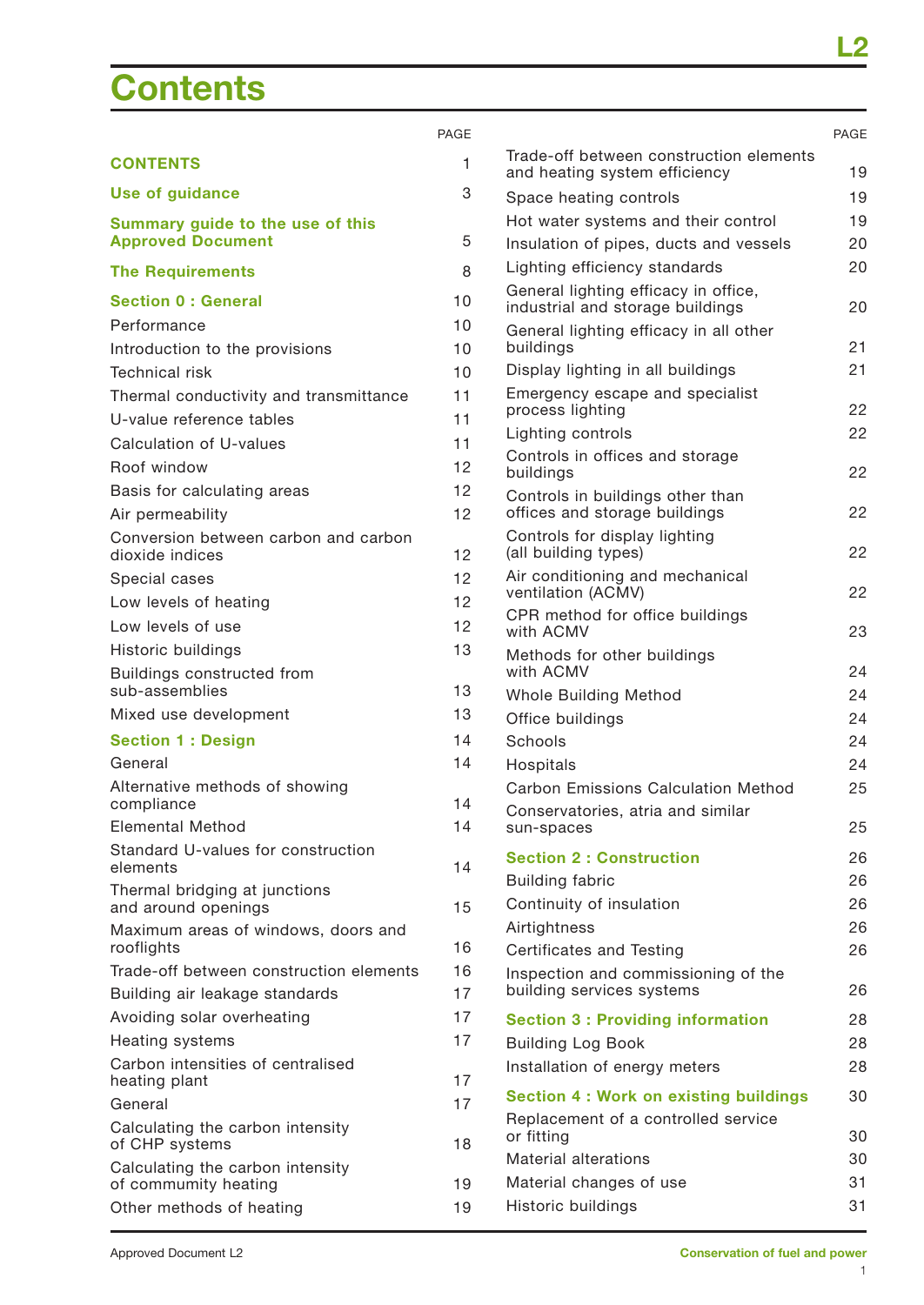PAGE

# **APPENDICES**

| <b>Appendix A: Tables of U-values</b>                  | 33 |
|--------------------------------------------------------|----|
| <b>Appendix B: Calculating U-values</b>                | 47 |
| <b>Appendix C:</b> U-values of ground floors           | 53 |
| <b>Appendix D: Determining U-values</b><br>for glazing | 56 |
| <b>Appendix E:</b> Calculation examples                | 57 |
| <b>Appendix F:</b> Meeting the lighting standards      | 60 |
| <b>Appendix G:</b> Methods for office buildings        | 64 |
| <b>Appendix H:</b> Methods for solar overheating       | 70 |
| Standards referred to                                  | 73 |
| Other publications referred to                         | 74 |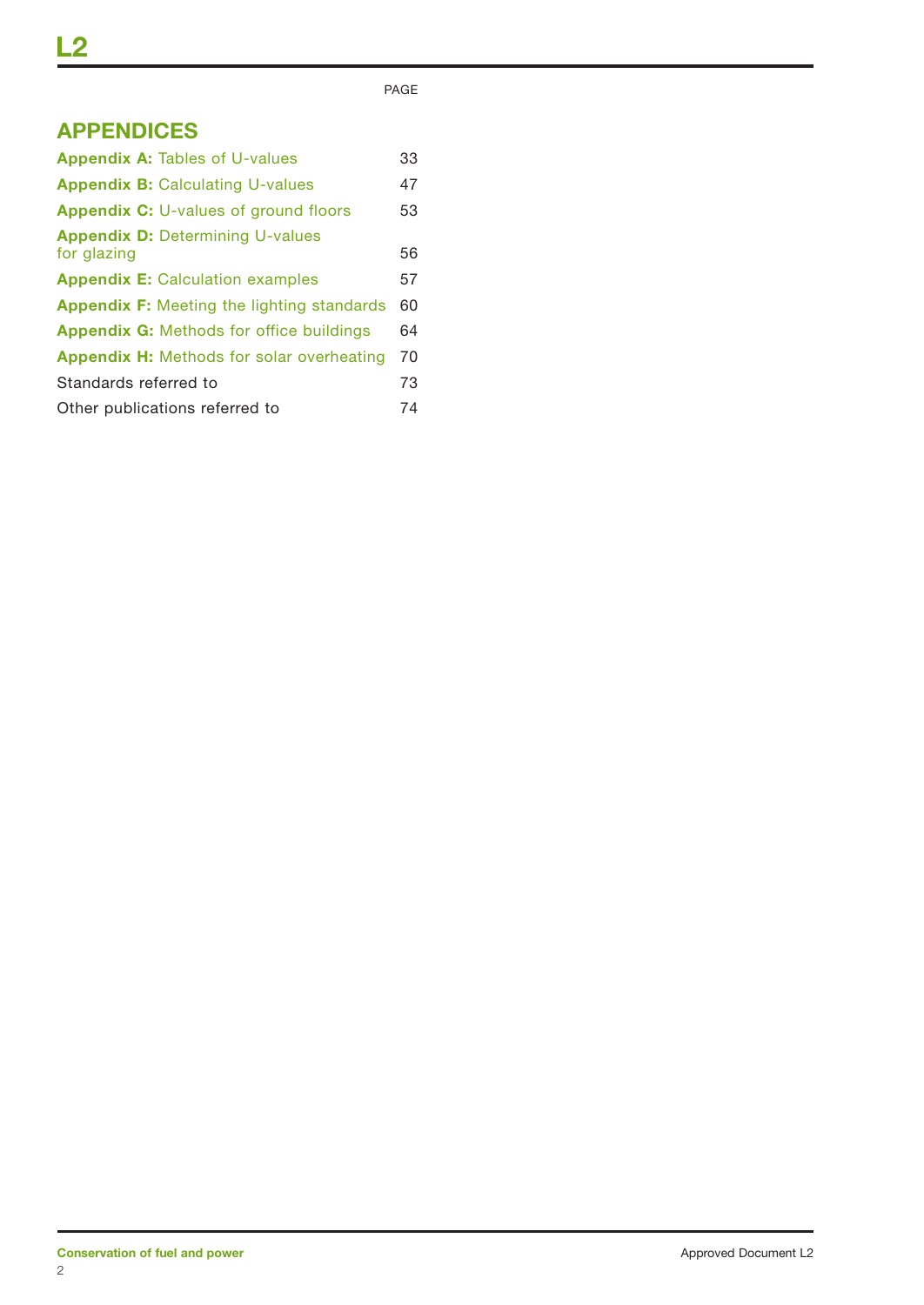# **Use of guidance**

## **THE APPROVED DOCUMENTS**

This document is one of a series that has been approved and issued by the Secretary of State for the purpose of providing practical guidance with respect to the requirements of Schedule 1 to and regulation 7 of the Building Regulations 2000 (SI 2000/2531) for England and Wales. SI 2000/2531 has been amended by the Building (Amendment) Regulations 2001 (SI 2001/3335)

#### **At the back of this document is a list of all the documents that have been approved and issued by the Secretary of State for this purpose.**

Approved Documents are intended to provide guidance for some of the more common building situations. However, there may well be alternative ways of achieving compliance with the requirements. **Thus there is no obligation to adopt any particular solution contained in an Approved Document if you prefer to meet the relevant requirement in some other way.**

## **Other requirements**

The guidance contained in an Approved Document relates only to the particular requirements of the Regulations which the document addresses. The building work will also have to comply with the requirements of any other relevant paragraphs in Schedule 1 to the Regulations.

There are Approved Documents which give guidance on each of the Parts of Schedule 1 and on regulation 7.

## **LIMITATION ON REQUIREMENTS**

In accordance with regulation 8, the requirements in Parts A to K and N (except for paragraphs H2 and J6) of Schedule 1 to the Building Regulations do not require anything to be done except for the purpose of securing reasonable standards of health and safety for persons in or about buildings (and any others who may be affected by buildings or matters connected with buildings).

Paragraphs H2 and J6 are excluded from Regulation 8 because they deal directly with prevention of the contamination of water. Parts L and M are excluded because they respectively address the conservation of fuel and power and access facilities for disabled people. These matters are amongst the purposes, other than health and safety, that may be addressed by Building Regulations.

## **MATERIALS AND WORKMANSHIP**

Any building work which is subject to the requirements imposed by Schedule 1 to the Building Regulations should, in accordance with regulation 7, be carried out with proper materials and in a workmanlike manner.

You may show that you have complied with regulation 7 in a number of ways. These include the appropriate use of a product bearing CE marking in accordance with the Construction Products Directive (89/106/EEC)1 as amended by the CE Marking Directive  $(93/68/EEC)^2$ , or a product complying with an appropriate technical specification (as defined in those Directives), a British Standard, or an alternative national technical specification of any state which is a contracting party to the European Economic Area which, in use, is equivalent, or a product covered by a national or European certificate issued by a European Technical Approval issuing body, and the conditions of use are in accordance with the terms of the certificate. You will find further guidance in the Approved Document supporting regulation 7 on materials and workmanship.

## **Independent certification schemes**

There are many UK product certification schemes. Such schemes certify compliance with the requirements of a recognised document which is appropriate to the purpose for which the material is to be used. Materials which are not so certified may still conform to a relevant standard.

Many certification bodies which approve such schemes are accredited by UKAS.

## **Technical specifications**

Under section 1(a) of the Building Act, Building Regulations may be made for various purposes including health, safety, welfare, convenience, conservation of fuel and power and prevention of contamination of water. Standards and technical approvals are relevant guidance to the extent that they relate to these considerations. However, they may also address other aspects of performance such as serviceability, or aspects, which although they relate to the purposes listed above, are not covered by the current Regulations.

- As implemented by the Construction Products Regulations 1991 (SI 1991/1620).
- As implemented by the Construction Products (Amendment) Regulations 1994 (SI 1994/3051).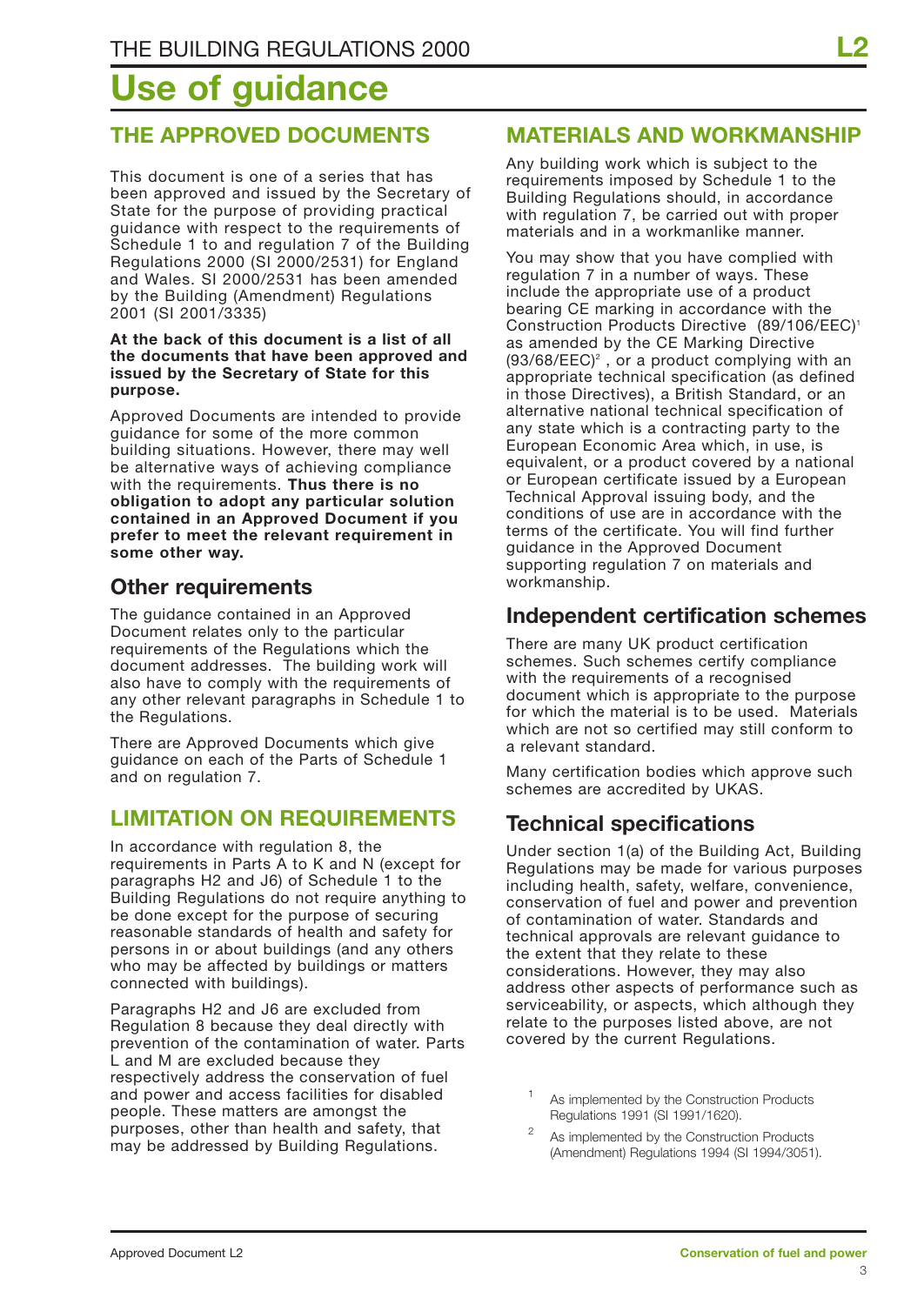When an Approved Document makes reference to a named standard, the relevant version of the standard is the one listed at the end of the publication. However, if this version has been revised or updated by the issuing standards body, the new version may be used as a source of guidance provided it continues to address the relevant requirements of the Regulations.

The appropriate use of a product which complies with a European Technical Approval as defined in the Construction Products Directive will meet the relevant requirements.

The Department intends to issue periodic amendments to its Approved Documents to reflect emerging harmonised European Standards. Where a national standard is to be replaced by a European harmonised standard, there will be a co-existence period during which either standard may be referred to. At the end of the co-existence period the national standard will be withdrawn.

## **THE WORKPLACE (HEALTH, SAFETY AND WELFARE) REGULATIONS 1992**

The Workplace (Health, Safety and Welfare) Regulations 1992 contain some requirements which affect building design. The main requirements are now covered by the Building Regulations, but for further information see: *Workplace health, safety and welfare. Workplace (Health, Safety and Welfare) Regulations 1992. Approved Code of Practice L24.* Published by HSE Books 1992 (ISBN 0 7176 0413 6).

The Workplace (Health, Safety and Welfare) Regulations 1992 apply to the common parts of flats and similar buildings if people such as cleaners and caretakers are employed to work in these common parts. Where the requirements of the Building Regulations that are covered by this Part do not apply to dwellings, the provisions may still be required in the situations described above in order to satisfy the Workplace Regulations.

## **MIXED USE DEVELOPMENT**

In mixed use developments part of a building may be used as a dwelling while another part has a non-domestic use. In such cases, if the requirements of this Part of the Regulations for dwellings and non-domestic use differ, the requirements for non-domestic use should apply in any shared parts of the building.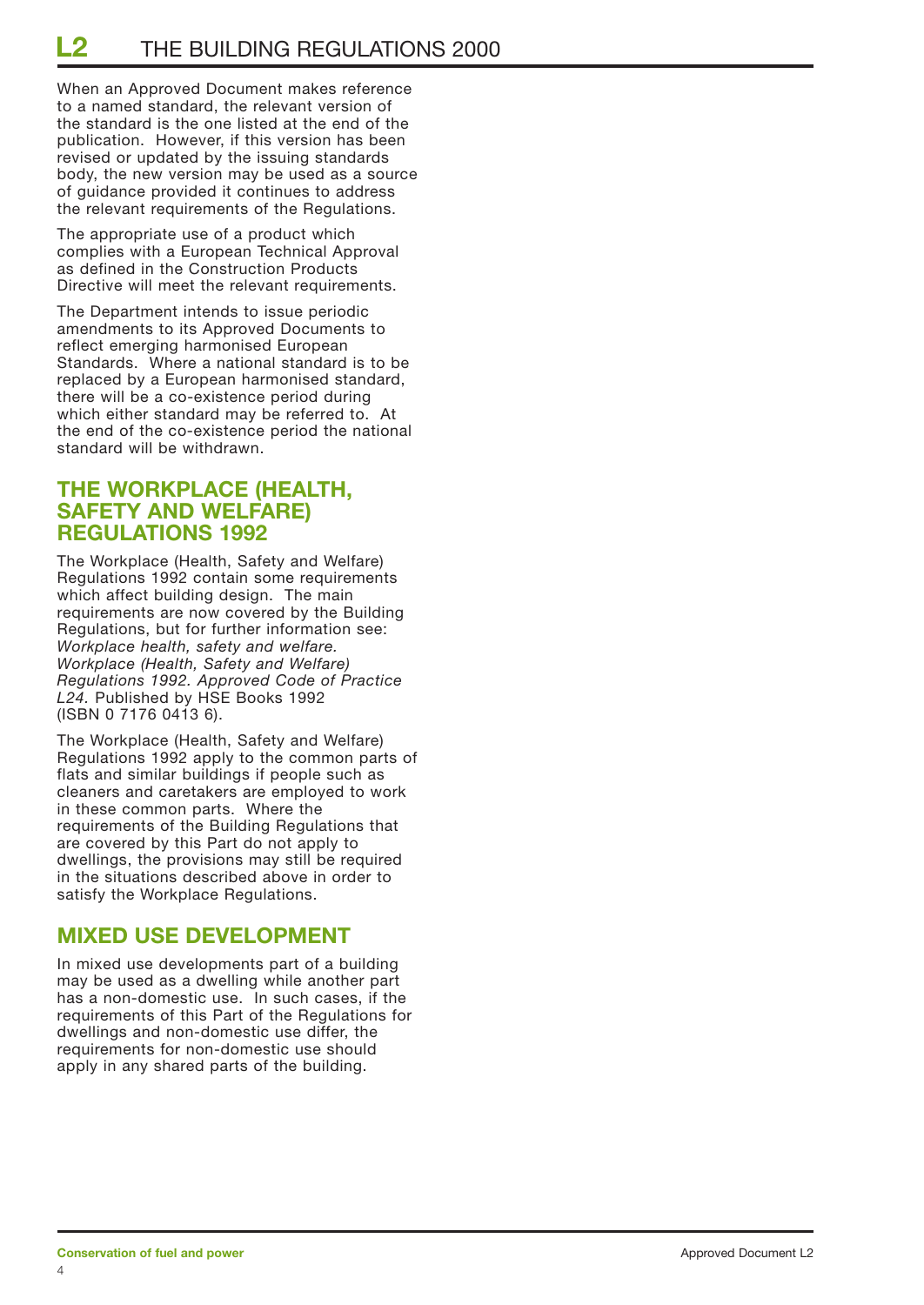# **Summary guide to the use of this Approved Document**

| TEST                                                                                                                                                                                                                      |                                                                                                                                               | <b>ACTION</b>                                                                                                                           |
|---------------------------------------------------------------------------------------------------------------------------------------------------------------------------------------------------------------------------|-----------------------------------------------------------------------------------------------------------------------------------------------|-----------------------------------------------------------------------------------------------------------------------------------------|
|                                                                                                                                                                                                                           |                                                                                                                                               |                                                                                                                                         |
| <b>Choose method of compliance</b>                                                                                                                                                                                        |                                                                                                                                               |                                                                                                                                         |
| Elemental                                                                                                                                                                                                                 |                                                                                                                                               | Go to 1                                                                                                                                 |
| Whole building method                                                                                                                                                                                                     |                                                                                                                                               | Go to 25                                                                                                                                |
| Carbon emissions calculation method                                                                                                                                                                                       |                                                                                                                                               | Go to 30                                                                                                                                |
|                                                                                                                                                                                                                           |                                                                                                                                               |                                                                                                                                         |
| Are all U-values $\leq$ the corresponding<br>values from Table 1?                                                                                                                                                         | N <sub>o</sub><br>Yes                                                                                                                         | Revise U-values and repeat 1 or Go to 3<br>Continue                                                                                     |
| Are the areas of openings $\leq$ the<br>corresponding values in Table 2?                                                                                                                                                  | Yes<br>N <sub>o</sub>                                                                                                                         | Go to $4$<br>Reduce opening areas and repeat 2 or continue                                                                              |
| Is the average U-value $\leq$ to that of a<br>notional building of the same size and<br>shape as described in paragraphs 1.15-1.16<br>and taking into account the heating system<br>efficiency as described in para 1.32? | N <sub>o</sub>                                                                                                                                | FAIL - revise design and go to 1 or go to<br>START and test compliance by another route                                                 |
| Do all occupied spaces satisfy the solar<br>overheating criteria in para 1.20 et seq ?                                                                                                                                    | N <sub>o</sub><br>Yes                                                                                                                         | Adjust window areas or shading provisions<br>Continue                                                                                   |
| Does any centralised heating plant as described<br>in paragraph 1.25 meet the carbon intensity                                                                                                                            | Yes                                                                                                                                           | Go to 7                                                                                                                                 |
|                                                                                                                                                                                                                           | N <sub>o</sub>                                                                                                                                | Select different heating plant and repeat 5 or<br>continue                                                                              |
| Eret<br>Is the average U-value $\leq$ Uref •<br>Eact<br>from paragraph 1.32?                                                                                                                                              | N <sub>o</sub><br>Yes                                                                                                                         | <b>FAIL</b> – revise design and go to 1 or go to<br><b>START</b> and test compliance by another route<br>Continue                       |
| Do the heating system controls comply                                                                                                                                                                                     | N <sub>o</sub>                                                                                                                                | $\textbf{FAIL}$ – revise controls and repeat 7 or go to<br><b>START</b> and test compliance by another route                            |
|                                                                                                                                                                                                                           | Yes                                                                                                                                           | Continue                                                                                                                                |
| Does the HWS system and the associated<br>controls comply with paragraphs 1.35 to<br>1.37?                                                                                                                                | N <sub>o</sub><br>Yes                                                                                                                         | <b>FAIL</b> – revise HWS system and controls and<br>repeat 8 or go to START and test compliance<br>by another route<br>Continue         |
| Does the insulation to pipes, ducts and<br>vessels comply with paragraphs 1.38 to<br>1.40?                                                                                                                                | N <sub>o</sub><br>Yes                                                                                                                         | <b>FAIL</b> – revise insulation specification and<br>repeat 9 or go to <b>START</b> and test compliance<br>by another route<br>Continue |
| Is there general or display lighting serving<br>more than 100m <sup>2</sup> ?                                                                                                                                             | N <sub>o</sub><br>Yes                                                                                                                         | Go to 19<br>Continue                                                                                                                    |
| Is the building an office, industrial or<br>storage building?                                                                                                                                                             | N <sub>o</sub><br>Yes                                                                                                                         | Go to 14<br>Continue                                                                                                                    |
| Is the average luminaire-lumens/circuit<br>watt $\geq 40$ ?                                                                                                                                                               | N <sub>o</sub>                                                                                                                                | Revise lighting design and repeat 12 or go to<br><b>START</b> and test compliance by another route                                      |
|                                                                                                                                                                                                                           | Yes                                                                                                                                           | Continue                                                                                                                                |
| Do the lighting controls comply with<br>paragraphs 1.56 and 1.57?                                                                                                                                                         | Yes                                                                                                                                           | Go to 16                                                                                                                                |
|                                                                                                                                                                                                                           | No                                                                                                                                            | Revise the controls and repeat 13 or go to<br><b>START</b> and test compliance by another route                                         |
| Is the average lamp plus ballast efficacy $\geq$<br>50 lamp-lumens per circuit watt?                                                                                                                                      | N <sub>o</sub>                                                                                                                                | Revise lighting design and repeat 14 or go to<br><b>START</b> and test compliance by another route                                      |
|                                                                                                                                                                                                                           |                                                                                                                                               | Continue                                                                                                                                |
| in paragraph 1.58                                                                                                                                                                                                         |                                                                                                                                               | Revise the controls and repeat 15 or go to<br><b>START</b> and test compliance by another route                                         |
|                                                                                                                                                                                                                           | <b>Compliance by Elemental method</b><br>criteria of Table 5?<br>with paragraphs 1.33 and 1.34?<br>Do the lighting controls meet the guidance | Yes<br>N <sub>o</sub>                                                                                                                   |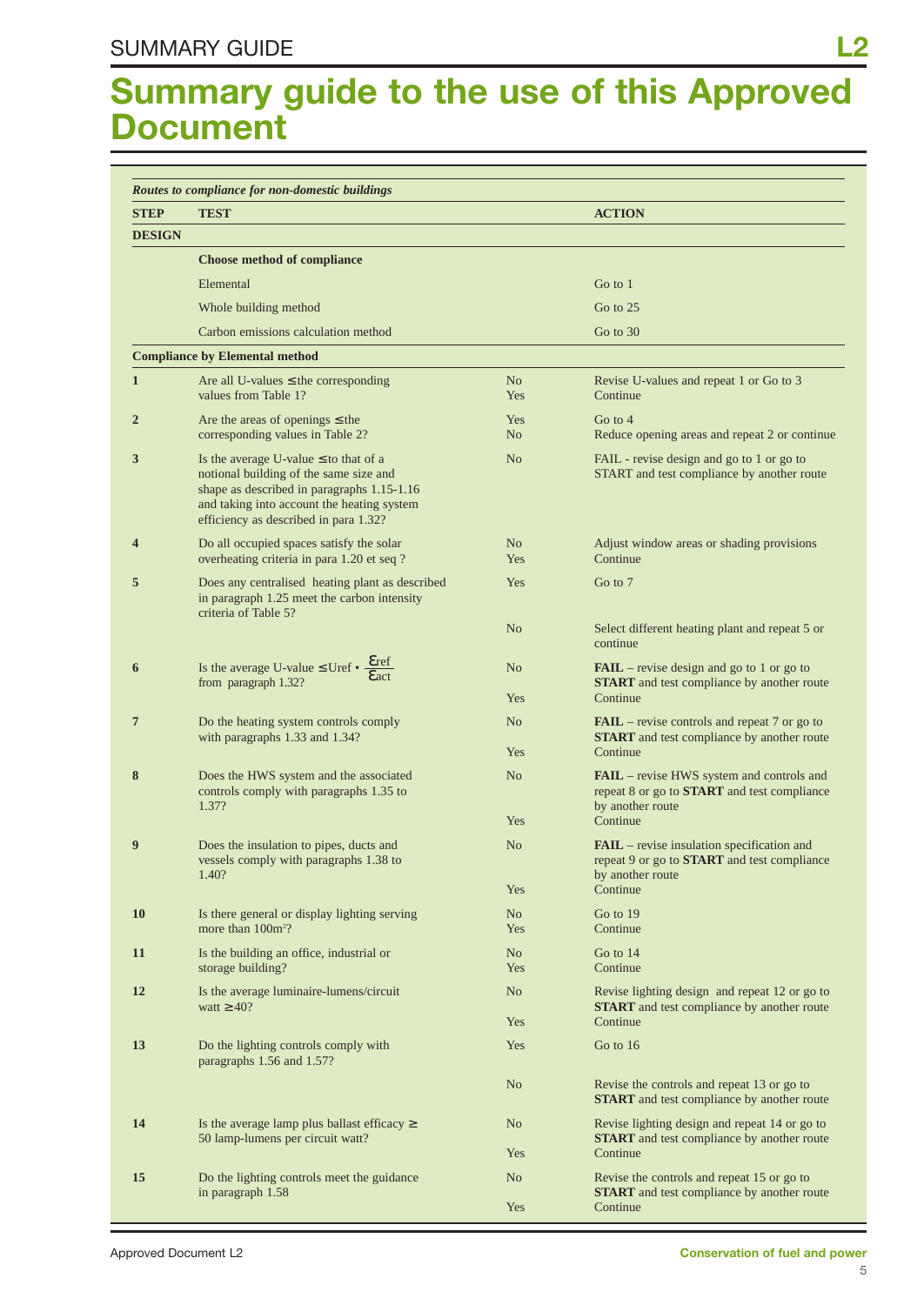# **SUMMARY GUIDE**

| <b>STEP</b> | <b>TEST</b>                                                                                                                       |                       | <b>ACTION</b>                                                                                                          |
|-------------|-----------------------------------------------------------------------------------------------------------------------------------|-----------------------|------------------------------------------------------------------------------------------------------------------------|
| 16          | Is there any display lighting?                                                                                                    | N <sub>o</sub><br>Yes | Go to 19<br>Continue                                                                                                   |
| 17          | Does any display lighting have an average<br>lamp plus ballast efficacy $\geq 15$ lamp-lumens<br>per circuit watt?                | N <sub>o</sub><br>Yes | Revise display lighting and repeat 17 or go to<br><b>START</b> and test compliance by another route<br>Continue        |
|             |                                                                                                                                   |                       |                                                                                                                        |
| 18          | Do the display lighting controls meet the<br>standards of paragraph 1.59?                                                         | N <sub>o</sub>        | Revise display lighting controls and repeat 18<br>or go to <b>START</b> and test compliance by another<br>route        |
|             |                                                                                                                                   | Yes                   | Continue                                                                                                               |
| 19          | Does the building have any air<br>conditioning or mechanical ventilation<br>systems that serve more than 200 m <sup>2</sup> floor | N <sub>o</sub>        | Go to 23                                                                                                               |
|             | area?                                                                                                                             | Yes                   | Continue                                                                                                               |
| 20          | Is it an office building?                                                                                                         | No<br>Yes             | Go to 22<br>Continue                                                                                                   |
|             |                                                                                                                                   |                       |                                                                                                                        |
| 21          | Is the Carbon Performance Rating $\leq$<br>the values in Table 11                                                                 | N <sub>o</sub>        | Revise the ACMV design and repeat 21 or go to<br><b>START</b> and test compliance by another route                     |
|             |                                                                                                                                   | Yes                   | Go to 23                                                                                                               |
| 22          | Is the specific fan power $\leq$ the values<br>given in paragraph 1.67?                                                           | N <sub>o</sub>        | Revise design of mechanical ventilation system<br>and repeat 22 or go to START and test<br>compliance by another route |
|             |                                                                                                                                   | Yes                   | Continue                                                                                                               |
| 23          | Are there any sun-spaces?                                                                                                         | N <sub>o</sub>        | <b>PASS Elemental Method</b> and go to 34                                                                              |
|             |                                                                                                                                   | Yes                   | Continue                                                                                                               |
| 24          | Do the sun-spaces meet the criteria of<br>paragraphs 1.77 to 1.79?                                                                | N <sub>o</sub>        | Revise sun-space design and repeat 24 or go to<br><b>START</b> and test compliance by another route                    |
|             |                                                                                                                                   | Yes                   | <b>PASS Elemental Method</b> – go to 34                                                                                |

#### **25** Select building type Office: Go to 26<br>School: Go to 28<br>Go to 28 Go to 28 Hospital: Go to 29 Other: Method not suited - go to **START** and test compliance by another route **26** Is the whole office CPR ≤ the relevant value No **FAIL** – Revise design and repeat or go to in Table 12 **START** and test compliance by another route Yes Continue **27** Are the proposed building fabric performances No Revise details and repeat 28 or go to no worse than those given in table 3 and<br>paragraphs 1.9-1.11 and 1.17-1.19 respectively<br>**FASS Whole Building Method** - Go to 34 paragraphs 1.9-1.11 and 1.17-1.19 respectively **PASS West Whole Building Methods** Yes **28** Does the school meet the requirements of No **FAIL** - Revise design and repeat 28 or go to DfEE Building bulletin 87? **START** and test compliance by another route Yes **PASS Whole Building Method** - Go to 34 29 Does the hospital meet the requirements of No **FAIL** - Revise design and repeat 29 or go to NHS Estates guidance? **START** and test compliance by another route<br> **START** and test compliance by another route<br> **START** and test compliance by another route<br> **PASS Whole Building Method** – Go to 34 PASS Whole Building Method – Go to 34 **Compliance by Carbon Emission Calculation Method 30** Does the notional building meet the No Revise notional design and repeat 30 or go to standards in paragraph 1.75? **START** and test compliance by another route Yes Continue **31** Does the envelope of the proposed No Revise proposed building envelope and repeat 31 or building meet the standards of paragraph go to **START** and test compliance by another route 1.75(b) Yes Continue **32** Has the calculation method been agreed as No **FAIL** - go to **START** and test compliance by appropriate to the application (paragraph 1.76)? appropriate to the application (paragraph 1.76)? Yes Continue **33** Is the carbon emitted by the proposed No **FAIL** – revise design and repeat 33 or go to building ≤ that emitted by the notional **START** and test compliance by another route<br>building?<br>**START** and test compliance by another route<br>**PASS Carbon Emissions Calculation Metho** building? Yes **PASS Carbon Emissions Calculation Method** - go to 34  $\pm$  go to 34  $\pm$  go to 34  $\pm$  go to 34  $\pm$  go to 34  $\pm$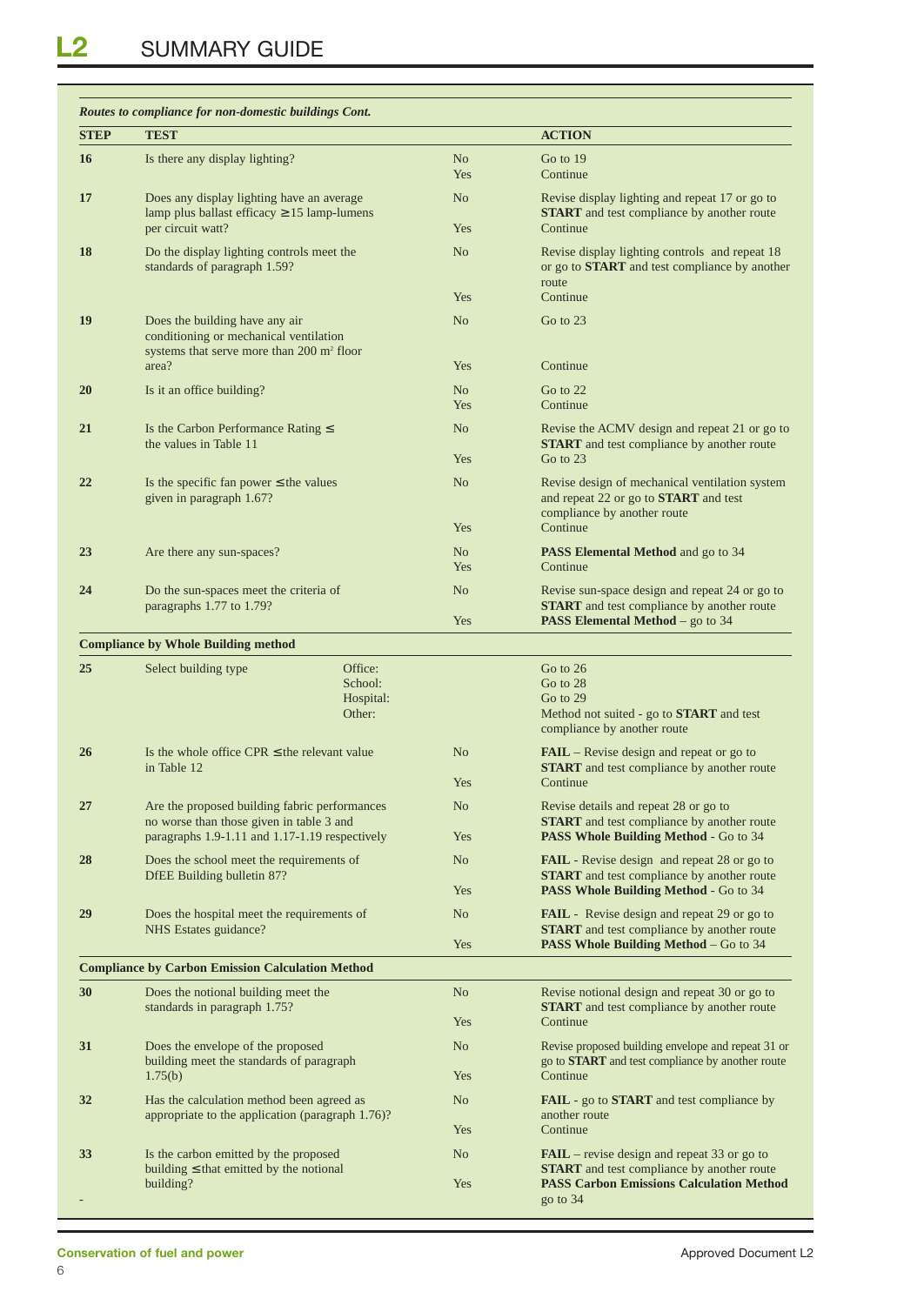| <b>STEP</b>         | <b>TEST</b>                                                                              |                | <b>ACTION</b>                                                           |  |
|---------------------|------------------------------------------------------------------------------------------|----------------|-------------------------------------------------------------------------|--|
| <b>CONSTRUCTION</b> |                                                                                          |                |                                                                         |  |
| 34                  | Is the building control body reasonably<br>convinced that the fabric insulation in the   | No             | <b>FAIL</b> – carry out remedial work and repeat 34                     |  |
|                     | actual building is continuous? (paragraph 2.1)                                           | Yes            | Continue                                                                |  |
| 35                  | Is the building control body reasonably<br>convinced that the building is satisfactorily | No             | Identify leaks, seal and re-test to meet standards<br>of paragraph 2.4. |  |
|                     | airtight? (paragraph 2.2)                                                                | Yes            | Continue                                                                |  |
| 36                  | Has inspection and commissioning been<br>completed satisfactorily? (paragraphs 2.5)      | N <sub>0</sub> | Complete commissioning and repeat 36                                    |  |
|                     | and $2.6$ )                                                                              | <b>Yes</b>     | <b>PASS Construction is satisfactory</b><br>$-$ continue                |  |
|                     | <b>PROVIDING INFORMATION</b>                                                             |                |                                                                         |  |
| 37                  | Has the log-book been prepared                                                           | N <sub>o</sub> | Prepare log-book and repeat 37                                          |  |
|                     | (paragraphs $3.1$ and $3.2$ )?                                                           | <b>Yes</b>     | Continue                                                                |  |
| 38                  | Has a metering strategy been prepared and<br>sufficient meters and sub-meters installed? | N <sub>0</sub> | Produce strategy / install meters and sub-meters<br>and repeat 38       |  |
|                     | (paragraphs 3.3 et seq)                                                                  | Yes            | <b>BUILDING COMPLIES</b>                                                |  |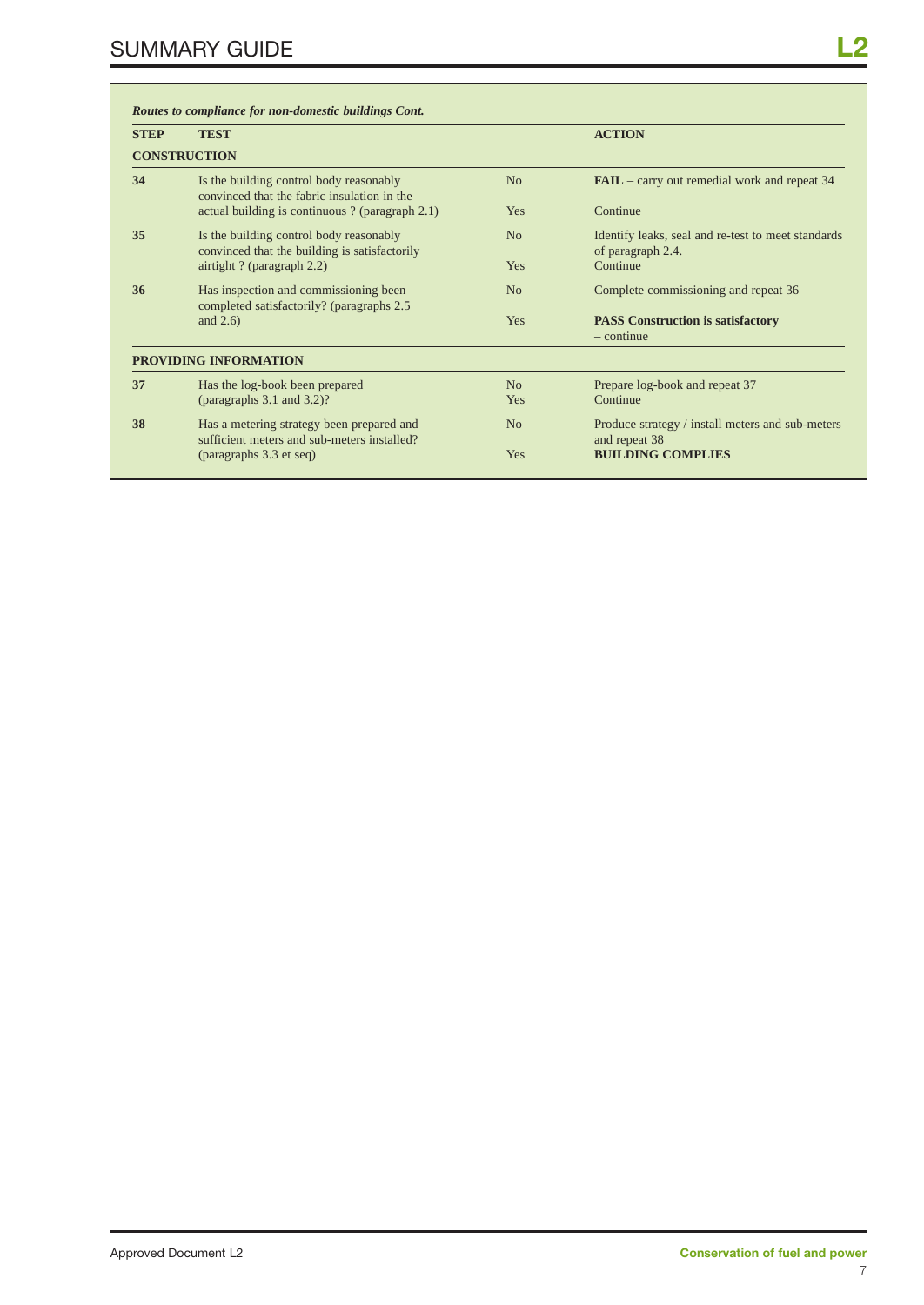# **The Requirements**

## **CONSERVATION OF FUEL AND POWER THE REQUIREMENT L2**

This Approved Document, which takes effect on 1 April 2002, deals with the following Requirements which are contained in the Building Regulations 2000 (as amended by SI 2001/3335).

| Requirement |                                                                                                                                                                                       | Limits on application                                                                                                                                                                                        |  |
|-------------|---------------------------------------------------------------------------------------------------------------------------------------------------------------------------------------|--------------------------------------------------------------------------------------------------------------------------------------------------------------------------------------------------------------|--|
|             | Buildings or parts of buildings other than dwellings                                                                                                                                  |                                                                                                                                                                                                              |  |
|             | <b>L2.</b> Reasonable provision shall be made for the<br>conservation of fuel and power in buildings or parts<br>of buildings other than dwellings by $-$                             |                                                                                                                                                                                                              |  |
| (a)         | limiting the heat losses and gains<br>through the fabric of the building;                                                                                                             |                                                                                                                                                                                                              |  |
| (b)         | limiting the heat loss:                                                                                                                                                               |                                                                                                                                                                                                              |  |
|             | from hot water pipes and hot<br>(i)<br>air ducts used for space heating;<br>from hot water vessels and<br>(ii)<br>hot water service pipes;                                            |                                                                                                                                                                                                              |  |
| (c)         | providing space heating and hot<br>water systems which are energy-efficient;                                                                                                          |                                                                                                                                                                                                              |  |
| (d)         | limiting exposure to solar overheating;                                                                                                                                               |                                                                                                                                                                                                              |  |
| (e)         | making provision where air conditioning and mechanical<br>ventilation systems are installed, so that no more energy<br>needs to be used than is reasonable in the circumstances;      | Requirements $L2(e)$ and (f) apply only within buildings and parts<br>of buildings where more than 200m <sup>2</sup> of floor area is to be served<br>by air conditioning or mechanical ventilation systems. |  |
| (f)         | limiting the heat gains by chilled water and refrigerant<br>vessels and pipes and air ducts that serve air<br>conditioning systems;                                                   |                                                                                                                                                                                                              |  |
| (g)         | providing lighting systems which are energy-efficient;                                                                                                                                | Requirement $L2(g)$ applies only within buildings and parts of<br>buildings where more than $100 \text{ m}^2$ of floor area is to be served by<br>artificial lighting.                                       |  |
| (h)         | providing sufficient information with the relevant services so<br>that the building can be operated and maintained in such a<br>manner as to use no more energy than is reasonable in |                                                                                                                                                                                                              |  |

## **OTHER CHANGES TO THE BUILDING REGULATIONS 2000**

Attention is particularly drawn to the following changes to the provisions of the Building Regulations 2000 made by the Building (Amendment) Regulations 2001.

# **Amendment to Regulation 2 – Interpretation**

The definition of controlled service or fitting in Regulation 2(1) is amended to:-

"controlled service or fitting means a service or fitting in relation to which Part G, H, J or L of Schedule 1 imposes a requirement;"

the circumstances.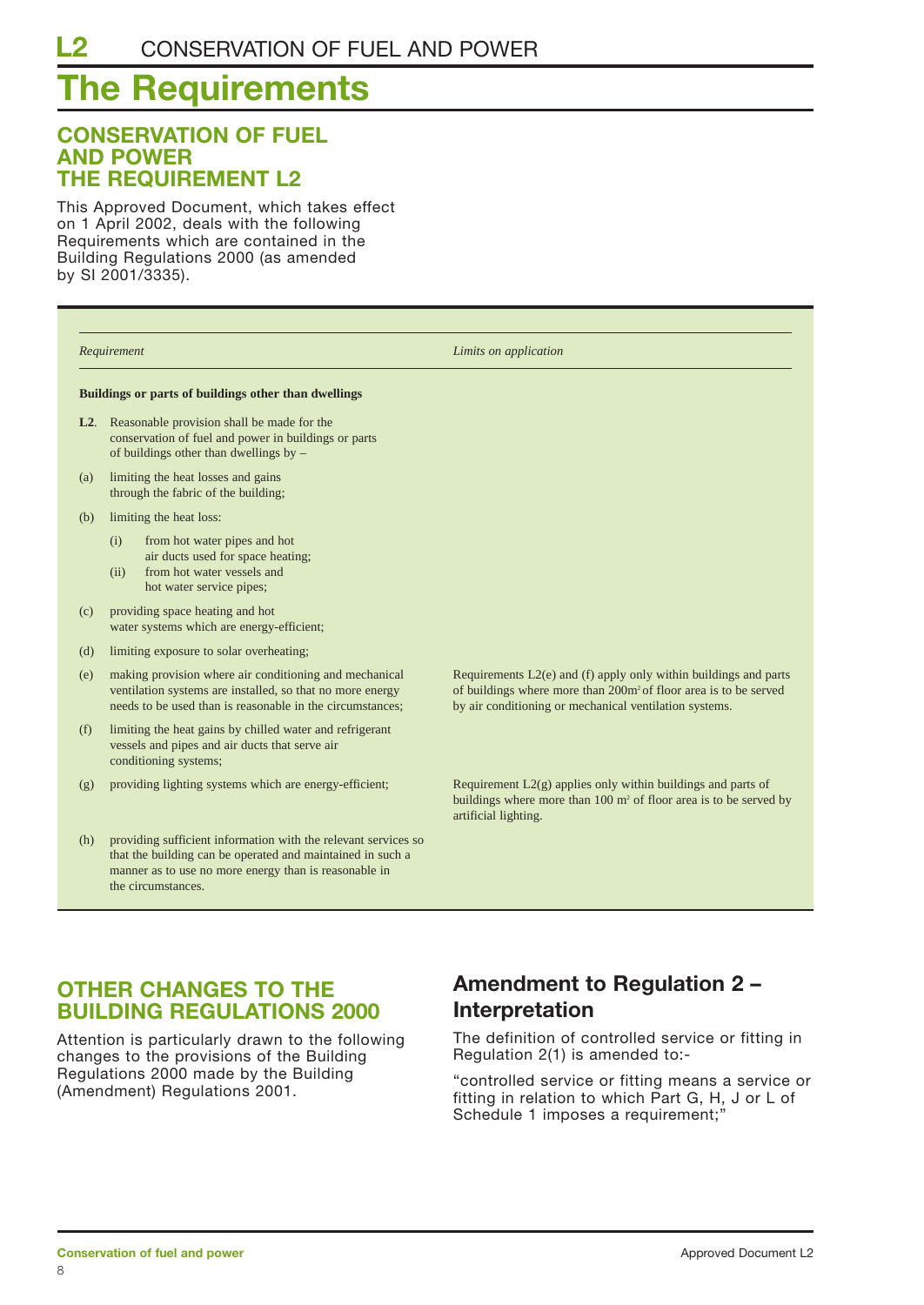# **Amendments to Regulation 3 – Meaning of building work**

Regulation 3(1) is amended as follows:

"3(1) …

(b) subject to paragraph (1A), the provision or extension of a controlled service or fitting in or in connection with a building;"

# **New Regulation 18 – Testing of building work**

A new Regulation 18 is subtituted which says:-

#### "**Testing of building work**

The local authority may make such tests of any building as may be necessary to establish whether it complies with regulation 7 or any of the applicable requirements contained in Schedule 1."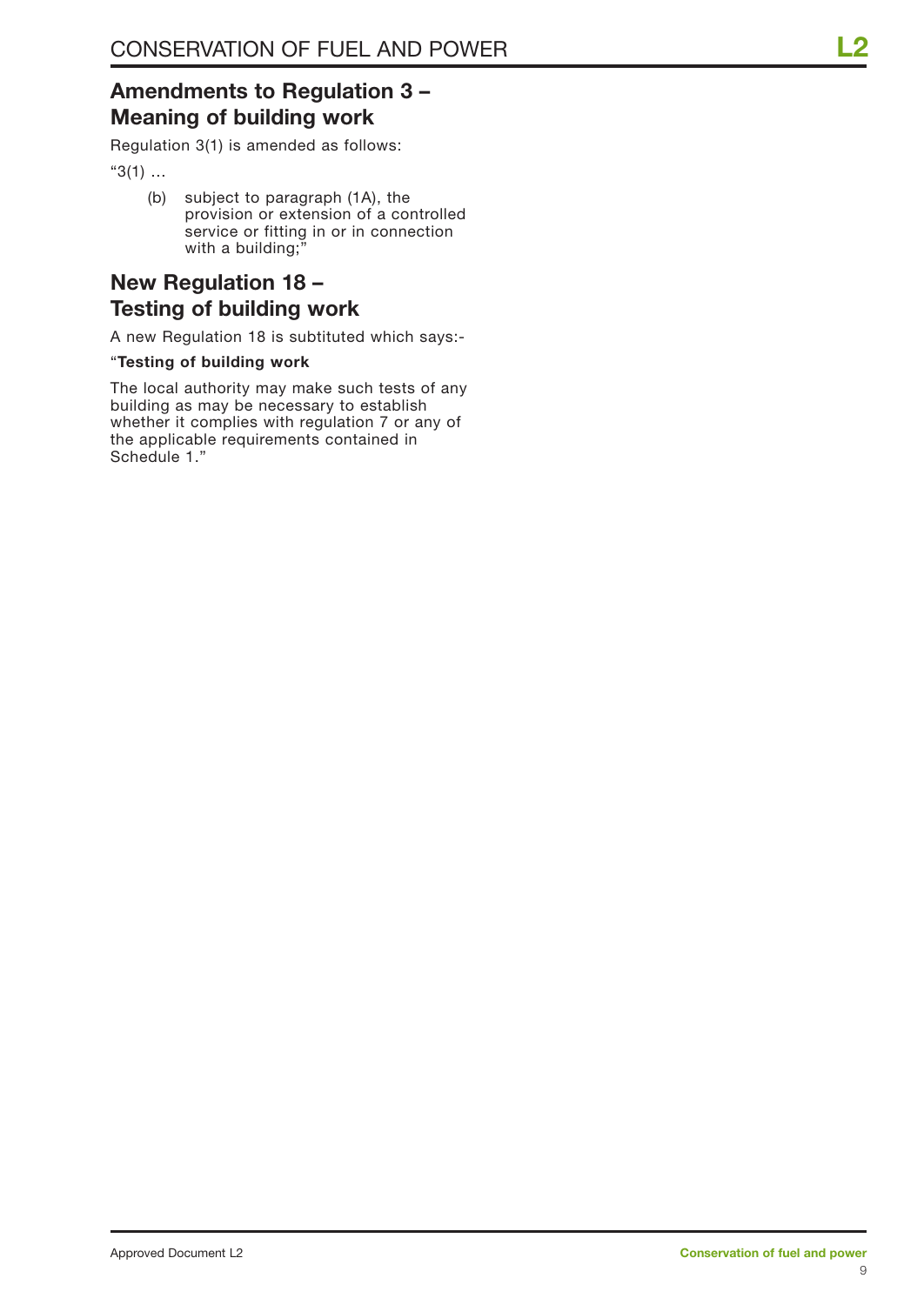# **Section 0: General guidance**

## **Performance**

**0.1** In the Secretary of State's view requirement L2 (a) will be met by the provision of energy efficiency measures which:

a) limit the heat loss through the roof, wall, floor, windows and doors etc by suitable means of insulation, and where appropriate permit the benefits of solar heat gains and more efficient heating systems to be taken into account; and

b) limit the heat gains in summer; and

c) limit heat losses (and gains where relevant) through unnecessary air infiltration by providing building fabric which is reasonably airtight.

**0.2** In the Secretary of State's view requirement L2 (b) will be met by limiting the heat loss from hot water pipes and hot air ducts used for space heating and from hot water vessels and hot water service pipes by applying suitable thicknesses of insulation where such heat does not make an efficient contribution to the space heating.

**0.3** In the Secretary of State's view requirement L2 (c) will be met by the provision of space heating and hot water systems with reasonably efficient equipment such as heating appliances and hot water vessels where relevant, and timing and temperature controls, and suitable energy consumption metering, that have been appropriately commissioned such that the heating and hot water systems can be operated effectively as regards the conservation of fuel and power.

**0.4** In the Secretary of State's view requirement L2 (d) will be met by the appropriate combination of passive measures, such as limiting the area of glazing which is not shaded and providing external building fabric that limits and delays heat penetration, with active measures, such as night ventilation, so that the effects of solar heat gains are kept within limits that are reasonable in the circumstances.

**0.5** In the Secretary of State's view, when buildings are proposed to be mechanically ventilated or air conditioned, requirement L2 (e) will be met by:-

a) limiting the demands from within the building for heating and cooling and circulation of air, water and refrigerants; and

b) providing reasonably efficient plant and distribution systems, and timing, temperature and flow controls, and suitable energy consumption metering, that have been appropriately commissioned.

**0.6** In the Secretary of State's view requirement L2 (f) will be met by limiting the heat gains to chilled water and refrigerant

vessels and pipes and air ducts by applying suitable thicknesses of insulation including vapour barriers.

**0.7** In the Secretary of State's view requirement L2 (g) will be met by the provision of lighting systems that where appropriate:

a) utilise energy-efficient lamps and luminaires, and

b) have suitable manual switching or automatic switching, or both manual and automatic switching controls, and

c) have suitable energy consumption metering, and

d) have been appropriately commissioned.

**0.8** In the Secretary of State's view requirement L2 (h) will be met by providing information, in a suitably concise and understandable form, and including the results of performance tests carried out during the works, that shows how the building and its relevant building services can be operated and maintained so that they use no more energy than is reasonable in the circumstances.

## **Introduction to the Provisions**

#### **Technical Risk**

**0.9** Guidance on avoiding technical risks (such as rain penetration, condensation etc) which might arise from the application of energy conservation measures is given in BRE Report No 262: "Thermal Insulation: avoiding risks", 2002 Edition. As well as giving guidance on ventilation for health, Approved Document F contains guidance on the provision of ventilation to reduce the risk of condensation in roof spaces. Approved Document J gives guidance on the safe accommodation of combustion systems including the ventilation requirements for combustion and the proper working of flues. Approved Document E gives guidance on achieving satisfactory resistance to the passage of sound. Guidance on some satisfactory design details is given in the robust details publication<sup>1</sup>.

Limiting thermal bridging and air leakage: Robust construction details for dwellings and similar buildings; TSO, 2001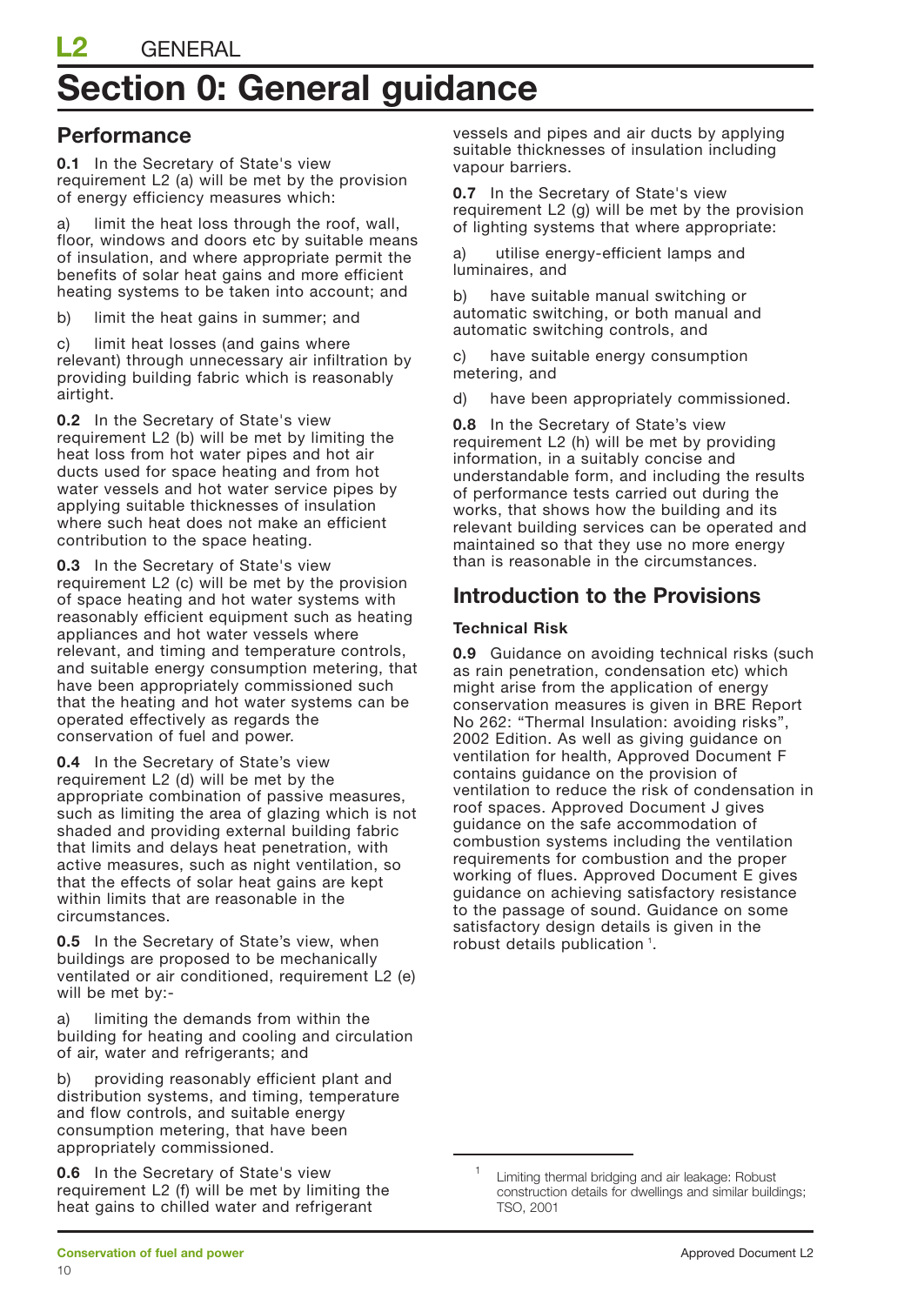#### **Thermal conductivity and transmittance**

**0.10** Thermal conductivity (i.e. the lambdavalue) of a material is a measure of the rate at which that material will pass heat and is expressed in units of Watts per metre per degree of temperature difference (W/mK).

**0.11** Thermal transmittance (i.e. the U-value) is a measure of how much heat will pass through one square metre of a structure when the air temperatures on either side differ by one degree. U-values are expressed in units of Watts per square metre per degree of temperature difference (W/m<sup>2</sup>K).

**0.12** Exposed element means an element exposed to the outside air (including a suspended floor over a ventilated or unventilated void, and elements so exposed indirectly via an unheated space), or an element in the floor or basement in contact with the ground. In the case of an element exposed to the outside air via an unheated space (previously known as a "semi-exposed element") the U-value should be derived from the transmission heat loss coefficient<sup>2</sup>. Party walls, separating two premises that can reasonably be assumed to be heated to the same temperature, are assumed not to need thermal insulation.

**0.13** In the absence of test information, thermal conductivities and thermal transmittances (Uvalues) may be taken from the tables in this Approved Document or alternatively in the case of U-values they may be calculated. However, if test results for particular materials and makes of products obtained in accordance with a harmonised European Standard are available they should be used in preference. Measurements of thermal conductivity should

- <sup>2</sup> BS EN ISO 13789:1999 Thermal performance of buildings - Transmission heat loss coefficient - Calculation method
- <sup>3</sup> BS EN 12664:2001 Thermal performance of building materials and products – Determination of thermal resistance by means of guarded hot plate and heat flow meter methods – Dry and moist products of low and medium thermal resistance
- <sup>4</sup> BS EN 12667:2000 Thermal performance of building materials and products – Determination of thermal resistance by means of guarded hot plate and heat flow meter methods – Products of high and medium thermal resistance
- <sup>5</sup> BS EN 12939:2001 Thermal performance of building materials and products – Determination of thermal resistance by means of guarded hot plate and heat flow meter methods – Thick products of high and medium thermal resistance
- $6$  BS EN ISO 8990:1996 Thermal insulation Determination of steady-state thermal transmission properties – Calibrated hot box

be made according to BS EN 12664<sup>3</sup>, BS EN 12667<sup>4</sup>, or BS EN 12939<sup>5</sup>. Measurements of thermal transmittance should be made according to BS EN ISO 8990<sup>6</sup> or, in the case of windows and doors, BS EN ISO 12567-17 . The size and configuration of windows for testing or calculation should be representative of those to be installed in the building, or conform to published guidelines on the conventions for calculating U-values<sup>8</sup>.

#### **U-value reference tables**

**0.14** Appendix A contains tables of U-values and examples of their use, which provide a simple way to establish the amount of insulation needed to achieve a given U-value for some typical forms of construction. They yield cautious results that, in practice, are equal or better than the stated U values. However specific calculations where proprietary insulation products are proposed may indicate that somewhat less insulation could be reasonable. The values in the tables have been derived taking account of typical thermal bridging where appropriate. Appendix A also contains tables of indicative U-values for windows, doors and rooflights.

#### **Calculation of U-values**

**0.15** U-values should calculated using the methods given in:

- for walls and roofs: BS EN ISO 6946<sup>9</sup>
- for ground floors: BS EN ISO 13370<sup>10</sup>
- for windows and doors: BS EN ISO 10077-111 or prEN ISO 10077-212
- for basements: BS EN ISO 13370 or the BCA/NHBC Approved Document.<sup>13</sup>
- <sup>7</sup> BS EN ISO 12567-1:2000 Thermal performance of windows and doors – Determination of thermal transmittance by hot box method – Part 1: Complete windows and doors
- <sup>8</sup> Conventions for the calculation of U-values, BRE: expected publication date early 2002
- <sup>9</sup> BS EN ISO 6946:1997 Building components and building elements – Thermal resistance and thermal transmittance – Calculation method
- <sup>10</sup> BS EN ISO 13370:1998 Thermal performance of buildings – Heat transfer via the ground – Calculation methods
- <sup>11</sup> BS EN ISO 10077-1:2000 Thermal performance of windows, doors and shutters – Calculation of thermal transmittance – Part 1: Simplified methods
- <sup>12</sup> prEN ISO 10077-2: Thermal performance of windows, doors and shutters – Calculation of thermal transmittance – Part 2: Numerical method for frames
- <sup>13</sup> Approved Document "Basements for dwellings", ISBN 0-7210-1508-5, 1997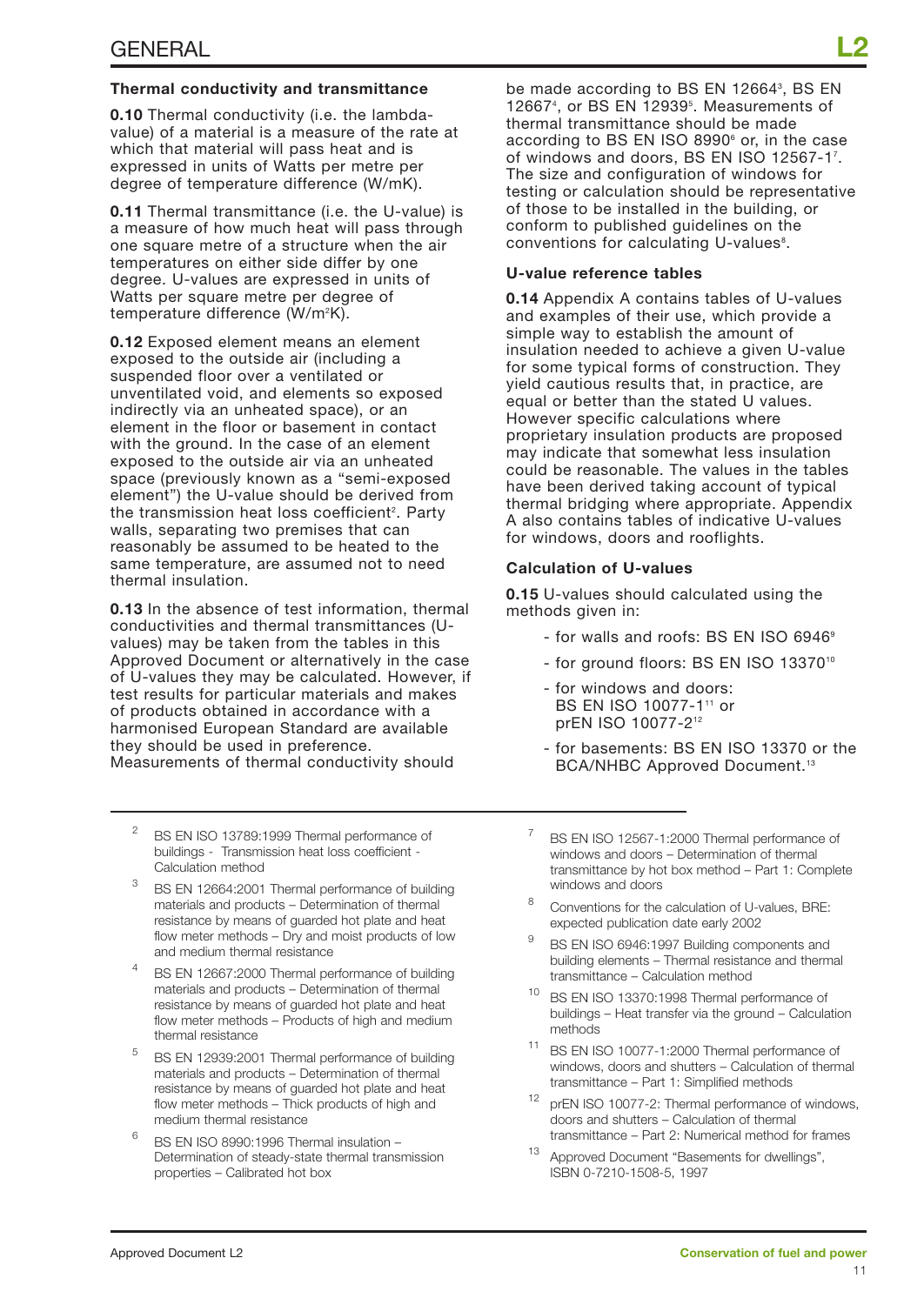For building elements not covered by these documents the following may be appropriate alternatives: BRE IP 5/9814 for curtain walling the CAB Guide<sup>15</sup> or the methodology in CWCT guidance16,17, BRE guidance for light steel frame walls18, or finite element analysis in accordance with BS EN ISO 10211-1<sup>17</sup> or BS EN ISO 10211-2<sup>20</sup>. BRE guidance on conventions for establishing U-values<sup>8</sup> can be followed. Some examples of U-value calculations are given in Appendix B and Appendix C gives data for ground floors and basements.

**0.16** Thermal conductivity values for common building materials can be obtained from BS EN 12524<sup>21</sup> or the CIBSE Guide Section A3<sup>22</sup>, but for ease of reference a table of common materials is given in Appendix A. For specific insulation products, data should be obtained from the manufacturers.

**0.17** When calculating U-values, the thermal bridging effects of, for instance, timber joists, structural and other framing, normal mortar bedding and window frames should generally be taken into account using the procedure given in BS EN ISO 6946 (some examples are given in Appendix B). Thermal bridging can be disregarded however where the difference in thermal resistance between the bridging material and the bridged material is less than 0.1 m2 K/W. For example normal mortar joints need not be taken into account in calculations for brickwork. Where, for example, walls contain in-built meter cupboards, and ceilings contain loft hatches , recessed light fittings, etc, area-weighted average U-values should be calculated.

#### **Roof window**

**0.18** A roof window is a window in the plane of a pitched roof and may be considered as a rooflight for the purposes of this Approved Document.

#### **Basis for calculating areas**

**0.19** The dimensions for the areas of walls, roofs and floors should be measured between finished internal faces of the external elements of the building including any projecting bays. In the case of roofs they should be measured in the plane of the insulation. Floor areas should include non-useable space such as builders' ducts and stairwells.

#### **Air permeability**

**0.20** Air permeability is the physical property used to quantify airtightness of building fabric. It measures the resistance of the building envelope to inward or outward air permeation. It is defined as the average volume of air (in cubic metres per hour) that passes through unit area of the structure of the building envelope (in square metres) when subject to an internal to external pressure difference of 50 Pa. It is

expressed in units of cubic metres per hour, per square metre of envelope area, at a pressure difference of 50 Pa. The envelope area of the building is defined as the total area of the floor, walls and roof separating the interior volume (i.e. the conditioned space) from the outside environment.

#### **Conversion between carbon and carbon dioxide indices**

**0.21** To maintain consistency with the Government's Climate Change Programme, the performance targets in this Approved Document are quoted in terms of kg of carbon rather than kg of carbon dioxide, or in energy terms such as GigaJoules or MegaWatt-hours. To convert from the carbon to carbon dioxide basis multiply by the ratio of atomic weights (Carbon Dioxide 44 : Carbon 12). For example 9 tonnes per square metre per year of carbon is equivalent to  $\{9 \times (44/12)\} = 33$  tonnes of carbon dioxide per square metre per year.

- <sup>14</sup> IP 5/98 Metal cladding: assessing thermal performance, BRE, 1998
- <sup>15</sup> Guide to assessment of the thermal performance of aluminium curtain wall framing, CAB, 1996
- <sup>16</sup> Guide to good practice for asessing glazing frame U-values, CWCT (1998, new edition in preperation).
- <sup>17</sup> Guide to good practice for assessing heat transfer and condensation risk for a curtain wall, CWCT (1998, new edition in preperation).
- <sup>18</sup> U-value calculation procedure for light steel frame walls, BRE, to be published
- <sup>19</sup> BS EN ISO 10211-1:1996 Thermal bridges in building construction – Calculation of heat flows and surface temperatures – Part 1: General methods
- <sup>20</sup> BS EN ISO 10211-2:2001 Thermal bridges in building construction – Calculation of heat flows and surface temperatures – Part 2: Linear thermal bridges
- $21$  BS EN 12524:2000 Building materials and products Hygrothermal properties – Tabulated design values
- <sup>22</sup> CIBSE Guide A: Environmental design, Section A3: Thermal properties of building structures, CIBSE, 1999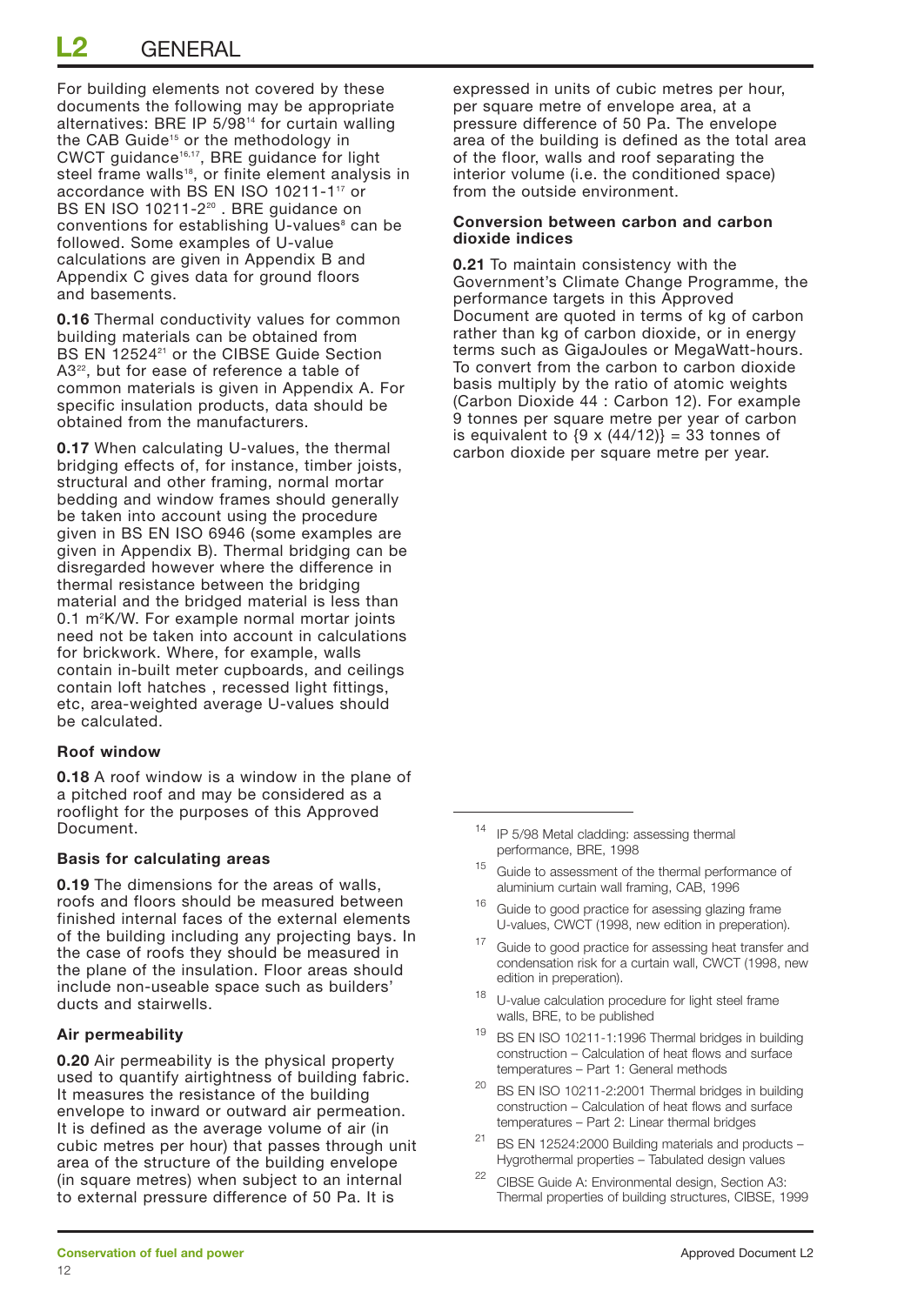## **Special cases**

#### **Low levels of heating**

**0.22** Buildings or parts of buildings with low levels of heating or no heating do not require measures to limit heat transfer through the fabric. The insulation properties of the fabric containing such spaces are chosen for operational reasons and can be regarded as reasonable provision. Low levels of heating might be no more than 25W/m<sup>2</sup>, an example being perhaps a warehouse where heating is intended to protect goods from condensation or frost, with higher temperatures provided only around local work stations. A cold-store is an example of a building where insulation properties would be dictated by operational needs.

#### **Low levels of use**

**0.23** For buildings with low hours of use, lower standards for heating and lighting systems may be appropriate, but fabric insulation standards should be no worse than the guidance in this Approved Document. Buildings used solely for worship at set times could be one example where this paragraph would be relevant.

#### **Historic Buildings**

**0.24** Advice on the factors determining the character of historic buildings is set out in PPG15<sup>23</sup>. Specific guidance on meeting the requirements of Part L when undertaking work in historic buildings is given in Section  $\overline{4}$  of this Approved Document.

#### **Buildings constructed from sub-assemblies**

**0.25** Buildings constructed from subassemblies that are delivered newly made or selected from a stock are no different to any other new building and must comply with all the requirements in Schedule 1.

**0.26** In some applications however, such as buildings constructed to accommodate classrooms, medical facilities, offices and storage space to meet temporary accommodation needs, reasonable external fabric provisions for the conservation of fuel and power can vary depending on the circumstances in the particular case. For example:-

a) A building created by dismantling, transporting and re-erecting on the same premises the external fabric sub-assemblies of an existing building would normally be considered to meet the requirement;

b) A building constructed from external fabric sub-assemblies obtained from other premises or from a stock manufactured before 31 December 2001, would normally be considered to meet the requirement if the fabric thermal resistance or the prospective annual energy

use will be no worse than the relevant performance standards given in the 1995 edition of Approved Document L.

**0.27** Enclosed and heated or cooled links between such temporary accommodation, which may also be formed from subassemblies, should be insulated and made airtight to the same standards as the buildings themselves.

**0.28** Where heating and lighting are to be provided in such temporary accommodation, the requirements may be satisfied in the following ways although the extent of the provisions will depend on the circumstances in the particular case:-

a) **heating and hot water systems:** providing on/off, time and temperature controls as indicated in Section 1 of this Approved Document.

b) **general and display lighting:** providing general lighting systems with lamp efficacies that are not less than those indicated in paragraph 1.48 and providing display lighting with installed efficacies not less that those indicated in paragraphs 1.50-1.52.

# **Mixed use development**

**0.29** When constructing buildings that have parts used as dwellings as well as parts for other uses, account should be taken of the guidance in Approved Document L1.

<sup>23</sup> Planning and the historic environment, Planning Policy Guidance PPG 15, DoE/DNH, September 1994. (In Wales refer to Planning Guidance Wales Planning Policy First Revision 1999 and Welsh Office Circular 61/96 Planning and Historic Environment: Historic Buildings and Conservation Areas.)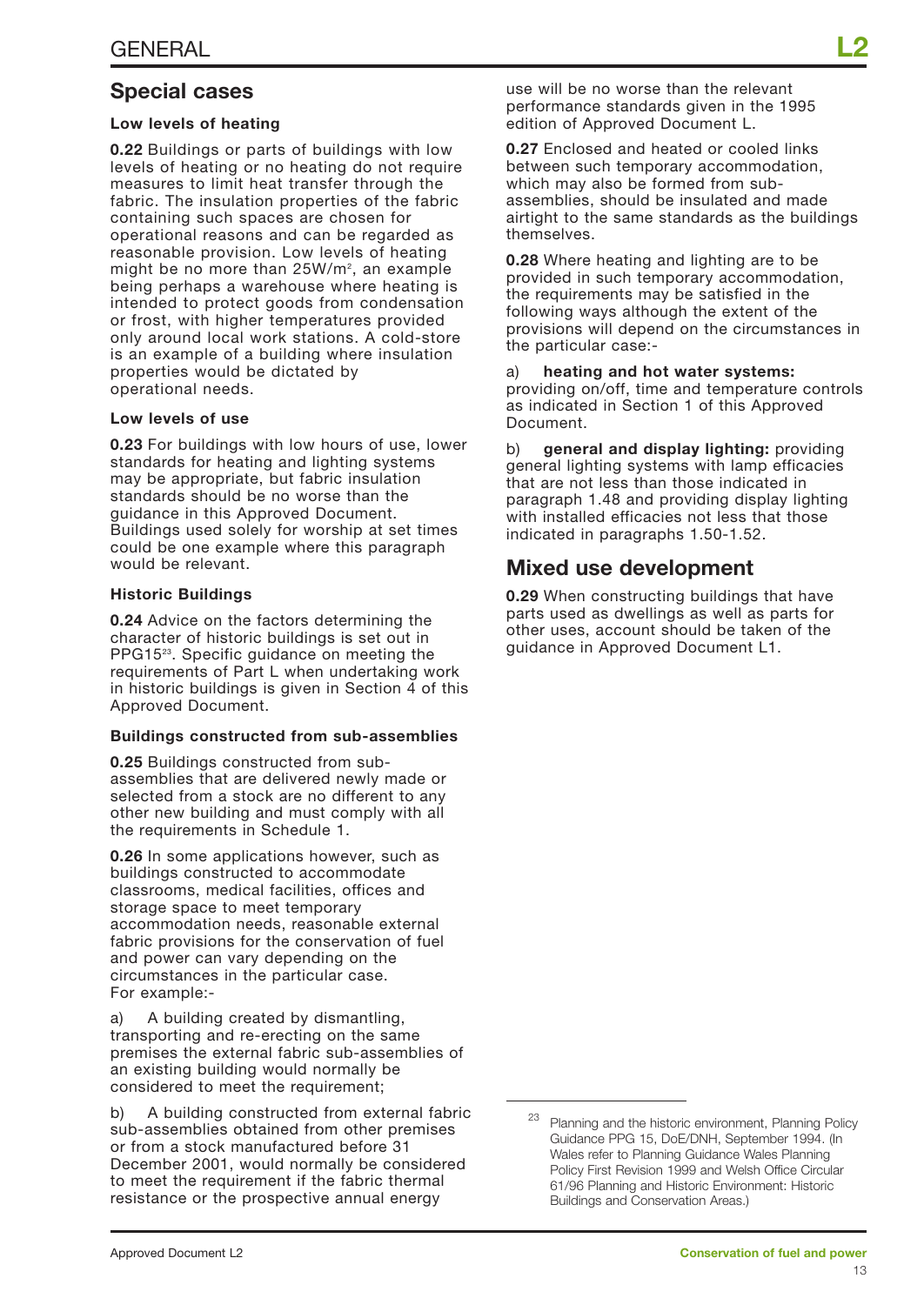# **Section 1: Design**

## **General**

**1.1** In order to achieve energy efficiency in practice, the building and its services systems should be appropriately designed (Section 1) and constructed (Section 2). Information should also be provided such that the performance of the building in use can be assessed (Section 3). This Approved Document provides guidance on meeting the requirements at each of these important stages of procuring a building, whether it be a new building, an extension or a refurbishment project. More detailed guidance on energy efficiency measures can be found in the CIBSE Guide on Energy Efficiency in Buildings $24$ .

**1.2** When designing building services installations, provision should be made to facilitate appropriate inspection and commissioning (see paragraphs 2.5 – 2.6).

**1.3** Specific guidance for work carried out on existing buildings is given in Section 4.

**1.4** In large complex buildings, it may be sensible to consider the provisions for the conservation of fuel and power separately for the different parts of the building in order to establish the measures appropriate to each part.

**1.5** Where alternative building services systems are provided (e.g. dual fuel boilers, and combined heat and power or heat pump systems paralleled by standby boiler capacity), then the building should meet the requirements in each possible operating mode.

## **Alternative methods of showing compliance**

**1.6** Three methods are given for

demonstrating that reasonable provision has been made for the conservation of fuel and power. These different methods offer increasing design flexibility in return for greater demands in terms of the extent of calculation required. However the overall aim is to achieve the same standard in terms of carbon emissions. The methods are:

a) an Elemental Method (paragraphs 1.7 – 1.68). This method considers the performance of each aspect of the building individually. To comply with the provisions of Part L, a minimum level of performance should be achieved in each of the elements. Some flexibility is provided for trading off between different elements of the construction, and between insulation standards and heating system performance.

b) a Whole-Building Method (paragraphs 1.69 - 1.73). This method considers the performance of the whole building. For office buildings, the heating, ventilation, air

conditioning and lighting systems should be capable of being operated such that they will emit no more carbon per square metre per annum than a benchmark based on the ECON 19 data<sup>25</sup>. Alternative methods are also provided for schools and hospitals.

c) a Carbon Emissions Calculation Method (paragraphs 1.74 – 1.76). This method also considers the performance of the whole building, but can be applied to any building type. To comply with the provisions of Part L, the annual carbon emissions from the building should be no greater than that from a notional building that meets the compliance criteria of the Elemental Method. The carbon emissions from the proposed building and the notional building need to be estimated using an appropriate calculation tool.

# **Elemental Method**

**1.7** To show compliance following the Elemental Method, the building envelope has to provide certain minimum levels of insulation, and the various building services systems each have to meet defined minimum standards of energy efficiency as follows -

#### **Standard U-values for construction elements**

**1.8** The requirement will be met if the thermal performances of the construction elements are no worse than those listed in Table 1 (as illustrated in Diagram 1). One way of achieving the U-values in Table 1 is by providing insulation of a thickness estimated from the Tables in Appendix A as illustrated in the examples. An alternative for floors is to use the data given in Appendix C.

<sup>&</sup>lt;sup>24</sup> CIBSE Guide, Energy efficiency in buildings, CIBSE, 1998

 $25$  Energy use in offices - Energy Consumption Guide 19, DETR, 1998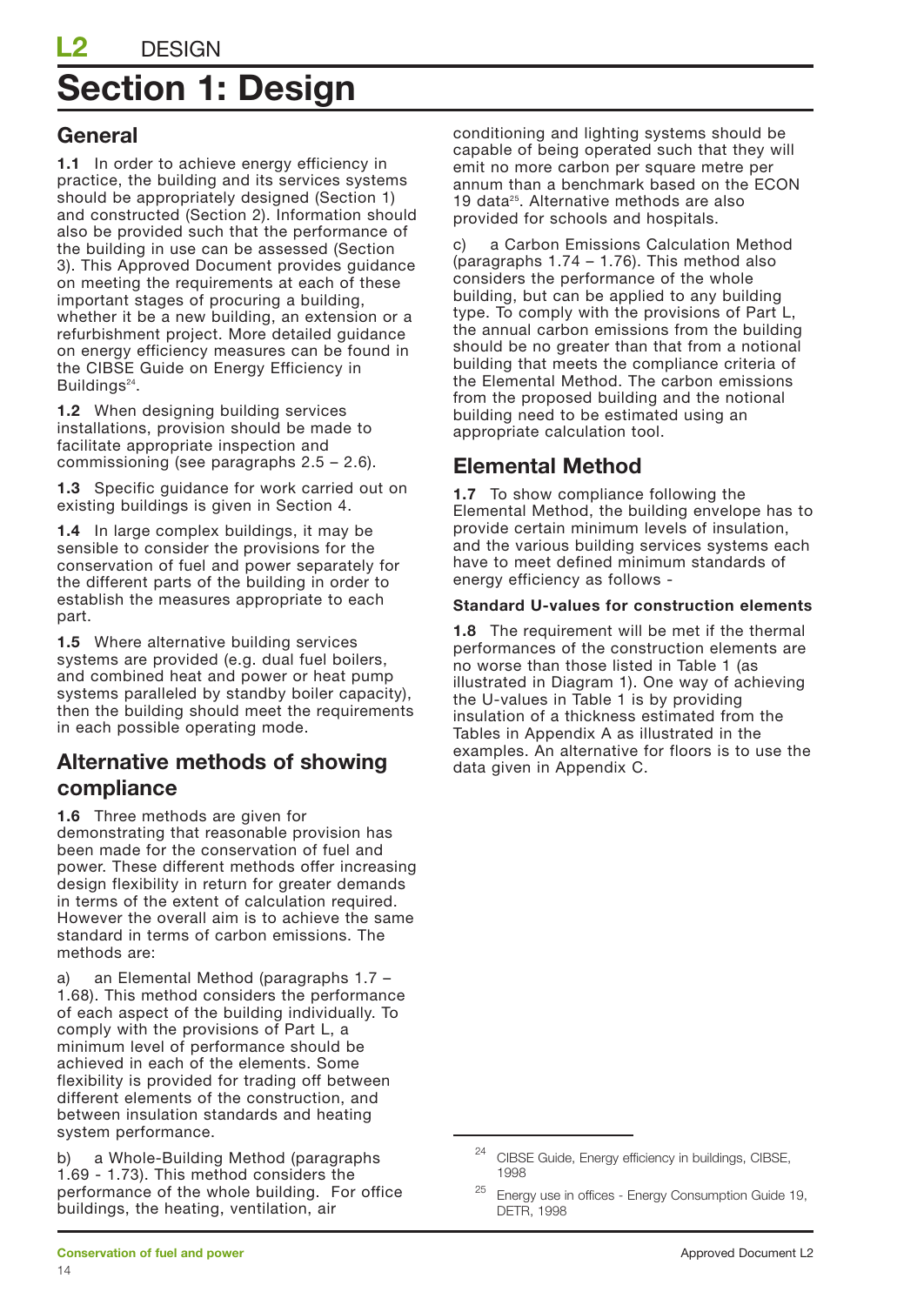### Table 1 **Standard U-values of construction elements**

| <b>Exposed Element</b>                                                                                                                        | U-value<br>(W/m <sup>2</sup> K) |
|-----------------------------------------------------------------------------------------------------------------------------------------------|---------------------------------|
| Pitched roof $1,2$ with insulation between<br>rafters                                                                                         | 0.20                            |
| Pitched roof 1 with insulation between<br>joists                                                                                              | 0.16                            |
| Flat roof <sup>3</sup> or roof with integral insulation                                                                                       | 0.25                            |
| Walls, including basement walls                                                                                                               | 0.35                            |
| Floors, including ground floors and<br>basement floors                                                                                        | 0.25                            |
| Windows, roof windows and personnel<br>doors (area weighted average for the<br>whole building), glazing in metal frames <sup>4</sup>          | 2.2                             |
| Windows, roof windows and personnel<br>doors (area weighted average for the<br>whole building), glazing in wood or PVC<br>frames <sup>4</sup> | 2.0                             |
| Rooflights <sup>5,6</sup>                                                                                                                     | 2.2                             |
| Vehicle access and similar large doors                                                                                                        | 0.7                             |
| Notes to Table 1:                                                                                                                             |                                 |

Notes to Table 1:

<sup>1</sup> Any part of a roof having a pitch greater or equal to 70° can be considered as a wall.

<sup>2</sup> For the sloping parts of a room-in-the-roof constructed as a material alteration, a U-value of 0.3 W/m<sup>2</sup>K would be reasonable.

<sup>3</sup> Roof of pitch not exceeding 10°

Display windows, shop entrance doors and similar glazing are not required to meet the standard given in this table.

<sup>5</sup> This standard applies only to the performance of the unit excluding any upstand. Reasonable provision would be to insulate any upstand, or otherwise isolate it from the internal environment.

<sup>6</sup> For the purposes of Approved Document L, a roof window may be considered as a rooflight.

Where an element is exposed to the outside via an unheated space (e.g. an unheated atrium or an underground car park), either:

a) the unheated space may be disregarded so that the element is considered as directly exposed to the outside, or

b) the U-value of the element may be calculated as the transmission heat loss coefficient through the unheated space divided by the area of the element. The transmission heat loss coefficient should be calculated as given in BS EN ISO 13789<sup>26</sup>.

# Diagram 1 **Standard u-values for non-domestic buildings**



#### **Thermal bridging at junctions and around openings**

**1.9** The building fabric should be constructed so that there are no significant thermal bridges or gaps in the insulation layer(s) within the various elements of the fabric, at the joints between elements, and at the edges of elements such as those around window and door openings.

**1.10** One way of demonstrating compliance would be to utilise details and practice that have been independently demonstrated as being satisfactory. For domestic style construction, a selection of such satisfactory details is given in the robust construction details publication<sup>27</sup>.

**1.11** An alternative way of meeting the requirements would be to demonstrate by calculation or by adopting robust design practices that the performance of the building is at least as good as it would be by following paragraph 1.10. BRE Information Paper IP 17/01<sup>28</sup> and the MRCMA Technical Report No 14<sup>29</sup> illustrate how this can be done.

- <sup>27</sup> Limiting thermal bridging and air leakage: Robust construction details for dwellings and similar buildings; TSO, 2001
- <sup>28</sup> BRE IP 17/01, Assessing the effects of thermal bridging at junctions and around openings in the external elements of buildings
- $29$  Guidance for the design of metal cladding and roofing to comply with Approved Document L 2002 Edition: MCRMA Technical Note 14

<sup>26</sup> BS EN ISO 13789:1999 Thermal performance of buildings - Transmission heat loss coefficient - Calculation method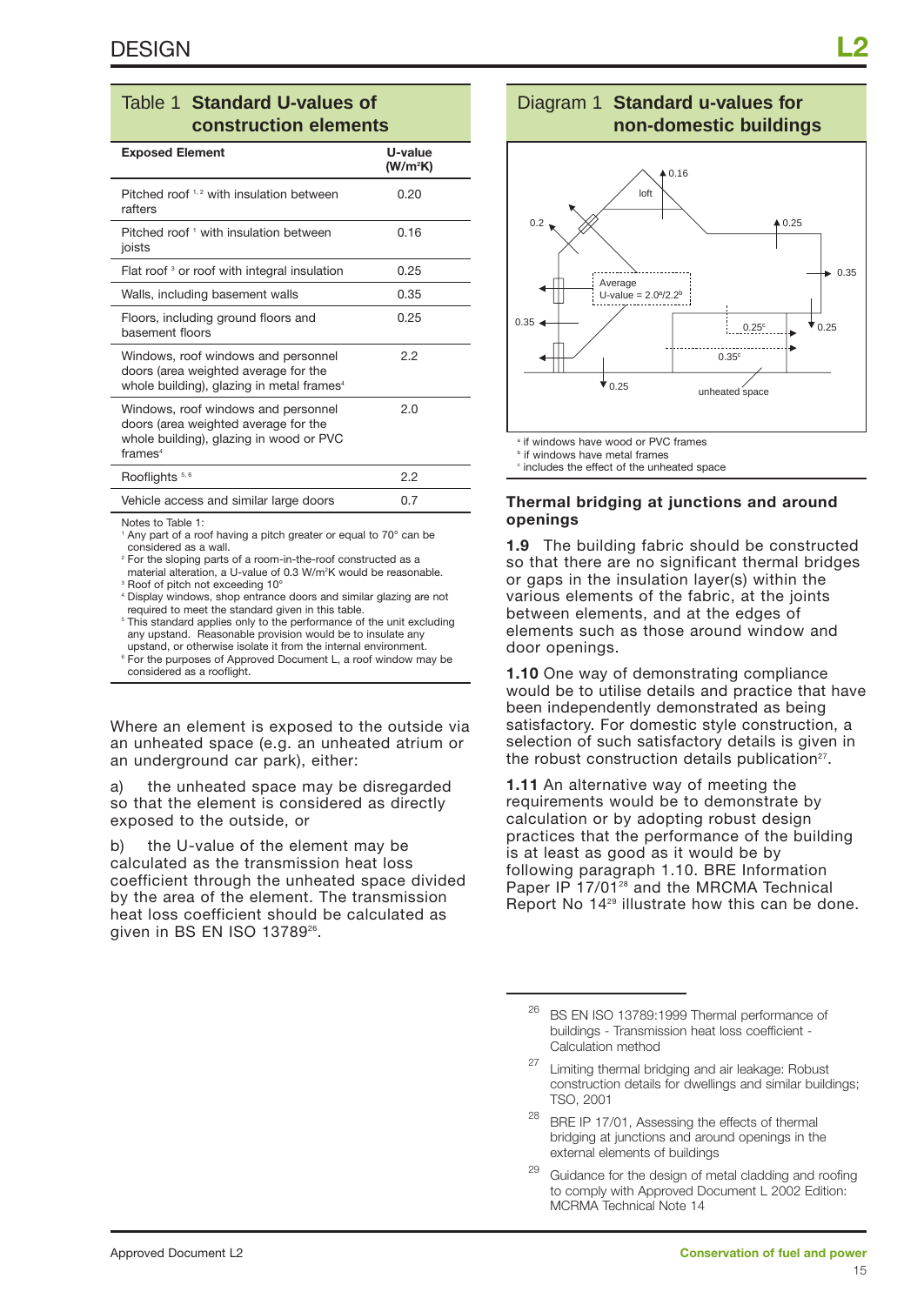#### **Maximum areas of windows, doors and rooflights**

**1.12** Provision should be made to limit the rate of heat loss through glazed elements of the building. One way of complying would be to limit the total area of windows, doors and rooflights so that they do not exceed the values given in Table 2 - unless compensated for in some other way.

### Table 2 **Maximum area of openings unless compensating measures are taken**

| <b>Building type</b>                                                      | Windows <sup>1</sup> and doors as % of<br>the area of exposed wall <sup>2</sup> | Rooflights as %<br>of area of roof |
|---------------------------------------------------------------------------|---------------------------------------------------------------------------------|------------------------------------|
| Residential buildings (where people<br>temporarily or permanently reside) | 30                                                                              | 20                                 |
| Places of assembly, offices and shops                                     | 40                                                                              | 20                                 |
| Industrial and storage buildings                                          | 15                                                                              | 20                                 |
| Vehicle access doors and display<br>windows and similar glazing           | As required                                                                     |                                    |

Notes:

1 For the purposes of this calculation, dormer windows in a roof may be included in the rooflight area.

<sup>2</sup> See paragraph 0.19, basis for calculating areas.

**1.13** Care should be taken in the selection and installation of glazed systems to avoid the risk of condensation. Guidance can be obtained from BRE Report No 262<sup>30</sup>.

#### **Trade-off between construction elements**

**1.14** In order to provide greater design flexibility, the U-values of construction elements and the areas of windows, doors and rooflights may vary from the values given in Table 1 and Table 2 provided that suitable compensating measures are taken. If glazing areas are reduced from those given in Table 2, special care needs to be given to confirm that levels of daylight are adequate. Guidance on designing for daylight is contained in CIBSE LG10<sup>31</sup>.

**1.15** Compliance with the provisions of Part L would be achieved if:

a) the rate of heat loss from the proposed building does not exceed that from a notional building of the same size and shape that meets the criteria set out in Table 1 and Table 2; and

b) the U-value of any part of an element is no worse than the values given in the following Table 3.

### Table 3 **Poorest U-values acceptable when trading off between construction elements**

| Element                                     | Poorest acceptable<br>U-value( $W/m^2K$ ) |
|---------------------------------------------|-------------------------------------------|
| Parts of roof <sup>1</sup>                  | 0.35                                      |
| Parts of exposed wall or floor <sup>1</sup> | በ 7በ                                      |

Notes:

<sup>1</sup> Whilst parts of these elements may (within the limits given in this table) have poorer U-values than those given in Table 1, it will not normally be practical to make sufficient allowances elsewhere in the design for the whole element to be built to these standards.

**1.16** As further constraints in these methods however:

a) if the U-value of the floor in the proposed building is better than the performance given in Table 1 with no added insulation, the better performance standard is to be adopted for the notional building; and

b) if the area of openings in the proposed building is less than the values shown in Table 2, the average U-value of the roof, wall or floor cannot exceed the appropriate value given in Table 1 by more than 0.02 W/m2 K.

c) no more than half of the allowable rooflight area can be converted into an increased area of window and doors.

<sup>30</sup> Thermal insulation: avoiding risks, BR 262, 2002 Edition BRE, 2001

CIBSE, Daylight and window design, LG10, CIBSE, 1999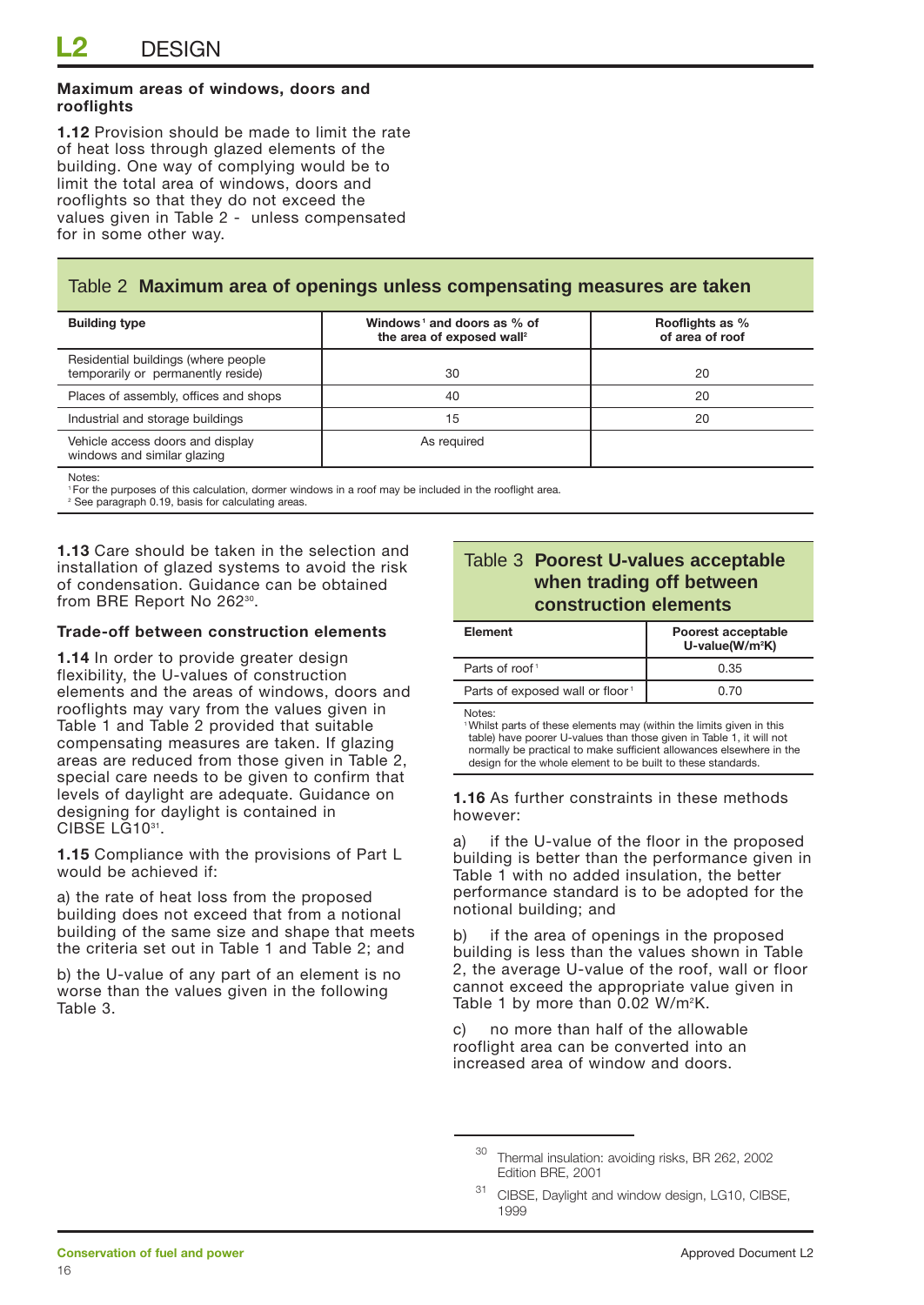#### **Building air leakage standards**

**1.17** Buildings should be reasonably airtight to avoid unnecessary space heating and cooling demand and to enable the effective performance of ventilation systems.

**1.18** Without prejudice to the need for compliance with all the requirements in Schedule 1 however, the need to provide for adequate ventilation for health (Part F) and adequate air for combustion appliances (Part J) should particularly be taken into account.

**1.19** A way of meeting the requirement would be to incorporate sealing measures to achieve the performance standard given in paragraph 2.4. Some ways of achieving satisfactory airtightness include:

a) providing a reasonably continuous air barrier in contact with the insulation layer over the whole thermal envelope (including separating walls). Special care should be taken at junctions between elements and around door and window openings. For domestic type constructions, some satisfactory design details and installation practice are described in the robust details publication<sup>25</sup>. Guidance for the design of metal cladding and roofing systems to minimise air infiltration is given in the MCRMA Technical Report No 1427.

b) sealing gaps around service penetrations.

c) draught-proofing external doors and windows.

#### **Avoiding solar overheating**

**1.20** Buildings should be constructed such that:

a) those occupied spaces<sup>32</sup> that rely on natural ventilation should not overheat when subject to a moderate level of internal heat gain and

b) those spaces that incorporate mechanical ventilation or cooling do not require excessive cooling plant capacity to maintain the desired space conditions.

**1.21** Ways of meeting the requirement would be through:

a) the appropriate specification of glazing, and

b) the incorporation of passive measures such as shading (detailed guidance being given in BRE Report No 364<sup>33</sup>), and

c) the use of exposed thermal capacity combined with night ventilation (detailed guidance being given in GIR 3134).

**1.22** A way of achieving compliance for spaces with glazing facing only one orientation would be to limit the area of glazed opening as a percentage of the internal area of the element under consideration to the values given in Table 4.

### Table 4 **Maximum allowable area of glazing**

| Orientation of opening | Maximum allowable area<br>of opening $(\% )$ |
|------------------------|----------------------------------------------|
| N                      | 50                                           |
| NE/NW/S                | 40                                           |
| E/SE/W/SW              | 32                                           |
| Horizontal             | 12                                           |

**1.23** Alternative approaches to achieving compliance include:

a) showing that the solar heat load per unit floor area averaged between the hours of 07:30 and 17:30 would not be greater than 25W/m<sup>2</sup> if the building were to be subject to the solar irradiances for the particular location for the month of July that were not exceeded on more than 2.5% of occasions during the period 1976 – 1995. The procedure given in Appendix H can be used to do this.

b) showing by detailed calculation procedures such as those described in chapter 5 of CIBSE Guide A35, that in the absence of mechanical cooling or mechanical ventilation, the space will not overheat when subjected to an internal gain of 10 W/m<sup>2</sup>.

#### **Heating systems**

**1.24** Without prejudice to the need for compliance with all the requirements in Schedule 1, the need to provide for adequate ventilation for health (Part F) and adequate air for combustion appliances (Part J) should particularly be taken into account when making provisions for combustion systems such as boiler plant and direct-fired gas heaters.

#### **Carbon intensities of heating plant**

#### **General**

**1.25** Heating plant should be reasonably efficient. For heating plant serving hot water and steam heating systems, electric heating and heat pumps (irrespective of the form of heat distribution), a way of complying with the requirement would be to show that:

<sup>&</sup>lt;sup>32</sup> This guidance is not applicable to non-occupied spaces such as stacks and atria intended to drive natural ventilation via buoyancy.

<sup>33</sup> Solar shading of buildings, BR 364, CRC Ltd, 1999.

<sup>&</sup>lt;sup>34</sup> Energy Efficiency Best Practice programme, Avoiding or minimising the use of air-conditioning, GIR 31, TSO, 1995.

Environmental design, Guide A, CIBSE, 1999.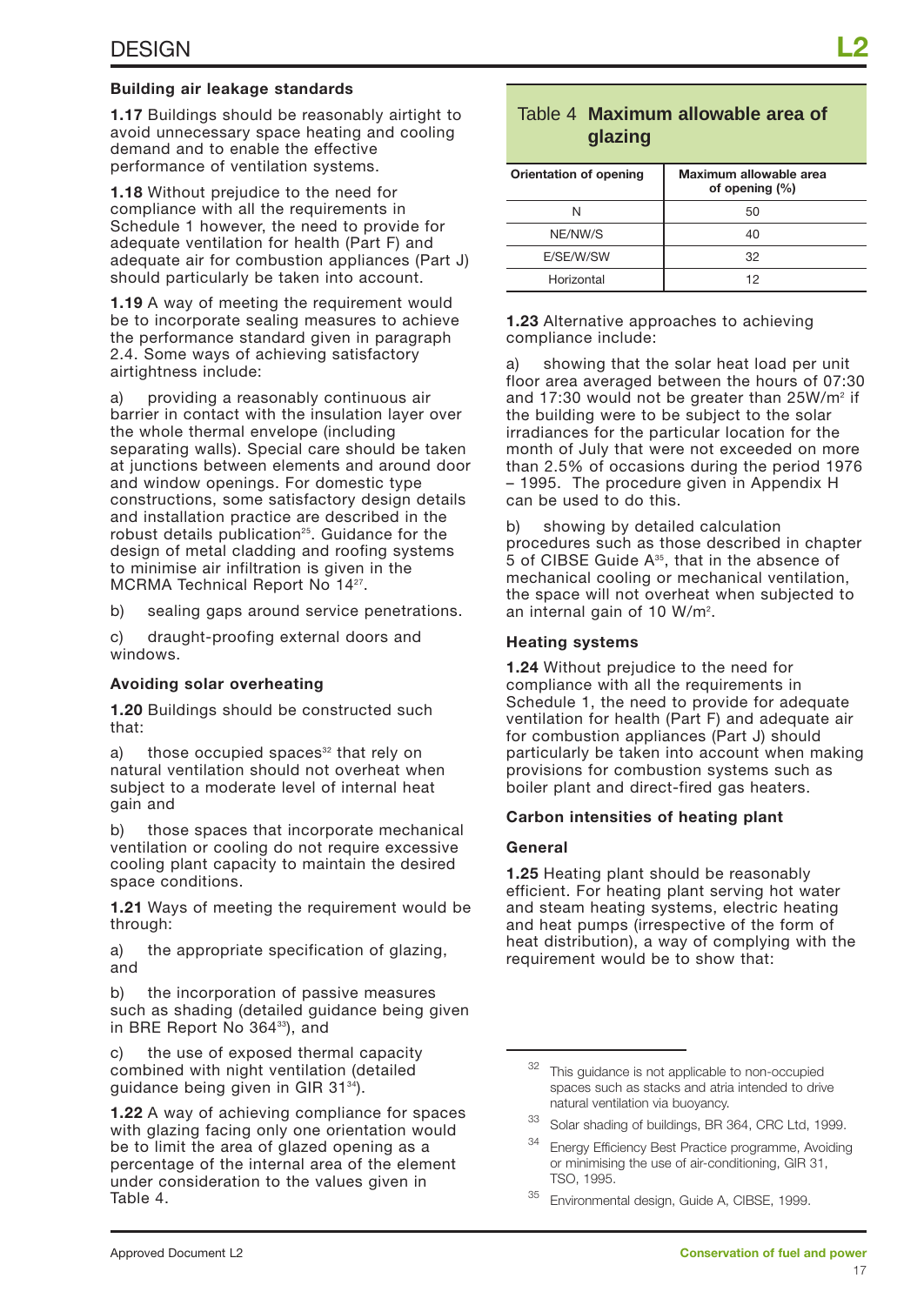a) the carbon intensity of the heat generating equipment at the maximum heat output of the heating system<sup>36</sup> is not greater than the value shown in Table 5 column (a) and

b) the carbon intensity of the heat generating equipment when the system is producing 30% of the maximum heat output of the heating system is not greater than the value shown in Table 5 column (b).

### Table 5 **Maximum allowable carbon intensities of heating systems**

|             | Maximum carbon intensities (kgC/kWh)<br>at stated % of the maximum heat<br>output of the heating system. |                                         |
|-------------|----------------------------------------------------------------------------------------------------------|-----------------------------------------|
| Fuel        | (a)<br>at maximum<br>heat output                                                                         | (b)<br>At 30% of maximum<br>heat output |
| Natural gas | 0.068                                                                                                    | 0.065                                   |
| Other fuels | N.N91                                                                                                    | 0.088                                   |

**1.26** In some applications electric resistance heating might be appropriate. In such cases the designer will need to improve envelope insulation standards to trade-off against the higher carbon intensity of such forms of heating (see paragraph 1.32).

**1.27** The carbon intensity of the heating plant is based on the carbon emitted per useful kWh of heat output. Where there are multiple pieces of heat generating equipment, the carbon intensity of the heating plant is the rating weighted average of the individual elements. This definition of carbon intensity is applicable to boilers, heat pump systems and electrical heating, and is given by:

$$
\varepsilon_{\rm c} = \frac{1}{\sum R} \sum \frac{R.C_{\rm f}}{\eta_{\rm t}} \tag{1}
$$

where:

- $\mathcal{E}_c$  = the carbon intensity of the heating system (kgC/kWh of useful heat).
- $R =$  the rated output of an individual element of heat raising plant (kW).
- $\eta_t$  = the gross thermal efficiency of that element of heat raising plant (kWh of heat per kWh of delivered fuel). For most practical cases, the efficiency may be taken as the full load efficiency for that element but, where appropriate, a part load efficiency based on manufacturer's certified data may be used as an alternative.
- $C_f$  = the carbon emission factor of the fuel supplying that element of heat raising plant (kg of carbon emitted per kWh of delivered fuel consumed) (Table 6).

| Table 6 Carbon emission factors |                                            |  |  |  |
|---------------------------------|--------------------------------------------|--|--|--|
| Delivered fuel                  | <b>Carbon emission factor</b><br>(kgC/kWh) |  |  |  |
| Natural gas                     | 0.053                                      |  |  |  |
| <b>LPG</b>                      | 0.068                                      |  |  |  |
| <b>Biogas</b>                   | Ω                                          |  |  |  |
| O <sup>11</sup>                 | 0.074                                      |  |  |  |
| Coal                            | 0.086                                      |  |  |  |
| <b>Biomass</b>                  | n                                          |  |  |  |
| Electricity <sup>2</sup>        | 0.113                                      |  |  |  |
|                                 |                                            |  |  |  |

Notes:

<sup>1</sup> This value can be used for all grades of fuel oil.

Waste heat  $3$  0

<sup>2</sup> This is the estimated average figure for grid-supplied electricity for the period 2000 – 2005. If there is on-site generation of electricity from photovoltaic panels or wind power, this could be accounted for using the carbon emissions calculation method (see paragraph 1.74 et seq). Short term energy supply arrangements such as "green tariffs" are not appropriate ways of complying with the requirements. <sup>3</sup> This includes waste heat from industrial processes and from power stations rated at more than 10MW electrical output and with a power efficiency > 35%

#### **Calculating the carbon intensity of CHP systems**

**1.28** Where a combined heat and power system (CHP) is proposed, the carbon intensity of the CHP  $(\mathcal{E}_{\text{chn}})$  can take account of the benefit of the on-site generation in reducing emissions from power stations feeding the national grid. The adjustment can be made using equation (2). This adjusted carbon intensity can then be used in equation (1) to determine the carbon intensity of the overall heating system at 100% and 30% of heating system output.

$$
\epsilon_{\text{chp}} = \frac{C_f}{\eta_t} - \frac{C_{\text{displaced}}}{HPR} \tag{2}
$$

where:

- $\eta_t$  is the gross thermal efficiency of the CHP engine (kWh of useful heat per kWh of fuel burned);
- HPR is the heat to power ratio (kWh of useful heat produced per kWh of electricity output). This is equivalent to the ratio of the thermal and power efficiencies of the CHP unit;
- $C_{\text{displaced}}$  is the carbon emission factor for gridsupplied electricity displaced by the CHP (kg/kWh). This should be taken as the factor for new generating capacity that might otherwise be built if the CHP had not been provided, i.e. the intensity of a new generation gasfired station: 0.123 kgC/kWh.

<sup>&</sup>lt;sup>36</sup> The maximum heat output of the heating system occurs when all the items of heat generating equipment capable of operating simultaneously are producing heat at their rated output.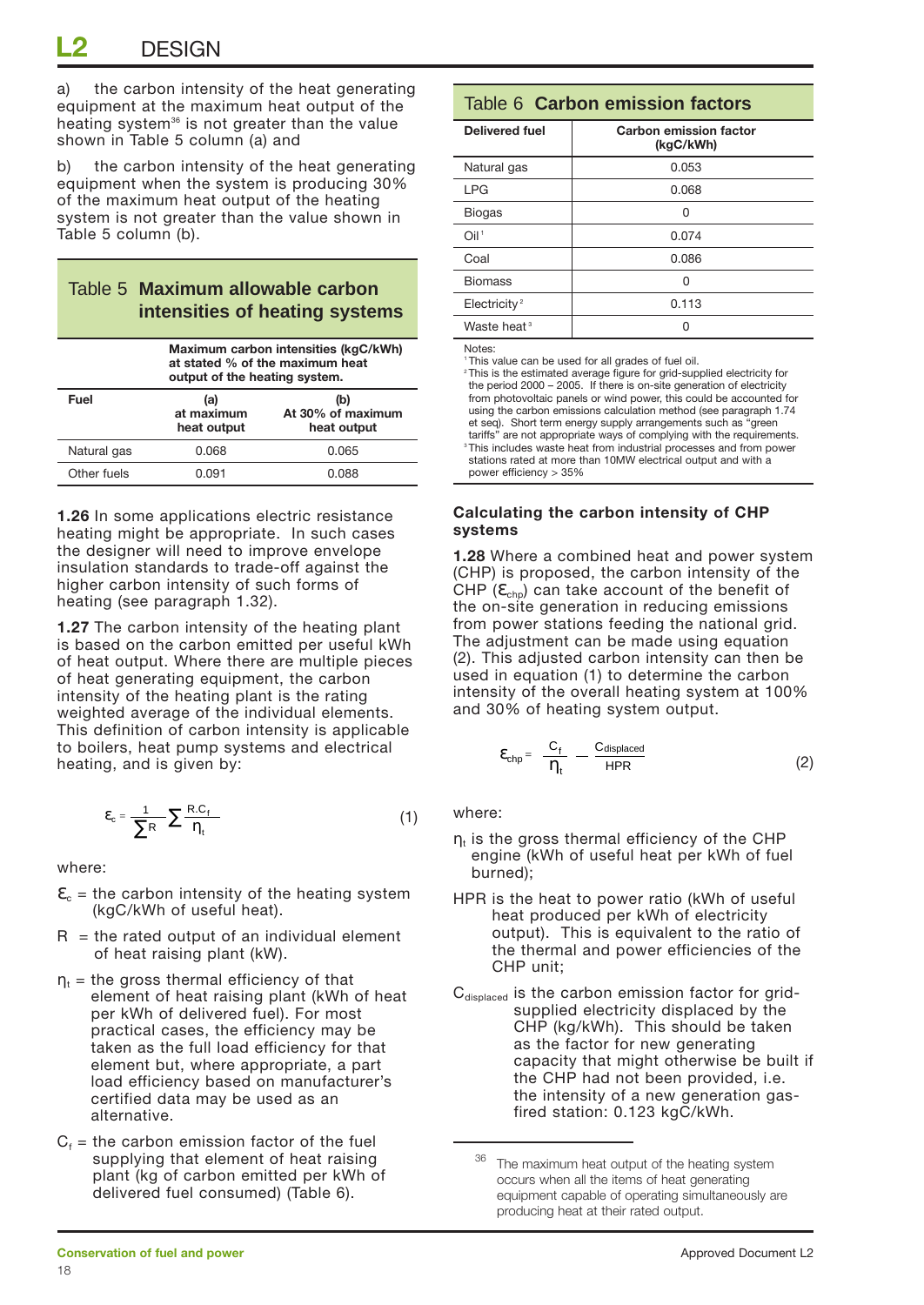**1.29** Where the CHP has no facility for heat dumping, the gross thermal efficiency is simply the CHP heat output divided by the energy content of the fuel burned. Where the CHP includes facilities for heat dumping, the gross thermal efficiency should be based on an estimate of the useful heat supplied to the building, i.e. the heat output from the CHP minus the heat dumped. Certification under the CHPQA<sup>37</sup> scheme would be a way of showing that the gross thermal efficiency has been estimated in a satisfactory way.

#### **Calculating the carbon intensity of community heating**

**1.30** When calculating the carbon intensity of the heat supplied to the building by a community heating system, account should be taken of the performance of the whole system, (i.e. the distribution circuits, and all the heat generating plant including any CHP or waste heat recovery) and the carbon emission factors of the different fuels. Certification under the CHPQA37 scheme would be a way of showing that the thermal and power efficiencies have been estimated in a satisfactory way.

#### **Other methods of heating**

**1.31** In buildings such as factories, warehouses and workshops it can be more efficient to provide local warm air or radiant heating systems. GPG 303<sup>38</sup> provides guidance on the application of such systems.

#### **Trade - off between construction elements and heating system efficiency**

**1.32** In order to allow greater design flexibility, there can be a trade-off (in either direction) between the average U-value of the envelope and the carbon intensity of the heating system provided that the rate of carbon emissions is unchanged. A way of complying would be to adjust the average U-value of the building fabric such that it is no worse than the value determined from the following equation.

$$
U_{\text{req}} = U_{\text{ref}} \cdot \frac{\varepsilon_{\text{ref}}}{\varepsilon_{\text{act}}} \tag{3}
$$

where:

 $U_{\text{rec}}$  = the required average U-value.

- $U_{ref}$  = the average U-value of the building constructed to the elemental standards of Table 1.
- $\mathcal{E}_{ref}$  = the carbon intensity of the reference heating system at an output of 30% of the installed design capacity. This should be taken from Table 5 column (b) for the fuel type used in the actual heating system.

 $\mathcal{E}_{\text{act}}$  = the carbon intensity of the actual heating system at an output of 30% of installed design capacity.

#### **Space heating controls**

**1.33** The building should be provided with zone, timing and temperature controls such that each functional area is maintained at the required temperature only during the period when it is occupied. Additional controls may be provided to allow heating during extended unusual occupation hours and to provide for sufficient heating to prevent condensation or frost damage when the heating system would otherwise be switched off.

**1.34** Ways of meeting the requirement include:

a) in buildings with a heating system maximum output not exceeding 100 kW, to follow the guidance in GPG 132<sup>39</sup>.

b) in larger or more complex buildings, to follow the guidance contained in CIBSE Guide H<sup>40</sup>. Certification by a competent person that the provisions meet the requirements may be accepted by building control bodies.

#### **Hot water systems and their control**

**1.35** Hot water should be provided safely, making efficient use of energy and thereby minimising carbon emissions. Ways of achieving the requirement include -

a) avoiding over-sizing of hot water storage systems.

b) avoiding low-load operation of heat raising plant.

c) avoiding the use of grid-supplied electric water heating except where hot water demand is low.

d) providing solar water heating.

e) minimising the length of circulation loops.

f) minimising the length and diameter of dead legs.

**1.36** A way of satisfying the requirements for conventional hot water storage systems would be to provide controls that shut off heating when the required water temperature is achieved. The supply of heat should also be shut off during those periods when hot water is not required.

<sup>37</sup> Quality Assurance for Combined Heat and Power, CHPQA Standard, Issue 1, DETR, November 2000.

GPG 303, 2000: The designer's guide to energyefficient buildings for industry, Energy Efficiency Best practice programme, BRECSU.

<sup>39</sup> GPG 132, 2001: Energy Efficiency Best Practice Programme, Heating controls in small commercial and multi-residential buildings, BESCSU.

<sup>&</sup>lt;sup>40</sup> CIBSE Guide H, 2000: Building Control Systems.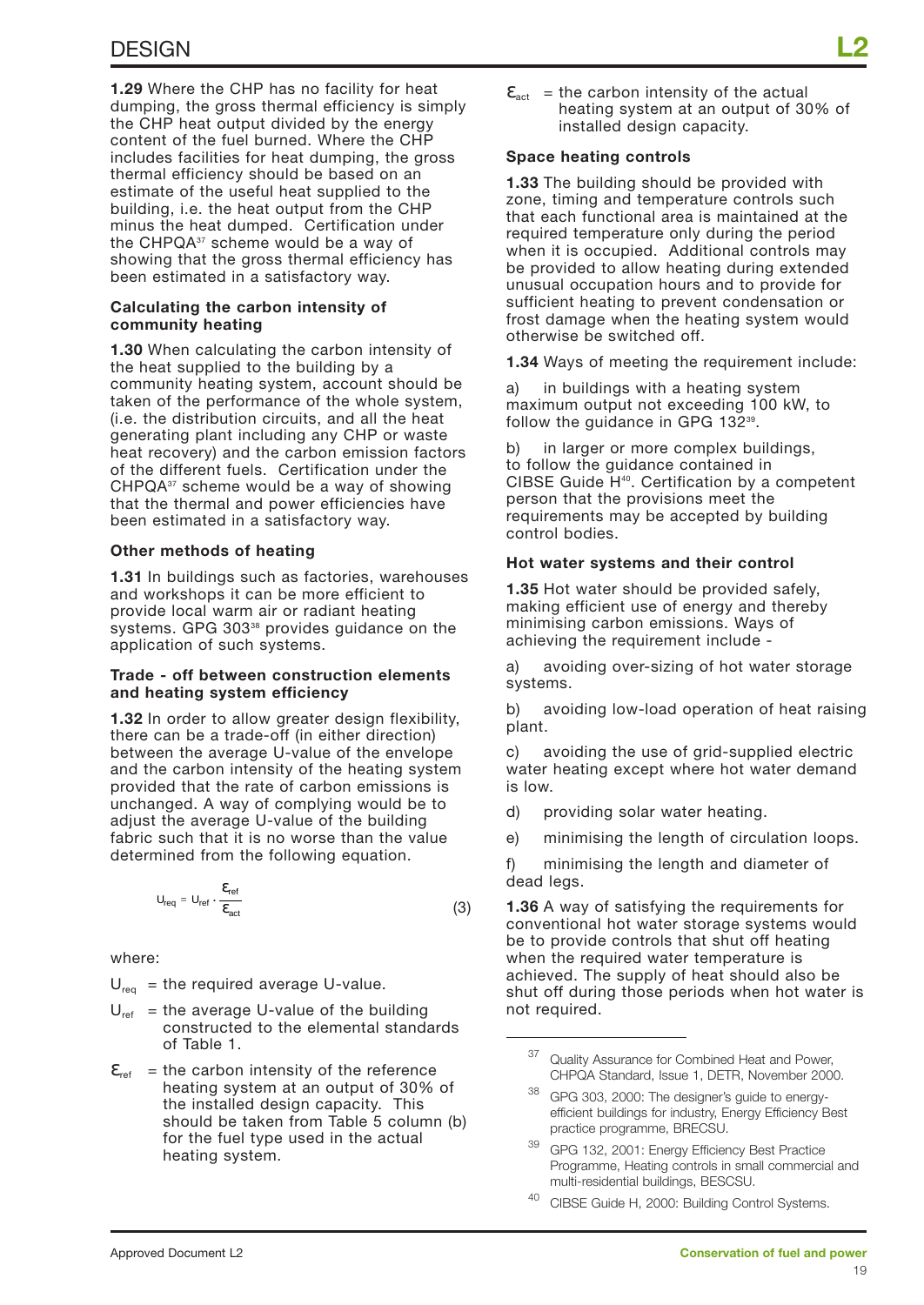**1.37** Ways of meeting the requirement include:-

a) in small buildings, following the guidance in GPG 13239.

b) in larger, more complex buildings or for alternative systems (e.g. solar hot water heating), following the guidance contained in CIBSE Guide H40. Certification by a competent person that the provisions meet the requirements may be accepted by building control bodies.

#### **Insulation of pipes, ducts and vessels**

#### **Limit of application:**

**1.38** This section only applies to pipework, ductwork and vessels for the provision of space heating, space cooling (including chilled water and refrigerant pipework) and hot water supply for normal occupation. Pipework, ductwork and vessels for process use are outside the scope of the Building Regulations.

#### **Meeting the requirement**

**1.39** A way of meeting the requirement would be to apply insulation to the standards required in BS 5422<sup>41</sup> to all pipework, ductwork and storage vessels. The requirement for storage vessels should be taken as that given in BS 5422 for flat surfaces.

**1.40** Insulation would not be necessary for compliance with Part L if the heat flow through the walls of the pipe, duct or vessel is always useful in conditioning the surrounding space when fluid is flowing through the pipe or duct, or is being stored in the vessel in question. However, it may be prudent to provide it to facilitate control stability.

#### **Lighting efficiency standards**

**1.41** Lighting systems should be reasonably efficient and make effective use of daylight where appropriate.

**1.42** For the purposes of Approved Document L circuit-watts means the power consumed in lighting circuits by lamps and their associated control gear and power factor correction equipment.

#### **General lighting efficacy in office, industrial and storage buildings**

**1.43** Electric lighting systems serving these buildings should be provided with reasonably efficient lamp/luminaire combinations. A way of meeting the requirements would be to provide lighting with an initial efficacy averaged over the whole building of not less than 40 luminaire-lumens/circuit-watt. This allows considerable design flexibility to vary the light output ratio of the luminaire, the luminous efficacy of the lamp or the efficiency of the control gear.

**1.44** The average luminaire-lumens/circuit-watt is calculated by

$$
\eta_{\text{lum}} = \frac{1}{P} \cdot \sum \frac{\text{LOR}.\varphi_{\text{lamp}}}{C_L} \tag{4}
$$

where  $\eta_{\text{lum}} =$  the luminaire efficacy (luminaire-lumens/circuit-watt);

- $LOR =$  the light output ratio of the luminaire, which means the ratio of the total light output of a luminaire under stated practical conditions to that of the lamp or lamps contained in the luminaire under reference conditions;
- $\Phi_{\text{lamp}} =$  the sum of the average initial (100 hour) lumen output of all the lamp(s) in the luminaire;
- $P =$  the total circuit watts for all the luminaires;
- $C_{L}$  = the factor applicable when controls reduce the output of the luminaire when electric light is not required. The values of C<sub>L</sub> are given in Table 7.

| Table 7 Luminaire control factors                                                                                                                                                                                                                |      |  |  |
|--------------------------------------------------------------------------------------------------------------------------------------------------------------------------------------------------------------------------------------------------|------|--|--|
| <b>Control function</b>                                                                                                                                                                                                                          | Cι   |  |  |
| a) The luminaire is in a daylit space (see paragraph<br>1.45), and its light output is controlled by<br>• A photoelectric switching or dimming control,<br>with or without manual override, or<br>• Local manual switching (see paragraph 1.57a) | 0.80 |  |  |
| b) The luminaire is in a space that is likely to<br>be unoccupied for a significant proportion of<br>working hours and where a sensor switches off<br>the luminaire in the absence of occupants but<br>switching on is done manually             | 0.80 |  |  |
| c) Circumstances a) and b) above combined.                                                                                                                                                                                                       | 0.75 |  |  |
| d) None of the above.                                                                                                                                                                                                                            | 1.00 |  |  |

**1.45** For the purposes of this Approved Document, a daylit space is defined as any space within 6m of a window wall, provided that the glazing area is at least 20% of the internal area of the window wall. Alternatively it can be roof-lit, with a glazing area at least 10% of the floor area. The normal light transmittance of the glazing should be at least 70%, or, if the light transmittance is reduced below 70%, the glazing area could be increased proportionately, but subject to the considerations given in paragraphs 1.12 and  $1.20 - 1.23$ .

<sup>41</sup> BS 5422: 2001 Methods for specifying thermal insulation materials on pipes, ductwork and equipment in the temperature range -40°C to +700°C.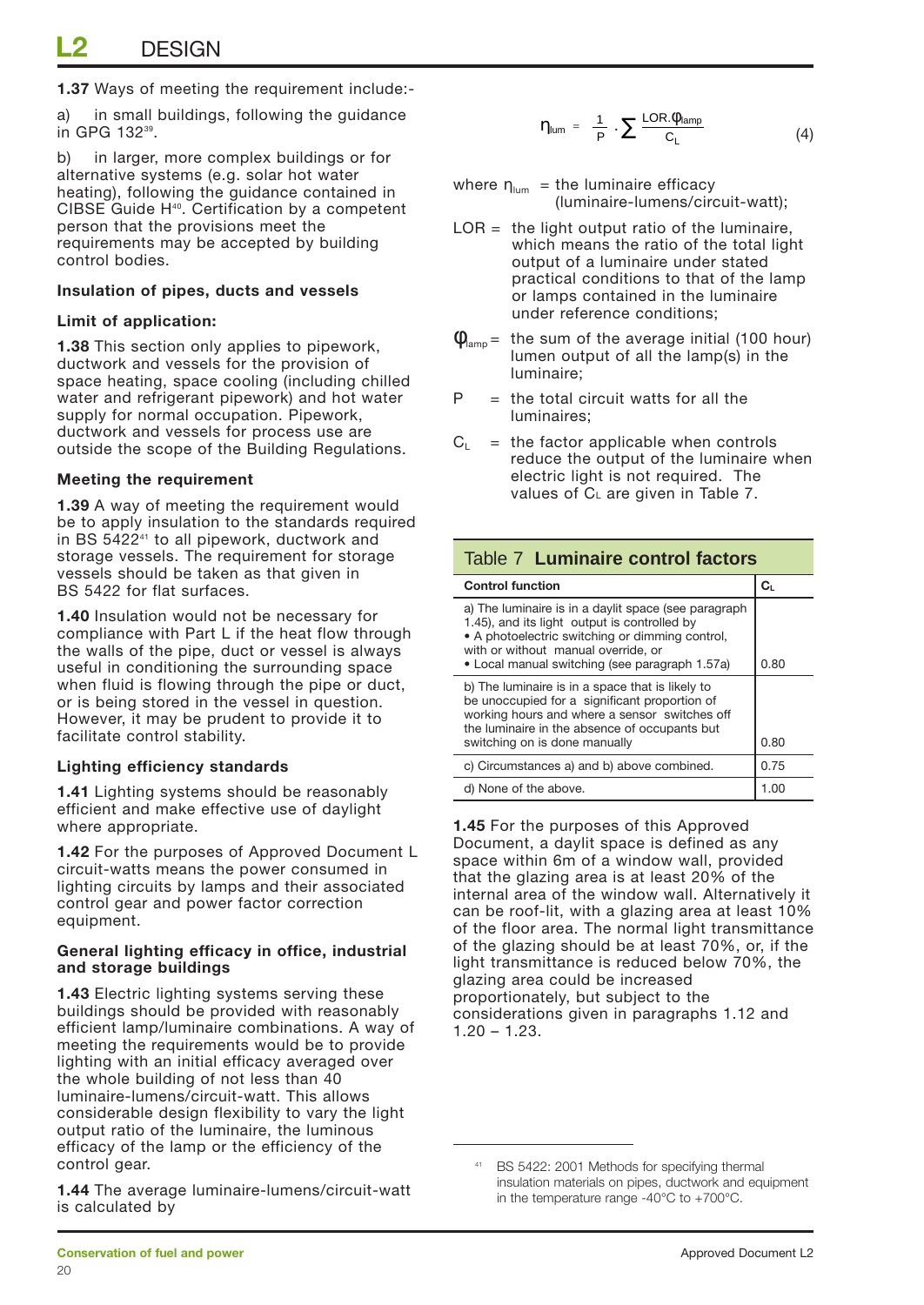**1.46** This guidance need not be applied in respect of a maximum of 500 W of installed lighting in the building, thereby allowing flexibility for the use of feature lighting etc.

**1.47** Appendix F gives examples that show how the luminaire efficacy requirement can be met either by selection of appropriate lamps and luminaires or by calculation.

#### **General lighting efficacy in all other building types**

**1.48** For electric lighting systems serving other building types, it may be appropriate to provide luminaires for which photometric data is not available and/or are lower powered and use less efficient lamps. For such spaces, the requirements would be met if the installed lighting capacity has an initial (100 hour) lamp plus ballast efficacy of not less than 50 lamplumens per circuit-watt. A way of achieving this would be to provide at least 95% of the installed lighting capacity using lamps with circuit efficacies no worse than those in Table 8.

### Table 8 **Light sources meeting the criteria for general lighting**

| Light source         | <b>Types and ratings</b>                                                                                                                                                                         |
|----------------------|--------------------------------------------------------------------------------------------------------------------------------------------------------------------------------------------------|
| High pressure Sodium | All types and ratings                                                                                                                                                                            |
| Metal halide         | All types and ratings                                                                                                                                                                            |
| Induction lighting   | All types and ratings                                                                                                                                                                            |
| Tubular fluorescent  | 26mm diameter (T8) lamps, and<br>16mm diameter (T5) lamps rated<br>above 11W, provided with high<br>efficiency control gear. 38mm<br>diameter (T12) linear fluorescent<br>lamps 2400mm in length |
| Compact fluorescent  | All ratings above 11W                                                                                                                                                                            |
| Other                | Any type and rating with an<br>efficacy greater than 50 lumens<br>per circuit Watt.                                                                                                              |

**1.49** For the purposes of Approved Document L, high efficiency control gear means low loss or high frequency control gear that has a power consumption (including the starter component) not exceeding that shown in Table 942.

| Table 9 Maximum power consumption<br>of high efficiency control gear        |    |  |  |  |
|-----------------------------------------------------------------------------|----|--|--|--|
| Nominal lamp rating<br>Control gear power<br>consumption (Watts)<br>(Watts) |    |  |  |  |
| Less than or equal to 15                                                    | ഒ  |  |  |  |
| Greater than 15,<br>Not more than 50                                        | 8  |  |  |  |
| Greater than 50,<br>Not more than 70                                        | 9  |  |  |  |
| Greater than 70.<br>Not more than 100                                       | 12 |  |  |  |
| Greater than 100                                                            | 15 |  |  |  |

#### **Display lighting in all buildings**

**1.50** For the purposes of Approved Document L, display lighting means lighting intended to highlight displays of exhibits or merchandise, or lighting used in spaces for public entertainment such as dance halls, auditoria, conference halls and cinemas.

**1.51** Because of the special requirements of display lighting, it may be necessary to accept lower energy performance standards for display lighting. Reasonable provision should nevertheless be made and a way of complying would be to demonstrate that the installed capacity of display lighting averaged over the building has an initial (100 hour) efficacy of not less than 15 lamp-lumens per circuit-watt. In calculating this efficacy, the power consumed by any transformers or ballasts should be taken into account.

**1.52** As an alternative, it would be acceptable if at least 95% of the installed display lighting capacity in circuit-Watts comprises lighting fittings incorporating lamps that have circuit efficacies no worse than those in Table 10.

### Table 10 **Light sources meeting the criteria for display lighting**

| Light source                       | <b>Types and ratings</b>                                                            |
|------------------------------------|-------------------------------------------------------------------------------------|
| High pressure Sodium               | All types and ratings                                                               |
| Metal halide                       | All types and ratings                                                               |
| Tungsten halogen                   | All types and ratings                                                               |
| Compact and tubular<br>fluorescent | All types and ratings                                                               |
| Other                              | Any type and rating with<br>an efficacy greater than 15<br>lumens per circuit Watt. |

The values in the table are in line with European Directive 2000/55/EC 18 September 2000 : On energy efficiency requirements for ballasts for fluorescent lighting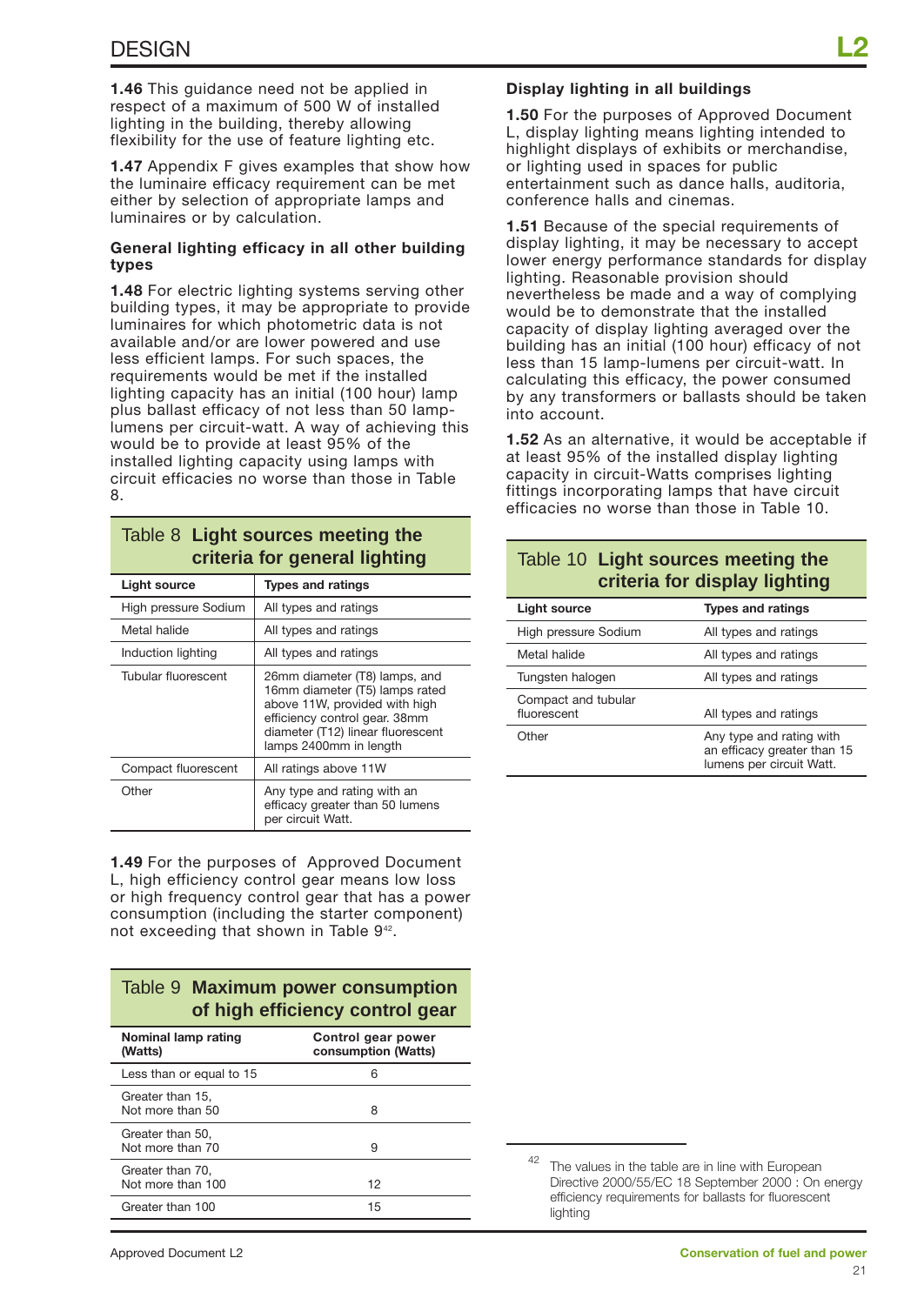#### **Emergency escape lighting and specialist process lighting**

**1.53** For the purposes of Approved Document L, the following definitions apply:

a) Emergency escape lighting means that part of emergency lighting that provides illumination for the safety of people leaving an area or attempting to terminate a dangerous process before leaving an area.

b) Specialist process lighting means lighting intended to illuminate specialist tasks within a space, rather than the space itself. It could include theatre spotlights, projection equipment, lighting in TV and photographic studios, medical lighting in operating theatres and doctors' and dentists' surgeries, illuminated signs, coloured or stroboscopic lighting, and art objects with integral lighting such as sculptures, decorative fountains and chandeliers.

**1.54** Emergency escape lighting and specialist process lighting are not subject to the requirements of Part L.

#### **Lighting controls**

**1.55** Where it is practical, the aim of lighting controls should be to encourage the maximum use of daylight and to avoid unnecessary lighting during the times when spaces are unoccupied. However, the operation of automatically switched lighting systems should not endanger the passage of building occupants. Guidance on the appropriate use of lighting controls is given in BRE IP 2/99<sup>43</sup>.

#### **Controls in offices and storage buildings**

**1.56** A way of meeting the requirement would be the provision of local switches in easily accessible positions within each working area or at boundaries between working areas and general circulation routes. For the purposes of Approved Document L2, reference to switch includes dimmer switches and switching includes dimming. As a general rule, dimming should be effected by reducing rather than diverting the energy supply.

**1.57** The distance on plan from any local switch to the luminaire it controls should generally be not more than eight metres, or three times the height of the light fitting above the floor if this is greater. Local switching can be supplemented by other controls such as time switching and photo-electric switches where appropriate. Local switches could include:

a) switches that are operated by the deliberate action of the occupants either manually or by remote control. Manual switches include rocker switches, push buttons and pull cords. Remote control switches include infra red transmitter, sonic, ultrasonic and telephone handset controls.

b) automatic switching systems which switch the lighting off when they sense the absence of occupants.

#### **Controls in buildings other than offices and storage buildings**

**1.58** A way of meeting the requirement would be to provide one or more of the following types of control system arranged to maximise the beneficial use of daylight as appropriate:

a) local switching as described in paragraph 1.57;

b) time switching, for example in major operational areas which have clear timetables of occupation;

c) photo-electric switching.

#### **Controls for display lighting (all building types)**

**1.59** A way of meeting the requirement would be to connect display lighting in dedicated circuits that can be switched off at times when people will not be inspecting exhibits or merchandise or being entertained. In a retail store, for example, this could include timers that switch the display lighting off outside store opening hours, except for displays designed to be viewed from outside the building through display windows.

#### **Air-conditioning and mechanical ventilation (ACMV)**

**1.60** For the purposes of Approved Document L, the following definitions apply:

a) mechanical ventilation is used to describe systems that use fans to supply outdoor air and/or extract indoor air to meet ventilation requirements. Systems may be extensive and can include air filtration, air handling units and heat reclamation, but they do not provide any active cooling from refrigeration equipment. The definition would not apply to a naturally ventilated building, which makes use of individual wall or window mounted extract fans to improve the ventilation of a small number of rooms.

b) air conditioning is used to describe any system where refrigeration is included to provide cooling for the comfort of building occupants. Air conditioning can be provided from stand-alone refrigeration equipment in the cooled space, from centralised or partly centralised equipment, and from systems that combine the cooling function with mechanical ventilation.

<sup>43</sup> Photoelectric control of lighting: design, set-up and installation issues, BRE Information Paper IP 2/99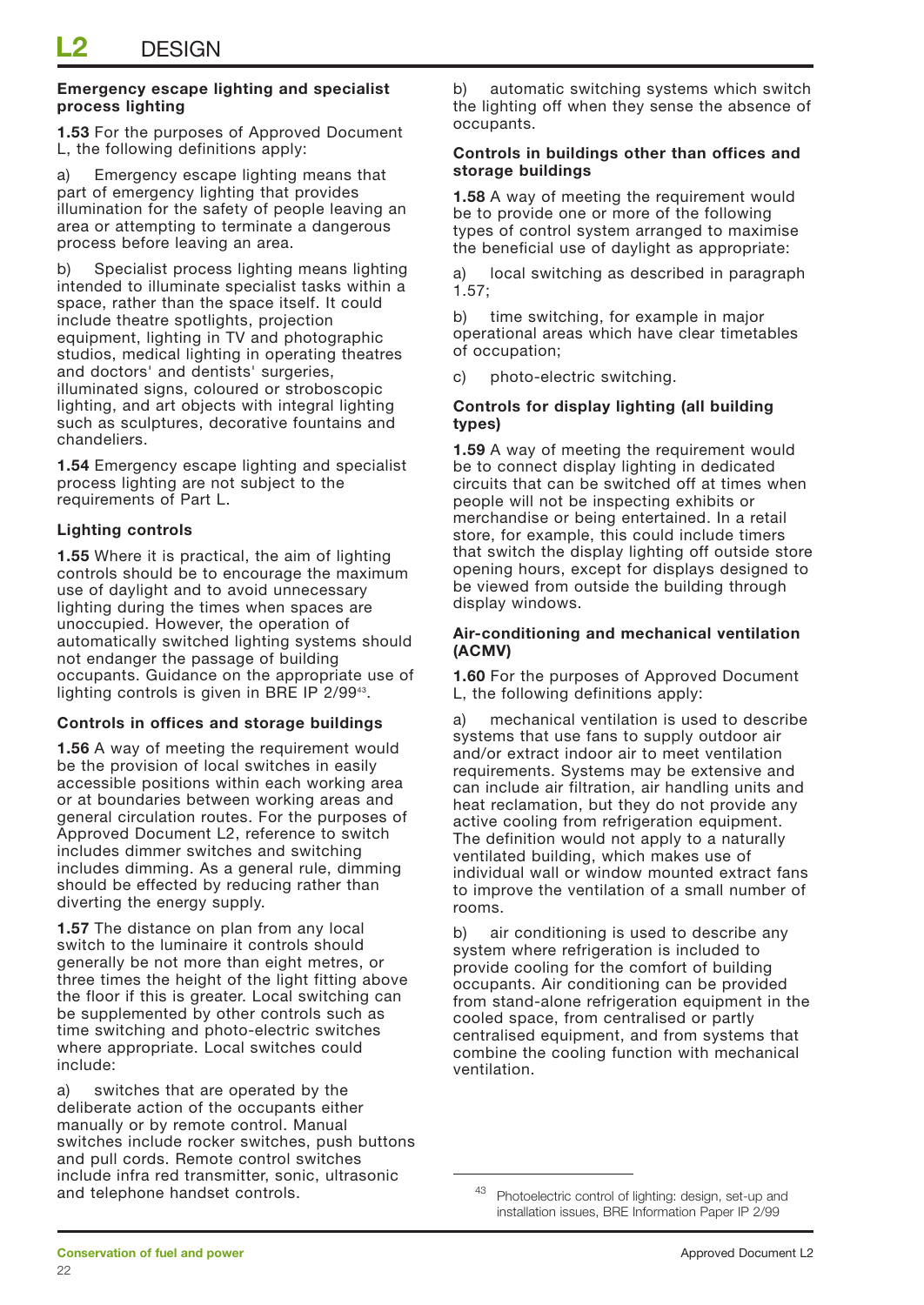c) treated areas; these are the floor areas of spaces that are served by the mechanical ventilation or air conditioning system in the context and should be established by measuring between the internal faces of the surrounding walls. Spaces that are not served by these systems such as plant rooms, service ducts, lift-wells etc. should be excluded.

process requirements; in office buildings process requirements can be taken to include any significant area in which an activity takes place which is not typical of the office sector, and where the resulting need for heating, ventilation or air conditioning is significantly different to that of ordinary commercial offices. When assessing the performance of air conditioning or mechanical ventilation systems, areas which are treated because of process requirements should be excluded from the treated area, together with the plant capacity, or proportion of the plant capacity, that is provided to service those areas. Activities and areas in office buildings considered to represent process requirements would thus include:

- Staff restaurants and kitchens;
- Large, dedicated, conference rooms;
- Sports facilities;
- Dedicated computer or communications rooms.

e) In the following text, air conditioning and/or mechanical ventilation systems as defined above are collectively described as ACMV.

**1.61** Buildings with ACMV should be designed and constructed such that:

a) the form and fabric of the building do not result in a requirement for excessive installed capacity of ACMV equipment. In particular, the suitable specification of glazing ratios and solar shading are an important way to limit cooling requirements (see paragraphs 1.20 – 1.23).

b) components such as fans, pumps and refrigeration equipment are reasonably efficient and appropriately sized to have no more capacity for demand and standby than is necessary for the task.

c) suitable facilities are provided to manage, control and monitor the operation of the equipment and the systems.

#### **CPR method for office buildings with ACMV**

**1.62** In the case of an office development, one way of achieving compliance (if there are no innovative building or building services provisions) is to show that the Carbon Performance Rating (CPR) is satisfactory. Where there are innovative features in the design the carbon emissions calculation method, or another acceptable alternative would be more appropriate.

**1.63** The CPR is a rating based on standardised occupancy patterns that relates the performance of the proposed building to a benchmark based on the measured consumption data contained in ECON1923. The rating of the proposed building is calculated from the rated input power of the installed equipment as this combines the effect of load reduction by good envelope design and energy efficient system design into a single parameter. The detail of the CPR calculation is contained in Appendix G. If there are any areas in the building with significant process loads (e.g. a major computer suite), such areas and their associated plant capacity should be excluded from the calculation of the CPR. However, in order to facilitate comparison with operational performance, such discounted loads should be separately metered (see paragraph 3.6d)). For an illustration of this calculation method, see Appendix G.

**1.64** For new ACMV systems, compliance would be achieved if the CPR is no greater than the values shown in Table 11.

### Table 11 **Maximum allowable Carbon Performance Ratings**

|                           | Maximum CPR (kgC/m <sup>2</sup> /year)<br>for a new system installed in: |                            |  |  |
|---------------------------|--------------------------------------------------------------------------|----------------------------|--|--|
| <b>System type</b>        | a) a new<br>building                                                     | b) an existing<br>building |  |  |
| Air conditioning          | 10.3                                                                     | 11.35                      |  |  |
| Mechanical<br>ventilation | 6.5                                                                      | 7.35                       |  |  |

If both new air conditioning and mechanical ventilation systems are to be installed in a building, the system types and their treated areas should be dealt with separately and the appropriate CPR achieved for each.

**1.65** For a building that already contains an ACMV system and substantial alteration is being made to that existing ACMV system, compliance would be achieved if the CPR is improved (i.e. reduced) by 10% as a result of the work, or does not exceed the values in Table 11 column b), whichever is the least demanding.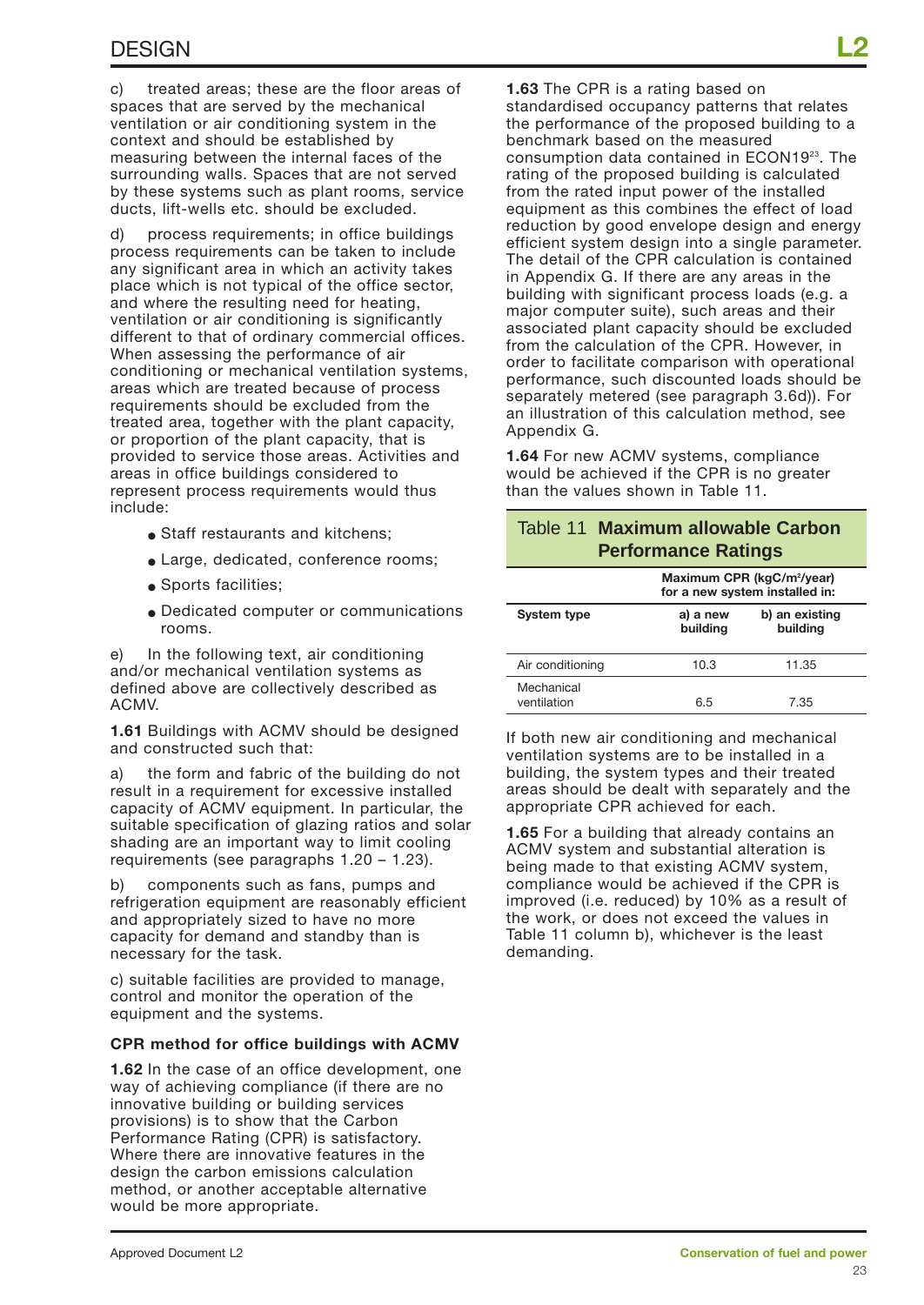**1.66** When the work solely comprises replacement of existing equipment, the product of the installed capacity per unit treated area (P) and the control management factor (F) should:-

a) be reduced by at least 10%, OR

b) meet a level of performance equivalent to the component benchmarks given in CIBSE TM2244 (i.e. the product of service provision, efficiency and control factor), whichever is the least demanding.

#### **Methods for other buildings with ACMV**

**1.67** For other buildings, it is only possible at present to define an overall performance requirement for the mechanical ventilation systems (whether or not the air being supplied and/or extracted is heated or cooled). In such cases, the requirement can be met if the specific fan power (SFP) is less than the values given in the following sub-paragraphs. The specific fan power is the sum of the design total circuit-watts, including all losses through switchgear and controls such as inverters, of all fans that supply air and exhaust it back to outdoors (i.e., the sum of supply and extract fans), divided by the design ventilation rate through the building.

a) for ACMV systems in new buildings, the SFP should be no greater than 2.0 W/litre/second.

b) for new ACMV systems in refurbished buildings, or where an existing ACMV system in an existing building is being substantially altered, the SFP should be no greater than 3.0 W/litre/second.

These SFP values are appropriate to typical spaces ventilated for human occupancy. Where specialist processes or higher than normal external pollution levels require increased levels of filtration or air cleaning, higher SFPs may be appropriate.

**1.68** Mechanical ventilation systems should be reasonably efficient at part load. One way to achieve this would be to provide efficient variable flow control systems incorporating for instance variable speed drives or variable pitch axial fans. More detailed guidance on these measures is given in GIR 41<sup>45</sup>.

## **Whole-building Method**

**1.69** To show compliance following the Wholebuilding Method, the carbon emissions or primary energy consumption at the level of the complete building have to be reasonable for the purpose of the conservation of fuel and power. This approach allows much more design flexibility than the Elemental method.

#### **Office buildings**

**1.70** The Whole-Office Carbon Performance Rating method is a development of the CPR described in paragraphs 1.62 and 1.63. In this compliance route, the rating is expanded to cover lighting and space heating as explained in detail in BRE Digest No 45746.

**1.71** The requirement would be met if:

a) the whole-office CPR is no greater than the values shown in Table 12 AND

b) the envelope meets the requirements of paragraphs 1.9-1.11, 1.17-1.19 and Table 3.

#### Table 12 **Maximum whole-office CPR**

|                         | Maximum allowable CPR<br>$(kqC/m^2/year)$ |                               |  |  |
|-------------------------|-------------------------------------------|-------------------------------|--|--|
| <b>Building type</b>    |                                           | New office Refurbished office |  |  |
| Naturally ventilated    | 7.1                                       | 7.8                           |  |  |
| Mechanically ventilated | 10.0                                      | 11.0                          |  |  |
| Air-conditioned         | 18.5                                      | 20 4                          |  |  |

#### **Schools**

**1.72** For schools, a way of complying with the requirements would be to show that the proposed building conforms with the DfEE guidance note47.

#### **Hospitals**

**1.73** For hospitals, a way of complying with the requirements would be to show that the proposed building conforms with the NHS Estates guides<sup>48</sup>.

- <sup>45</sup> Variable flow control, General Information Report 41, Energy Efficiency Best Practice programme, 1996.
- <sup>46</sup> BRE Digest No 457: "The Carbon Performance Rating for offices".
- <sup>47</sup> DfEE, Guidelines for environmental design in schools, Building Bulletin 87, TSO, 1997.
- 48 NHS Estates: Achieving energy efficiency in new hospitals, TSO, 1994.

<sup>44</sup> CIBSE, Energy Assessment and Reporting Methodology: Office Assessment Method, TM22, CIBSE, 1999.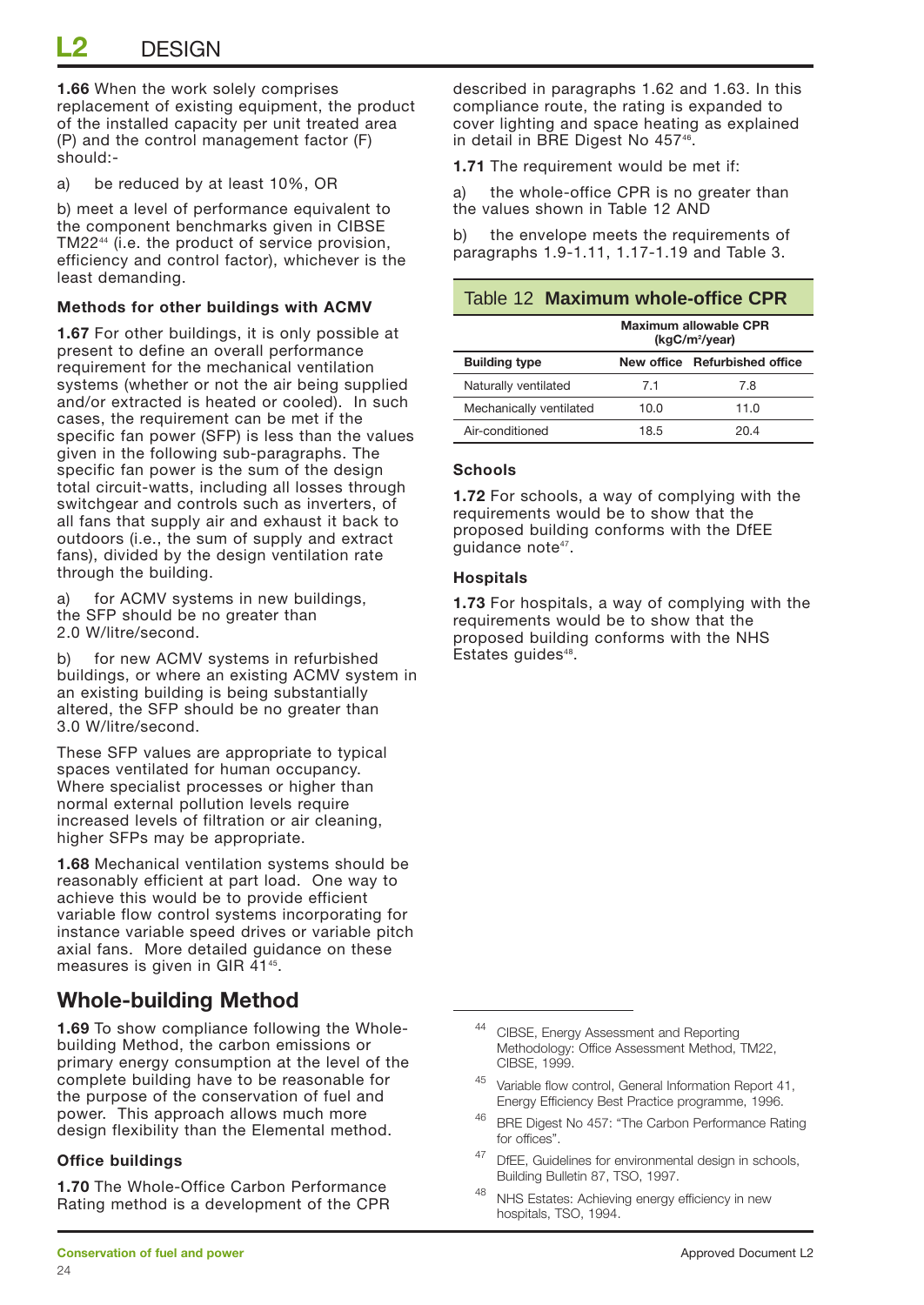## **Carbon Emissions Calculation Method**

**1.74** To show compliance using the Carbon Emissions Calculation Method, the calculated annual carbon emissions of the proposed building should be no greater than those from a notional building of the same size and shape designed to comply with the Elemental Method. This approach allows more flexible design of the building, taking advantage of any valid energy conservation measure and taking account of useful solar and internal heat gains.

**1.75** The following constraints should however be applied:-

a) when establishing the parameters of the notional building, the constraint on floor U-value in paragraph 1.16a) should be applied, and

b) the proposed building fabric and air leakage performances should be no worse than those given in Table 3 and paragraphs 1.9-1.11 and 1.17-1.19 respectively.

**1.76** The calculations should be carried out using an acceptable method. The method may be acceptable to building control bodies if:-

a) it has been approved by a relevant authority responsible for issuing professional guidance, or

b) it has been accepted by the organisation responsible for the work as having satisfied their in-house quality assurance procedures. This could be demonstrated by submitting with the calculations a completed copy of Appendix B (Checklist for choosing BEEM software) of AM11<sup>49</sup>, showing that the software used is appropriate for the purpose to which it has been applied.

# **Conservatories, atria and similar sun-spaces**

**1.77** For the purposes of section 1 of Approved Document L2, sun-space (which includes conservatories and atria) means a building or part of a building having not less than threequarters of the area of its roof and not less than half the area of its external walls (if any) made of translucent material.

**1.78** When a sun-space is attached to and built as part of a new building:

a) where there is no separation between the sun-space and the building, the sun-space should be treated as an integral part of the building;

b) where there is separation between the sun-space and the building, energy savings can be achieved if the sun-space is not heated or mechanically cooled. If fixed heating or mechanical cooling installations are proposed,

however, they should have their own separate temperature and on/off controls.

**1.79** When a sun-space is attached to an existing building and an opening is enlarged or newly created as a material alteration, reasonable provision should be made to enable the heat loss from, or the summer solar heat gain to, the building to be limited. Ways of meeting the requirement would be:

a) to retain the existing separation where the opening is not to be enlarged; or

b) to provide separation as, or equivalent to, windows and doors having the average U-value given in Table 1.

**1.80** For the purposes of this Approved Document, separation between a building and a sun-space means:

a) separating walls and floors that are insulated to at least the same degree as the exposed walls and floors;

b) separating windows and doors with the same U-value and draught-proofing provisions as the exposed windows and doors elsewhere in the building.

**1.81** Attention is drawn to the safety requirements of Part N of the Building Regulations regarding glazing materials and protection.

CIBSE AM11, 1998: Building Energy and Environmental Modelling.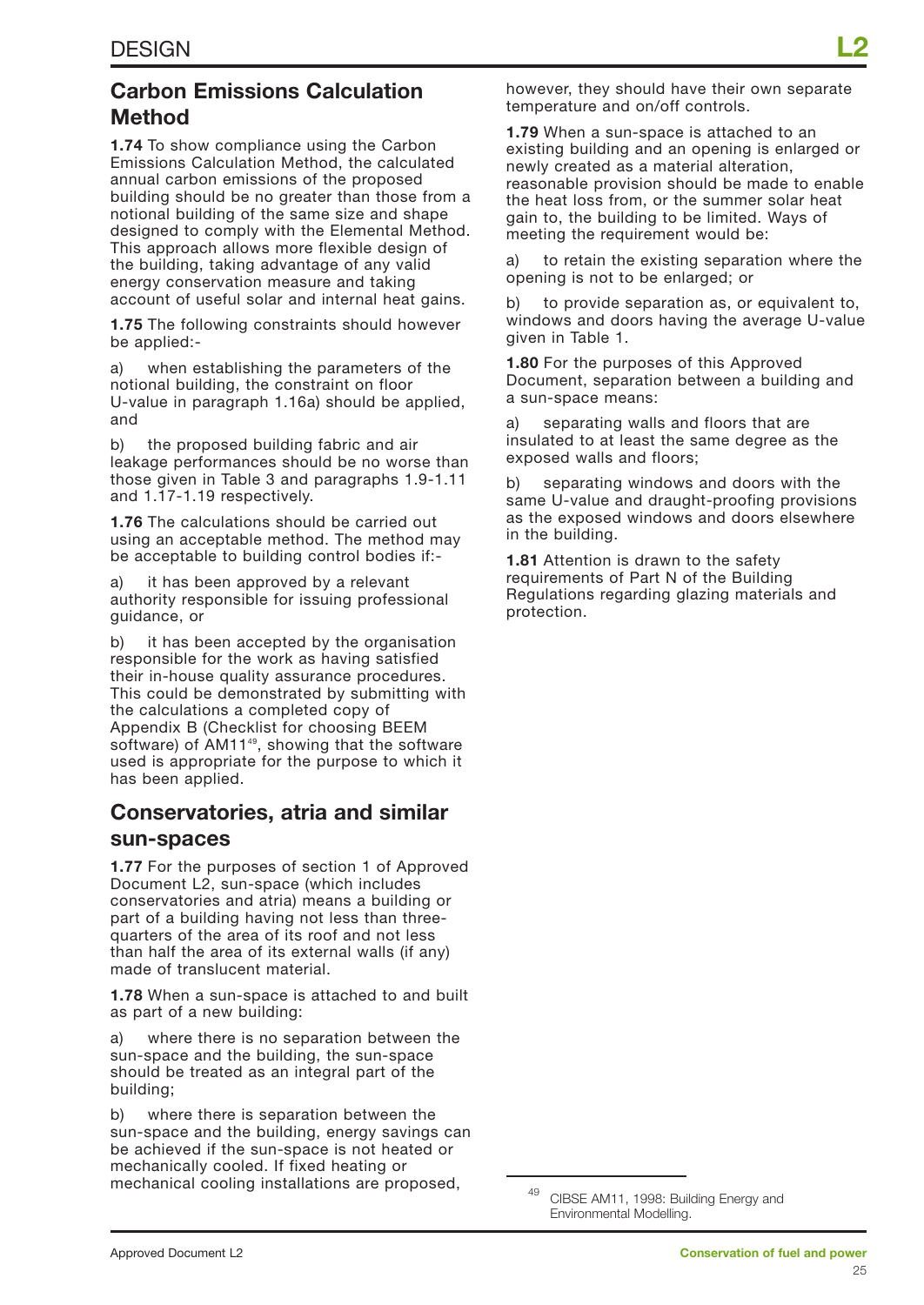# **SECTION 2: Construction**

# **Building Fabric**

## **Continuity of insulation**

**2.1** To avoid excessive thermal bridging, appropriate design details and fixings should be used (see paragraph 1.9). Responsibility for achieving compliance with the requirements of Part L rests with the person carrying out the work. In the case of new buildings, that "person" will usually be, e.g., a developer or main contractor who has carried out the work subject to Part L, directly or by engaging a subcontractor. The person responsible for achieving compliance should (if suitably qualified) provide a certificate or declaration that the provisions meet the requirements of Part L2(a); or they should obtain a certificate or declaration to that effect from a suitably qualified person. Such certificates or declarations would state:

a) that appropriate design details and building techniques have been used and that the work has been carried out in ways that can be expected to achieve reasonable conformity with the specifications that have been approved for the purposes of compliance with Part L2; or

b) that infra-red thermography inspections have shown that the insulation is reasonably continuous over the whole visible envelope. BRE Report 176<sup>50</sup> gives guidance on the use of thermography for building surveys.

## **Airtightness**

**2.2** Air barriers should be installed to minimise air infiltration through the building fabric (see paragraph 1.19). In this case too, certificates or declarations should be provided or obtained by the person carrying out the work, stating:

a) for buildings of any size, that the results of air leakage tests carried out accordance with CIBSE TM 2351 are satisfactory; or

b) alternatively for buildings of less than 1000m<sup>2</sup> gross floor area, that appropriate design details and building techniques have been used, and that the work has been carried out in ways that can be expected to achieve reasonable conformity with the specifications that have been approved for the purposes of compliance with Part L2.

## **Certificates and Testing**

**2.3** Certificates or declarations such as those mentioned in paragraphs 2.1 and 2.2 may be accepted by building control bodies as evidence of compliance. The building control body will, however, wish to establish, in advance of the work, that the person who will be giving the certificates or declarations is suitably qualified.

**2.4** If using the CIBSE TM 23 pressure test procedures as the means of showing compliance:-

a) With effect from 1 October 2003, reasonable provision would be test results showing that the air permeability (see paragraph 0.20) does not exceed 10m3/h/m<del>2</del> at an applied pressure difference of 50 Pa.

b) In the period up to and 30 September 2003, reasonable provision in the event that initial test results are unsatisfactory would be the results of further tests carried out after appropriate remedial work showing:-

an improvement of 75% of the difference between the initial test result and the target standard of 10 m<sup>3</sup>/h/m<sup>2</sup> at 50 Pa; OR, if less demanding

ii) a performance no worse than 11.5 m<sup>3</sup>/h/m<sup>2</sup> at 50 Pa.

# **Inspection and Commissioning of the Building Services Systems**

**2.5** In Part L2, in the context of building services systems, 'providing' and 'making provision' should be taken as including, where relevant, inspection and commissioning with meanings as described below:

a) Inspection of building services systems means establishing at completion of installation that the specified and approved provisions for efficient operation have been put in place.

b) Commissioning means the advancement of these systems from the state of static completion to working order to the specifications relevant to achieving compliance with Part L, without prejudice to the need to comply with health and safety requirements. For each system it includes setting-to-work, regulation (that is testing and adjusting repetitively) to achieve the specified performance, the calibration, setting up and testing of the associated automatic control systems, and recording of the system settings and the performance test results that have been accepted as satisfactory.

**2.6** As noted in paragraph 2.1, responsibilty for achieving compliance with the requirements of Part L rests with the person carrying out the work. In the case of building services systems, that "person" may be, e.g., a developer or main

<sup>50</sup> A practical guide to infra-red thermography for building surveys, BRE report 176, BRE, 1991.

<sup>51</sup> CIBSE, Testing buildings for air leakage, TM 23, CIBSE, 2000.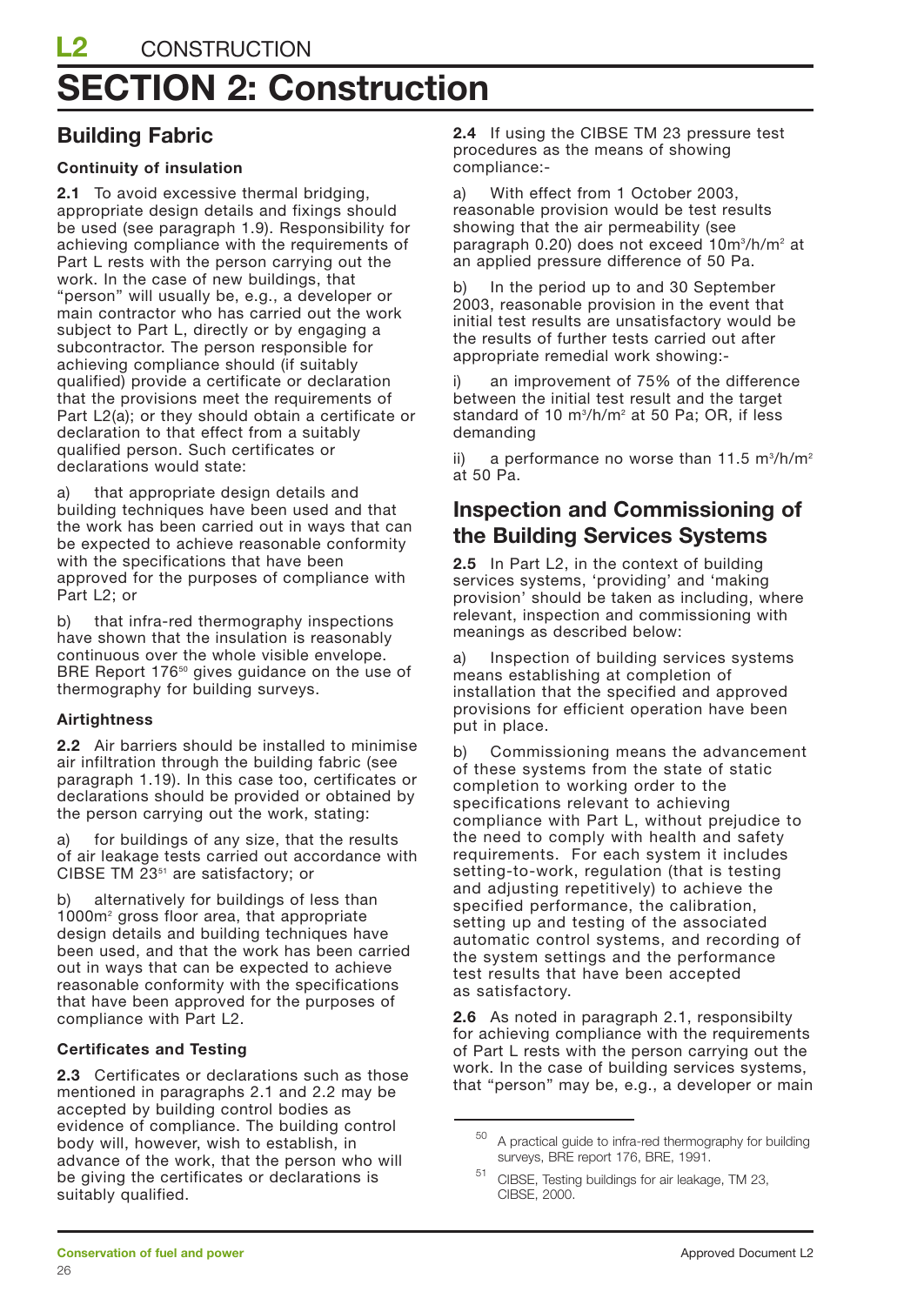contractor who has carried out the work directly, or by engaging a subcontractor to carry it out; or it may be a specialist firm directly engaged by a client. The person responsible for achieving compliance should provide a report, or obtain one from a suitably qualified person, that indicates the inspection and commissioning activities necessary to establish that the work complies with Part L have been completed to a reasonable standard. Such reports should include:

a) a commissioning plan that shows that every system has been inspected and commissioned in an appropriate sequence. A way of demonstrating compliance would be to follow the guidance in the CIBSE Commissioning Codes and BSRIA Commissioning Guides<sup>52</sup>.

b) the results of the tests confirming the performance is reasonably in accordance with the approved designs including written commentaries where excursions are proposed to be accepted.

**2.7** Such reports may be accepted by building control bodies as evidence of compliance. The building control body will, however, wish to establish, in advance of the work, that any person who will be providing such a report is suitably qualified.

<sup>52</sup> The Commissioning Specialists Association Technical Memorandum 1 Standard specification for the commissioning of mechanical engineering services installations for buildings (1999), provides a standard specification for the commissioning of mechanical engineering services installations and also gives guidance on managing the process.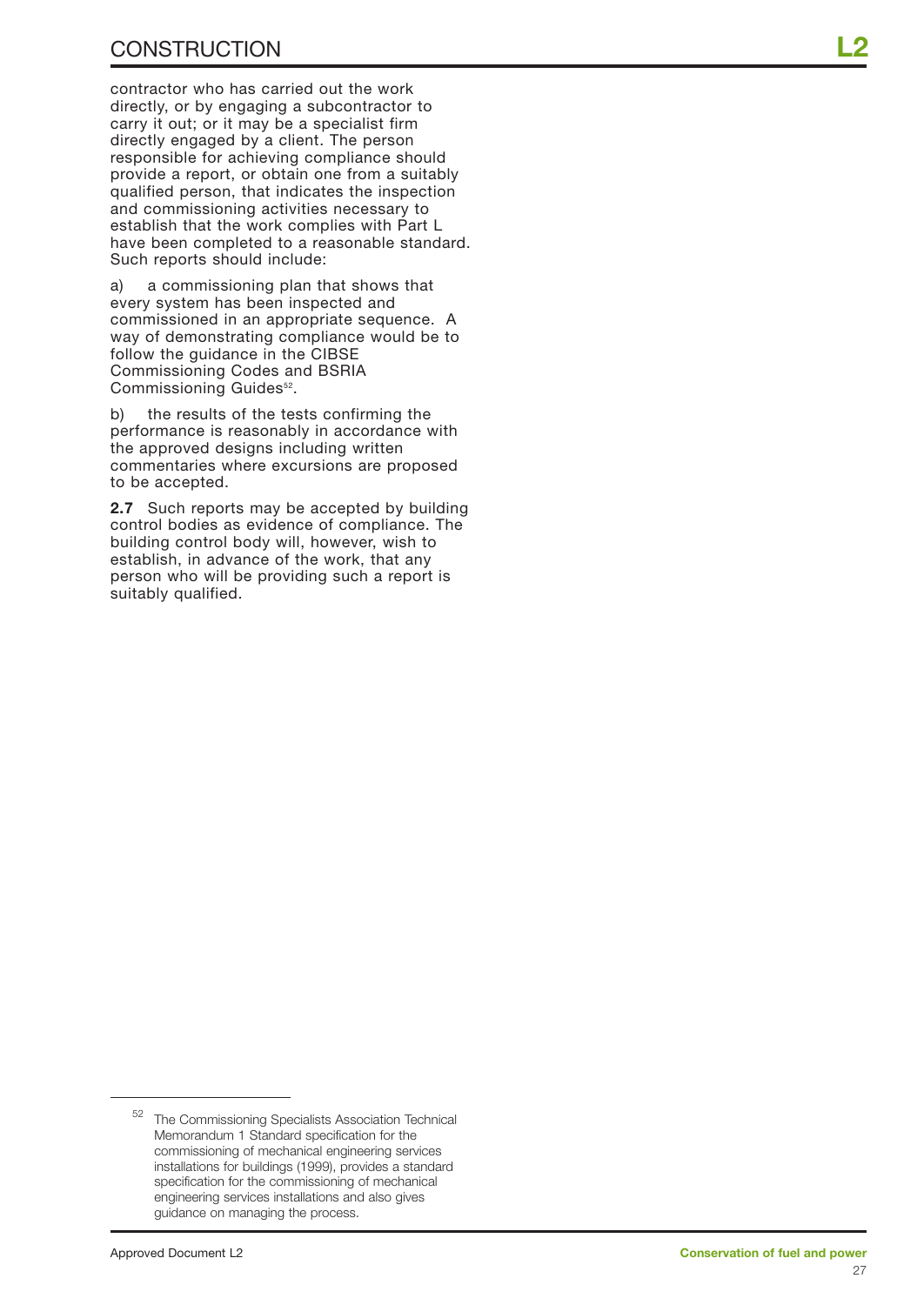# **SECTION 3: Providing information**

# **Building log-book**

**3.1** The owner and/or occupier of the building should be provided with a log-book giving details of the installed building services plant and controls, their method of operation and maintenance, and other details that collectively enable energy consumption to be monitored and controlled. The information should be provided in summary form, suitable for day-to-day use. This summary could draw on or refer to information available as part of other documentation, such as the Operation and Maintenance Manuals and the Health and Safety file.

**3.2** The details to be provided could include:

a) a description of the whole building, its intended use and design philosophy and the intended purpose of the individual building services systems;

b) a schedule of the floor areas of each of the building zones categorised by environmental servicing type (e.g. airconditioned, naturally ventilated);

c) the location of the relevant plant and equipment, including simplified schematic diagrams;

d) the installed capacities (input power and output rating) of the services plant;

e) simple descriptions of the operational and control strategies of the energy consuming services in the building;

a copy of the report confirming that the building services equipment has been satisfactorily commissioned (see paragraph 2.6(b);

g) operating and maintenance instructions that include provisions enabling the specified performance to be sustained during occupation;

h) a schedule of the building's energy supply meters and sub-meters, indicating for each meter, the fuel type, its location, identification and description, and instructions on their use. The instructions should indicate how the energy performance of the building (or each separate tenancy in the building where appropriate) can be calculated from the individual metered energy readings to facilitate comparison with published benchmarks (see paragraphs G6 to G9 in Appendix G). Guidance on appropriate metering strategies is given, starting at paragraph 3.3 below;

i) for systems serving an office floor area greater than 200 m², a design assessment of the building services systems' carbon emissions and the comparable performance benchmark (see paragraph G4 in Appendix G);

the measured air permeability of the building (see paragraph 2.4).

## **Installation of energy meters**

**3.3** To enable owners or occupiers to measure their actual energy consumption, the building engineering services should be provided with sufficient energy meters and sub-meters. The owners or occupiers should also be provided with sufficient instructions including an overall metering strategy that show how to attribute energy consumptions to end uses and how the meter readings can be used to compare operating performance with published benchmarks (see paragraph 3.2.h). GIL 65<sup>53</sup> provides guidance on developing metering strategies.

**3.4** Reasonable provision would be to enable at least 90% of the estimated annual energy consumption of each fuel to be accounted for. Allocation of energy consumption to the various end uses can be achieved using the following techniques:-

a) direct metering;

b) measuring the run-hours of a piece of equipment that operates at a constant known load;

c) estimating the energy consumption, e.g. from metered water consumption for HWS, the known water supply and delivery temperatures and the known efficiency of the water heater;

d) estimating consumption by difference, e.g. measuring the total consumption of gas, and estimating the gas used for catering by deducting the measured gas consumption for heating and hot water;

e) estimating non-constant small power loads using the procedure outlined in Chapter 11 of the CIBSE Energy Efficiency Guide<sup>54</sup>.

<sup>53</sup> GIL 65, 2001: Sub metering new build non-domestic buildings, BRECSU.

CIBSE Energy Efficiency Guide, 1998: Chapter 11, General electric power.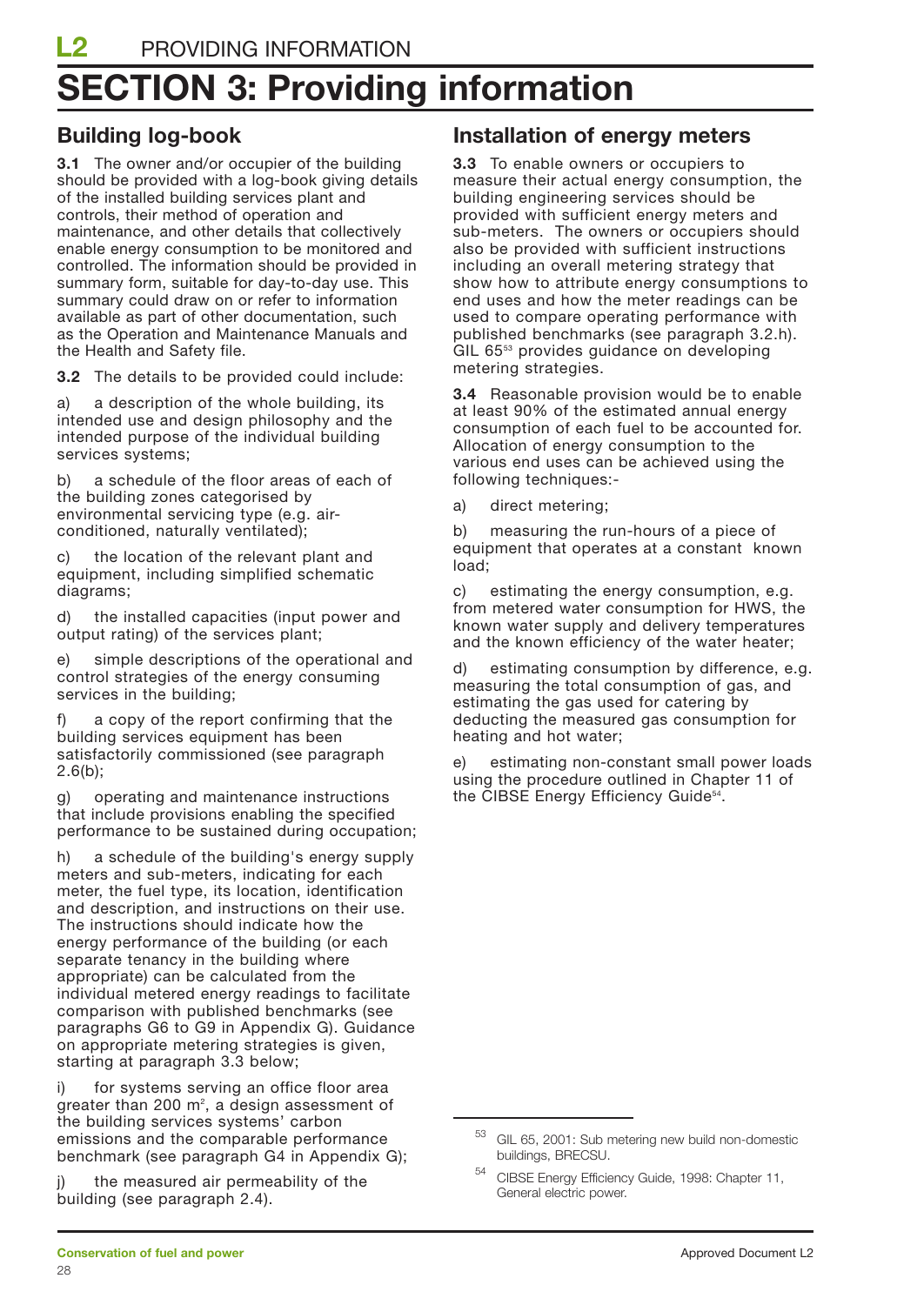**3.5** Reasonable provision of meters would be to install incoming meters in every building greater than 500m<sup>2</sup> gross floor area (including separate buildings on multi-building sites). This would include:

a) individual meters to directly measure the total electricity, gas, oil and LPG consumed within the building;

b) a heat meter capable of directly measuring the total heating and/or cooling energy supplied to the building by a district heating or cooling scheme.

**3.6** Reasonable provision of sub-metering would be to provide additional meters such that the following consumptions can be directly measured or reliably estimated ( see paragraph 3.4).

a) electricity, natural gas, oil and LPG provided to each separately tenanted area that is greater than  $500m^2$ .

b) energy consumed by plant items with input powers greater or equal to that shown in Table 13.

c) any heating or cooling supplied to separately tenanted spaces. For larger tenancies, such as those greater than  $2500$ m<sup>2</sup>, direct metering of the heating and cooling may be appropriate, but for smaller tenanted areas, the heating and cooling end uses can be apportioned on an area basis.

d) any process load (see paragraph 1.60d)) that is to be discounted from the building's energy consumption when comparing measured consumption against published benchmarks.

## Table 13 **Size of plant for which separate metering would be reasonable.**

| <b>Plant item</b>                                                                                          | Rated input power (kW) |
|------------------------------------------------------------------------------------------------------------|------------------------|
| Boiler installations comprising one or more boilers or<br>CHP plant feeding a common distribution circuit. | 50                     |
| Chiller installations comprising one or more chiller units<br>feeding a common distribution circuit        | 20                     |
| Electric humidifiers                                                                                       | 10                     |
| Motor control centres providing power to fans and pumps                                                    | 10                     |
| Final electrical distribution boards                                                                       | 50                     |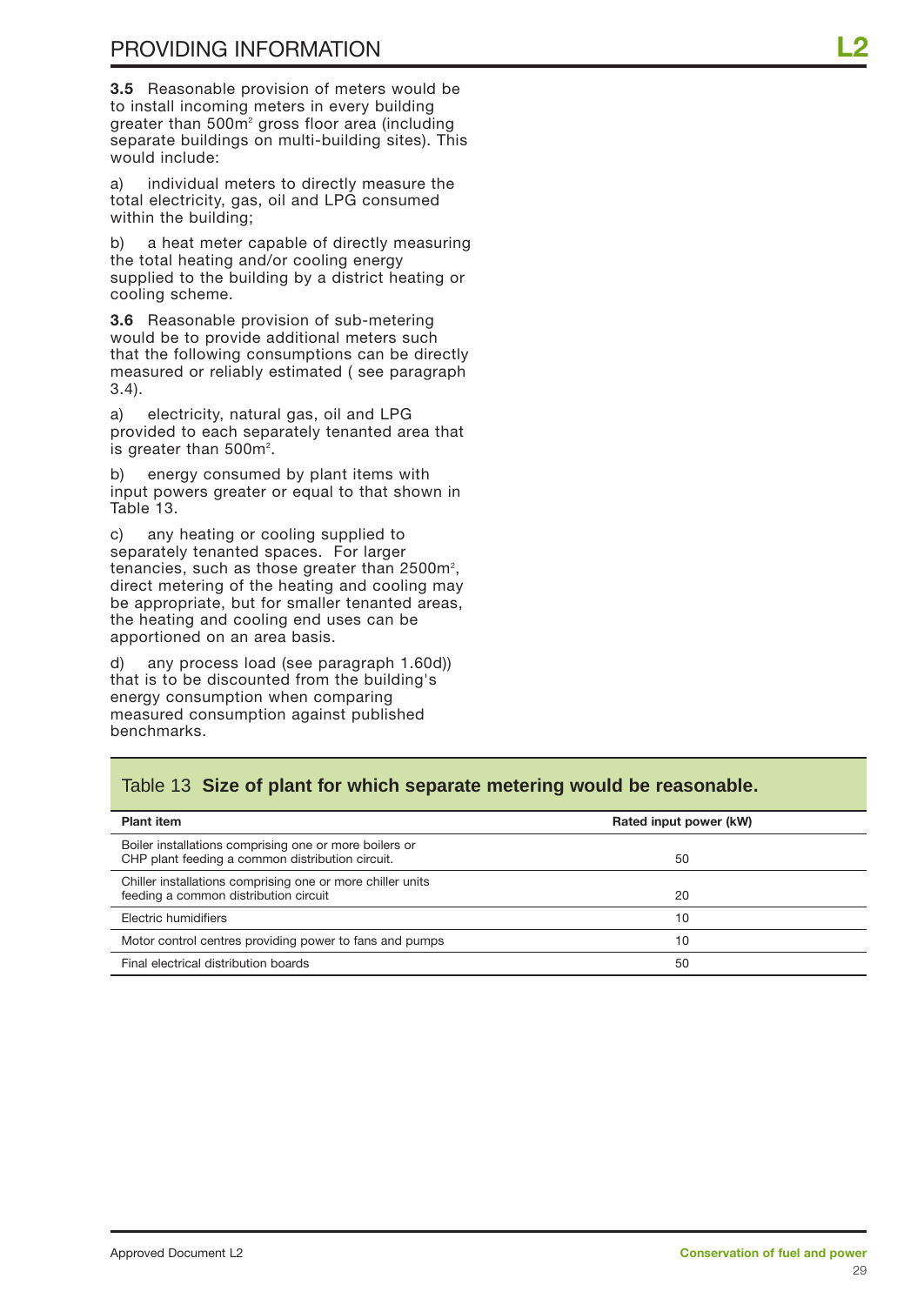# **SECTION 4: Work on existing buildings**

## **Replacement of a controlled service or fitting**

**4.1** "Controlled service or fitting" is defined in Regulation 2(1) of the Building Regulations 2000 (as amended by the Building (Amendment) Regulations 2001) as follows:

*Controlled service or fitting means a service or fitting in relation to which part G, H, J or L of Schedule 1 imposes a requirement.*

**4.2** Building work is defined in Regulation 3(1) to include *the provision or extension of a controlled service or fitting in or in connection with a building.*

**4.3** Reasonable provision where undertaking replacement work on controlled services or fittings (whether replacing with new but identical equipment or with different equipment and whether the work is solely in connection with controlled services or includes work on them) depends on the circumstances in the particular case and would also need to take account of historic value (see paragraph 4.10). Possible ways of meeting the requirements include the following:

a) **Windows, doors and rooflights.** When these elements are to be replaced, provide units that meet the requirements for new buildings or that provide a centre-pane U-value no worse than 1.2 W/m<sup>2</sup>K (the requirement does not apply to repair work on parts of these elements, such as replacing broken glass or sealed double-glazing units or replacing rotten framing members). The replacement work should comply with the requirements of Part L and (unless only non-glazed fittings are involved) Part N. In addition the building should not have a worse level of compliance, after the work, with other applicable Parts of Schedule 1. These may include Parts B, F and J.

b) **Heating systems.** Where heating systems are to be substantially replaced, providing a new heating system and controls as if they are new installations. In lesser work, make reasonable provision for insulation, zoning, timing, temperature and interlock controls. Without prejudice to the need for compliance with all the requirements in Schedule 1, the need to comply with the requirements of Parts F and J should particularly be taken into account.

c) **Hot water systems.** When substantially replacing hot water systems, pipes and vessels – providing controls and insulation as if they are new installations. In lesser work, make reasonable provision for insulation, timing and thermostatic controls.

d) When replacing a complete lighting system serving more than 100m<sup>2</sup> of floor area, provide a new lighting system as if for a new building. Where only the complete luminaires are being replaced, provide new luminaires that meet the the standards given in paragraphs 1.43 or 1.48 (but the requirement does not apply where only components such as lamps or louvres are being replaced). Where only the control system is to be replaced, provide new controls that meet the standards in paragraphs 1.56 to 1.58 (but the requirement does not apply where only components such as switches and relays are being replaced).

e) **Air conditioning or mechanical ventilation systems.** When replacing air conditioning or mechanical ventilation systems that serve more than 200m<sup>2</sup> of floor area in office buildings, improving the Carbon Performance Rating in line with the guidance in paragraphs 1.62 to 1.66 of this Approved Document. In buildings other than offices, provide mechanical ventilation systems that meet the SFP standards in paragraph 1.67.

**4.4** When carrying out work as described in paragraph 4.3 sub-clauses (b) to (e):

a) the work should be inspected and commissioned following the guidance in paragraph 2.6.

b) the building log-book should be prepared or updated as necessary to provide the appropriate details of the replacement controlled service or fitting (paragraphs 3.1 and 3.2).

c) the relevant part of the metering strategy should be prepared or revised as necessary, and additional metering provided where needed so as to enable the energy consumption of the replacement controlled service or fitting to be effectively monitored (paragraphs 3.3 to 3.6).

# **Material Alterations**

**4.5** "Material alterations" are defined in Regulation 3(2) as follows.

*"An alteration is material for the purposes of these Regulations if the work, or any part of it, would at any stage result -*

*(a) in a building or controlled service or fitting not complying with a relevant requirement where previously it did; or*

*(b) in a building or controlled service or fitting which before the work commenced did not comply with a relevant requirement, being more unsatisfactory in relation to such a requirement."*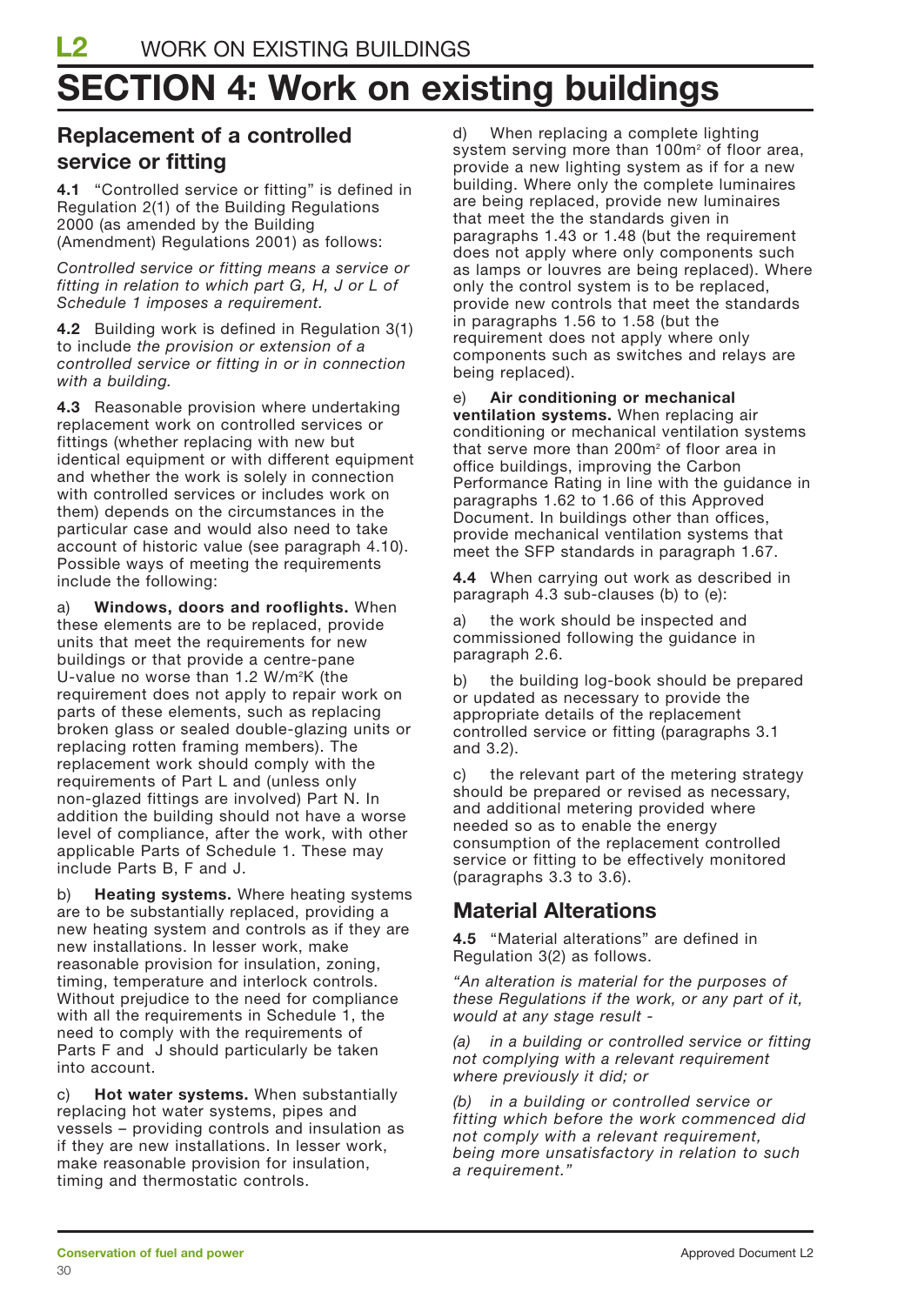**4.6** "Relevant requirement" is defined in Regulation 3(3) as follows.

*"In paragraph (2) "relevant requirement" means any of the following applicable requirements of Schedule 1, namely –*

*Part A (structure)*

*paragraph B1 (means of warning and escape)*

*paragraph B3 (internal fire spread structure)*

*paragraph B4 (external fire spread)*

*paragraph B5 (access and facilities for the fire service)*

*Part M (access and facilities for disabled people)."*

**4.7** Reasonable provision where undertaking material alterations depends on the circumstances in the particular case and would need to take account of historic value (see paragraph 4.10 et seq). Without prejudice to the need for compliance with all the requirements in Schedule 1, the need to comply with the requirements of Parts F and J should particularly be taken into account. Possible ways of satisfying the requirements include:

a) **Roof insulation.** When substantially replacing any of the major elements of a roof structure - providing insulation to achieve the U-value for new buildings.

b) **Floor insulation.** Where the structure of a ground floor is to be substantially replaced – or re-boarded, providing insulation in heated rooms to the standard for new buildings.

c) **Wall insulation.** When substantially replacing complete exposed walls or their external renderings or cladding or internal surface finishes, or the internal surfaces of separating walls to unheated spaces, providing a reasonable thickness of insulation.

d) **Sealing measures.** When carrying out any of the above work, including reasonable sealing measures to improve airtightness.

e) **Controlled services and fittings.** When replacing controlled services and fittings, following the guidance in paragraph 4.3 and 4.4.

## **Material changes of use**

**4.8** "Material changes of use" are defined in Regulation 5 as follows.

*… for the purposes of these Regulations, there is a material change of use where there is a change in the purposes for which or the circumstances in which a building is used, so that after that change -*

*(a) the building is used as a dwelling, where previously it was not;*

*(b) the building contains a flat, where previously it did not;*

*(c) the building is used as an hotel or a boarding house, where previously it was not;*

*(d) the building is used as an institution, where previously it was not;*

*(e) the building is used as a public building, where previously it was not;*

*(f) the building is not a building described in Classes I to VI in Schedule 2, where previously it was; or*

*(g) the building, which contains at least one dwelling, contains a greater or lesser number of dwellings than it did previously.*

**4.9** Reasonable provision where undertaking a material change of use depends on the circumstances in the particular case and would need to take account of historic value (see paragraph 4.10 et seq). Without prejudice to the need for compliance with all the requirements in Schedule 1, the need to comply with the requirements of Parts F and J should particularly be taken into account. Possible ways of satisfying the requirements include:

a) **Accessible lofts.** When upgrading insulation in accessible lofts, providing additional insulation to achieve a U-value not exceeding 0.25 W/m²K where the existing insulation provides a U-value worse than 0.35 W/m2 K.

b) **Roof insulation.** When substantially replacing any of the major elements of a roof structure - providing insulation to achieve the U-value considered reasonable for new buildings.

c) **Floor insulation.** Where the structure of a ground floor is to be substantially replaced – providing insulation in heated rooms to the standard considered reasonable for new buildings.

d) **Wall insulation.** When substantially replacing complete exposed walls or their external renderings or cladding or internal surface finishes, or the internal surfaces of separating walls to unheated spaces, providing a reasonable thickness of insulation.

e) **Sealing measures.** When carrying out any of the above work, including reasonable sealing measures to improve airtightness.

f) **Controlled services and fittings.** When replacing controlled services and fittings, following the guidance in paragraphs 4.3 and 4.4.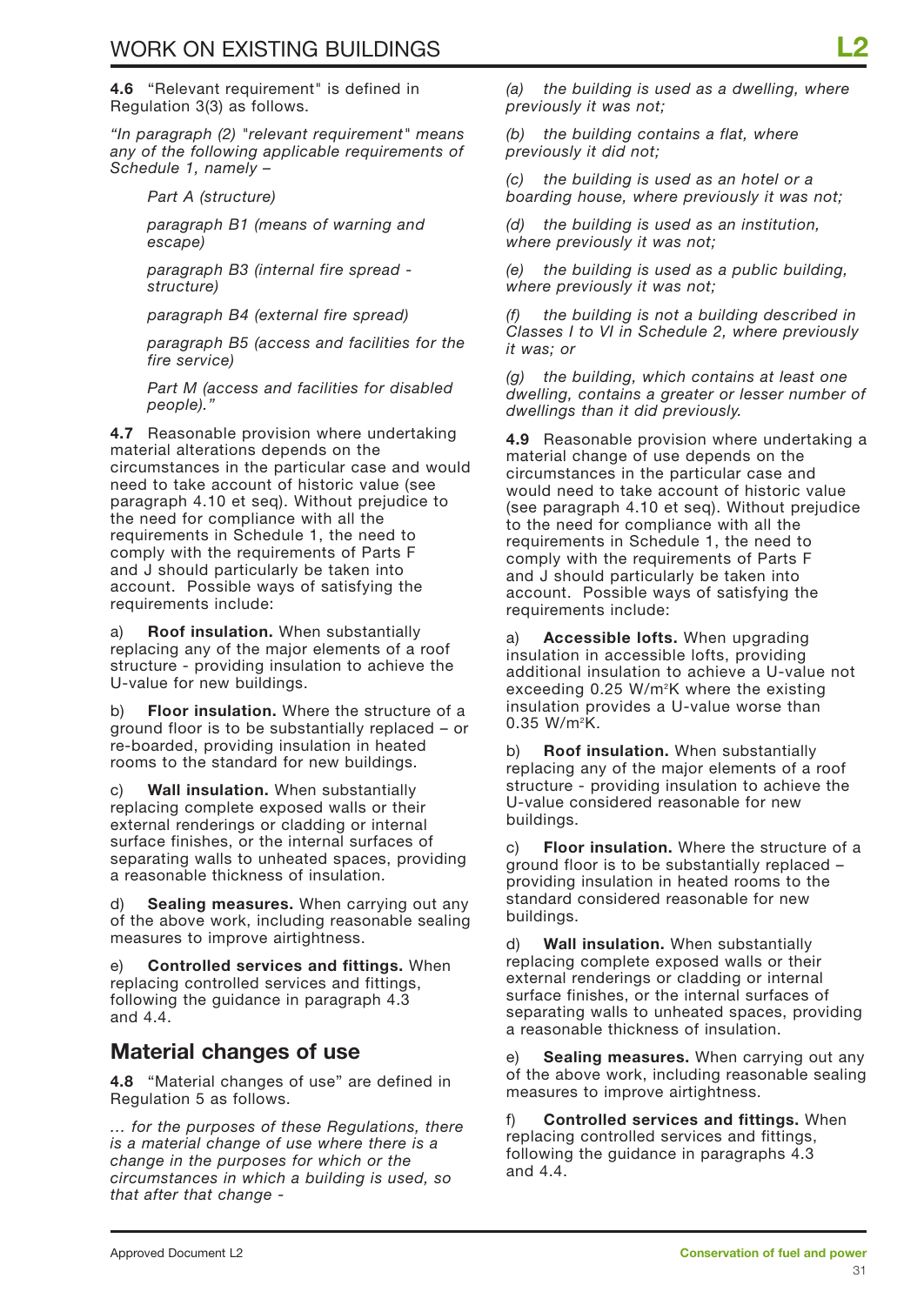# **Historic buildings**

**4.10** Historic buildings include -

a) listed buildings,

b) buildings situated in conservation areas,

c) buildings which are of architectural and historical interest and which are referred to as a material consideration in a local authority's development plan,

d) buildings of architectural and historic interest within national parks, areas of outstanding natural beauty, and world heritage sites.

**4.11** The need to conserve the special characteristics of such historic buildings needs to be recognised: see BS 7913<sup>55</sup>. In such work the aim should be to improve energy efficiency where and to the extent that it is practically possible, always provided that the work does not prejudice the character of the historic building, or increase the risk of long-term deterioration to the building fabric or fittings. In arriving at an appropriate balance between historic building conservation and energy conservation, it would be appropriate to take into account the advice of the local planning authority's conservation officer.

**4.12** Particular issues relating to work in historic buildings that warrant sympathetic treatment and where advice from others could therefore be beneficial include –

a) restoring the historic character of a building that had been subject to previous inappropriate alteration, e.g. replacement windows, doors and rooflights.

b) rebuilding a former historic building (e.g. following a fire or filling in a gap site in a terrace).

c) making provisions enabling the fabric to "breathe" to control moisture and potential long term decay problems: see SPAB Information Sheet No 4<sup>56</sup>.

<sup>55</sup> BS 7913 The principles of the conservation of historic buildings, BSI, 1998 provides guidance on the principles that should be applied when proposing work on historic buildings.

<sup>56</sup> The need for old buildings to breathe, SPAB Information sheet 4, 1986.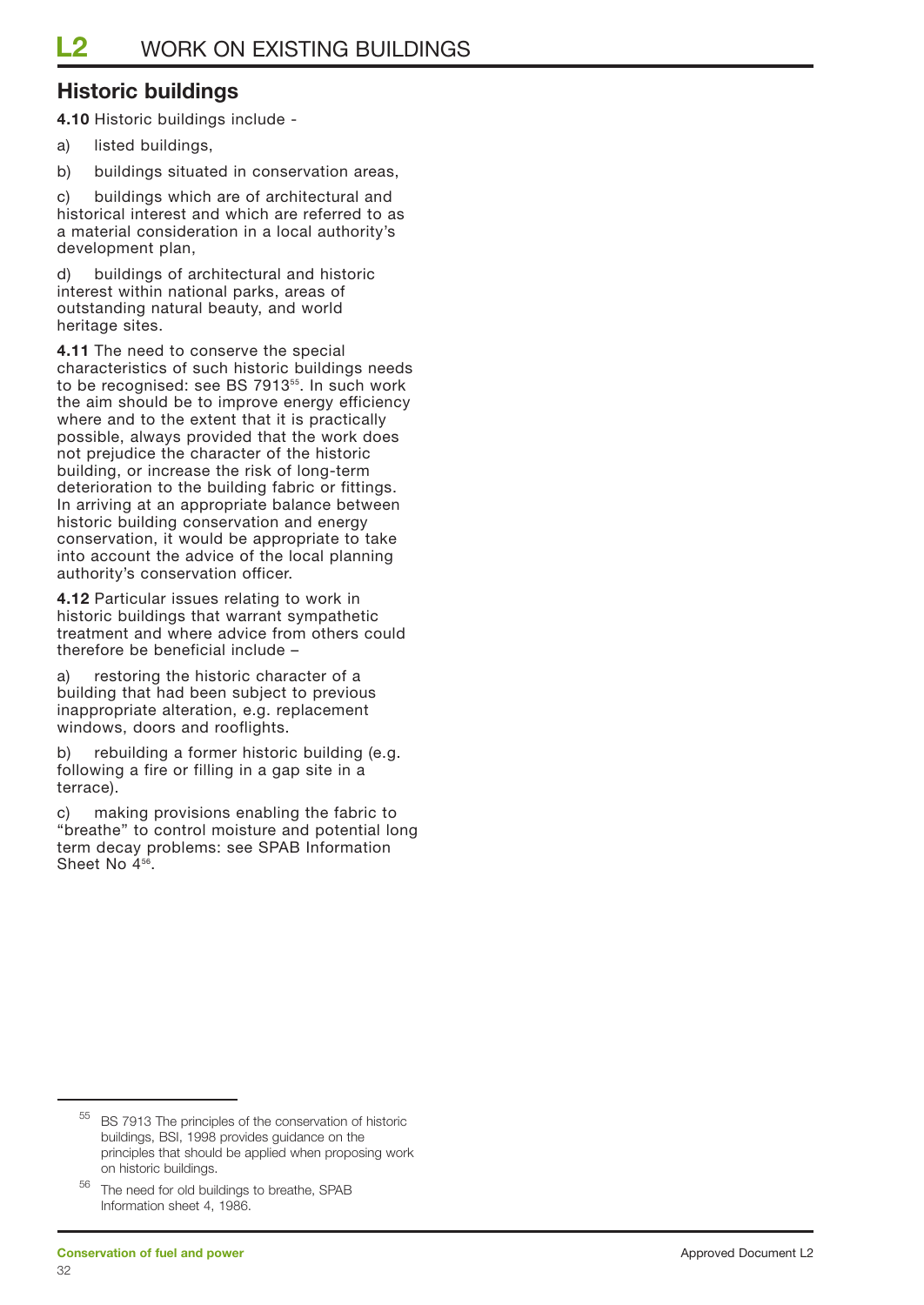# **Appendix A: Tables of U-values**

# **Contents**

| <b>Tables</b>                                                                                       | <b>PAGE</b> | common building mater                                                                                         |
|-----------------------------------------------------------------------------------------------------|-------------|---------------------------------------------------------------------------------------------------------------|
| Windows, doors and rooflights                                                                       |             | Note: The values in thes<br>derived using the comb                                                            |
| Table A1: Indicative U-values for<br>windows and rooflights with wood or<br>PVC-U frames, and doors | 34          | into account the effects<br>where appropriate. Inter<br>obtained from the table:<br>As an alternative to usir |
| Table A2: Indicative U-values for<br>windows with metal frames                                      | 35          | procedures in Appendic<br>used to obtain a more a                                                             |
| Table A3: Adjustments to U-values in<br>Table A2 for frames with thermal breaks                     | 35          | the thickness of insulati<br><b>Example calculat</b>                                                          |
| Corrections to U-values of roofs,<br>walls and floors                                               |             | Note: the examples are                                                                                        |
| Table A4: Corrections to U-values                                                                   | 36          | ways of meeting the rec                                                                                       |
| <b>Roofs</b>                                                                                        |             | designers also have to a<br>designs comply with all                                                           |
| Table A5: Base thickness of insulation<br>between ceiling joists or rafters                         | 37          | Schedule 1 to the Build                                                                                       |
| Table A6: Base thickness of insulation<br>between and over joists or rafters                        | 37          | <b>Roofs</b>                                                                                                  |
| Table A7: Base thickness for<br>continuous insulation                                               | 37          | Example 1: Pitched roof<br>between ceiling joists o                                                           |
| Table A8: Allowable reduction in base<br>thickness for common roof components                       | 38          | Example 2: Pitched roof<br>between and over ceilin                                                            |
| Walls                                                                                               |             | Example 3: Concrete de                                                                                        |
| Table A9: Base thickness of                                                                         | 40          | Walls                                                                                                         |
| insulation layer<br>Table A10: Allowable reduction in                                               | 40          | Example 4: Masonry cay<br>internal insulation                                                                 |
| base thickness for common components                                                                |             | Example 5: Masonry cay                                                                                        |
| Table A11: Allowable reductions in base<br>thickness for concrete components                        | 41          | with vertical-twist stainl<br>with insulation with plas                                                       |
| Table A12: Allowable reductions in base<br>thickness for insulated timber framed walls              | 41          | Example 6: Masonry wa<br>vertical-twist stainless-s<br>partial cavity-fill                                    |
| <b>Ground floors</b>                                                                                |             | Example 7: Timber-fram                                                                                        |
| Table A13: Insulation thickness for                                                                 | 43          | <b>Ground floors</b>                                                                                          |
| solid floors in contact with the ground<br>Table A14: Insulation thickness for                      | 44          | Example 8: Solid floor in                                                                                     |
| suspended timber ground floors                                                                      |             | the ground                                                                                                    |
| Table A15: Insulation thickness for<br>suspended concrete beam and block<br>ground floors           | 44          | Example 9: Suspended                                                                                          |
| <b>Upper floors</b>                                                                                 |             |                                                                                                               |
| Table A16: Upper floors of timber<br>construction                                                   | 45          |                                                                                                               |
| Table A17: Upper floors of concrete<br>construction                                                 | 45          |                                                                                                               |
| Table A18: Upper floors: allowable<br>reductions in base thickness for common<br>components         | 45          |                                                                                                               |

### **Building materials**

| Table A19: Thermal conductivity of some<br>common building materials                                                                                                                                                                                                                                                                                                                                                               | 46   |
|------------------------------------------------------------------------------------------------------------------------------------------------------------------------------------------------------------------------------------------------------------------------------------------------------------------------------------------------------------------------------------------------------------------------------------|------|
| Note: The values in these tables have been<br>derived using the combined method, taking<br>into account the effects of thermal bridging<br>where appropriate. Intermediate values can be<br>obtained from the tables by linear interpolation.<br>As an alternative to using these tables, the<br>procedures in Appendices B and C can be<br>used to obtain a more accurate calculation of<br>the thickness of insulation required. |      |
| <b>Example calculations</b>                                                                                                                                                                                                                                                                                                                                                                                                        |      |
| Note: the examples are offered as indicating<br>ways of meeting the requirements of Part L but<br>designers also have to ensure that their<br>designs comply with all the other parts of<br>Schedule 1 to the Building Regulations.                                                                                                                                                                                                |      |
|                                                                                                                                                                                                                                                                                                                                                                                                                                    | PAGF |
| <b>Roofs</b>                                                                                                                                                                                                                                                                                                                                                                                                                       |      |
| Example 1: Pitched roof with insulation<br>between ceiling joists or between rafters                                                                                                                                                                                                                                                                                                                                               | 38   |
| Example 2: Pitched roof with insulation<br>between and over ceiling joists                                                                                                                                                                                                                                                                                                                                                         | 39   |
| Example 3: Concrete deck roof                                                                                                                                                                                                                                                                                                                                                                                                      | 40   |
| <b>Walls</b>                                                                                                                                                                                                                                                                                                                                                                                                                       |      |
| Example 4: Masonry cavity wall with<br>internal insulation                                                                                                                                                                                                                                                                                                                                                                         | 41   |
| Example 5: Masonry cavity wall (tied<br>with vertical-twist stainless-steel ties) filled<br>with insulation with plasterboard on dabs                                                                                                                                                                                                                                                                                              | 42   |
| Example 6: Masonry wall (tied with<br>vertical-twist stainless-steel ties) with<br>partial cavity-fill                                                                                                                                                                                                                                                                                                                             | 42   |
| Example 7: Timber-framed wall                                                                                                                                                                                                                                                                                                                                                                                                      | 43   |
| <b>Ground floors</b>                                                                                                                                                                                                                                                                                                                                                                                                               |      |
| Example 8: Solid floor in contact with<br>the ground                                                                                                                                                                                                                                                                                                                                                                               | 45   |
| Example 9: Suspended timber floor                                                                                                                                                                                                                                                                                                                                                                                                  | 45   |
|                                                                                                                                                                                                                                                                                                                                                                                                                                    |      |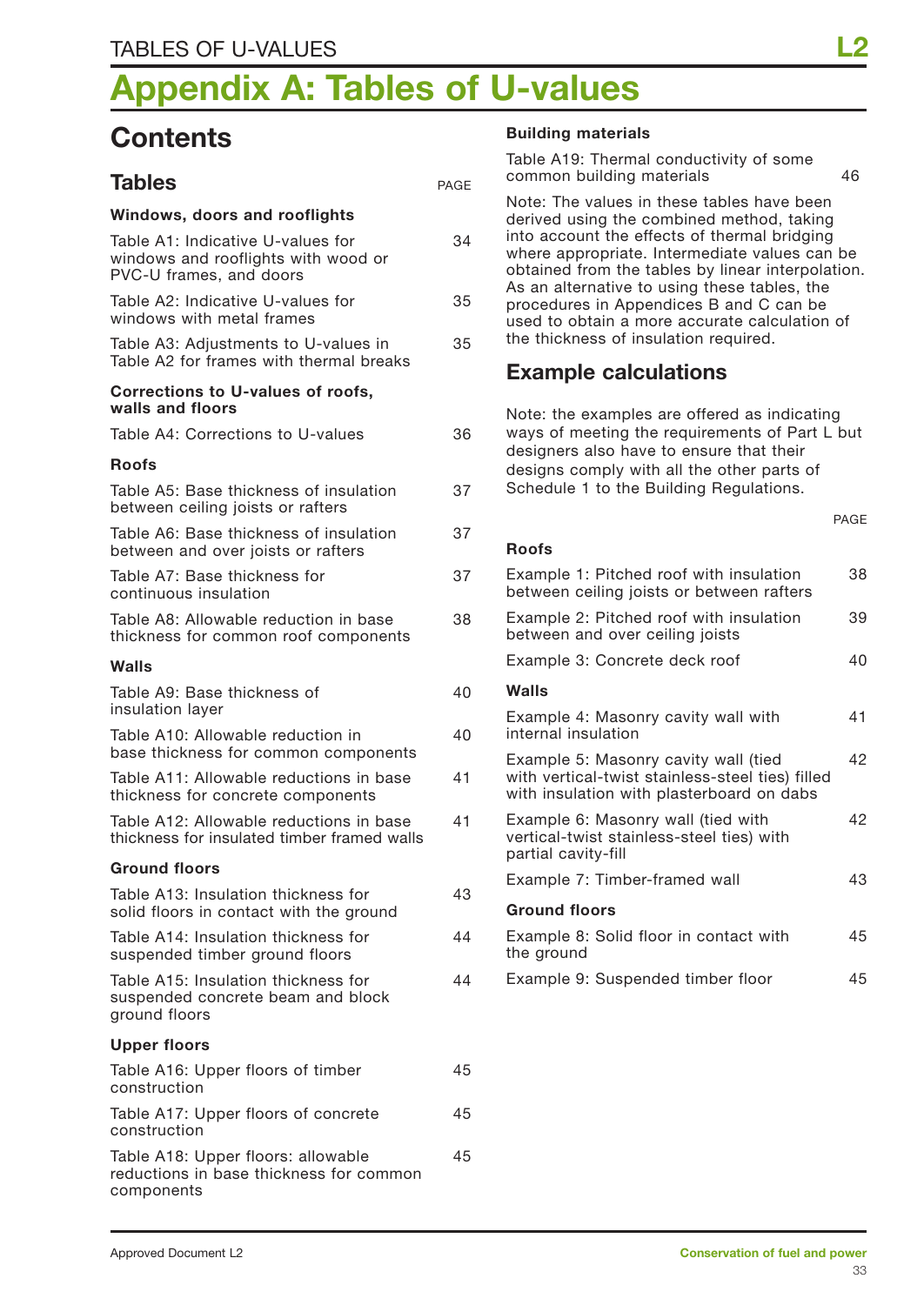# **Windows, doors and rooflights**

The following tables provide indicative Uvalues for windows, doors and rooflights. Table A1 applies to windows and rooflights with wood or PVC-U frames. Table A2 applies to windows with metal frames, to which (if applicable) the adjustments for thermal breaks and rooflights in Table A3 should be applied. The tables do not apply to curtain walling or to other structural glazing not fitted in a frame. For the purposes of this Approved Document a roof window may be considered as a rooflight.

The U-value of a window or rooflight containing low-E glazing is influenced by the emissivity, εn, of the low-E coating. Low-E coatings are of two principal types, known as 'hard' and 'soft'. Hard coatings generally have emissivities in the range 0.15 to 0.2, and the data for  $\varepsilon_n = 0.2$  should be used for hard coatings, or if the glazing is stated to be low-E but the type of coating is not specified. Soft coatings generally have emissivities in the range 0.05 to 0.1. The data for  $\varepsilon_n = 0.1$  should be used for a soft coating if the emissivity is not specified.

When available, manufacturers' certified U-values (by measurement or calculation according to the standards given in Section 0) should be used in preference to the data given in these tables.

## Table A1 Indicative U-values (W/m<sup>2</sup>·K) for windows and rooflights with wood or **PVC-U frames, and doors**

|                                                             | Gap between panes |      |                             |                                                           |
|-------------------------------------------------------------|-------------------|------|-----------------------------|-----------------------------------------------------------|
|                                                             | 6mm               | 12mm | 16 <sub>mm</sub><br>or more | Adjustment<br>for rooflights<br>in dwellings <sup>3</sup> |
| Single glazing                                              |                   | 4.8  |                             | $+0.3$                                                    |
| Double glazing (air filled)                                 | 3.1               | 2.8  | 2.7                         |                                                           |
| Double glazing (low-E, $\varepsilon_n = 0.2$ ) <sup>1</sup> | 2.7               | 2.3  | 2.1                         |                                                           |
| Double glazing (low-E, $\varepsilon_n = 0.15$ )             | 2.7               | 2.2  | 2.0                         |                                                           |
| Double glazing (low-E, $\varepsilon_n = 0.1$ )              | 2.6               | 2.1  | 1.9                         |                                                           |
| Double glazing (low-E, $\varepsilon_n = 0.05$ )             | 2.6               | 2.0  | 1.8                         |                                                           |
| Double glazing (argon filled) <sup>2</sup>                  | 2.9               | 2.7  | 2.6                         |                                                           |
| Double glazing (low-E $\varepsilon_n$ = 0.2, argon filled)  | 2.5               | 2.1  | 2.0                         |                                                           |
| Double glazing (low-E $\varepsilon_n = 0.1$ , argon filled) | 2.3               | 1.9  | 1.8                         |                                                           |
| Double glazing (low-E $\varepsilon_n$ = 0.05, argon filled) | 2.3               | 1.8  | 1.7                         | $+0.2$                                                    |
| Triple glazing                                              | 2.4               | 2.1  | 2.0                         |                                                           |
| Triple glazing (low-E, $\varepsilon_n = 0.2$ )              | 2.1               | 1.7  | 1.6                         |                                                           |
| Triple glazing (low-E, $\varepsilon_n = 0.1$ )              | 2.0               | 1.6  | 1.5                         |                                                           |
| Triple glazing (low-E, $\varepsilon_n = 0.05$ )             | 1.9               | 1.5  | 1.4                         |                                                           |
| Triple glazing (argon filled)                               | 2.2               | 2.0  | 1.9                         |                                                           |
| Triple glazing (low-E $\varepsilon_n$ = 0.2, argon filled)  | 1.9               | 1.6  | 1.5                         |                                                           |
| Triple glazing (low-E $\varepsilon_n = 0.1$ , argon filled) | 1.8               | 1.4  | 1.3                         |                                                           |
| Triple glazing (low-E $\varepsilon_n$ = 0.05, argon filled) | 1.7               | 1.4  | 1.3                         |                                                           |
| Solid wooden door <sup>4</sup>                              |                   | 3.0  |                             |                                                           |

Notes

<sup>1</sup> The emissivities quoted are normal emissivities. (Corrected emissivity is used in the calculation of glazing U-values.) Uncoated glass is assumed to have a normal emissivity of 0.89.

<sup>2</sup> The gas mixture is assumed to consist of 90% argon and 10% air.

<sup>3</sup> No correction need be applied to rooflights in buildings other than dwellings.

<sup>4</sup> For doors which are half-glazed the U-value of the door is the average of the appropriate window U-value and that of the non-glazed part of the door (e.g. 3.0W/m2 K for a wooden door).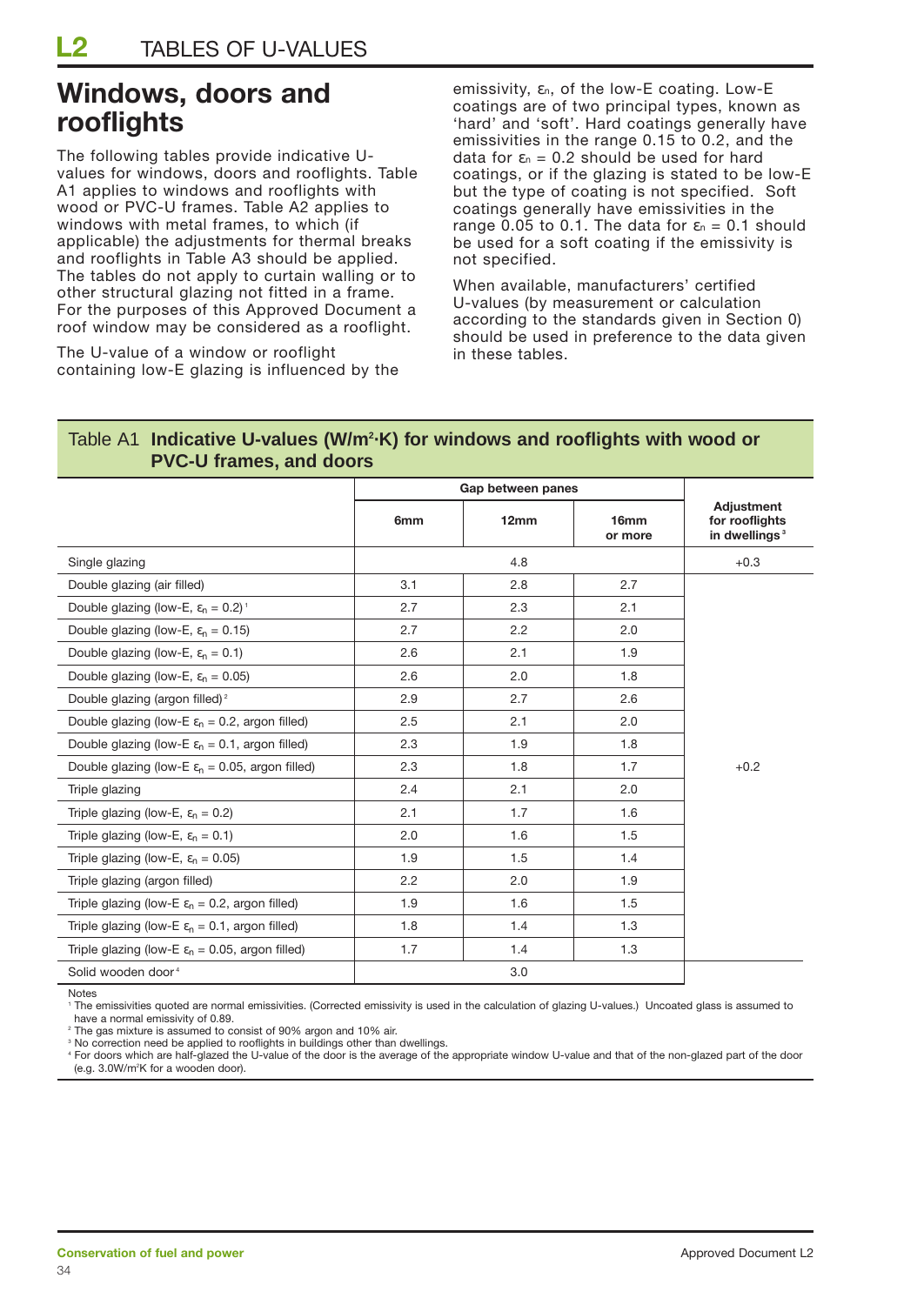### Table A2 **Indicative U-values (W/m2 ·K) for windows with metal frames (4mm thermal break)**

|                                                               |                 | gap between panes |                 |  |
|---------------------------------------------------------------|-----------------|-------------------|-----------------|--|
|                                                               | 6 <sub>mm</sub> | 12mm              | 16mm<br>or more |  |
| Single glazing                                                |                 | 5.7               |                 |  |
| Double glazing (air filled)                                   | 3.7             | 3.4               | 3.3             |  |
| Double glazing (low-E, $\varepsilon_n = 0.2$ )                | 3.3             | 2.8               | 2.6             |  |
| Double glazing (low-E, $\varepsilon_n = 0.1$ )                | 3.2             | 2.6               | 2.5             |  |
| Double glazing (low-E, $\varepsilon_n = 0.05$ )               | 3.1             | 2.5               | 2.3             |  |
| Double glazing (argon filled)                                 | 3.5             | 3.3               | 3.2             |  |
| Double glazing (low-E, $\varepsilon_n = 0.2$ , argon filled)  | 3.1             | 2.6               | 2.5             |  |
| Double glazing (low-E, $\varepsilon_n = 0.1$ , argon filled)  | 2.9             | 2.4               | 2.3             |  |
| Double glazing (low-E, $\varepsilon_n$ = 0.05, argon filled)  | 2.8             | 2.3               | 2.1             |  |
| Triple glazing                                                | 2.9             | 2.6               | 2.5             |  |
| Triple glazing (low-E, $\varepsilon_n = 0.2$ )                | 2.6             | 2.2               | 2.0             |  |
| Triple glazing (low-E, $\varepsilon_n = 0.1$ )                | 2.5             | 2.0               | 1.9             |  |
| Triple glazing (low-E, $\varepsilon_n = 0.05$ )               | 2.4             | 1.9               | 1.8             |  |
| Triple glazing (argon-filled)                                 | 2.8             | 2.5               | 2.4             |  |
| Triple glazing (low-E, $\varepsilon_n = 0.2$ , argon filled)  | 2.4             | 2.0               | 1.9             |  |
| Triple glazing (low-E, $\varepsilon_n = 0.1$ , argon filled)  | 2.2             | 1.9               | 1.8             |  |
| Triple glazing (low-E, $\varepsilon_n = 0.05$ , argon filled) | 2.2             | 1.8               | 1.7             |  |

#### Note

For windows and rooflights with metal frames incorporating a thermal break other than 4mm, the following adjustments should be made to the U-values given in Table A2.

## Table A3 **Adjustments to U-values in Table A2 for frames with thermal breaks**

|                              |                                                                 | <b>Adjustment to U-value</b><br>(W/m <sup>2</sup> K) |  |
|------------------------------|-----------------------------------------------------------------|------------------------------------------------------|--|
| <b>Thermal break</b><br>(mm) | Window, or<br>rooflight in<br>building other<br>than a dwelling | Rooflight in<br>dwellings                            |  |
| 0 (no break)                 | $+0.3$                                                          | $+0.7$                                               |  |
| 4                            | $+0.0$                                                          | $+0.3$                                               |  |
| 8                            | $-0.1$                                                          | $+0.2$                                               |  |
| 12                           | $-0.2$                                                          | $+0.1$                                               |  |
| 16                           | $-0.2$                                                          | $+0.1$                                               |  |

Note

Where applicable adjustments for both thermal break and rooflight should be made. For intermediate thicknesses of thermal breaks, linear interpolation may be used.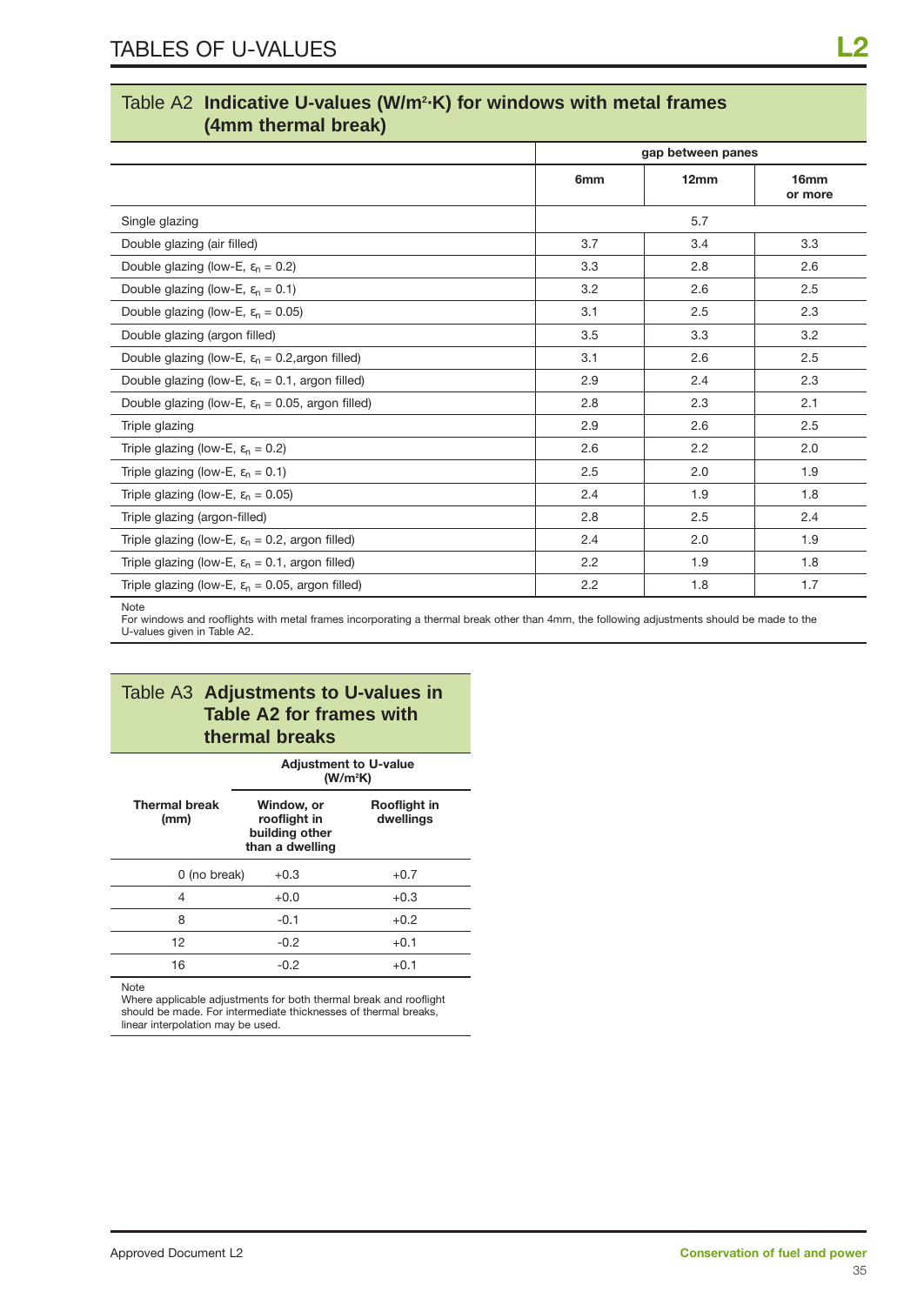# **Corrections to U-values of roofs, walls and floors**

Annex D of BS EN ISO 6946 provides corrections to U-values to allow for the effects of:

- air gaps in insulation
- mechanical fasteners penetrating the insulation layer
- precipitation on inverted roofs

The corrected U-value (Uc) is obtained by adding a correction term ∆U:

 $U_c = U + \Delta U$ 

Table A4 gives the values of ∆U for some typical constructions.

| Table A4 Corrections to U-values                                                                                         |                            |  |
|--------------------------------------------------------------------------------------------------------------------------|----------------------------|--|
|                                                                                                                          | ΛU<br>(W/m <sup>2</sup> K) |  |
| <b>Roofs</b>                                                                                                             |                            |  |
| Insulation fixed with nails or screws                                                                                    | 0.02                       |  |
| Insulation between joists or rafters                                                                                     | 0.01                       |  |
| Insulation between and over joists or rafters                                                                            | 0.00                       |  |
| Walls                                                                                                                    |                            |  |
| Timber frame where the insulation partly fills<br>the space between the studs                                            | 0.04                       |  |
| Timber frame where the insulation fully fills the<br>space between the studs                                             | 0.01                       |  |
| Internal insulation fixed with nails or screws<br>which penetrate the insulation                                         | 0.02                       |  |
| External insulation with metal fixings that<br>penetrate the insulation                                                  | 0.02                       |  |
| Insulated cavity wall with cavity greater than<br>75mm and tied with steel vertical-twist ties                           | 0.02                       |  |
| Insulated cavity wall with a cavity less than or<br>equal to 75mm tied with ties other than steel<br>vertical-twist ties | 0.00                       |  |
| <b>Floors</b>                                                                                                            |                            |  |
| Suspended timber floor with insulation between<br>joists                                                                 | 0.04                       |  |

If the total ∆U is less than 3% of U then the corrections need not be applied and ∆U can be taken to be zero. However, where corrections are to be applied, before using the following tables the following steps should be carried out:

1) subtract ∆U from the desired U-value.

2) use this adjusted U-value in the tables when calculating the required thickness of insulation.

This thickness of insulation then meets the original desired U-value, having allowed for the ∆U correction(s).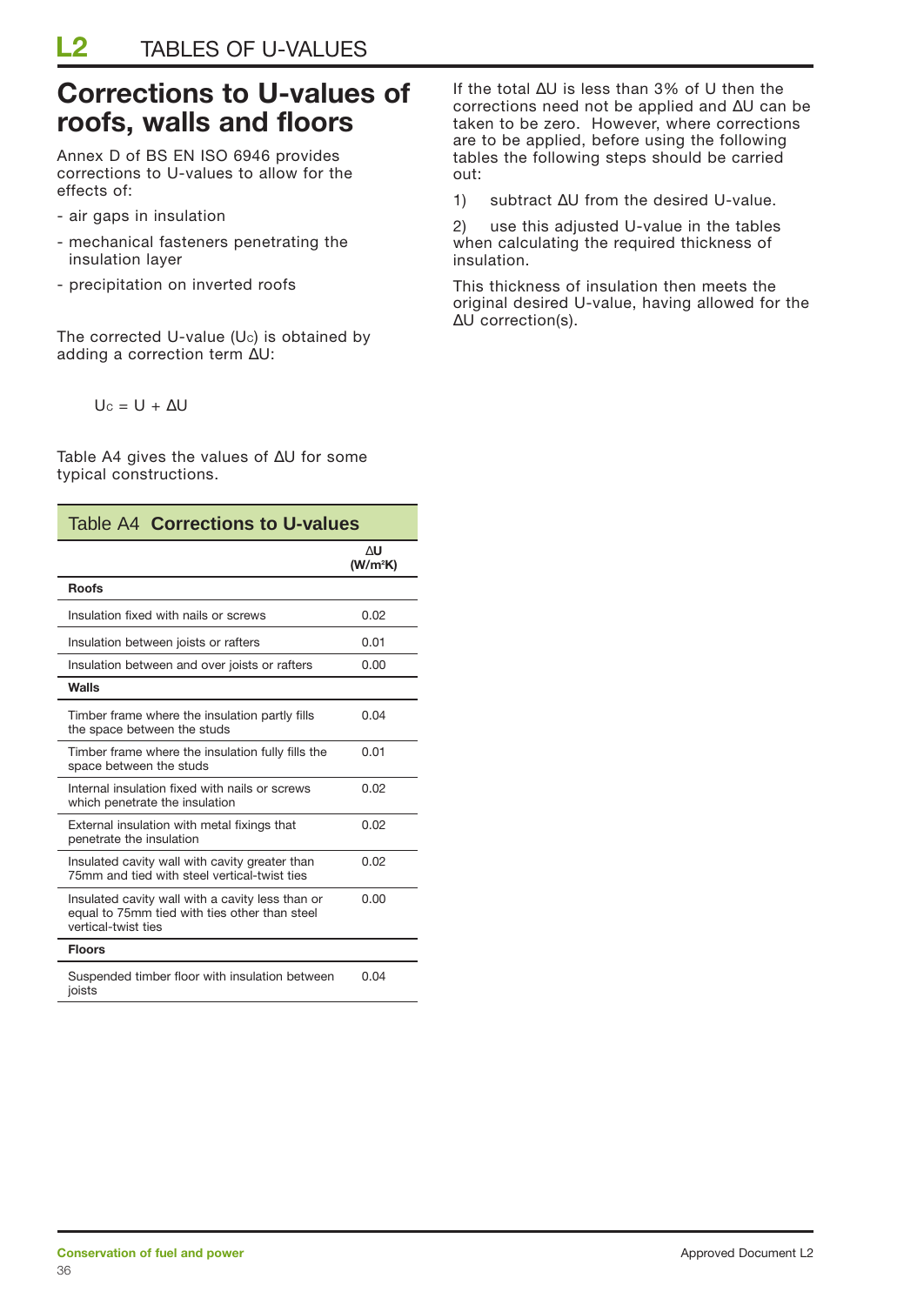# **Roofs**



### Table A5 **Base thickness of insulation between ceiling joists or rafters**

**Thermal conductivity of insulant (W/m·K) 0.020 0.025 0.030 0.035 0.040 0.045 0.050**

|   | Design<br>U-value<br>(W/m <sup>2</sup> K) |     | Base thickness of insulating material (mm) |     |     |     |     |     |
|---|-------------------------------------------|-----|--------------------------------------------|-----|-----|-----|-----|-----|
|   | А                                         | в   | C                                          | D   | Е   | F   | G   | н   |
| 1 | 0.15                                      | 371 | 464                                        | 557 | 649 | 742 | 835 | 928 |
| 2 | 0.20                                      | 180 | 224                                        | 269 | 314 | 359 | 404 | 449 |
| 3 | 0.25                                      | 118 | 148                                        | 178 | 207 | 237 | 266 | 296 |
| 4 | 0.30                                      | 92  | 110                                        | 132 | 154 | 176 | 198 | 220 |
| 5 | 0.35                                      | 77  | 91                                         | 105 | 122 | 140 | 157 | 175 |
| 6 | 0.40                                      | 67  | 78                                         | 90  | 101 | 116 | 130 | 145 |



### Table A7 **Base thickness for continuous insulation**

|   |                                           | 0.020 |     |     | 0.025 0.030 0.035 0.040 0.045 0.050        |     |     |     |
|---|-------------------------------------------|-------|-----|-----|--------------------------------------------|-----|-----|-----|
|   | Design<br>U-value<br>(W/m <sup>2</sup> K) |       |     |     | Base thickness of insulating material (mm) |     |     |     |
|   | A                                         | в     | C   | D   | Е                                          | F   | G   | н   |
| 1 | 0.15                                      | 131   | 163 | 196 | 228                                        | 261 | 294 | 326 |
| 2 | 0.20                                      | 97    | 122 | 146 | 170                                        | 194 | 219 | 243 |
| 3 | 0.25                                      | 77    | 97  | 116 | 135                                        | 154 | 174 | 193 |
| 4 | 0.30                                      | 64    | 80  | 96  | 112                                        | 128 | 144 | 160 |
| 5 | 0.35                                      | 54    | 68  | 82  | 95                                         | 109 | 122 | 136 |
| 6 | 0.40                                      | 47    | 59  | 71  | 83                                         | 94  | 106 | 118 |

**Thermal conductivity of insulant (W/m·K)** 



#### Table A6 **Base thickness of insulation between and over joists or rafters**

**Thermal conductivity of insulant (W/m·K) 0.020 0.025 0.030 0.035 0.040 0.045 0.050**

|   | Design<br>U-value<br>(W/m <sup>2</sup> K) | Base thickness of insulating material (mm) |     |     |     |     |     |     |  |
|---|-------------------------------------------|--------------------------------------------|-----|-----|-----|-----|-----|-----|--|
|   | A                                         | в                                          | C   | D   | Е   | F   | G   | н   |  |
| 1 | 0.15                                      | 161                                        | 188 | 217 | 247 | 277 | 307 | 338 |  |
| 2 | 0.20                                      | 128                                        | 147 | 167 | 188 | 210 | 232 | 255 |  |
| 3 | 0.25                                      | 108                                        | 122 | 137 | 153 | 170 | 187 | 205 |  |
| 4 | 0.30                                      | 92                                         | 105 | 117 | 130 | 143 | 157 | 172 |  |
| 5 | 0.35                                      | 77                                         | 91  | 103 | 113 | 124 | 136 | 148 |  |
| 6 | 0.40                                      | 67                                         | 78  | 90  | 101 | 110 | 120 | 130 |  |

Note

Tables A5 and A6 are derived for roofs with the proportion of timber at 8%, corresponding to 48mm wide timbers at 600mm centres, excluding noggings. For other proportions of timber the U-value can be calculated using the procedure in Appendix B.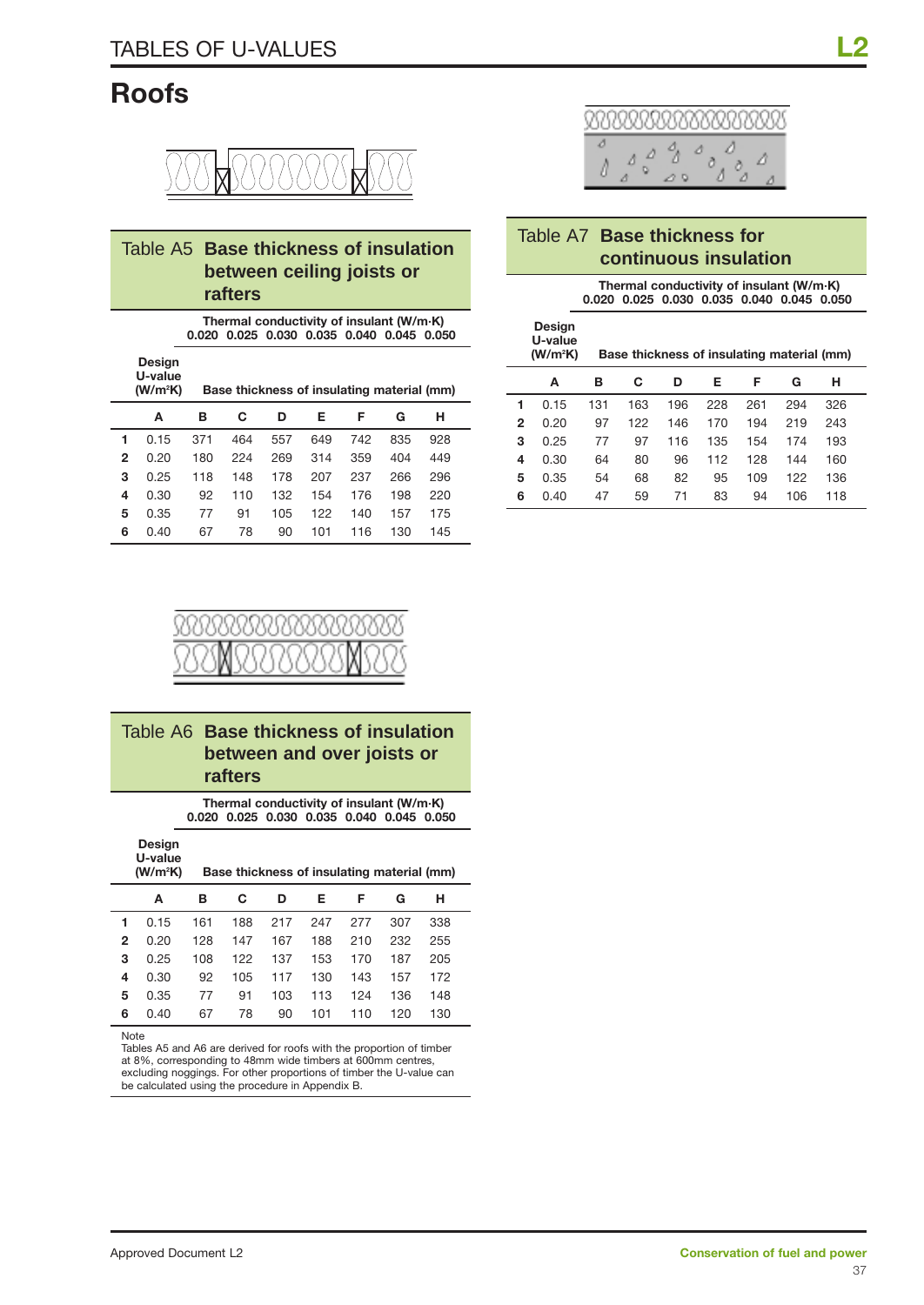### Table A8 **Allowable reduction in base thickness for common roof components**

**Thermal conductivity of insulation (W/m·K) 0.020 0.025 0.030 0.035 0.040 0.045 0.050**

|   | Concrete<br>slab<br>density<br>(kg/m <sup>3</sup> ) |    |    |    | <b>Reduction in base thickness</b><br>of insulating for<br>each 100mm of concrete slab |    |    |    |  |
|---|-----------------------------------------------------|----|----|----|----------------------------------------------------------------------------------------|----|----|----|--|
|   | А                                                   | в  | C. | D  | Е                                                                                      | F  | G  | н  |  |
|   | 600                                                 | 10 | 13 | 15 | 18                                                                                     | 20 | 23 | 25 |  |
| 2 | 800                                                 | 7  | 9  | 11 | 13                                                                                     | 14 | 16 | 18 |  |
| 3 | 1100                                                | 5  | 6  | 8  | 9                                                                                      | 10 | 11 | 13 |  |
| 4 | 1300                                                | 4  | 5  | 6  | 7                                                                                      | 8  | 9  | 10 |  |
| 5 | 1700                                                | 2  | 2  | 3  | 3                                                                                      | 4  | 4  | 5  |  |
| 6 | 2100                                                |    | 2  | 2  | 2                                                                                      | 3  | З  | 3  |  |

|     | Other<br>materials<br>and<br>components               |   |                |                | <b>Reduction in base thickness of</b><br>insulating material (mm) |                |   |    |  |
|-----|-------------------------------------------------------|---|----------------|----------------|-------------------------------------------------------------------|----------------|---|----|--|
|     | A                                                     | в | C              | D              | Е                                                                 | F              | G | н  |  |
| 7   | 10 <sub>mm</sub><br>plasterboard                      | 1 | $\overline{2}$ | $\overline{2}$ | $\overline{c}$                                                    | 3              | 3 | 3  |  |
| 8   | 13mm<br>plasterboard                                  | 2 | $\overline{2}$ | $\overline{2}$ | 3                                                                 | 3              | 4 | 4  |  |
| 9   | 13mm<br>sarking board                                 | 2 | 2              | 3              | 3                                                                 | 4              | 4 | 5  |  |
|     | $10, 12 \text{mm}$<br>calcium silicate<br>liner board | 1 | $\mathfrak{p}$ | $\mathfrak{p}$ | 2                                                                 | 3              | 3 | 4  |  |
| 11. | Roof space<br>(pitched)                               | 4 | 5              | 6              | 7                                                                 | 8              | 9 | 10 |  |
| 12. | Roof space<br>(flat)                                  | 3 | 4              | 5              | 6                                                                 | 6              | 7 | 8  |  |
| 13  | 19 <sub>mm</sub><br>roof tiles                        | 0 | 1              | 1              | 1                                                                 | 1              | 1 | 1  |  |
| 14  | 19 <sub>mm</sub><br>asphalt (or 3<br>layers of felt)  | 1 | 1              | 1              | 1                                                                 | $\overline{2}$ | 2 | 2  |  |
| 15  | 50 <sub>mm</sub><br>screed                            | 2 | 3              | 4              | $\overline{4}$                                                    | 5              | 5 | 6  |  |

### **Example 1: Pitched roof with insulation between ceiling joists or between rafters**

Determine the thickness of the insulation layer required to achieve a U-value of 0.21W/m<sup>2</sup>K if insulation is between the joists, and 0.26 W/m2 K if insulation is between the rafters. From Table A4 there is a ∆U correction of 0.01 W/m<sup>2</sup>K which applies to both the following cases. To allow for this, the 'look-up' U-value is reduced by  $0.01 \text{W/m}^2$ K to 0.20 and 0.25W/m<sup>2</sup>K respectively.

#### **For insulation placed between ceiling joists (look-up U-value 0.20W/m2 K)**



#### Using Table A5:

From **column D, row 2** of the table, the base thickness of insulation required is 269mm.

The base thickness may be reduced by taking account of the other materials as follows:

From Table A8:

| 19mm roof tiles                               | column D, row $13 = 1$ mm |          |
|-----------------------------------------------|---------------------------|----------|
| Roofspace (pitched) column D, row $11 = 6$ mm |                           |          |
| 10mm plasterboard column D, row $7 = 2$ mm    |                           |          |
| Total reduction                               |                           | $= 9$ mm |

The minimum thickness of the insulation layer between the ceiling joists required to achieve a U-value of 0.21W/m<sup>2</sup>K (including the ∆U correction) is therefore:

*Base thickness* less *total reduction* i.e. 269 – 9 = **260mm**.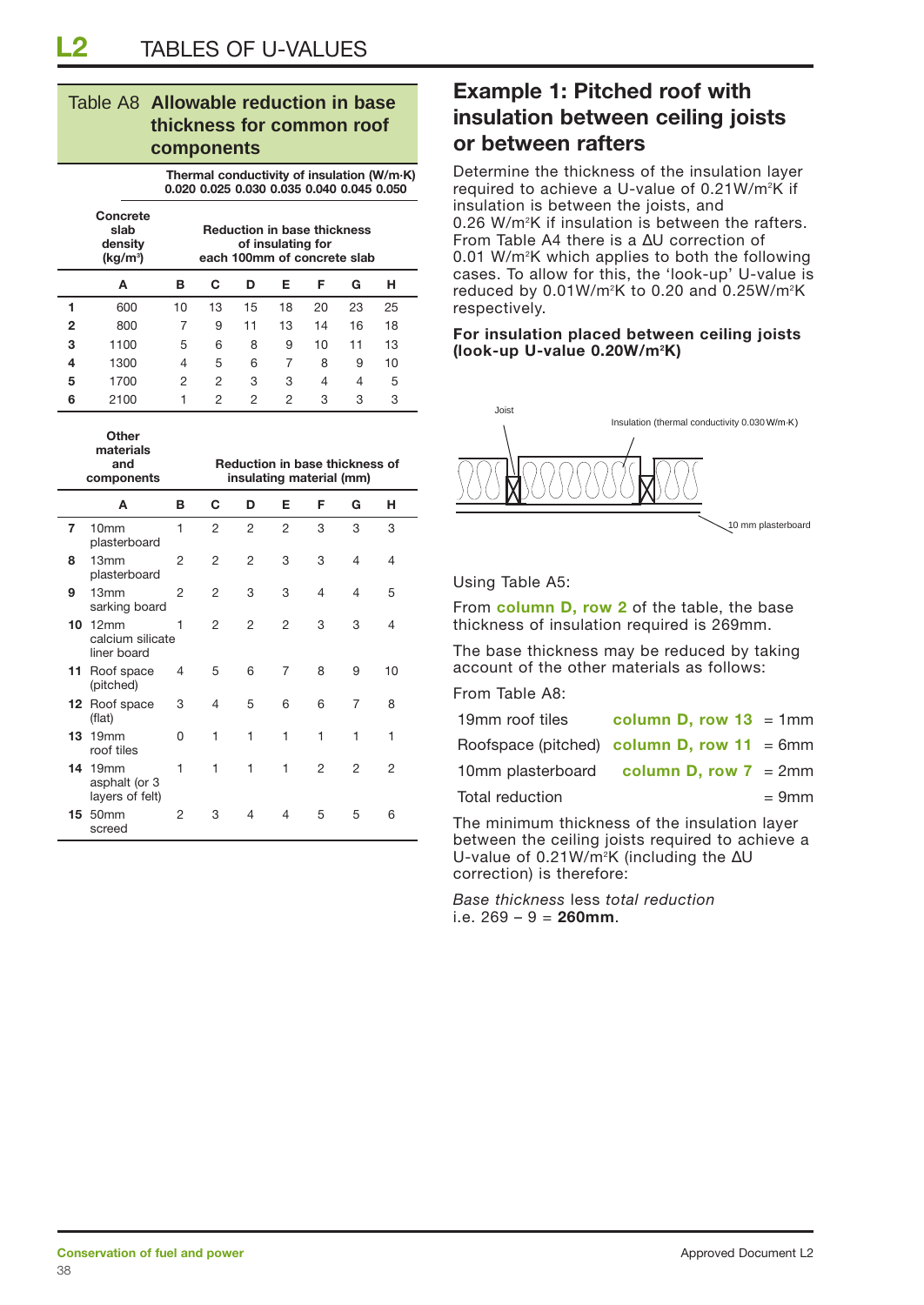#### **For insulation placed between rafters (lookup U-value 0.25W/m2 K)**



Using Table A5 :

From **column D, row 4** in the table, the base thickness of insulation required is 178mm.

The reductions in the base thickness are obtained as follows:

From Table A8:

| 19mm roof tiles | column D, row $13 = 1$ mm |
|-----------------|---------------------------|
|-----------------|---------------------------|

10mm plasterboard **column D, row 7** = 2mm

 $Total reduction = 3mm$ 

The minimum thickness of the insulation layer between the rafters required to achieve a U-value of 0.25W/m<sup>2</sup>K (including the ∆U correction) is therefore:

*Base thickness* less *total reduction* ie 178 - 3 = **175mm**.

### **Example 2: Pitched roof with insulation between and over ceiling joists**

Determine the thickness of the insulation layer above the joists required to achieve a U-value of 0.20W/m2 K for the roof construction shown below:



It is proposed to use mineral wool insulation between and over the joists with a thermal conductivity of 0.04W/mK.

Using Table A6:

From **column F, row 2** of the table, the base thickness of insulation layer = 210mm.

The base thickness may be reduced by taking account of the other materials as follows:

From Table A8:

| 19mm roof tiles | column F, row $13 = 1$ mm                     |
|-----------------|-----------------------------------------------|
|                 | Roofspace (pitched) column F, row 11 = 8mm    |
|                 | 10mm plasterboard column $F$ , row $7 = 3$ mm |
| Total reduction | $= 12$ mm                                     |

The minimum thickness of the insulation layer over the joists, required in addition to the 100mm insulation between the joists, to achieve a U-value of 0.20W/m2 K is therefore:

*Base thickness* less *total reduction* ie 210 – l00 - 12 = **98mm**.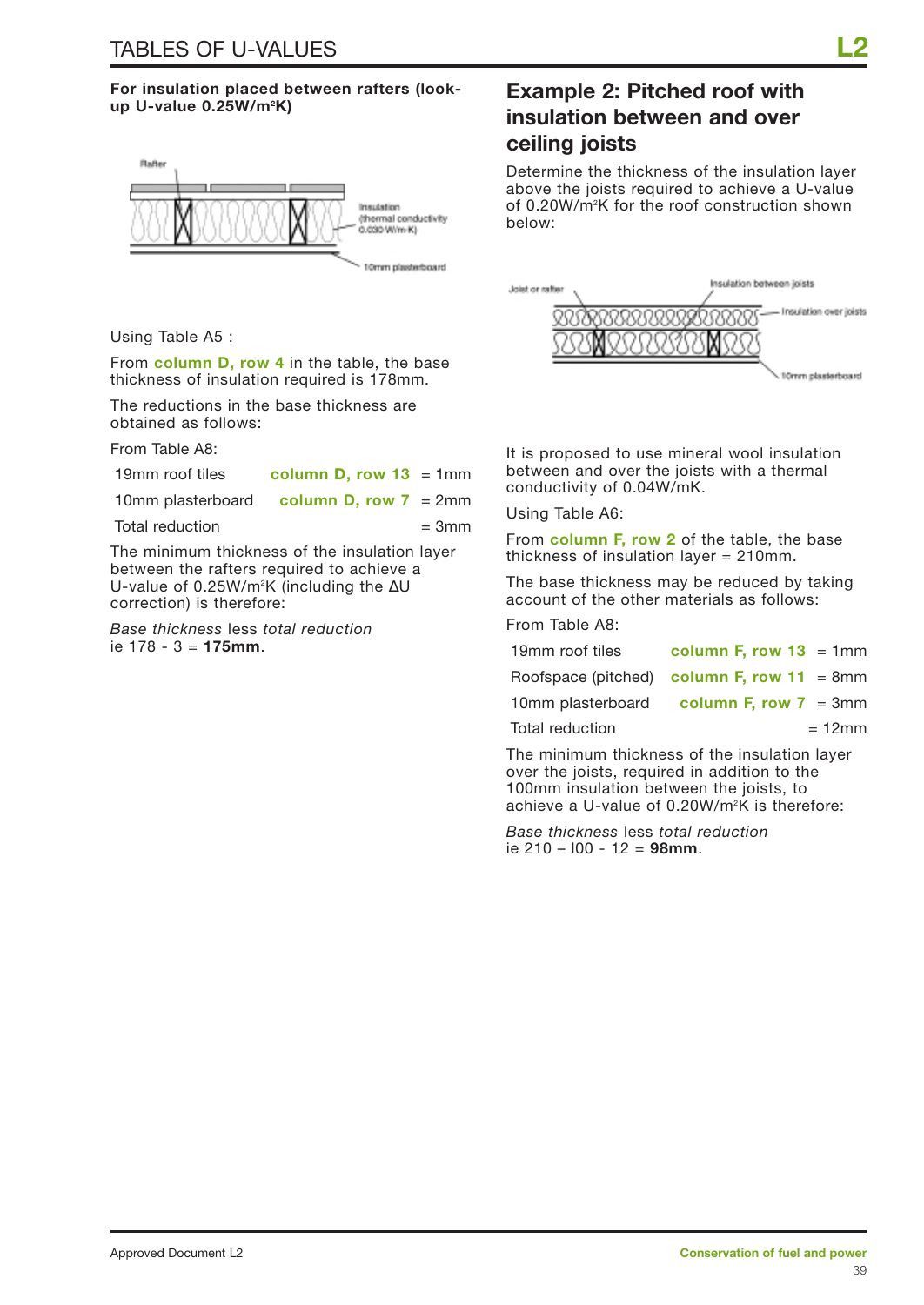### **Example 3: Concrete deck roof**

Determine the thickness of the insulation layer required to achieve a U-value of 0.25W/m2 K for the roof construction shown below.



Using Table A7:

From **column D, row 3** of the table, the base thickness of the insulation layer is 116mm.

The base thickness may be reduced by taking account of the other materials as follows:

From Table A8:

3 layers of felt **column D, row 14** = 1mm

150mm concrete deck **column D, row 3**

adjusted for 150mm thickness  $(1.5 \times 8)$  = 12mm

Total reduction  $= 13$ mm

The minimum thickness of the insulation layer required to achieve a U-value of 0.25W/m2 K is therefore:

*Base thickness* less *total reduction*  i.e. 116 - 13 = **103mm**.

# **Walls**

### Table A9 **Base thickness of insulation layer**

**Thermal conductivity of insulant (W/m·K) 0.020 0.025 0.030 0.035 0.040 0.045 0.050**

|   | Design<br>U-value<br>(W/m <sup>2</sup> K) | Base thickness of insulating material (mm) |     |     |     |     |     |     |
|---|-------------------------------------------|--------------------------------------------|-----|-----|-----|-----|-----|-----|
|   | A                                         | в                                          | C   | D   | Е   | F   | G   | н   |
| 1 | 0.20                                      | 97                                         | 121 | 145 | 169 | 193 | 217 | 242 |
| 2 | 0.25                                      | 77                                         | 96  | 115 | 134 | 153 | 172 | 192 |
| 3 | 0.30                                      | 63                                         | 79  | 95  | 111 | 127 | 142 | 158 |
| 4 | 0.35                                      | 54                                         | 67  | 81  | 94  | 107 | 121 | 134 |
| 5 | 0.40                                      | 47                                         | 58  | 70  | 82  | 93  | 105 | 117 |
| 6 | 0.45                                      | 41                                         | 51  | 62  | 72  | 82  | 92  | 103 |

### Table A10 **Allowable reductions in base thickness for common components**

|    | Thermal conductivity of insulant (W/m·K)<br>0.020 0.025 0.030 0.035 0.040 0.045 0.050 |   |                                                                   |          |   |   |   |   |  |  |
|----|---------------------------------------------------------------------------------------|---|-------------------------------------------------------------------|----------|---|---|---|---|--|--|
|    | Component                                                                             |   | <b>Reduction in base thickness of</b><br>insulating material (mm) |          |   |   |   |   |  |  |
|    | A                                                                                     | в | C                                                                 | D        | Е | F | G | н |  |  |
| 1  | Cavity (25mm<br>or more)                                                              | 4 | 5                                                                 | 5        | 6 | 7 | 8 | 9 |  |  |
| 2  | Outer leaf<br>brickwork                                                               | 3 | 3                                                                 | 4        | 5 | 5 | 6 | 6 |  |  |
| 3  | 13mm<br>plaster                                                                       | 1 | 1                                                                 | 1        | 1 | 1 | 1 | 1 |  |  |
| 4  | 13mm<br>lightweight<br>plaster                                                        | 2 | 2                                                                 | 2        | 3 | 3 | 4 | 4 |  |  |
| 5  | 9.5 <sub>mm</sub><br>plasterboard                                                     | 1 | 2                                                                 | 2        | 2 | 3 | 3 | 3 |  |  |
| 6  | 12.5mm<br>plasterboard                                                                | 2 | 2                                                                 | 2        | 3 | 3 | 4 | 4 |  |  |
| 7  | Airspace<br>hehind<br>plasterboard<br>drylining                                       | 2 | 3                                                                 | 4        | 4 | 5 | 5 | 6 |  |  |
| 8  | 9mm<br>sheathing ply                                                                  | 1 | 2                                                                 | 2        | 2 | 3 | 3 | 3 |  |  |
| 9  | 20mm<br>cement render                                                                 | 1 | 1                                                                 | 1        | 1 | 2 | 2 | 2 |  |  |
| 10 | 13 <sub>mm</sub><br>tile hanging                                                      | 0 | 0                                                                 | $\Omega$ | 1 | 1 | 1 | 1 |  |  |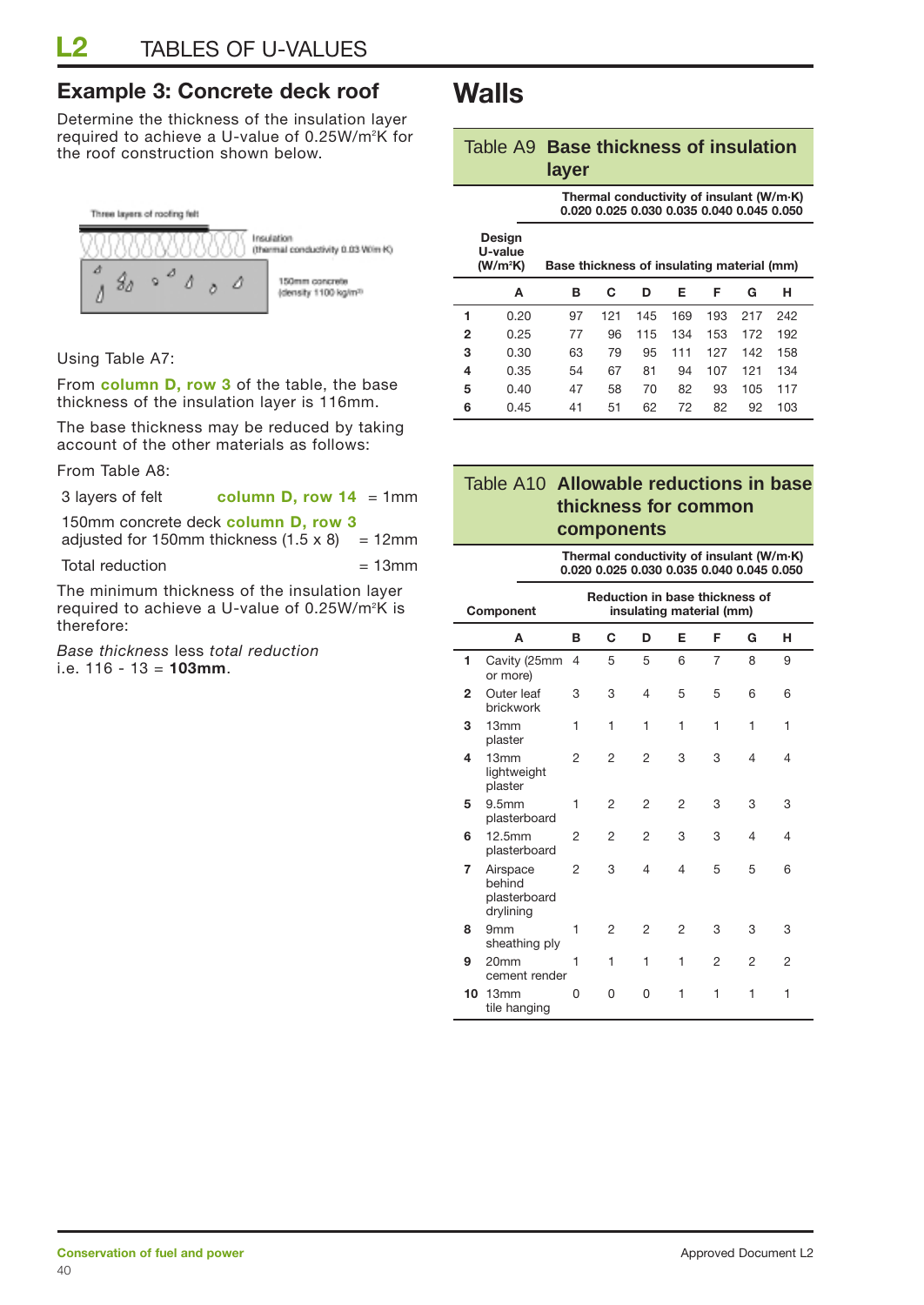| Table A11 Allowable reductions in base<br>thickness for concrete |
|------------------------------------------------------------------|
|                                                                  |
| components                                                       |
|                                                                  |

|                                                                                                                                  |                                                   | Thermal conductivity of insulant (W/m·K)<br>0.020 0.025 0.030 0.035 0.040 0.045 0.050 |                |                |                |                |    |    |  |
|----------------------------------------------------------------------------------------------------------------------------------|---------------------------------------------------|---------------------------------------------------------------------------------------|----------------|----------------|----------------|----------------|----|----|--|
| <b>Reduction in base thickness</b><br>of insulation (mm)<br><b>Density</b><br>(kg/m <sup>3</sup> )<br>for each 100mm of concrete |                                                   |                                                                                       |                |                |                |                |    |    |  |
|                                                                                                                                  | A                                                 | в                                                                                     | C              | D              | Е              | F              | G  | н  |  |
|                                                                                                                                  | Concrete blockwork inner leaf                     |                                                                                       |                |                |                |                |    |    |  |
| 1                                                                                                                                | 600                                               | 9                                                                                     | 11             | 13             | 15             | 17             | 20 | 22 |  |
| $\mathbf{2}$                                                                                                                     | 800                                               | 7                                                                                     | 9              | 10             | 12             | 14             | 16 | 17 |  |
| 3                                                                                                                                | 1000                                              | 5                                                                                     | 6              | 8              | 9              | 10             | 11 | 13 |  |
| 4                                                                                                                                | 1200                                              | 4                                                                                     | 5              | 6              | 7              | 8              | 9  | 10 |  |
| 5                                                                                                                                | 1400                                              | 3                                                                                     | $\overline{4}$ | 5              | 6              | $\overline{7}$ | 8  | 8  |  |
| 6                                                                                                                                | 1600                                              | 3                                                                                     | 3              | 4              | 5              | 6              | 6  | 7  |  |
| 7                                                                                                                                | 1800                                              | 2                                                                                     | $\overline{2}$ | 3              | 3              | 4              | 4  | 4  |  |
| 8                                                                                                                                | 2000                                              | 2                                                                                     | $\overline{2}$ | 2              | 3              | 3              | 3  | 4  |  |
| 9                                                                                                                                | 2400                                              | 1                                                                                     | 1              | $\overline{2}$ | $\overline{2}$ | $\overline{2}$ | 2  | 3  |  |
|                                                                                                                                  | Concrete blockwork outer leaf or single leaf wall |                                                                                       |                |                |                |                |    |    |  |
| 10                                                                                                                               | 600                                               | 8                                                                                     | 11             | 13             | 15             | 17             | 19 | 21 |  |
| 11                                                                                                                               | 800                                               | 7                                                                                     | 9              | 10             | 12             | 14             | 15 | 17 |  |
| 12                                                                                                                               | 1000                                              | 5                                                                                     | 6              | 7              | 8              | 10             | 11 | 12 |  |
| 13                                                                                                                               | 1200                                              | 4                                                                                     | 5              | 6              | 7              | 8              | 9  | 10 |  |
| 14                                                                                                                               | 1400                                              | 3                                                                                     | 4              | 5              | 6              | 6              | 7  | 8  |  |
| 15                                                                                                                               | 1600                                              | 3                                                                                     | 3              | 4              | 5              | 5              | 6  | 7  |  |
| 16                                                                                                                               | 1800                                              | 2                                                                                     | $\overline{2}$ | 3              | 3              | 3              | 4  | 4  |  |
| 17                                                                                                                               | 2000                                              | 1                                                                                     | $\overline{2}$ | 2              | 3              | 3              | 3  | 4  |  |
| 18                                                                                                                               | 2400                                              | 1                                                                                     | 1              | 2              | 2              | 2              | 2  | 3  |  |

### Table A12 **Allowable reductions in base thickness for insulated timber framed walls**

**Thermal conductivity of insulant (W/m·K) 0.020 0.025 0.030 0.035 0.040 0.045 0.050**

| <b>Thermal conductivity</b><br>of insulation within<br>frame $(W/m·K)$ |       |    | <b>Reduction in base thickness</b><br>of insulation material (mm)<br>for each 100mm of frame (mm) |    |    |     |    |    |
|------------------------------------------------------------------------|-------|----|---------------------------------------------------------------------------------------------------|----|----|-----|----|----|
|                                                                        | А     | R  | c                                                                                                 |    | F. |     |    |    |
|                                                                        | 0.035 | 39 | 49                                                                                                | 59 | 69 | 79  | 89 | 99 |
| 2                                                                      |       | 36 | 45                                                                                                | 55 | 64 | 73. | 82 | 91 |

Note

The table is derived for walls for which the proportion of timber is 15%, which corresponds to 38mm wide studs at 600mm centres and includes horizontal noggings etc. and the effects of additional timbers at junctions and around openings. For other proportions of timber the U-value can be calculated using the procedure in Appendix B.

### **Example 4: Masonry cavity wall with internal insulation**

Determine the thickness of the insulation layer required to achieve a U-value of 0.35W/m2 K for the wall construction shown below.



Using Table A9:

From **column F, row 4** of the table, the base thickness of the insulation layer is 107mm.

The base thickness may be reduced by taking account of the other materials as follows:

From Table A10:

| Brickwork outer leaf                                           | column F, row $2 = 5$ mm |  |
|----------------------------------------------------------------|--------------------------|--|
| Cavity                                                         | column F, row $1 = 7$ mm |  |
| Plasterboard                                                   | column F, row $6 = 3$ mm |  |
| And from table A11                                             |                          |  |
| Concrete blockwork column F, row 1<br>adjusted for 150mm block |                          |  |

thickness  $(1.5 \times 17) = 26$ mm

 $Total reduction = 41mm$ 

The minimum thickness of the insulation layer required to achieve a U-value of 0.35W/m2 K is therefore:

*Base thickness* less *total reduction*  i.e.  $107 - 41 = 66$ mm.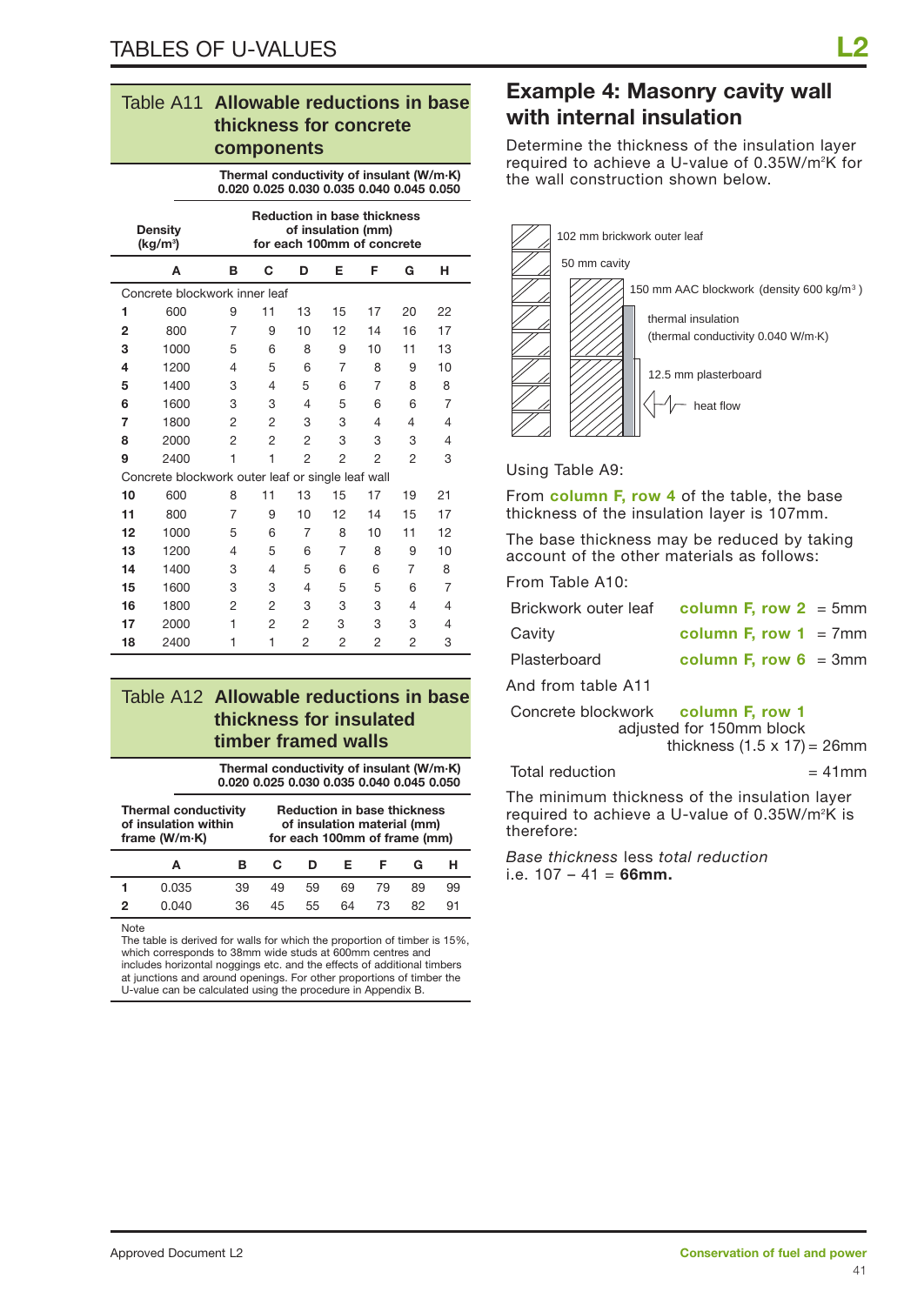### **Example 5: Masonry cavity wall (tied with vertical-twist stainlesssteel ties) filled with insulation with plasterboard on dabs**

Determine the thickness of the insulation layer required to achieve a U-value of 0.37W/m<sup>2</sup>K for the wall construction shown below. From Table A4 there is a ∆U correction for the wall ties of 0.02W/m<sup>2</sup>K which applies. To allow for this, the 'look-up' U-value is reduced by 0.02W/m<sup>2</sup>K to 0.35W/m2 K.



#### Using Table A9:

From **column F, row 4** of the table, the base thickness of the insulation layer is 107mm.

The base thickness may be reduced by taking account of the other materials as follows:

From Table A10:

| Brickwork outer leaf                        | column F, row $2 = 5$ mm |           |
|---------------------------------------------|--------------------------|-----------|
| Plasterboard                                | column F, row $6 = 3$ mm |           |
| Airspace behind<br>plasterboard             | column F, row $7 = 5$ mm |           |
| And from Table A11:                         |                          |           |
| Concrete blockwork column F, row $1 = 3$ mm |                          |           |
| Total reduction                             |                          | $= 16$ mm |
|                                             |                          |           |

The minimum thickness of the insulation layer required to achieve a U-value of 0.37W/m2 K (including ∆U for the wall ties) is therefore:

*Base thickness* less *total reduction*  i.e. 107 – 16 = **91mm.**

### **Example 6: Masonry wall (tied with vertical-twist stainless-steel ties) with partial cavity-fill**

Determine the thickness of the insulation layer required to achieve a U-value of 0.32W/m<sup>2</sup>K for the wall construction shown below. From Table A4 there is a ∆U correction for the wall ties of 0.02W/m<sup>2</sup>K which applies. To allow for this, the 'look-up' U-value is reduced by 0.02W/m2 K to 0.30W/m2 K.



#### Using Table A9:

From **column C, row 3** of the table, the base thickness of the insulation layer is 79mm.

The base thickness may be reduced by taking account of the other materials as follows:

From Table A10:

| Brickwork outer leaf column C, row $2 = 3$ mm |                          |           |
|-----------------------------------------------|--------------------------|-----------|
| Cavity                                        | column C, row $1 = 5$ mm |           |
| Lightweight plaster column C, row $4 = 2$ mm  |                          |           |
| And from Table A11:                           |                          |           |
| Concrete blockwork column C, row $5 = 4$ mm   |                          |           |
| Total reduction                               |                          | $= 14$ mm |
|                                               |                          |           |

The minimum thickness of the insulation layer required to achieve a U-value of 0.3W/m2 K (including ∆U for the wall ties) is therefore:

*Base thickness* less *total reduction* i.e.  $79 - 14 = 65$ mm.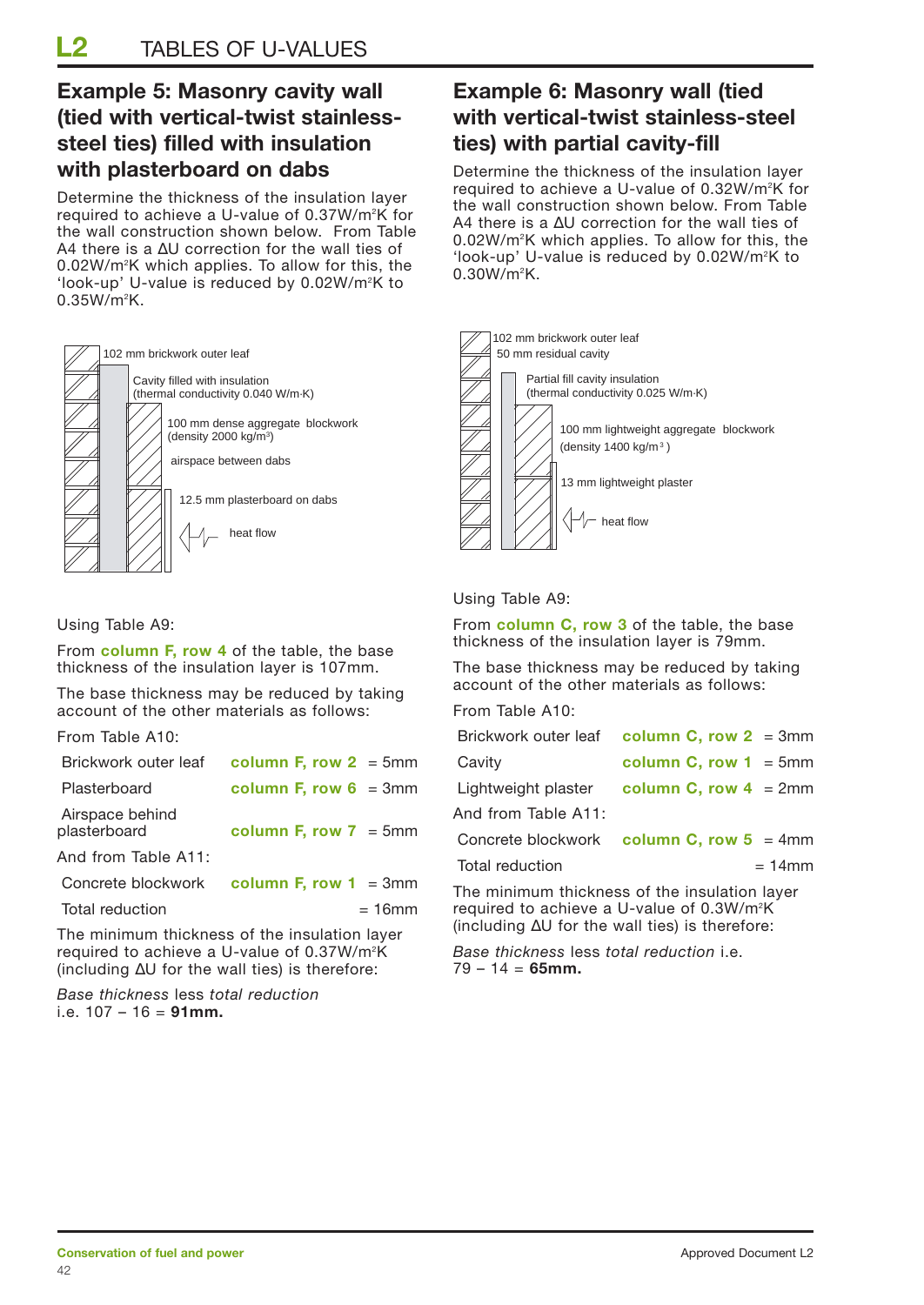Determine the thickness of the insulation layer required to achieve a U-value of 0.35W/m2 K for the wall construction shown below.

| 9 mm plywood                                                                   |  |  |  |  |  |  |  |  |  |
|--------------------------------------------------------------------------------|--|--|--|--|--|--|--|--|--|
| Insulation (thermal conductivity 0.04 W/m·K)                                   |  |  |  |  |  |  |  |  |  |
| 90 mm timber frame filled with insulation<br>(thermal conductivity 0.04 W/m·K) |  |  |  |  |  |  |  |  |  |
| two sheets of 12.5 mm plasterboard                                             |  |  |  |  |  |  |  |  |  |
|                                                                                |  |  |  |  |  |  |  |  |  |

# **Ground floors**

Note: in using the tables for floors it is first necessary to calculate the ratio P/A, where P is the floor perimeter length in metres and A is the floor area in square metres.

|  |  | 18888888888888888888 |  |
|--|--|----------------------|--|
|  |  |                      |  |
|  |  |                      |  |
|  |  |                      |  |

### Table A13 **Insulation thickness for solid floors in contact with the ground**

**Insulation thickness (mm) for U-value of 0.20W/m2 K**

|                |      |    |     |     |     | Thermal conductivity of insulant (W/m·K)  |     |     |  |  |
|----------------|------|----|-----|-----|-----|-------------------------------------------|-----|-----|--|--|
|                | P/A  |    |     |     |     | 0.020 0.025 0.030 0.035 0.040 0.045 0.050 |     |     |  |  |
|                | A    | B  | C   | D   | Е   | F                                         | G   | н   |  |  |
| 1              | 1.00 | 81 | 101 | 121 | 142 | 162                                       | 182 | 202 |  |  |
| $\overline{2}$ | 0.90 | 80 | 100 | 120 | 140 | 160                                       | 180 | 200 |  |  |
| 3              | 0.80 | 78 | 98  | 118 | 137 | 157                                       | 177 | 196 |  |  |
| 4              | 0.70 | 77 | 96  | 115 | 134 | 153                                       | 173 | 192 |  |  |
| 5              | 0.60 | 74 | 93  | 112 | 130 | 149                                       | 167 | 186 |  |  |
| 6              | 0.50 | 71 | 89  | 107 | 125 | 143                                       | 160 | 178 |  |  |
| 7              | 0.40 | 67 | 84  | 100 | 117 | 134                                       | 150 | 167 |  |  |
| 8              | 0.30 | 60 | 74  | 89  | 104 | 119                                       | 134 | 149 |  |  |
| 9              | 0.20 | 46 | 57  | 69  | 80  | 92                                        | 103 | 115 |  |  |
|                |      |    |     |     |     | U-value of 0.25W/m <sup>2</sup> K         |     |     |  |  |
| 10             | 1.00 | 61 | 76  | 91  | 107 | 122                                       | 137 | 152 |  |  |
| 11             | 0.90 | 60 | 75  | 90  | 105 | 120                                       | 135 | 150 |  |  |
| 12             | 0.80 | 58 | 73  | 88  | 102 | 117                                       | 132 | 146 |  |  |
| 13             | 0.70 | 57 | 71  | 85  | 99  | 113                                       | 128 | 142 |  |  |
| 14             | 0.60 | 54 | 68  | 82  | 95  | 109                                       | 122 | 136 |  |  |
| 15             | 0.50 | 51 | 64  | 77  | 90  | 103                                       | 115 | 128 |  |  |
| 16             | 0.40 | 47 | 59  | 70  | 82  | 94                                        | 105 | 117 |  |  |
| 17             | 0.30 | 40 | 49  | 59  | 69  | 79                                        | 89  | 99  |  |  |
| 18             | 0.20 | 26 | 32  | 39  | 45  | 52                                        | 58  | 65  |  |  |
|                |      |    |     |     |     | U-value of 0.30W/m <sup>2</sup> K         |     |     |  |  |
| 19             | 1.00 | 48 | 60  | 71  | 83  | 95                                        | 107 | 119 |  |  |
| 20             | 0.90 | 47 | 58  | 70  | 81  | 93                                        | 105 | 116 |  |  |
| 21             | 0.80 | 45 | 56  | 68  | 79  | 90                                        | 102 | 113 |  |  |
| 22             | 0.70 | 43 | 54  | 65  | 76  | 87                                        | 98  | 108 |  |  |
| 23             | 0.60 | 41 | 51  | 62  | 72  | 82                                        | 92  | 103 |  |  |
| 24             | 0.50 | 38 | 47  | 57  | 66  | 76                                        | 85  | 95  |  |  |
| 25             | 0.40 | 33 | 42  | 50  | 59  | 67                                        | 75  | 84  |  |  |
| 26             | 0.30 | 26 | 33  | 39  | 46  | 53                                        | 59  | 66  |  |  |
| 27             | 0.20 | 13 | 16  | 19  | 22  | 25                                        | 28  | 32  |  |  |

P/A is the ratio of floor perimeter (m) to floor area (m<sup>2</sup>).

Note

#### Using Table A9:

From **column F, row 4** of the table, the base thickness of the insulation layer is 107mm.

The base thickness may be reduced by taking account of the other materials as follows:

#### From Table A10:

| Brickwork outer leaf | column F, row $2 = 5$ mm                                                           |  |
|----------------------|------------------------------------------------------------------------------------|--|
| Cavity               | column F, row $1 = 7$ mm                                                           |  |
| Sheathing ply        | column F, row $8 = 3$ mm                                                           |  |
| Plasterboard         | column F, row $6 = 3$ mm                                                           |  |
| Plasterboard         | column F, row $6 = 3$ mm                                                           |  |
| And from Table A12:  |                                                                                    |  |
| Timber frame         | column F, row 2<br>adjusted for<br>stud thickness<br>$(73mm \times 90/100) = 66mm$ |  |
|                      |                                                                                    |  |

 $Total reduction = 87mm$ 

The minimum thickness of the insulation layer required to achieve a U-value of  $0.35W/m^2K$  is therefore:

*Base thickness* less *total reduction* i.e. 107 - 87 = **20mm.**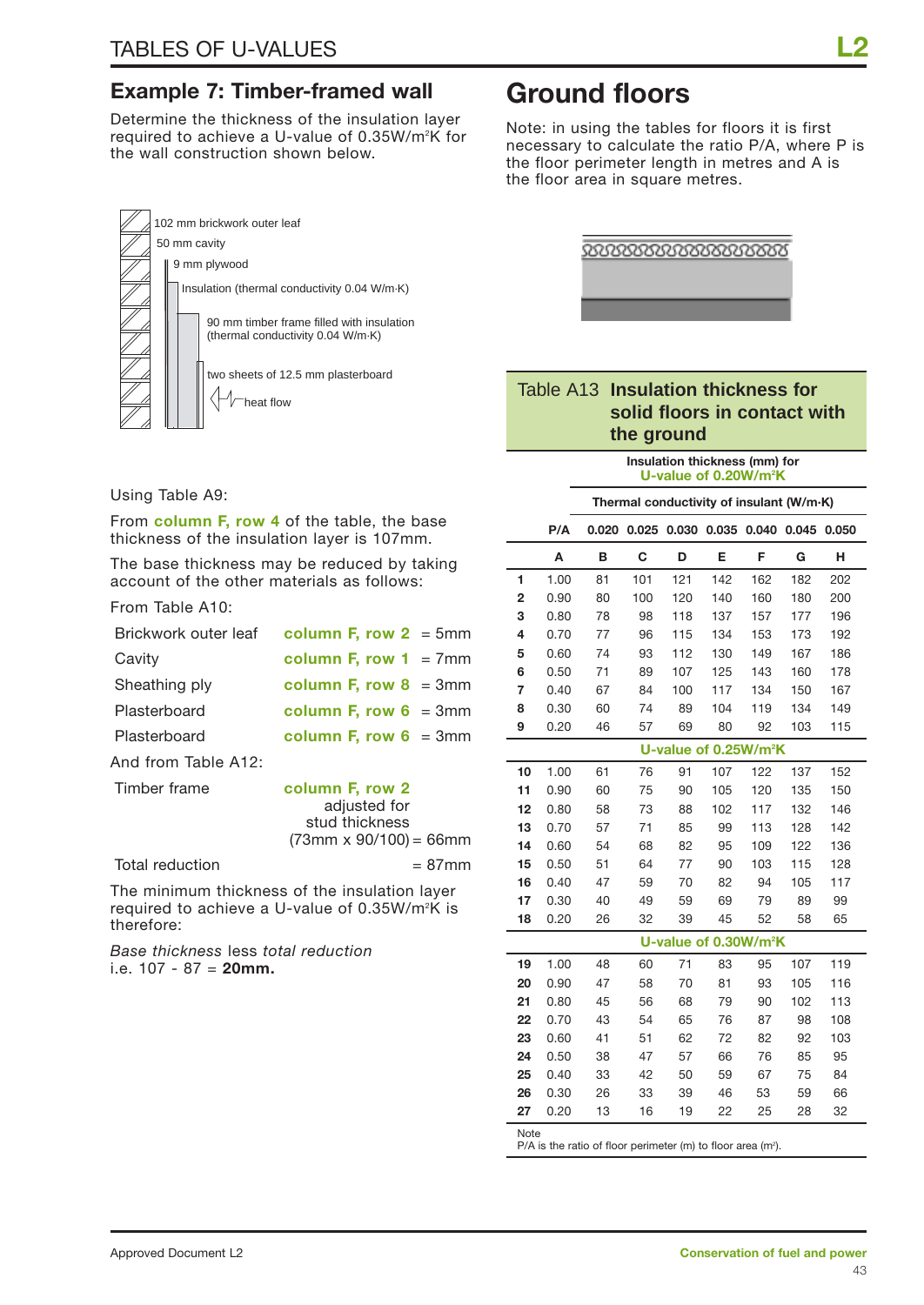| 88888888 | 9995 |
|----------|------|
|          |      |
|          |      |
|          |      |

| Table A14 Insulation thickness for<br>suspended timber ground<br>floors |                                          |                                                                              |       |                                   |             |       |       |       |  |  |
|-------------------------------------------------------------------------|------------------------------------------|------------------------------------------------------------------------------|-------|-----------------------------------|-------------|-------|-------|-------|--|--|
| Insulation thickness (mm) for                                           |                                          |                                                                              |       |                                   |             |       |       |       |  |  |
| U-value of 0.20W/m <sup>2</sup> K                                       |                                          |                                                                              |       |                                   |             |       |       |       |  |  |
|                                                                         | Thermal conductivity of insulant (W/m·K) |                                                                              |       |                                   |             |       |       |       |  |  |
|                                                                         | P/A                                      | 0.020                                                                        | 0.025 |                                   | 0.030 0.035 | 0.040 | 0.045 | 0.050 |  |  |
|                                                                         | A                                        | в                                                                            | С     | D                                 | Е           | F     | G     | н     |  |  |
| 1                                                                       | 1.00                                     | 127                                                                          | 145   | 164                               | 182         | 200   | 218   | 236   |  |  |
| 2                                                                       | 0.90                                     | 125                                                                          | 144   | 162                               | 180         | 198   | 216   | 234   |  |  |
| 3                                                                       | 0.80                                     | 123                                                                          | 142   | 160                               | 178         | 195   | 213   | 230   |  |  |
| 4                                                                       | 0.70                                     | 121                                                                          | 139   | 157                               | 175         | 192   | 209   | 226   |  |  |
| 5                                                                       | 0.60                                     | 118                                                                          | 136   | 153                               | 171         | 188   | 204   | 221   |  |  |
| 6                                                                       | 0.50                                     | 114                                                                          | 131   | 148                               | 165         | 181   | 198   | 214   |  |  |
| 7                                                                       | 0.40                                     | 109                                                                          | 125   | 141                               | 157         | 173   | 188   | 204   |  |  |
| 8                                                                       | 0.30                                     | 99                                                                           | 115   | 129                               | 144         | 159   | 173   | 187   |  |  |
| 9                                                                       | 0.20                                     | 82                                                                           | 95    | 107                               | 120         | 132   | 144   | 156   |  |  |
|                                                                         | U-value of 0.25W/m <sup>2</sup> K        |                                                                              |       |                                   |             |       |       |       |  |  |
| 10                                                                      | 1.00                                     | 93                                                                           | 107   | 121                               | 135         | 149   | 162   | 176   |  |  |
| 11                                                                      | 0.90                                     | 92                                                                           | 106   | 119                               | 133         | 146   | 160   | 173   |  |  |
| 12                                                                      | 0.80                                     | 90                                                                           | 104   | 117                               | 131         | 144   | 157   | 170   |  |  |
| 13                                                                      | 0.70                                     | 88                                                                           | 101   | 114                               | 127         | 140   | 153   | 166   |  |  |
| 14                                                                      | 0.60                                     | 85                                                                           | 98    | 111                               | 123         | 136   | 148   | 161   |  |  |
| 15                                                                      | 0.50                                     | 81                                                                           | 93    | 106                               | 118         | 130   | 142   | 154   |  |  |
| 16                                                                      | 0.40                                     | 75                                                                           | 87    | 99                                | 110         | 121   | 132   | 143   |  |  |
| 17                                                                      | 0.30                                     | 66                                                                           | 77    | 87                                | 97          | 107   | 117   | 127   |  |  |
| 18                                                                      | 0.20                                     | 49                                                                           | 57    | 65                                | 73          | 81    | 88    | 96    |  |  |
|                                                                         |                                          |                                                                              |       | U-value of 0.30W/m <sup>2</sup> K |             |       |       |       |  |  |
| 19                                                                      | 1.00                                     | 71                                                                           | 82    | 93                                | 104         | 114   | 125   | 135   |  |  |
| 20                                                                      | 0.90                                     | 70                                                                           | 80    | 91                                | 102         | 112   | 122   | 133   |  |  |
| 21                                                                      | 0.80                                     | 68                                                                           | 78    | 89                                | 99          | 109   | 119   | 129   |  |  |
| 22                                                                      | 0.70                                     | 66                                                                           | 76    | 86                                | 96          | 106   | 116   | 126   |  |  |
| 23                                                                      | 0.60                                     | 63                                                                           | 73    | 82                                | 92          | 102   | 111   | 120   |  |  |
| 24                                                                      | 0.50                                     | 59                                                                           | 68    | 78                                | 87          | 96    | 104   | 113   |  |  |
| 25                                                                      | 0.40                                     | 53                                                                           | 62    | 70                                | 79          | 87    | 95    | 103   |  |  |
| 26                                                                      | 0.30                                     | 45                                                                           | 52    | 59                                | 66          | 73    | 80    | 87    |  |  |
| 27                                                                      | 0.20                                     | 28                                                                           | 33    | 38                                | 42          | 47    | 51    | 56    |  |  |
| <b>Notes</b>                                                            |                                          | P/A is the ratio of floor perimeter (m) to floor area ( $m2$ ). The table is |       |                                   |             |       |       |       |  |  |

derived for suspended timber floors for which the proportion of timber is 12%, which corresponds to 48mm wide timbers at 400mm centres.

#### Table A15 **Insulation thickness for suspended concrete beam and block ground floors**

#### **Insulation thickness (mm) for U-value of 0.20W/m2 K**

|      | Thermal conductivity of insulant (W/m·K) |    |     |                                           |     |     |     |     |  |  |
|------|------------------------------------------|----|-----|-------------------------------------------|-----|-----|-----|-----|--|--|
|      | P/A                                      |    |     | 0.020 0.025 0.030 0.035 0.040 0.045 0.050 |     |     |     |     |  |  |
|      | A                                        | в  | С   | D                                         | Е   | F   | G   | н   |  |  |
| 1    | 1.00                                     | 82 | 103 | 123                                       | 144 | 164 | 185 | 205 |  |  |
| 2    | 0.90                                     | 81 | 101 | 122                                       | 142 | 162 | 183 | 203 |  |  |
| 3    | 0.80                                     | 80 | 100 | 120                                       | 140 | 160 | 180 | 200 |  |  |
| 4    | 0.70                                     | 79 | 99  | 118                                       | 138 | 158 | 177 | 197 |  |  |
| 5    | 0.60                                     | 77 | 96  | 116                                       | 135 | 154 | 173 | 193 |  |  |
| 6    | 0.50                                     | 75 | 93  | 112                                       | 131 | 150 | 168 | 187 |  |  |
| 7    | 0.40                                     | 71 | 89  | 107                                       | 125 | 143 | 161 | 178 |  |  |
| 8    | 0.30                                     | 66 | 82  | 99                                        | 115 | 132 | 148 | 165 |  |  |
| 9    | 0.20                                     | 56 | 69  | 83                                        | 97  | 111 | 125 | 139 |  |  |
|      |                                          |    |     | U-value of 0.25W/m <sup>2</sup> K         |     |     |     |     |  |  |
| 10   | 1.00                                     | 62 | 78  | 93                                        | 109 | 124 | 140 | 155 |  |  |
| 11   | 0.90                                     | 61 | 76  | 92                                        | 107 | 122 | 138 | 153 |  |  |
| 12   | 0.80                                     | 60 | 75  | 90                                        | 105 | 120 | 135 | 150 |  |  |
| 13   | 0.70                                     | 59 | 74  | 88                                        | 103 | 118 | 132 | 147 |  |  |
| 14   | 0.60                                     | 57 | 71  | 86                                        | 100 | 114 | 128 | 143 |  |  |
| 15   | 0.50                                     | 55 | 68  | 82                                        | 96  | 110 | 123 | 137 |  |  |
| 16   | 0.40                                     | 51 | 64  | 77                                        | 90  | 103 | 116 | 128 |  |  |
| 17   | 0.30                                     | 46 | 57  | 69                                        | 80  | 92  | 103 | 115 |  |  |
| 18   | 0.20                                     | 36 | 45  | 54                                        | 62  | 71  | 80  | 89  |  |  |
|      |                                          |    |     | U-value of 0.30W/m <sup>2</sup> K         |     |     |     |     |  |  |
| 19   | 1.00                                     | 49 | 61  | 73                                        | 85  | 97  | 110 | 122 |  |  |
| 20   | 0.90                                     | 48 | 60  | 72                                        | 84  | 96  | 108 | 120 |  |  |
| 21   | 0.80                                     | 47 | 59  | 70                                        | 82  | 94  | 105 | 117 |  |  |
| 22   | 0.70                                     | 45 | 57  | 68                                        | 80  | 91  | 102 | 114 |  |  |
| 23   | 0.60                                     | 44 | 55  | 66                                        | 77  | 88  | 98  | 109 |  |  |
| 24   | 0.50                                     | 41 | 52  | 62                                        | 72  | 83  | 93  | 104 |  |  |
| 25   | 0.40                                     | 38 | 48  | 57                                        | 67  | 76  | 86  | 95  |  |  |
| 26   | 0.30                                     | 33 | 41  | 49                                        | 57  | 65  | 73  | 81  |  |  |
| 27   | 0.20                                     | 22 | 28  | 33                                        | 39  | 44  | 50  | 56  |  |  |
| Note |                                          |    |     |                                           |     |     |     |     |  |  |

 $P/A$  is the ratio of floor perimeter (m) to floor area (m<sup>2</sup>).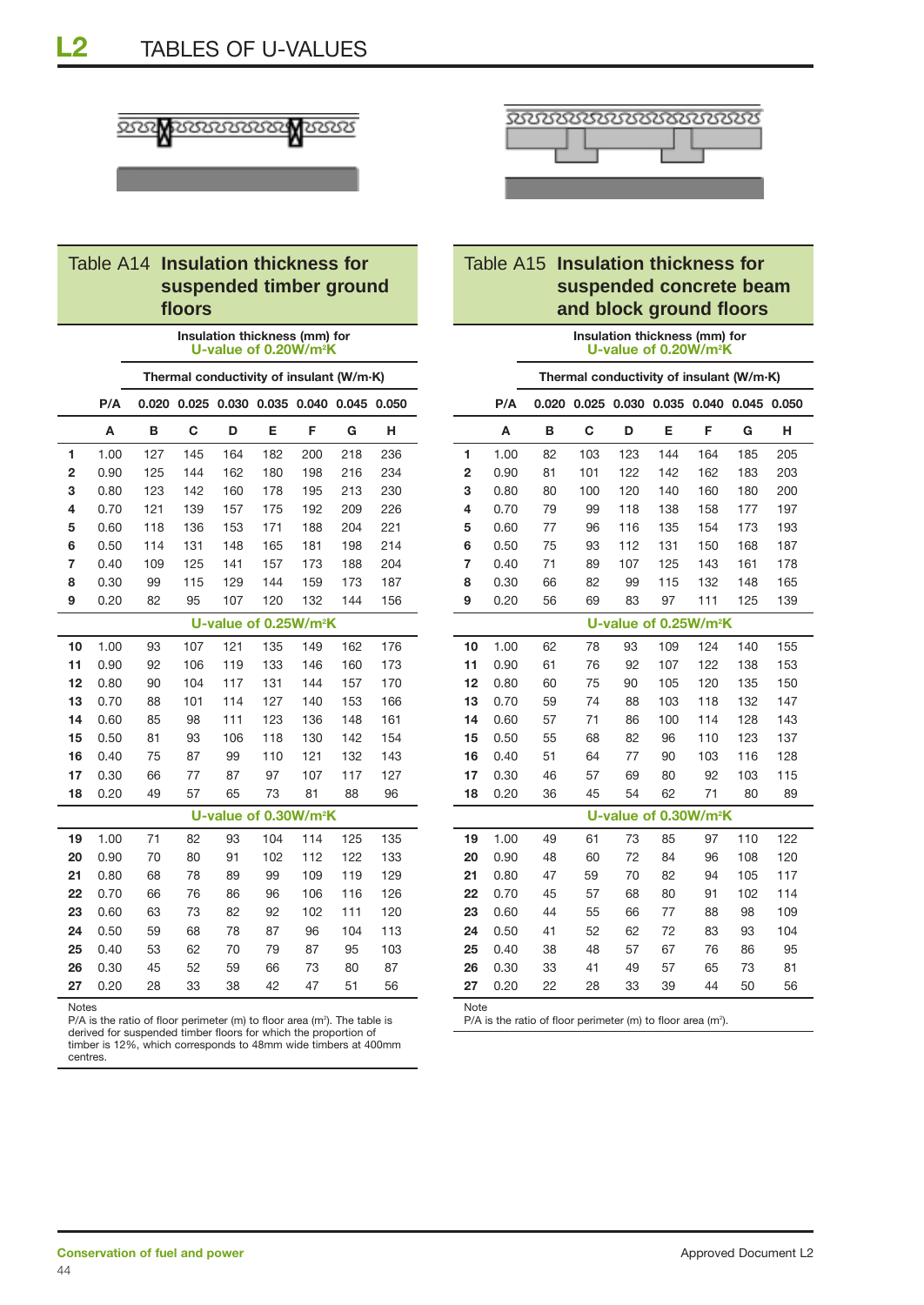### **Example 8: Solid floor in contact with the ground**

Determine the thickness of the insulation layer required to achieve a U-value of 0.3W/m<sup>2</sup>K for the ground floor slab shown below.



It is proposed to use insulation with a thermal conductivity of 0.025W/m·K.

The overall perimeter length of the slab is  $(10 + 4 + 4 + 2 + 6 + 6) = 32m$ .

The floor area of the slab is  $(6 \times 6) + (4 \times 4) = 52 \text{m}^2$ .

The ratio:

 $\frac{\text{perimeter length}}{\text{floor area}} = \frac{32}{52} = 0.6$ floor area

Using Table A13, **column C, row 23** indicates that **51mm** of insulation is required.

### **Example 9: Suspended timber floor**

If the floor shown above was of suspended timber construction, the perimeter length and floor area would be the same, yielding the same ratio of:

$$
\frac{\text{perimeter length}}{\text{floor area}} = \frac{32}{52} = 0.6
$$

To achieve a U-value of 0.30W/m²·K, using insulation with a thermal conductivity of 0.04W/m·K, Table A14 **column F, row 23** indicates that the insulation thickness between the joists should be not less than **102mm**.

## **Upper floors**



### Table A16 **Upper floors of timber construction**

|        | Thermal conductivity of insulant $(W/m·K)$ |  |  |                                           |  |  |  |  |  |
|--------|--------------------------------------------|--|--|-------------------------------------------|--|--|--|--|--|
|        |                                            |  |  | 0.020 0.025 0.030 0.035 0.040 0.045 0.050 |  |  |  |  |  |
| Docian |                                            |  |  |                                           |  |  |  |  |  |

| резійн  |  |
|---------|--|
| U-value |  |

| (W/m²K) | Base thickness of insulation between<br>joints to achieve design U-values |  |
|---------|---------------------------------------------------------------------------|--|
|         |                                                                           |  |

|                                           | A B C D E F G |  |  |  |  |
|-------------------------------------------|---------------|--|--|--|--|
| 1 0.20 167 211 256 298 341 383 426        |               |  |  |  |  |
| 2 0.25 109 136 163 193 225 253 281        |               |  |  |  |  |
| 3  0.30  80  100  120  140  160  184  208 |               |  |  |  |  |

Note

Table A16 is derived for floors with the proportion of timber at 12% which corresponds to 48mm wide timbers at 400mm centres. For other proportions of timber the U-value can be calculated using the procedure in Appendix B.

888888888888888888888

### Table A17 **Upper floors of concrete construction**

**Thermal conductivity of insulant (W/m·K) 0.020 0.025 0.030 0.035 0.040 0.045 0.050**

|   | Design<br>U-value<br>(W/m <sup>2</sup> K) |    | <b>Base thickness of insulation</b><br>to achieve design U-values |     |     |     |     |     |  |
|---|-------------------------------------------|----|-------------------------------------------------------------------|-----|-----|-----|-----|-----|--|
|   | A                                         | в  | С                                                                 | D   | Е   | F   | G   | н   |  |
| 1 | 0.20                                      | 95 | 119                                                               | 142 | 166 | 190 | 214 | 237 |  |
| 2 | 0.25                                      | 75 | 94                                                                | 112 | 131 | 150 | 169 | 187 |  |
| 3 | 0.30                                      | 62 | 77                                                                | 92  | 108 | 123 | 139 | 154 |  |

### Table A18 **Upper floors: allowable reductions in base thickness for common components**

| Thermal conductivity of insulant (W/m·K)  |  |
|-------------------------------------------|--|
| 0.020 0.025 0.030 0.035 0.040 0.045 0.050 |  |

|   | Component                  |   |               |               | <b>Reduction in base thickness of</b><br>insulating material (mm) |    |   |   |
|---|----------------------------|---|---------------|---------------|-------------------------------------------------------------------|----|---|---|
|   | A                          | в | C.            | D             | F.                                                                | F. | G | н |
|   | 10mm<br>plasterboard       |   | $\mathcal{P}$ | $\mathcal{P}$ | $\mathcal{P}$                                                     | 3  | 3 | З |
| 2 | 19mm<br>timber flooring    | 3 | 3             | 4             | 5                                                                 | 5  | 6 |   |
| з | 50 <sub>mm</sub><br>screed | 2 | 3             | 4             | 4                                                                 | 5  | 5 | 6 |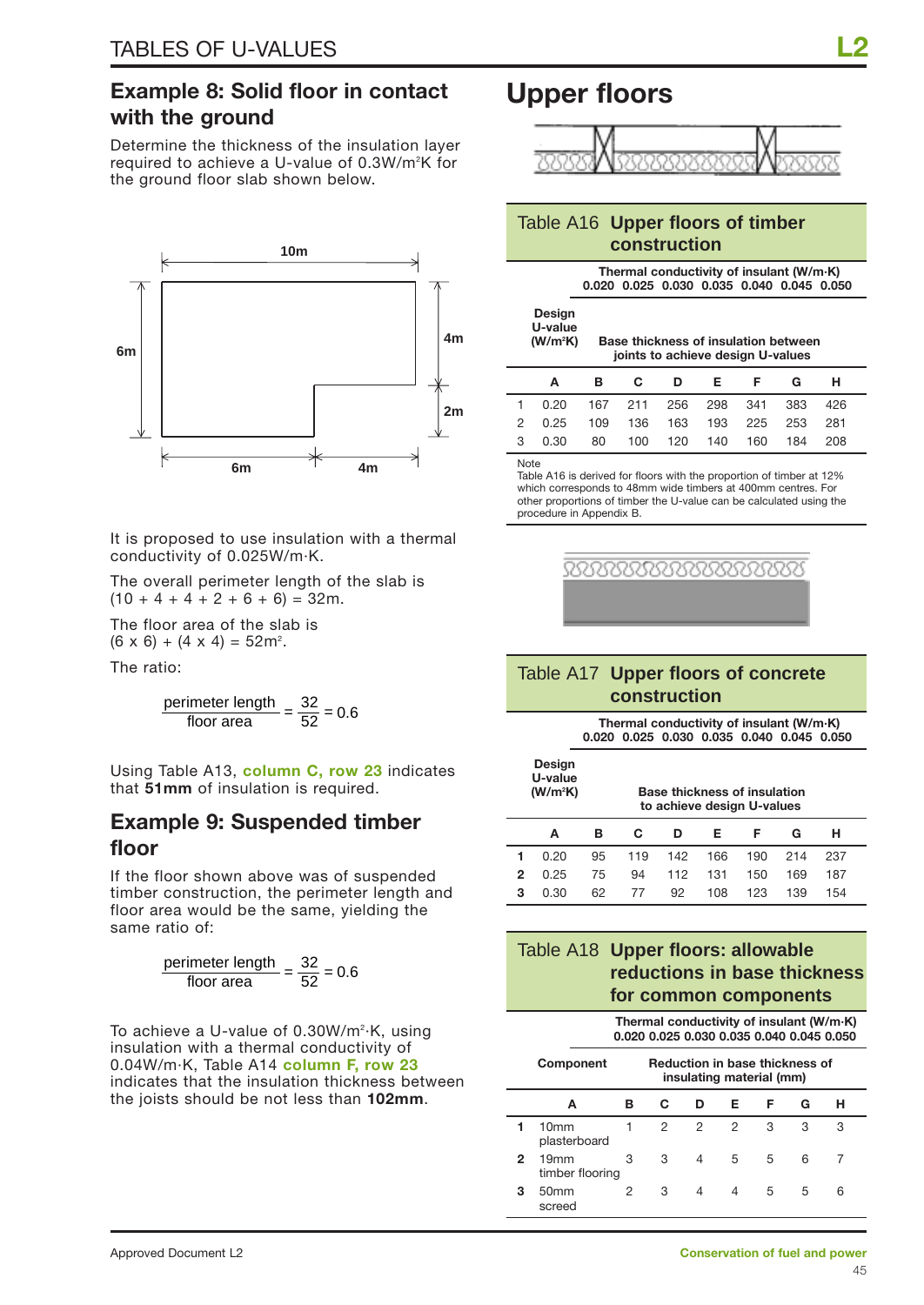# **Building Materials**

### Table A19 **Thermal conductivity of some common building materials**

|                                                        | Density<br>(kg/m <sup>2</sup> ) | Conductivity<br>(W/m·K) |
|--------------------------------------------------------|---------------------------------|-------------------------|
| Walls                                                  |                                 |                         |
| Brickwork (outer leaf)                                 | 1700                            | 0.77                    |
| Brickwork (inner leaf)                                 | 1700                            | 0.56                    |
| Lightweight aggregate concrete block                   | 1400                            | 0.57                    |
| Autoclaved aerated concrete block                      | 600                             | 0.18                    |
| Concrete (medium density) (inner leaf)                 | 1800                            | 1.13                    |
|                                                        | 2000                            | 1.33                    |
|                                                        | 2200                            | 1.59                    |
| Concrete (high density)                                | 2400                            | 1.93                    |
| Reinforced concrete (1% steel)                         | 2300                            | 2.3                     |
| Reinforced concrete (2% steel)                         | 2400                            | 2.5                     |
| Mortar (protected)                                     | 1750                            | 0.88                    |
| Mortar (exposed)                                       | 1750                            | 0.94                    |
| Gypsum                                                 | 600                             | 0.18                    |
|                                                        | 900                             | 0.30                    |
|                                                        | 1200                            | 0.43                    |
| Gypsum plasterboard                                    | 900                             | 0.25                    |
| Sandstone                                              | 2600                            | 2.3                     |
| Limestone (soft)                                       | 1800                            | 1.1                     |
| Limestone (hard)                                       | 2200                            | 1.7                     |
| Fibreboard                                             | 400                             | 0.1                     |
| Plasterboard                                           | 900                             | 0.25                    |
| Tiles (ceramic)                                        | 2300                            | 1.3                     |
| Timber (softwood), plywood, chipboard                  | 500                             | 0.13                    |
| Timber (hardwood)                                      | 700<br>7900                     | 0.18<br>17.0            |
| Wall ties (stainless steel)<br><b>Surface finishes</b> |                                 |                         |
| External rendering                                     | 1300                            | 0.57                    |
| Plaster (dense)                                        | 1300                            | 0.57                    |
| Plaster (lightweight)                                  | 600                             | 0.18                    |
| <b>Roofs</b>                                           |                                 |                         |
| Aerated concrete slab                                  | 500                             | 0.16                    |
| Asphalt                                                | 2100                            | 0.70                    |
| Felt/bitumen layers                                    | 1100                            | 0.23                    |
| Screed                                                 | 1200                            | 0.41                    |
| Stone chippings                                        | 2000                            | 2.0                     |
| Tiles (clay)                                           | 2000                            | 1.0                     |
| Tiles (concrete)                                       | 2100                            | 1.5                     |
| Wood wool slab                                         | 500                             | 0.10                    |
| <b>Floors</b>                                          |                                 |                         |
| Cast concrete                                          | 2000                            | 1.35                    |
| Metal tray (steel)                                     | 7800                            | 50.0                    |
| Screed                                                 | 1200                            | 0.41                    |
| Timber (softwood), plywood, chipboard                  | 500                             | 0.13                    |
| Timber (hardwood)                                      | 700                             | 0.18                    |
| <b>Insulation</b>                                      |                                 |                         |
| Expanded polystyrene (EPS) board                       | 15                              | 0.040                   |
| Mineral wool quilt                                     | 12                              | 0.042                   |
| Mineral wool batt                                      | 25                              | 0.038                   |
| Phenolic foam board                                    | 30                              | 0.025                   |
| Polyurethane board                                     | 30                              | 0.025                   |

Note

If available, certified test values should be used in preference to those in the table.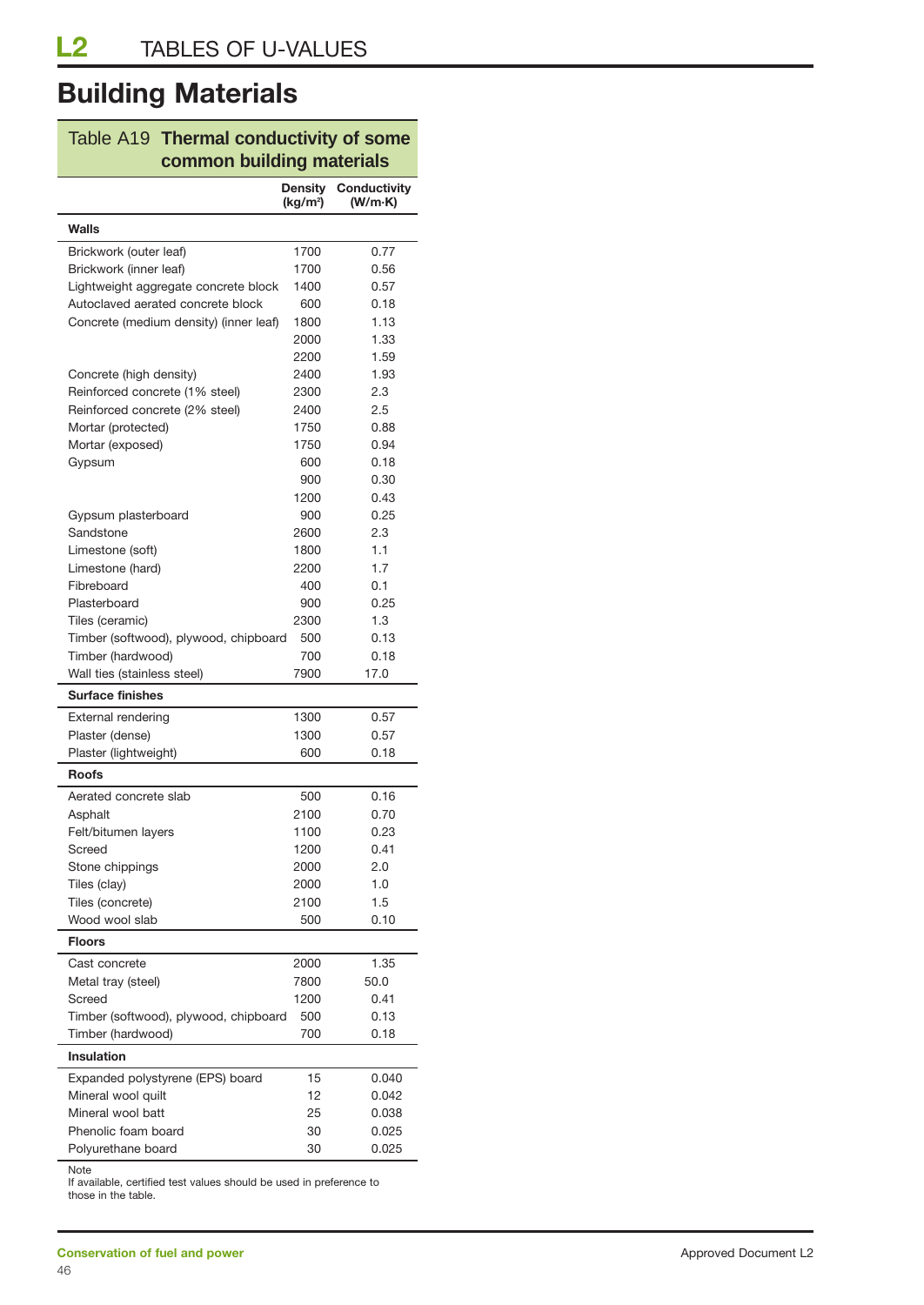# **Appendix B: Calculating U-values**

# **Introduction**

**B1** For building elements which contain repeating thermal bridges, such as timber joists between insulation in a roof or mortar joints around lightweight blockwork in a wall, the effect of thermal bridges should be taken into account when calculating the U-value. Other factors, such as metal wall ties and air gaps around insulation should also be included. The calculation method, known as the Combined Method, is set out in BS EN ISO 6946 and the following examples illustrate the use of the method for typical wall, roof and floor designs.

**B2** In cases where the joists in roof, wall or floor constructions project beyond the surface of the insulation, the depths of the joists should be taken to be the same as the thickness of insulation for the purposes of the U-value calculation (as specified in BS EN ISO 6946).

**B3** Thermal conductivity values for common building materials can be obtained from the CIBSE Guide Section A3 or from EN ISO 12524. For specific insulation products, however, data should be obtained from manufacturers.

**B4** The procedure in this Appendix does not apply to elements containing metal connecting paths, for which the reader is directed to BRE IP 5/98 for metal cladding, CAB and CWCT guidance for curtain walls, and to BS EN ISO 10211-1 and -2 for other cases, and it does not deal with ground floors and basements (which are dealt with in Appendix C).

**B5** The examples are offered as indicating ways of meeting the requirements of Part L but designers also have to ensure that their designs comply with all the other parts of Schedule 1 to the Building Regulations.

# **The procedure**

**B6** The U-value is calculated by applying the following steps:

a) Calculate the upper resistance limit  $(R_{upper})$ by combining in parallel the total resistances of all possible heat-flow paths (i.e. sections) through the plane building element.

b) Calculate the lower resistance limit  $(R<sub>lower</sub>)$ by combining in parallel the resistances of the heat flow paths of each layer separately and then summing the resistances of all layers of the plane building element.

c) Calculate the U-value of the element from  $U = 1/R<sub>T</sub>$ ,

where 
$$
R_T = \frac{R_{\text{upper}} + R_{\text{lower}}}{2}
$$

d) Adjust the U-value as appropriate to take account of metal fasteners and air gaps.

## **Example 1: Cavity wall with lightweight masonry leaf and insulated dry-lining**

In this example there are two bridged layers insulation bridged by timber and lightweight blockwork bridged by mortar (for a single bridged layer see the next example).

#### **Diagram B1: Wall construction with two bridged layers**

102 mm brickwork, thermal conductivity 0.77 W/m·K





| Layer | <b>Material</b>                | Thickness<br>(mm) | <b>Thermal</b><br>conductivity resistance<br>(W/m·K) | <b>Thermal</b><br>$(m^2K/W)$ |
|-------|--------------------------------|-------------------|------------------------------------------------------|------------------------------|
|       | external surface               |                   |                                                      | 0.040                        |
| 1     | outer leaf<br><b>brickwork</b> | 102               | 0.77                                                 | 0.132                        |
| 2     | air cavity<br>(unvented)       | 50                |                                                      | 0.180                        |
| 3(a)  | AAC blocks<br>(93%)            | 100               | 0.11                                                 | 0.909                        |
| 3(b)  | mortar $(7%)$                  | (100)             | 0.88                                                 | 0.114                        |
| 4(a)  | mineral wool<br>(88%)          | 89                | 0.038                                                | 2.342                        |
| 4(b)  | timber battens<br>(12%)        | (89)              | 0.13                                                 | 0.685                        |
| 5     | plasterboard                   | 12.5              | 0.25                                                 | 0.050                        |
|       | internal surface               |                   |                                                      | 0.130                        |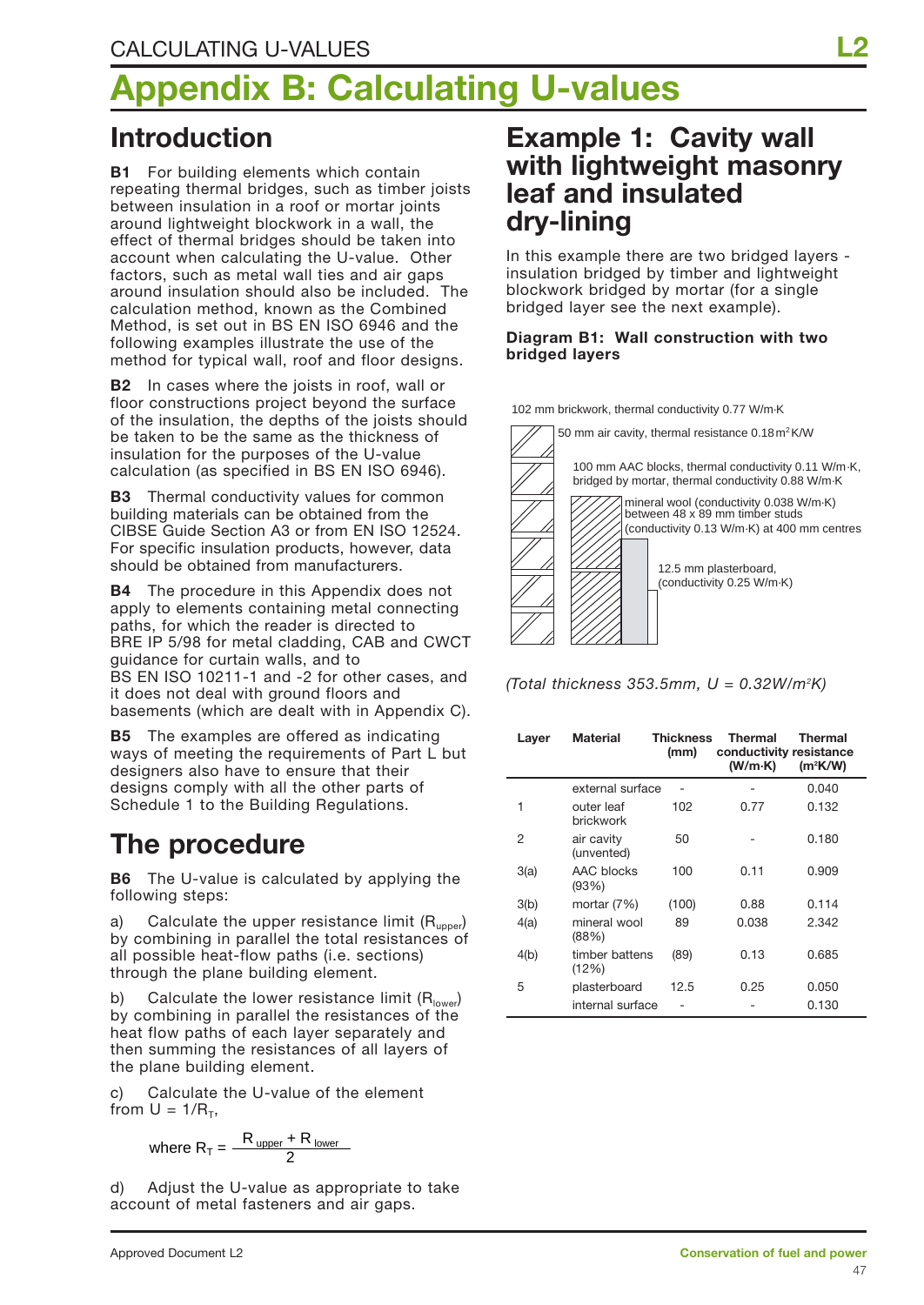### **Upper resistance limit**

There are four possible sections (or paths) through which heat can pass. The upper limit of resistance is therefore given by  $R_{upper} = 1/(F_1/R_1 + ... + F_4/R_4)$  where  $F_m$  is the fractional area of section  $m$  and  $R_m$  is the total thermal resistance of section m. A conceptual illustration of the upper limit of resistance is shown in Diagram B2.

#### **Diagram B2: Conceptual illustration of the upper limit of resistance**



#### **Resistance through section containing AAC blocks and mineral wool**

| External surface resistance    | $= 0.040$                    |
|--------------------------------|------------------------------|
| Resistance of brickwork        | $= 0.132$                    |
| Resistance of air cavity       | $= 0.180$                    |
| Resistance of AAC blocks       | $= 0.909$                    |
| Resistance of mineral wool     | $= 2.342$                    |
| Resistance of plasterboard     | $= 0.050$                    |
| Internal surface resistance    | $= 0.130$                    |
| Total thermal resistance $R_1$ | $= 3.783$ m <sup>2</sup> K/W |
|                                |                              |

Fractional area  $F_1 = 93\% \times 88\% = 0.818$ 

#### **Resistance through section containing mortar and mineral wool**

| External surface resistance             | $= 0.040$                    |
|-----------------------------------------|------------------------------|
| Resistance of brickwork                 | $= 0.132$                    |
| Resistance of air cavity                | $= 0.180$                    |
| Resistance of mortar                    | $= 0.114$                    |
| Resistance of mineral wool              | $= 2.342$                    |
| Resistance of plasterboard              | $= 0.050$                    |
| Internal surface resistance             | $= 0.130$                    |
| Total thermal resistance R <sub>2</sub> | $= 2.988$ m <sup>2</sup> K/W |
|                                         |                              |

Fractional area F<sub>2</sub>= 7% x 88% = 0.062

#### **Resistance through section containing AAC blocks and timber**

| External surface resistance      | $= 0.040$                    |
|----------------------------------|------------------------------|
| Resistance of brickwork          | $= 0.132$                    |
| Resistance of air cavity         | $= 0.180$                    |
| Resistance of AAC blocks         | $= 0.909$                    |
| Resistance of timber             | $= 0.685$                    |
| Resistance of plasterboard       | $= 0.050$                    |
| Internal surface resistance      | $= 0.130$                    |
| Total thermal resistance $R_{3}$ | $= 2.126$ m <sup>2</sup> K/W |
|                                  |                              |

Fractional area  $F_3 = 93\% \times 12\% = 0.112$ 

#### **Resistance through section containing mortar and timber**

| External surface resistance    | $= 0.040$                        |
|--------------------------------|----------------------------------|
| Resistance of brickwork        | $= 0.132$                        |
| Resistance of air cavity       | $= 0.180$                        |
| Resistance of mortar           | $= 0.114$                        |
| Resistance of timber           | $= 0.685$                        |
| Resistance of plasterboard     | $= 0.050$                        |
| Internal surface resistance    | $= 0.130$                        |
| Total thermal resistance $R_4$ | $= 1.331 \text{ m}^2 \text{K/W}$ |
|                                |                                  |

Fractional area  $F_4$  = 7% x 12% = 0.008

Combining these resistances we obtain:

$$
R_{upper} = \frac{1}{\frac{F_1}{R_1} + \frac{F_2}{R_2} + \frac{F_3}{R_3} + \frac{F_4}{R_4}} = \frac{1}{\frac{0.818}{3.783} + \frac{0.062}{2.988} + \frac{0.112}{2.126} + \frac{0.008}{1.331}}
$$
  
= 3.382 m<sup>2</sup>K/W.

### **Lower resistance limit**

A conceptual illustration of the lower limit of resistance is shown in the Diagram B3.

#### **Diagram B3: Conceptual illustration of the lower limit of resistance**

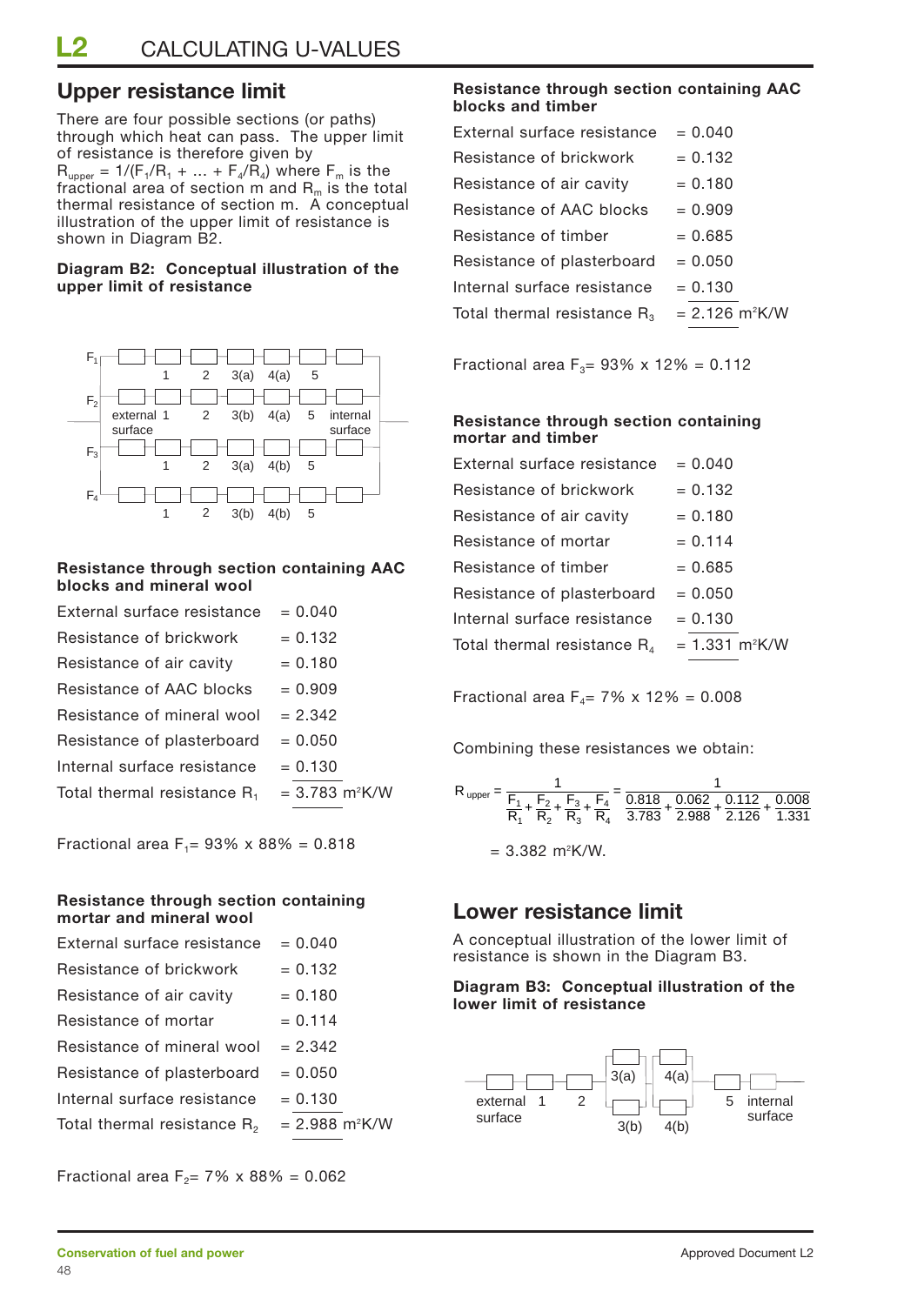The resistances of the layers are added together to give the lower limit of resistance. The resistance of the bridged layer consisting of AAC blocks and mortar is calculated using:

$$
R = \frac{1}{\frac{F_{\text{blocks}}}{R_{\text{blocks}}} + \frac{F_{\text{mortar}}}{R_{\text{mortar}}}}
$$

and the resistance of the bridged layer consisting of insulation and timber is calculated using:

$$
R = \frac{1}{F_{insul} + \frac{F_{timber}}{R_{imber}}}
$$

The lower limit of resistance is then obtained by adding together the resistances of the layers:

External surface resistance  $= 0.040$ 

Resistance of brickwork  $= 0.132$ 

Resistance of air cavity  $= 0.180$ 

Resistance of first bridged layer (blocks and mortar)

|                    |            | $= 0.611$ |
|--------------------|------------|-----------|
|                    | 0.93 0.707 |           |
| $0.909 \div 0.685$ |            |           |

Resistance of second bridged layer (insulation and timber)

$$
=\frac{1}{\frac{0.88}{2.342} + \frac{0.12}{0.114}} = 1.815
$$

| Resistance of plasterboard $= 0.050$ |                              |
|--------------------------------------|------------------------------|
| Internal surface resistance          | $= 0.130$                    |
| Total $(Rlower)$                     | $= 2.958$ m <sup>2</sup> K/W |

#### **Total resistance of wall**

The total resistance of the wall is the average of the upper and lower limits of resistance:

$$
R_{T} = \frac{R_{\text{ upper}} + R_{\text{ lower}}}{2} = \frac{3.382 + 2.958}{2}
$$

 $= 3.170 \text{ m}^2 \text{K/W}.$ 

### **Correction for air gaps**

If there are small air gaps penetrating the insulating layer a correction should be applied to the U-value. The correction for air gaps is  $\Delta U_{\alpha}$ , where

 $\Delta U_{\text{g}} = \Delta U^{\text{H}} \times (R_{\text{I}} / R_{\text{T}})^2$ 

and where  $R<sub>i</sub>$  is the thermal resistance of the layer containing gaps,  $R<sub>T</sub>$  is the total resistance of the element and ∆U'' is a factor which depends upon the way in which the insulation is fitted. In this example R<sub>i</sub> is 1.815m²K/W, R<sub>T</sub> is 3.170m²K/W and ∆U'' is 0.01 (ie correction level 1'). The value of  $\Delta \mathsf{U}_{\mathsf{g}}$  is then

 $\Delta$ U $_{9}$  = 0.01 x (1.815/3.170)<sup>2</sup> = 0.003W/m<sup>2</sup>K.

### **U-value of the wall**

The effect of air gaps or mechanical fixings $2$ should be included in the U-value unless they lead to an adjustment in the U-value of less than 3%.

$$
U = 1/R_{T} + \Delta U_{g}
$$
 (if  $\Delta U_{g}$  is not less than 3% of 1/R<sub>T</sub>)

 $U = 1/R_T$  (if  $\Delta U_g$  is less than 3% of  $1/\tilde{R}_{T}$ )

In this case  $\Delta Ug = 0.003$  W/m<sup>2</sup>K and 1/R<sub>T</sub> = 0.315 W/m<sup>2</sup>K. Since ∆U<sub>g</sub> is less than 3% of  $(1/R_{\tau})$ ,

 $U = 1/R_T = 1/3.170 = 0.32W/m^2K$ (expressed to two decimal places).

Applies for "Insulation installed in such a way that no air circulation is possible on the warm side of the insulation; air gaps may penetrate the insulation layer"

In this case the wall ties within the cavity do not penetrate any insulating layer and their effects need not be taken into account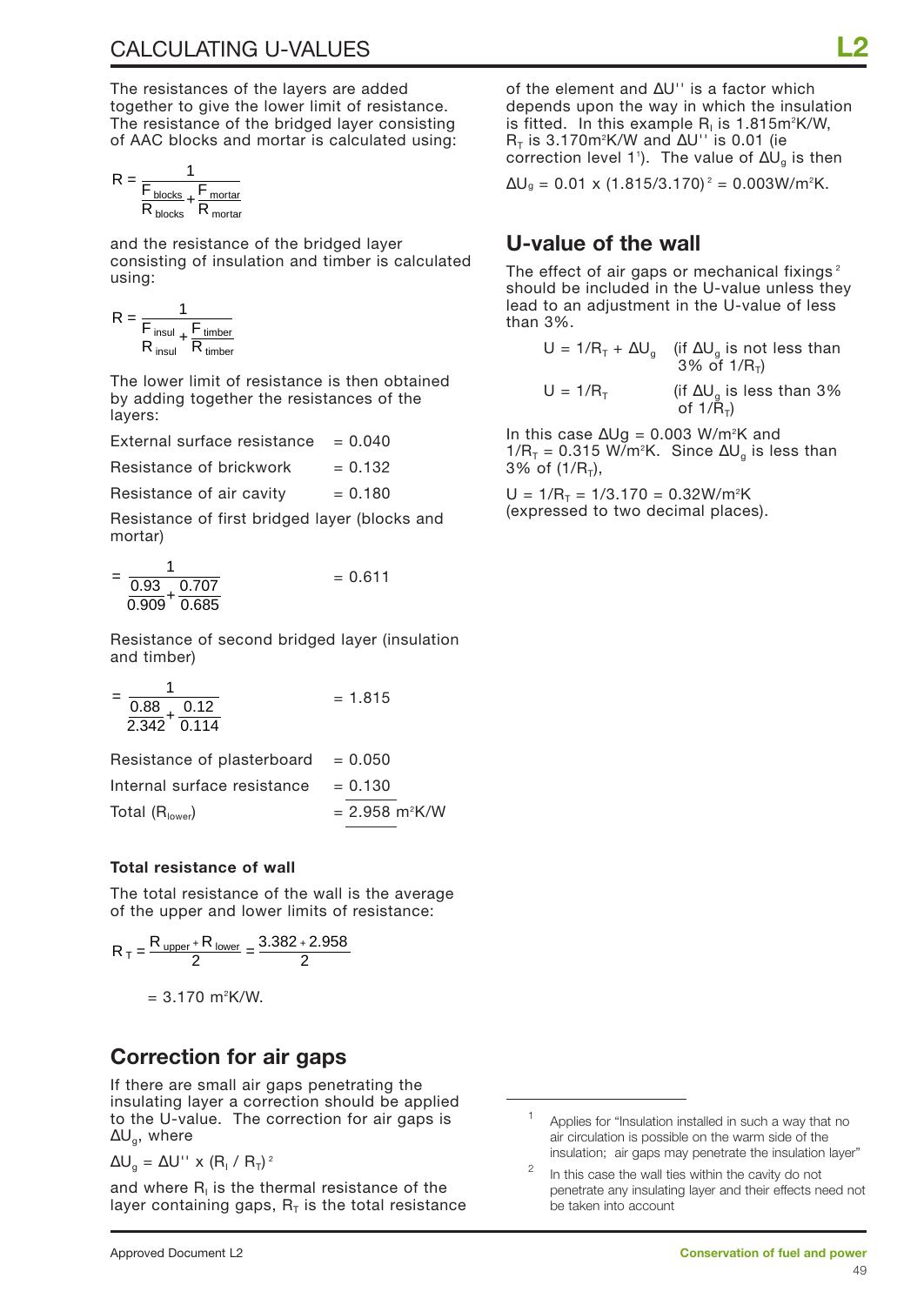## **Example 2: Timber framed wall**

In this example there is a single bridged layer in the wall, involving insulation bridged by timber studs. The construction consists of outer leaf brickwork, a clear ventilated cavity, 10mm plywood, 38 x 140mm timber framing with 140mm of mineral wool quilt insulation between the timber studs and 2 sheets of plasterboard, each 12.5mm thick, incorporating a vapour check.

The timber fraction in this particular example is 15%. This corresponds to 38mm wide studs at 600mm centres and includes horizontal noggings etc. and the effects of additional timbers at junctions and around openings.

#### **Diagram B4: Timber framed wall construction**

![](_page_49_Figure_5.jpeg)

(*Total thickness 327mm, U = 0.30W/m2K*)

The thicknesses of each layer, together with the thermal conductivities of the materials in each layer, are shown below. The internal and external surface resistances are those appropriate for wall constructions. Layer 4 is thermally bridged and two thermal conductivities are given for this layer, one for the main part and one for the bridging part of the layer. For each homogeneous layer and for each section through a bridged layer, the thermal resistance is calculated by dividing the thickness (in metres) by the thermal conductivity.

| Layer | <b>Material</b>                                          | Thickness<br>(mm) | <b>Thermal</b><br>conductivity resistance<br>(W/m·K) | Thermal<br>$(m^2K/W)$ |
|-------|----------------------------------------------------------|-------------------|------------------------------------------------------|-----------------------|
|       | external surface                                         |                   |                                                      | 0.040                 |
| 1     | outer leaf brick                                         | 102               | 0.77                                                 | 0.132                 |
| 2     | ventilated air<br>cavity                                 | 50                |                                                      | 0.090                 |
| 3     | plywood                                                  | 10                | 0.13                                                 | 0.077                 |
| 4(a)  | mineral wool<br>quilt between<br>timber framing<br>(85%) | 140               | 0.038                                                | 3.684                 |
| 4(b)  | timber framing<br>(15%)                                  | (140)             | 0.13                                                 | 1.077                 |
| 5     | plasterboard                                             | 25                | 0.25                                                 | 0.100                 |
|       | internal surface                                         |                   |                                                      | 0.130                 |

Both the upper and the lower limits of thermal resistance are calculated by combining the alternative resistances of the bridged layer in proportion to their respective areas, as illustrated below. The method of combining differs in the two cases.

### **Upper resistance limit**

When calculating the upper limit of thermal resistance, the building element is considered to consist of two thermal paths (or sections). The upper limit of resistance is calculated from:

$$
R_{\text{ upper}} = \frac{1}{\frac{F_1}{R_1} + \frac{F_2}{R_2}}
$$

where  $F_1$  and  $F_2$  are the fractional areas of the two sections (paths) and  $R_1$  and  $R_2$  are the total resistances of the two sections. The method of calculating the upper resistance limit is illustrated conceptually in Diagram B5.

#### **Diagram B5: Conceptual illustration of how to calculate the upper limit of thermal resistance**

![](_page_49_Figure_15.jpeg)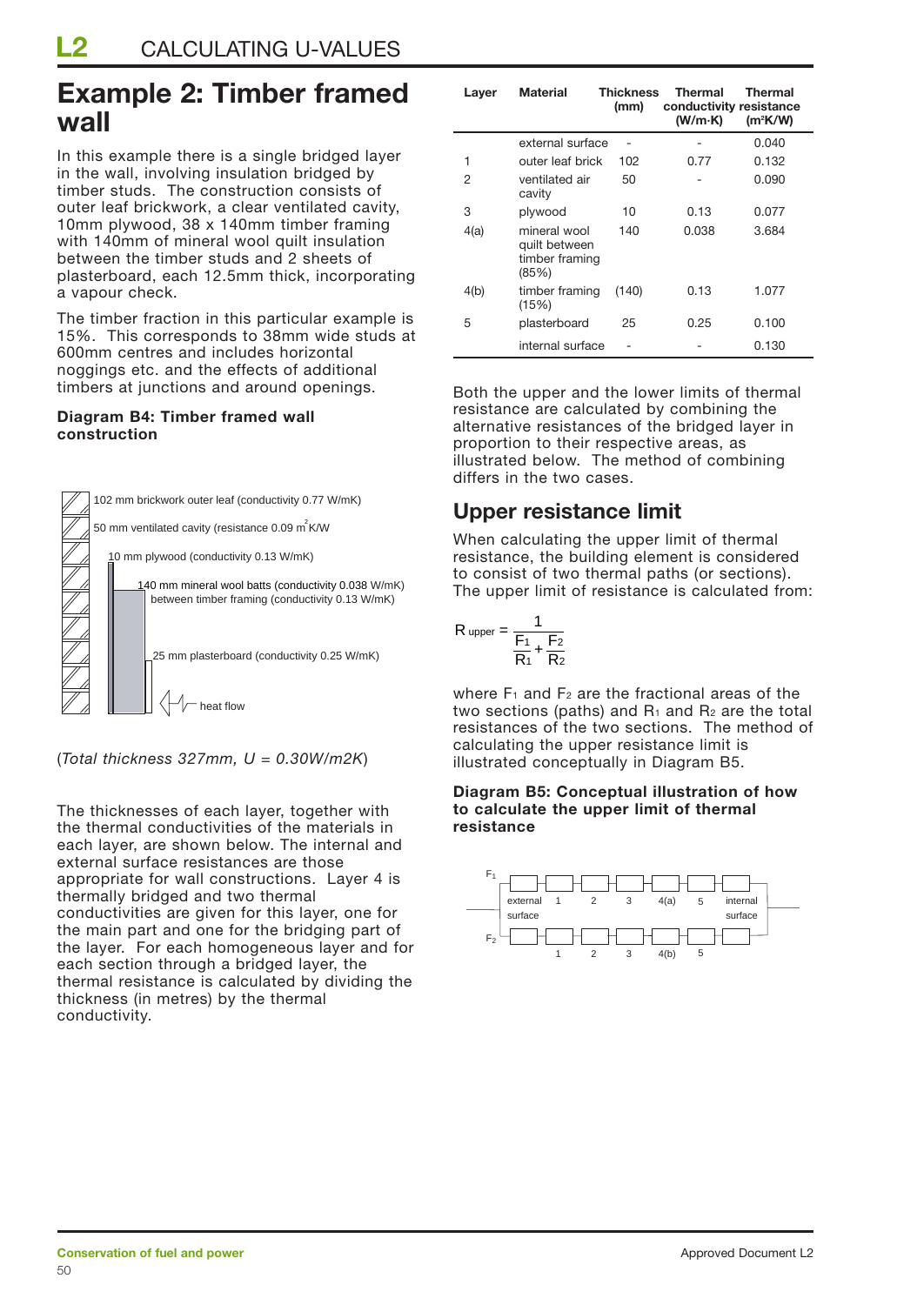#### **Resistance through the section containing insulation**

| External surface resistance         | $= 0.040$ |  |  |
|-------------------------------------|-----------|--|--|
| Resistance of bricks                | $= 0.132$ |  |  |
| Resistance of air cavity            | $= 0.090$ |  |  |
| Resistance of plywood               | $= 0.077$ |  |  |
| Resistance of mineral<br>wool (85%) | $= 3.684$ |  |  |
| Resistance of plasterboard          | $= 0.100$ |  |  |
| Internal surface resistance         | $= 0.130$ |  |  |
| Total $(R_1)$                       | $= 4.253$ |  |  |
| Fractional area $F_1 = 0.85$ (85%)  |           |  |  |

The resistance through this section is therefore 4.253m2 K/W.

#### **Resistance through section containing timber stud**

| External surface resistance         | $= 0.040$ |
|-------------------------------------|-----------|
| Resistance of bricks                | $= 0.132$ |
| Resistance of air cavity            | $= 0.090$ |
| Resistance of plywood               | $= 0.077$ |
| Resistance of timber<br>studs (15%) | $= 1.077$ |
| Resistance of plasterboard          | $= 0.100$ |
| Internal surface resistance         | $= 0.130$ |
| Total $(R_2)$                       | $= 1.646$ |
|                                     |           |

Fractional area  $F<sub>2</sub> = 0.15$  (15%)

The resistance through this section is therefore 1.646m2 K/W

The upper limit of resistance is then:

$$
R_{\text{upper}} = \frac{1}{\frac{F_1}{R_1} + \frac{F_2}{R_2}} = \frac{1}{\frac{0.85}{4.253} + \frac{0.15}{1.646}}
$$

$$
= 3.437 \text{ m}^2 \text{K/W}.
$$

### **Lower resistance limit**

When calculating the lower limit of thermal resistance, the resistance of a bridged layer is determined by combining in parallel the resistances of the unbridged part and the bridged part of the layer. The resistances of all the layers in the element are then added together to give the lower limit of resistance.

The resistance of the bridged layer is calculated using:

$$
R = \frac{1}{F_{insul} + \frac{F_{timber}}{R_{timber}}}
$$

The method of calculating the lower limit of resistance is illustrated conceptually in Diagram B6.

**Diagram B6: Conceptual illustration of how to calculate the lower limit of thermal resistance**

![](_page_50_Figure_16.jpeg)

The lower limit of resistance is then obtained by adding up the resistances of all the layers:

| External surface resistance | $= 0.040$ |
|-----------------------------|-----------|
| Resistance of bricks        | $= 0.132$ |
| Resistance of air cavity    | $= 0.090$ |
| Resistance of plywood       | $= 0.077$ |

Resistance of  
bridged layer = 
$$
\frac{1}{\frac{0.85}{3.684} + \frac{0.15}{1.077}}
$$
 = 2.703

| Resistance of plasterboard  | $= 0.100$ |
|-----------------------------|-----------|
| Internal surface resistance | $= 0.130$ |
| Total (R <sub>lower</sub> ) | $= 3.272$ |

The lower limit of resistance is then 3.272m2 K/W.

### **Total resistance of wall (not allowing for air gaps around the insulation)**

The total resistance of the wall is the average of the upper and lower resistance limits:

$$
R_T = \frac{R_{\text{ upper}} + R_{\text{ lower}}}{2} = \frac{3.437 + 3.272}{2}
$$

$$
= 3.354 \text{m}^2 \text{K/W}.
$$

### **Correction for air gaps**

If there are small air gaps penetrating the insulating layer a correction should be applied to the U-value to account for this. The correction for air gaps is  $\Delta U_q$ , where

 $\Delta$ U $_{g}$  =  $\Delta$ U'' x (R<sub>I</sub>/R<sub>T</sub>)<sup>2</sup>

and where  $R<sub>i</sub>$  is the thermal resistance of the layer containing gaps,  $R<sub>T</sub>$  is the total resistance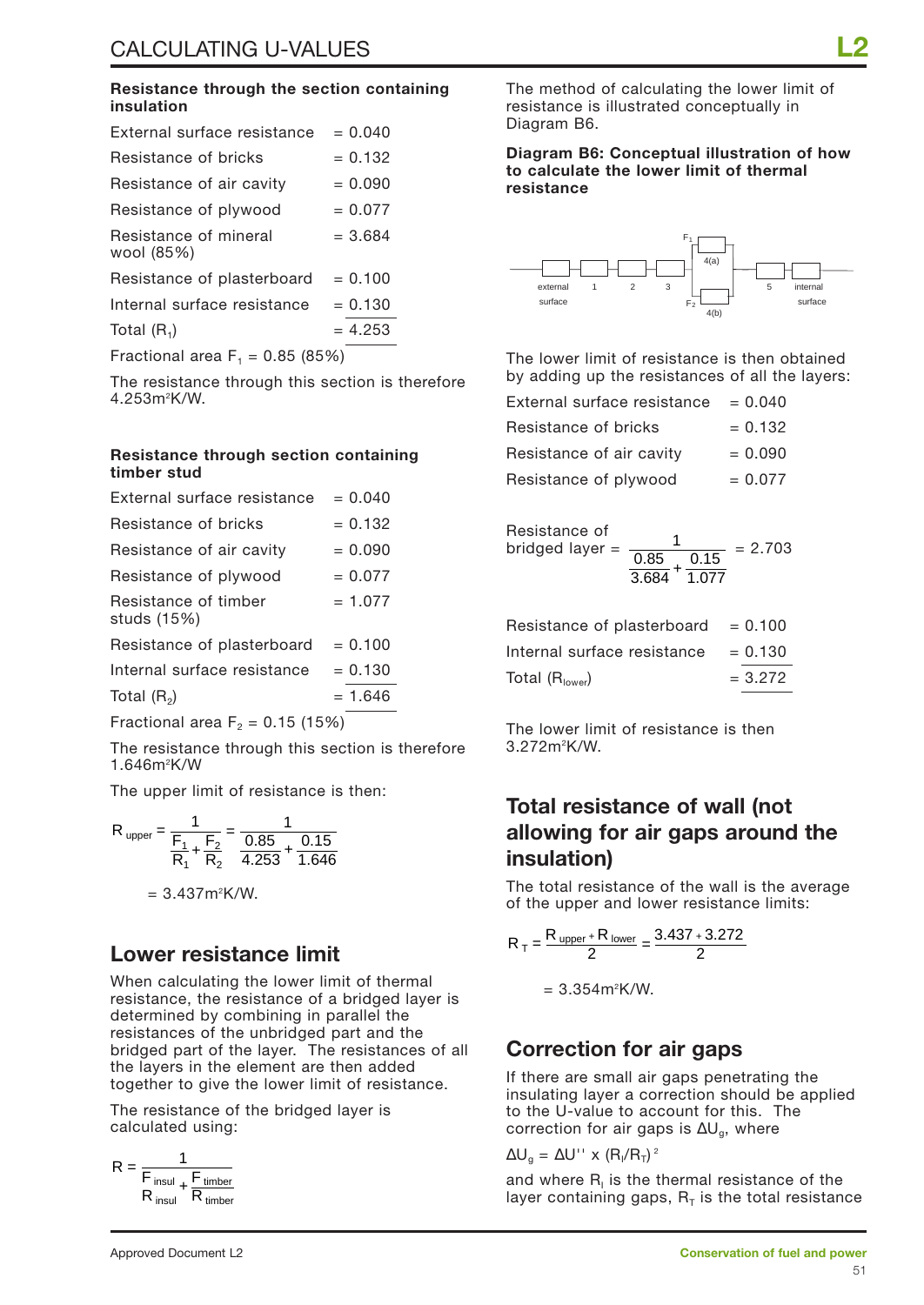of the element and ∆U'' is a factor which depends upon the way in which the insulation is fitted. In this example Rı is 2.703m²K/W, R $_{\rm \scriptscriptstyle T}$ is 3.354m2 K/W and ∆U'' is 0.01 (ie correction level 1). The value of  $\Delta U_{q}$  is then

 $\Delta$ U $_{\rm g}$  = 0.01 x (2.703/3.354) $^{\rm 2}$  = 0.006W/m $^{\rm 2}$ K.

### **U-value of the wall**

The effect of air gaps or mechanical fixings should be included in the U-value unless they lead to an adjustment in the U-value of less than 3%.

| $U = 1/R_T + \Delta U_a$ | (if $\Delta U_g$ is not less than<br>3% of $1/R_{\tau}$ ) |
|--------------------------|-----------------------------------------------------------|
| $U = 1/Rr$               | (if $\Delta U_{g}$ is less than<br>3% of $1/R_{T}$ )      |

In this case  $\Delta U_g = 0.006 W/m^2K$  and 1/R<sub>T</sub> = 0.298W/m²K. Since ∆U<sub>g</sub> is less than 3% of  $(1/R_{T})$ ,

 $U = 1/R_T = 1 / 3.354 = 0.30 W/m^2K$ .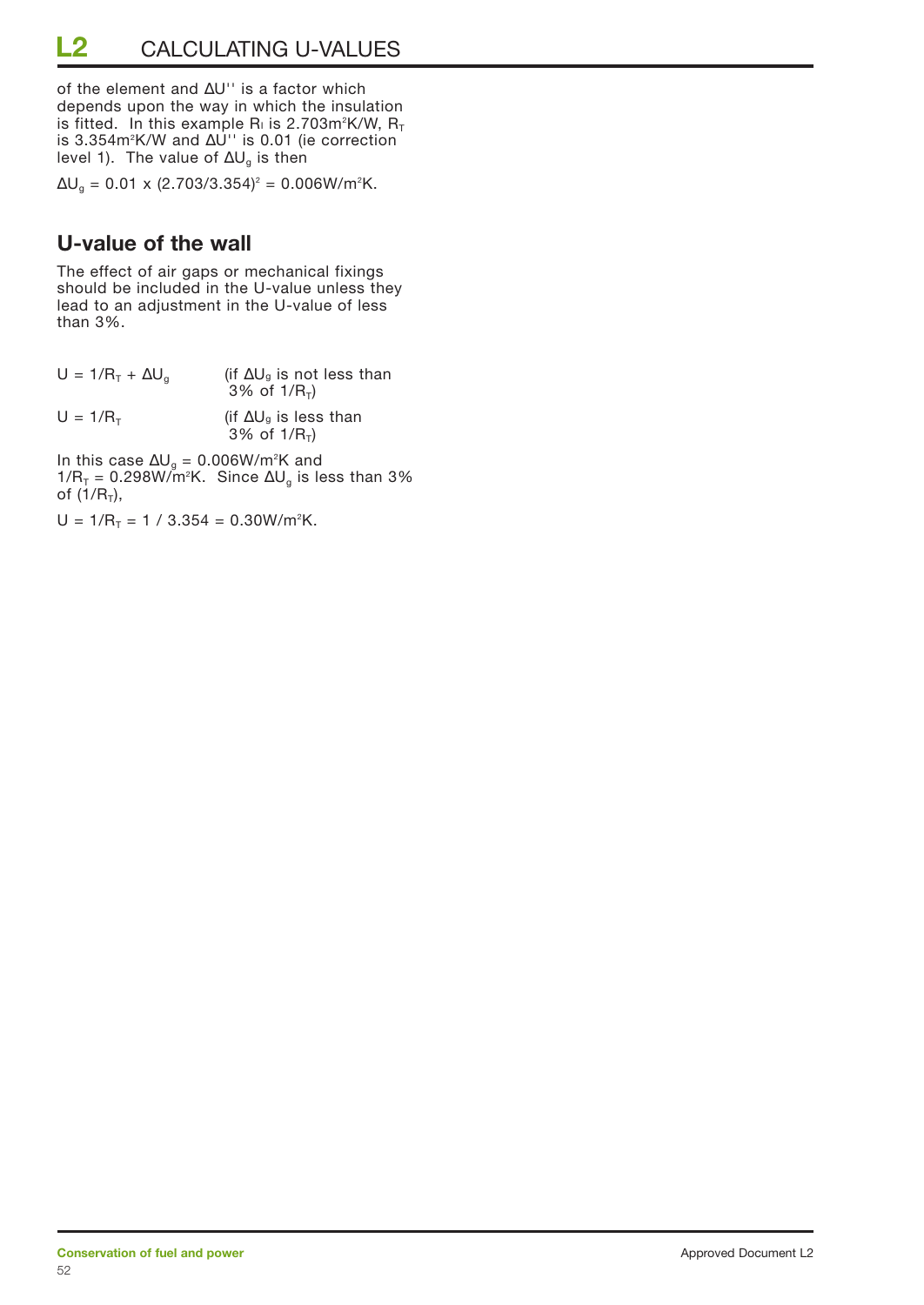# **Appendix C: U-values of ground floors**

**C1** The guidance in this Approved Document states that a ground floor should not have a U-value exceeding 0.25 W/m<sup>2</sup>K if the Elemental Method of compliance is to be used. This can normally be achieved without the need for insulation if the perimeter to area ratio is less than  $0.12$  m/m<sup>2</sup> for solid ground floors or less than 0.09 m/m<sup>2</sup> for suspended floors. For most buildings, however, some ground floor insulation will be necessary to achieve this U-value or better performance. For exposed floors and for floors over unheated spaces the reader is referred to BS EN ISO 6946 or the CIBSE Guide Section A3.

**C2** This Appendix provides a simple method for determining U-values which will suffice for most common constructions and ground conditions in the UK. More rigorous procedures are given in BS EN ISO 13370 and in CIBSE Guide Section A3 (1999 edition).

**C3** For ground floors the U-value depends upon the type of soil beneath the building. Where the soil type is unknown, clay soil should be assumed as this is the most typical soil type in the UK. The tables which follow are based on this soil type. Where the soil is not clay or silt, the U-value should be calculated using the procedure in BS EN ISO 13370.

**C4** Floor dimensions should be measured between finished internal faces of the external elements of the building including any projecting bays. In the case of semi-detached or terraced premises, blocks of flats and similar, the floor dimensions can either be taken as those of the premises themselves, or of the whole building. When considering extensions to existing buildings the floor dimensions may be taken as those of the complete building including the extension.

**C5** Floor designs should prevent excessive thermal bridging at the floor edge so that the risk of condensation and mould are reasonably controlled. See BRE Report BR 262 *Thermal insulation: avoiding risks*.

**C6** Unheated spaces outside the insulated fabric, such as attached garages or porches, should be excluded when determining the perimeter and area but the length of the wall between the heated building and the unheated space should be included when determining the perimeter.

**C7** Data on U-values and insulation thicknesses for basements are given in the BCA/NHBC Approved Document "Basements for dwellings", ISBN 0-7210-1508-5.

## **Example of how to obtain U-values from the tables**

The following example illustrates the use of the tables by interpolating between appropriate rows or columns.

A proposed building has a perimeter of 38.4 m and a ground floor area of 74.25 m<sup>2</sup>. The floor construction consists of a 150mm concrete slab, 95mm of rigid insulation (thermal conductivity  $0.04$  W/m $\cdot$ K) and a 65mm screed. Only the insulation layer is included in the calculation of the thermal resistance.

#### **Diagram C1**

![](_page_52_Figure_13.jpeg)

The perimeter to area ratio is equal to  $(38.4/74.25 = 0.517)$  m/m<sup>2</sup>. Table C1 provides values for perimeter/area ratios of 0.50 and 0.55 but not for any values between 0.50 and 0.55. In this case, the U-value corresponding to a perimeter to area ratio of 0.50 should be used since 0.517 is closer to 0.50 than to 0.55.

The thermal resistance of the insulation is obtained by dividing the thickness (in metres) by the conductivity. The resistance is then  $0.095/0.04 = 2.375 \text{ m}^2 \text{K/W}.$ 

The relevant part of table C1 is shown below:

| Thermal resistance of all-over insulation (m <sup>2</sup> K/W) |      |         |  |
|----------------------------------------------------------------|------|---------|--|
| perimeter/area                                                 | 2.0  | $2.5\,$ |  |
| 0.50                                                           | በ 28 | 0.24    |  |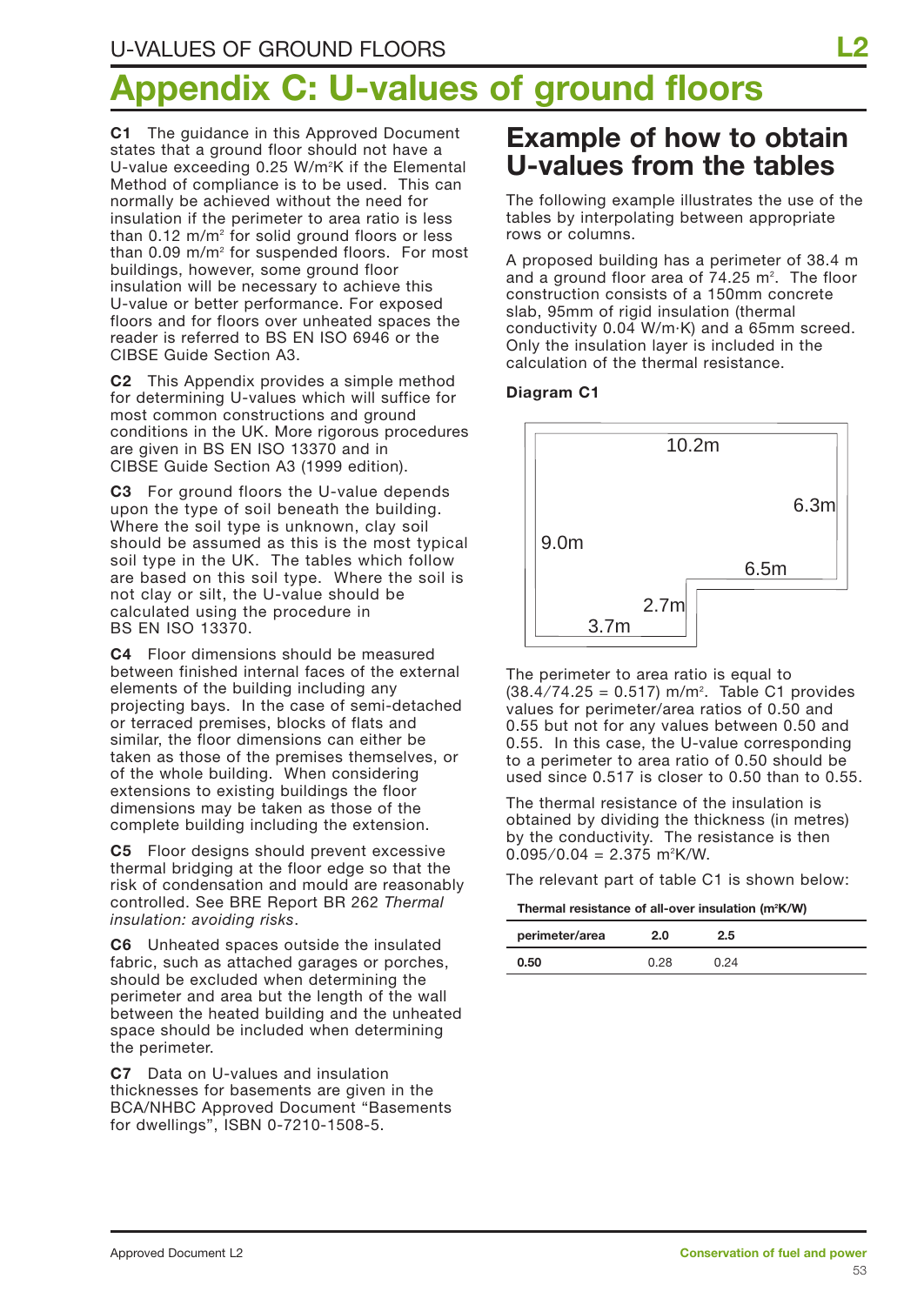The U-value corresponding to a thermal resistance of 2.375 m2 K/W is obtained by linear interpolation as below:

$$
U = 0.28 \times \frac{2.5 - 2.375}{2.5 - 2.0} + 0.24 \times \frac{2.375 - 2.0}{2.5 - 2.0}
$$

 $= 0.28 \times 0.25 + 0.24 \times 0.75$ 

 $= 0.25W/m<sup>2</sup>K$ 

The U-value of this ground floor is therefore **0.25W/m2 K**.

#### Note

In the example for Table C1 the appropriate row was chosen and interpolation was carried out between the appropriate columns. For all of the other tables, however, the appropriate column in the table should be selected and interpolation should be carried out between the appropriate rows.

# **Solid ground floors**

Listed in Table C1 are U-values for solid ground floors. U-values are given in the following table for various perimeter-to-area ratios for a range of insulation levels. Where the floor is uninsulated the column corresponding to a thermal resistance of 0 should be used.

| Table C1                               | U-values (W/m <sup>2</sup> K) for solid |                                                         |      |      |                |      |
|----------------------------------------|-----------------------------------------|---------------------------------------------------------|------|------|----------------|------|
|                                        | ground floors                           |                                                         |      |      |                |      |
|                                        |                                         | Thermal resistance of all-over insulation<br>$(m^2K/W)$ |      |      |                |      |
| perimeter/<br>area (m/m <sup>2</sup> ) | 0                                       | 0.5                                                     | 1    | 1.5  | $\overline{2}$ | 2.5  |
| 0.05                                   | 0.13                                    | 0.11                                                    | 0.10 | 0.09 | 0.08           | 0.08 |
| 0.10                                   | 0.22                                    | 0.18                                                    | 0.16 | 0.14 | 0.13           | 0.12 |
| 0.15                                   | 0.30                                    | 0.24                                                    | 0.21 | 0.18 | 0.17           | 0.15 |
| 0.20                                   | 0.37                                    | 0.29                                                    | 0.25 | 0.22 | 0.19           | 0.18 |
| 0.25                                   | 0.44                                    | 0.34                                                    | 0.28 | 0.24 | 0.22           | 0.19 |
| 0.30                                   | 0.49                                    | 0.38                                                    | 0.31 | 0.27 | 0.23           | 0.21 |
| 0.35                                   | 0.55                                    | 0.41                                                    | 0.34 | 0.29 | 0.25           | 0.22 |
| 0.40                                   | 0.60                                    | 0.44                                                    | 0.36 | 0.30 | 0.26           | 0.23 |
| 0.45                                   | 0.65                                    | 0.47                                                    | 0.38 | 0.32 | 0.27           | 0.23 |
| 0.50                                   | 0.70                                    | 0.50                                                    | 0.40 | 0.33 | 0.28           | 0.24 |
| 0.55                                   | 0.74                                    | 0.52                                                    | 0.41 | 0.34 | 0.28           | 0.25 |
| 0.60                                   | 0.78                                    | 0.55                                                    | 0.43 | 0.35 | 0.29           | 0.25 |
| 0.65                                   | 0.82                                    | 0.57                                                    | 0.44 | 0.35 | 0.30           | 0.26 |
| 0.70                                   | 0.86                                    | 0.59                                                    | 0.45 | 0.36 | 0.30           | 0.26 |
| 0.75                                   | 0.89                                    | 0.61                                                    | 0.46 | 0.37 | 0.31           | 0.27 |
| 0.80                                   | 0.93                                    | 0.62                                                    | 0.47 | 0.37 | 0.32           | 0.27 |
| 0.85                                   | 0.96                                    | 0.64                                                    | 0.47 | 0.38 | 0.32           | 0.28 |
| 0.90                                   | 0.99                                    | 0.65                                                    | 0.48 | 0.39 | 0.32           | 0.28 |
| 0.95                                   | 1.02                                    | 0.66                                                    | 0.49 | 0.39 | 0.33           | 0.28 |
| 1.00                                   | 1.05                                    | 0.68                                                    | 0.50 | 0.40 | 0.33           | 0.28 |

## **Ground floors with edge insulation**

Where horizontal or vertical edge insulation is used instead of all-over floor insulation, (P/A) x Ψ is added to the U-value to account for the effects of edge insulation, where P/A is the perimeter (m) to area (m<sup>2</sup>) ratio and Ψ is the edge insulation factor obtained from one of the following two tables. Since the term (P/A) x Ψ is negative it reduces the U-value of the ground floor. The tables apply only to floors without overall insulation.

|                     | Table C2 Edge insulation factor $\Psi$<br>(W/m·K) for horizontal edge<br>insulation |         |         |         |
|---------------------|-------------------------------------------------------------------------------------|---------|---------|---------|
| insulation<br>width | thermal resistance of insulation<br>$(m^2K/W)$                                      |         |         |         |
| (m)                 | 0.5                                                                                 | 1.0     | 1.5     | 2.0     |
| 0.5                 | $-0.13$                                                                             | $-0.18$ | $-0.21$ | $-0.22$ |
| 1.0                 | $-0.20$                                                                             | $-0.27$ | $-0.32$ | $-0.34$ |
| 1.5                 | $-0.23$                                                                             | $-0.33$ | $-0.39$ | $-0.42$ |

| Table C3 Edge insulation factor $\Psi$ |
|----------------------------------------|
| (W/m-K) for vertical edge              |
| insulation                             |

| insulation<br>depth | thermal resistance of insulation<br>$(m^2K/W)$ |                   |         |         |  |  |  |  |  |
|---------------------|------------------------------------------------|-------------------|---------|---------|--|--|--|--|--|
| (m)                 | 0.5                                            | 2.0<br>1.0<br>1.5 |         |         |  |  |  |  |  |
| 0.25                | $-0.13$                                        | $-0.18$           | $-0.21$ | $-0.22$ |  |  |  |  |  |
| 0.50                | $-0.20$                                        | $-0.27$           | $-0.32$ | $-0.34$ |  |  |  |  |  |
| 0.75                | $-0.23$                                        | $-0.33$           | $-0.39$ | $-0.42$ |  |  |  |  |  |
| 1.00                | $-0.26$                                        | $-0.37$           | $-0.43$ | $-0.48$ |  |  |  |  |  |

For floors with both all-over insulation and edge insulation the calculation method in BS EN ISO 13370 can be used.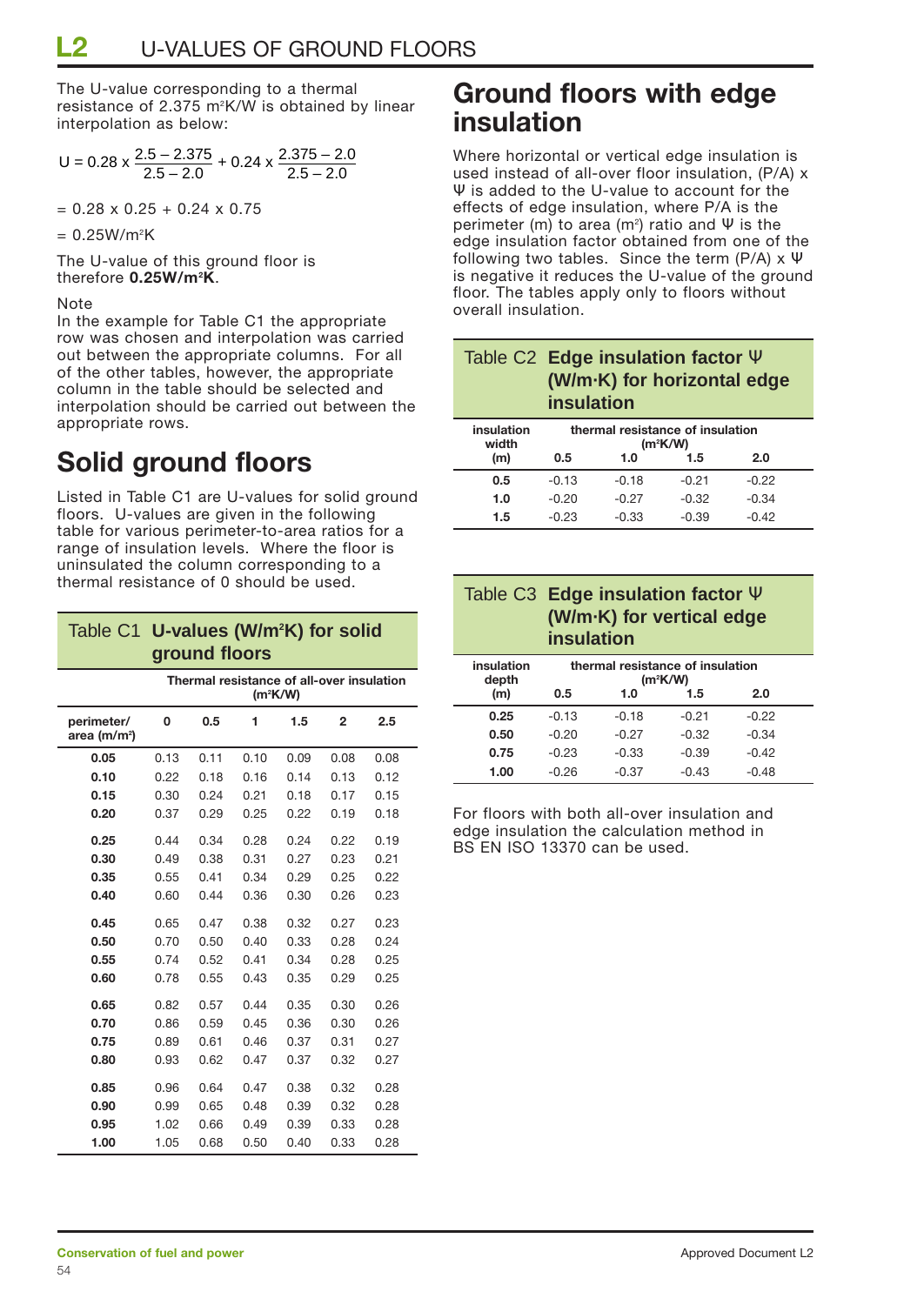## **Uninsulated suspended ground floors**

The following table gives U-values of uninsulated suspended floors for various perimeter to area ratios and for two levels of ventilation (expressed in  $m^2/m$ ) below the floor deck. The data apply for the floor deck at a height not more than 0.5m above the external ground level where the wall surrounding the underfloor space is uninsulated.

### Table C4 **U-values (W/m2 K) of uninsulated suspended floors**

| perimeter to        | Ventilation opening area |
|---------------------|--------------------------|
| area ratio          | per unit perimeter       |
| (m/m <sup>2</sup> ) | of underfloor space      |

|      | $0.0015 \text{ m}^2/\text{m}$ | $0.0030$ m <sup>2</sup> /m |
|------|-------------------------------|----------------------------|
| 0.05 | 0.15                          | 0.15                       |
| 0.10 | 0.25                          | 0.26                       |
| 0.15 | 0.33                          | 0.35                       |
| 0.20 | 0.40                          | 0.42                       |
| 0.25 | 0.46                          | 0.48                       |
| 0.30 | 0.51                          | 0.53                       |
| 0.35 | 0.55                          | 0.58                       |
| 0.40 | 0.59                          | 0.62                       |
| 0.45 | 0.63                          | 0.66                       |
| 0.50 | 0.66                          | 0.70                       |
| 0.55 | 0.69                          | 0.73                       |
| 0.60 | 0.72                          | 0.76                       |
| 0.65 | 0.75                          | 0.79                       |
| 0.70 | 0.77                          | 0.81                       |
| 0.75 | 0.80                          | 0.84                       |
| 0.80 | 0.82                          | 0.86                       |
| 0.85 | 0.84                          | 0.88                       |
| 0.90 | 0.86                          | 0.90                       |
| 0.95 | 0.88                          | 0.92                       |
| 1.00 | 0.89                          | 0.93                       |

## **Insulated suspended floors**

The U-value of an insulated suspended floor should be calculated using

 $U = 1/[(1/U_0) - 0.2 + R_f]$ 

where  $U_0$  is the U-value of an uninsulated suspended floor obtained using Table C4 or another approved method.  $R_f$ , the thermal resistance of the floor deck, is determined from  $U_f$ , the U-value of the floor deck, where

$$
R_f = \frac{1}{U_f} - 0.17 - 0.17
$$

and where  $U_f$  takes account of any thermal bridging in the floor deck and is calculated as recommended in BS EN ISO 6946 or by numerical modelling. The two values "0.17" are the two surface resistances.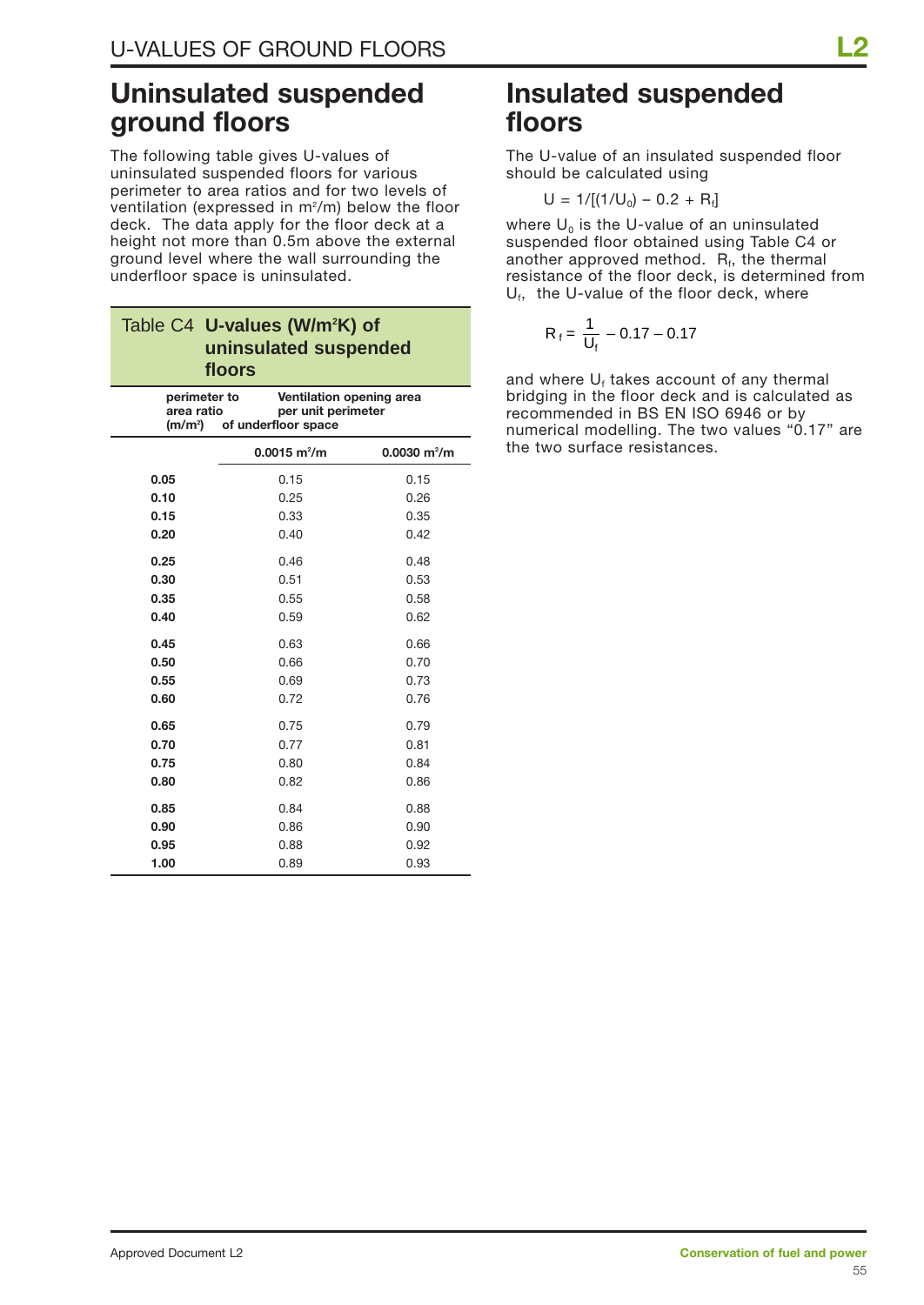# **Appendix D: Determining U-values for glazing**

**D1** Within the Elemental Method of compliance it is permissible to have windows, doors or rooflights with U-values that exceed the standard U-values provided that the average U-value of all of the windows (including rooflights) and doors taken together does not exceed the standard U-value in Table 1 in Section 1 of this Approved Document. The following example illustrates how this can be done.

**D2** An office building is to have aluminiumframed windows of total area 682  $m<sup>2</sup>$  and timber personnel doors of area 14 m². The proposed doors have a U-value of 3.3 W/m<sup>2</sup>K which exceeds the standard U-value. The additional heat loss due to the higher U-value of the doors may be compensated for by lower window U-values.

**D3** Using windows with a U-value of 1.9W/m<sup>2</sup>K is sufficient to satisfy this requirement as shown in the following table and subsequent calculation.

| Element        | Area<br>(m <sup>2</sup> ) | U-value<br>(W/m <sup>2</sup> K) | Rate of heat<br>loss per<br>degree (W/K) |
|----------------|---------------------------|---------------------------------|------------------------------------------|
| <b>Windows</b> | 682                       | 2.1                             | 1432.2                                   |
| <b>Doors</b>   | 14                        | 3.3                             | 46.2                                     |
| Total          | 696                       |                                 | 1478.4                                   |

**D4** The average U-value of the proposed windows and doors is  $1478.4 \div 696$ , or 2.12 W/m2 K, which is below the standard U-value of 2.2W/m2 K when metal-framed windows are being used. The openings therefore satisfy the requirements of the Elemental Method.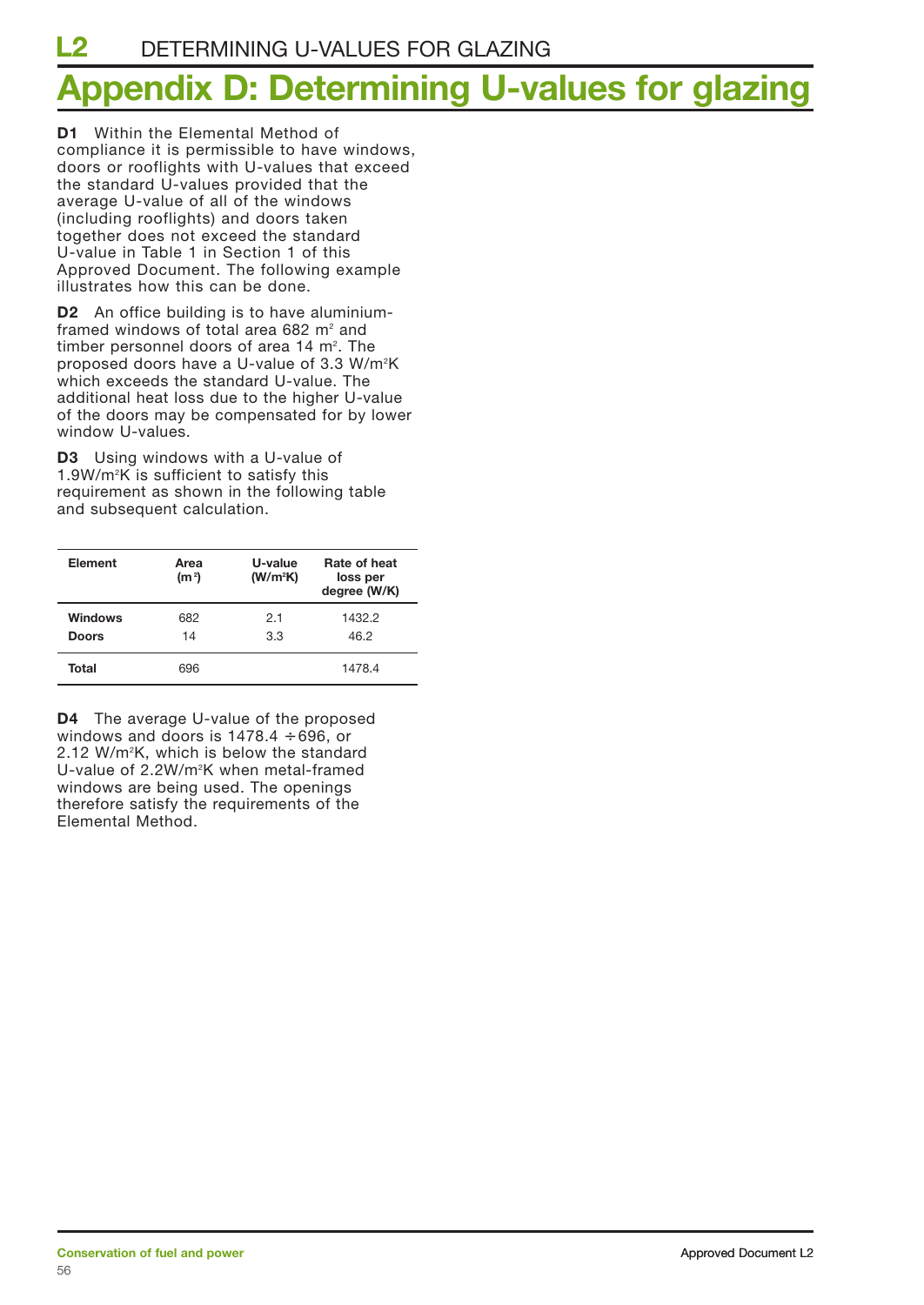# **Appendix E: Calculation examples**

**E1** This is an example of the procedure described in paragraphs from 1.14 to 1.16 (trade-off between construction elements), from 1.25 to 1.27 (heating system efficiency) and 1.32 (trade-off between construction elements and heating system efficiency).

**E2** A detached, four storey office building 45m x 13m in plan and height 15m is to be constructed with glazing occupying 45% of the external wall area, using windows with a measured U-value of 2.0W/m<sup>2</sup>K. No rooflight glazing is proposed. The remaining exposed walls and the roof are to have U-values of 0.30W/m<sup>2</sup>K and 0.25W/m<sup>2</sup>K respectively, with the ground floor being insulated with 75mm expanded polystyrene with thermal resistance of all-over floor insulation 1.85m<sup>2</sup>K/W, giving a U-value of 0.20W/m<sup>2</sup>K (Appendix C). There is an unloading bay whose doors have area 27m<sup>2</sup> and the total area of personnel doors is  $14m^2$ .

**E3** The building is heated by a centralised heating plant with rated heat output of 90kW. The heating plant uses mains gas and consists of three regular boilers, each 80% efficient with a rated output of 30kW.

**E4** The area of openings (windows and personnel doors) is greater than the 40% in Table 2. To compensate, the U-values of the walls and floor have been improved from the Elemental values given in Table 1: calculations are needed to demonstrate compliance. In addition, the heating system efficiency has to be checked for compliance with the requirements set in Table 5.

![](_page_56_Figure_6.jpeg)

### **Proposed building**

**E5 Step 1** Calculate the areas of each element:

|                                              |         | Area<br>(m <sup>2</sup> ) |
|----------------------------------------------|---------|---------------------------|
| area of roof $(45 \times 13)$                |         | $= 585$                   |
| area of elevations                           |         |                           |
| $(45 + 45 + 13 + 13) \times 15$              |         | $= 1740$                  |
| area of windows (45% of 1740m <sup>2</sup> ) |         | $= 783$                   |
| area of personnel doors                      |         | $= 14$                    |
| area of vehicle unloading bay doors          | $=$ $-$ | 27                        |
| area of exposed wall                         |         |                           |
| $(1740 - 783 - 14 - 27)$                     |         | $= 916$                   |
| area of floor $(45 \times 13)$               |         | $= 585$                   |

**E6 Step 2** The rate of heat loss from the proposed building is calculated as follows:

| Element                      | Area<br>(m <sup>2</sup> ) | U-value<br>(W/m <sup>2</sup> K) | <b>Rate of heat</b><br>loss(W/K) |
|------------------------------|---------------------------|---------------------------------|----------------------------------|
| Roof                         | 585                       | 0.25                            | 146.25                           |
| <b>Exposed walls</b>         | 916                       | 0.3                             | 274.80                           |
| Windows                      | 783                       | 2.0                             | 1566.00                          |
| Personnel doors              | 14                        | 2.0                             | 28.00                            |
| Vehicle loading<br>bay doors | 27                        | 0.7                             | 18.90                            |
| Ground floor                 | 585                       | 0.2                             | 117.00                           |
|                              | Total                     | 2910                            | 2151.0                           |

### **Notional building**

**E7** For the notional building the area allowance is based on Table 2 and paragraph 1.15: that is 40% of the wall area plus 10% of the roof area (no more than half of the allowable rooflight area can be converted into an increased area of windows and doors).

**Step 1** Calculate the areas of each element:

|                                                 | (m <sup>2</sup> ) |
|-------------------------------------------------|-------------------|
| area of roof lights (10% of 585m <sup>2</sup> ) | $= 58.5$          |
| area of roof (45 x 13) -58.5                    | $= 526.5$         |
| area of elevations                              |                   |
| $(45 + 45 + 13 + 13)$ x15                       | $= 1740$          |
| area of windows and personnel                   |                   |
| doors (40% of 1740m <sup>2</sup> )              | $= 696$           |
| area of vehicle unloading bay doors             | 27<br>$=$         |
| area of exposed wall (1740 - 696 - 27)          | $= 1017$          |
| area of floor $(45 \times 13)$                  | 585               |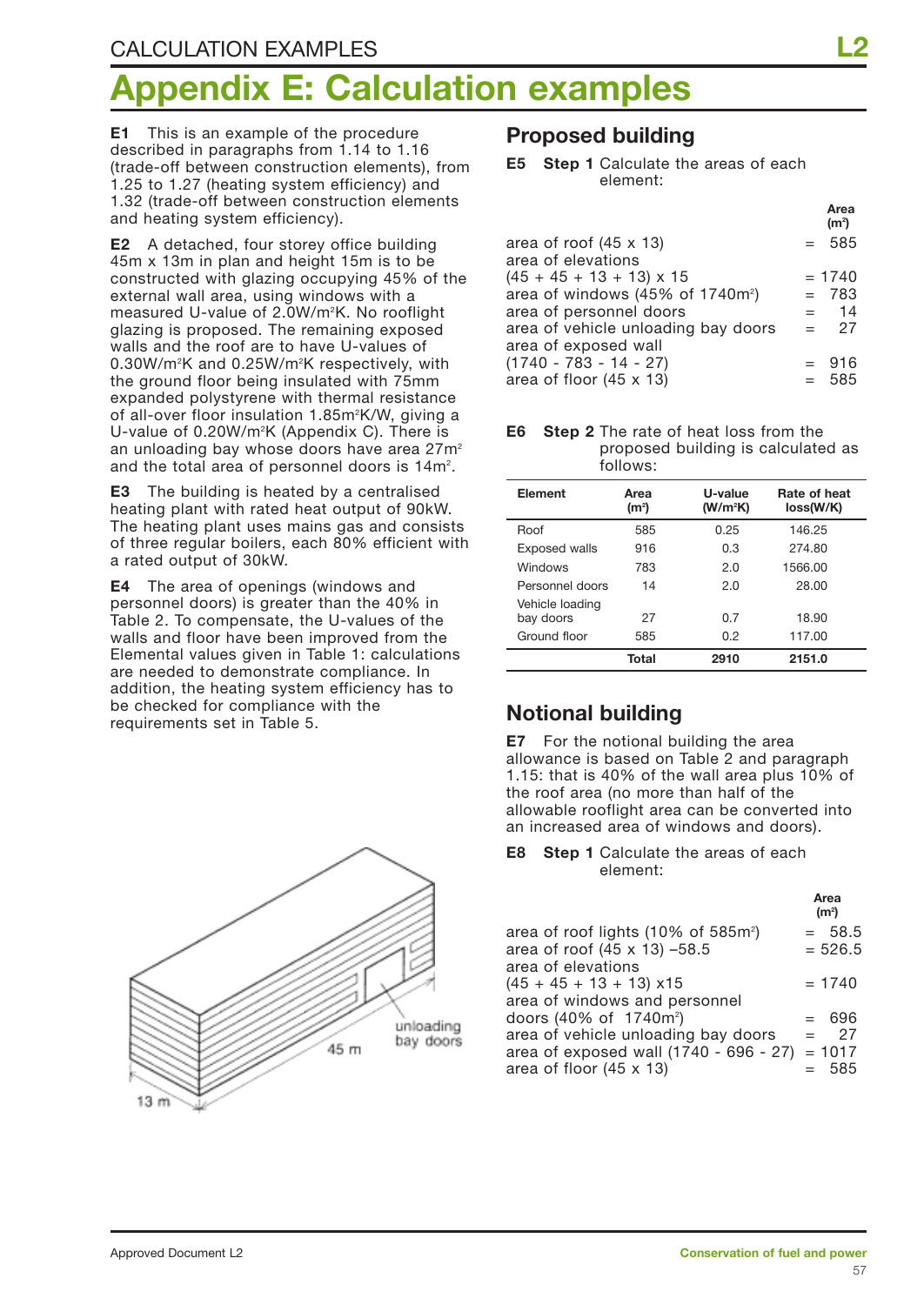| <b>E9</b> Step 2 Calculate the rate of heat loss from |
|-------------------------------------------------------|
| the notional building as follows:                     |

| Element                        | Area<br>(m2) | U-value<br>(W/m <sup>2</sup> K) | Rate of heat<br>loss (W/K) |
|--------------------------------|--------------|---------------------------------|----------------------------|
| Roof lights                    | 58.5         | 2.0                             | 117.00                     |
| Roof                           | 526.5        | 0.25                            | 131.63                     |
| <b>Exposed walls</b>           | 1017         | 0.35                            | 355.95                     |
| Windows and<br>personnel doors | 696          | 2.0                             | 1392.00                    |
| Vehicle loading<br>bay doors   | 27           | 0.7                             | 18.90                      |
| Ground floor                   | 585          | 0.25                            | 146.25                     |
| Total                          | 2910         |                                 | 2161.7                     |

**E10** The rate of heat loss from the proposed building is less than that from the notional building and therefore the requirements set out in Tables 1 and 2 in paragraphs 1.13 to 1.15 are satisfied.

**E11** The efficiency of the heating system needs also to be considered. For the centralised heating plant a way of complying with the requirement would be to show that:

a) the carbon intensity of the heat generating equipment at the rated output of the heating system is not worse than the value shown in Table 5 column (a), and

b) the carbon intensity when the system is producing 30% of the rated output is not worse than the value shown in Table 5 column (b).

**E12** The carbon intensity of the heat generating equipment at the rated output of the heating system

$$
\epsilon_c = \frac{1}{\sum R} \; x \; \sum \frac{R C_f}{\eta_t}
$$

where:

- $\mathcal{E}_c$  = the carbon intensity of the heating system (kg of carbon per kWh of useful heat);
- $R =$  the rated output of an individual element of heat raising plant (kW);
- $\eta_t$  = the gross thermal efficiency of that element of heat raising plant (kWh of heat per kWh of delivered fuel). For most practical cases, the efficiency may be taken as the full load efficiency for that element but where appropriate a part load efficiency based on manufacturer's certified data may be used as an alternative;
- $C_f$  = the carbon emission factor of the fuel supplying that element of heat raising plant (Table 6).

**E13** The carbon intensity at 100% rated output (all boilers operating) is:

$$
\varepsilon_{\rm c} = \frac{1}{(30 + 30 + 30)} \times \left( \frac{30 \times 0.053}{0.80} + \frac{30 \times 0.053}{0.80} + \frac{30 \times 0.053}{0.80} \right)
$$

= 0.0663kg/kWh

**E14** At 100% rated output the calculated carbon intensity of 0.0663kg/kWh is not worse than the figure of 0.068kg/kWh given in Table 6 for natural gas, so the requirement is satisfied.

**E15** The carbon intensity at 30% rated output, ie  $0.3 \times 90 = 27$  kW, when only the lead boiler is operating, is:

$$
\varepsilon_{\rm c} = \frac{1}{27} \times \frac{27 \times 0.053}{0.80} = 0.0663 \, \text{kg/kWh}
$$

**E16** At 30% rated output the calculated carbon intensity of 0.0663kg/kWh is higher than the maximum of 0.065kg/kWh set in Table 5. This means that alternative solutions will need to be sought, for example to specify more efficient boiler(s) or improve envelope insulation standards to offset the higher carbon intensity of the heating system.

#### **a) Making the lead boiler condensing.**

**E17** If the lead boiler is a condensing boiler with rated output of 30kW and 85% efficiency, then the carbon intensity at 100% rated output (three boilers operating) is:

$$
\varepsilon_c = \frac{1}{(30 + 30 + 30)} \times \left( \frac{30 \times 0.053}{0.85} + \frac{30 \times 0.053}{0.80} + \frac{30 \times 0.053}{0.80} \right)
$$

 $= 0.0650kg/kWh$ 

(which is less than the maximum carbon intensity of 0.068kg/kWh).

**E18** The carbon intensity at 30% rated output, when only the condensing boiler only is operating:

$$
\varepsilon_c = \frac{1}{27} \times \frac{27 \times 0.053}{0.85} = 0.0624 \text{kg/kWh}
$$

**E19** The calculated carbon intensity of the heating system is 0.0624kg/kWh, which is less than the maximum of 0.065kg/kWh set in Table 5. The requirement as to heating efficiency is now satisfied.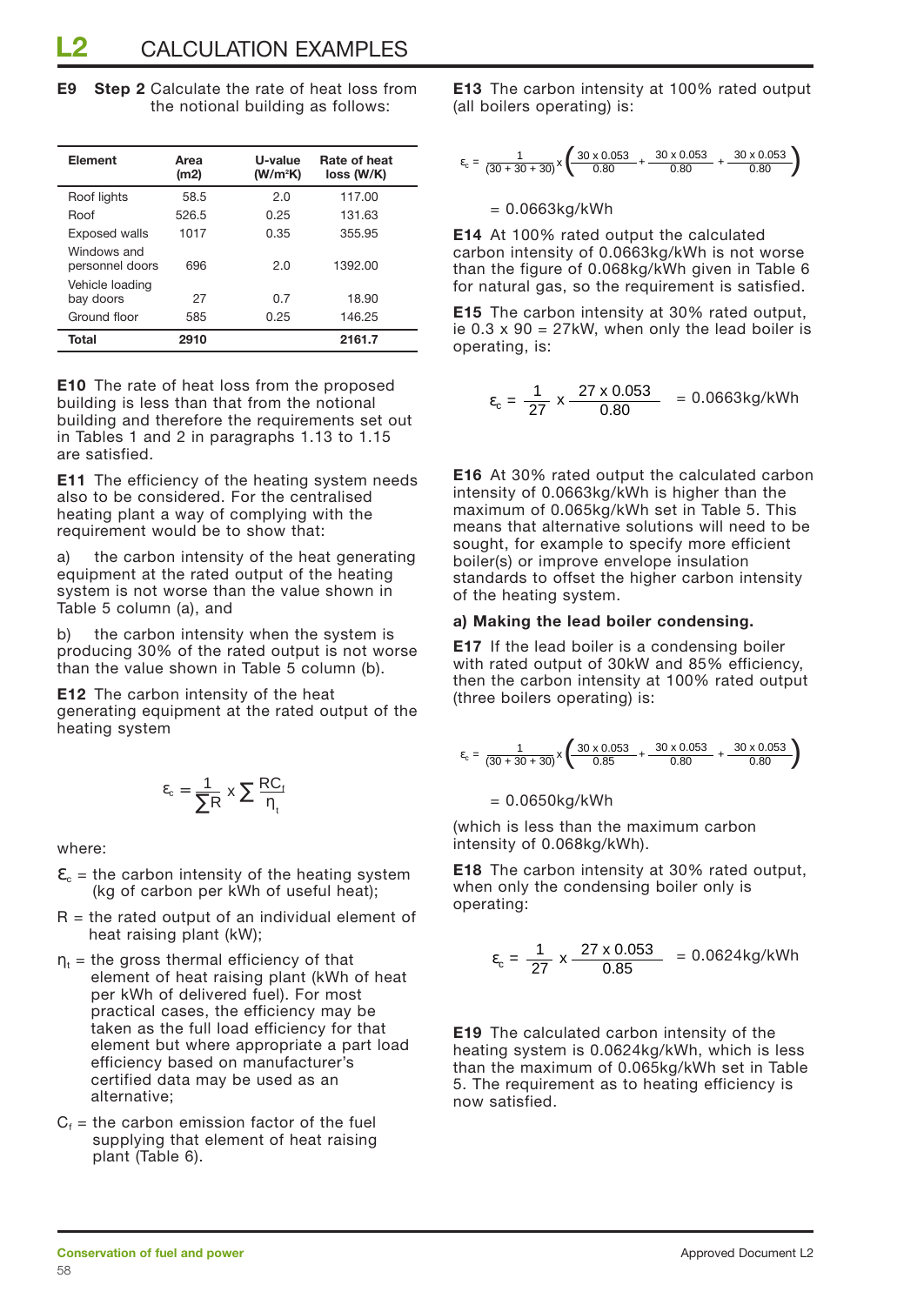#### **b) Improving the building envelope to offset the higher carbon intensity of the heating system**

**E20** As an alternative to the use of a condensing boiler, the average U-value of the envelope could be improved according to equation (3) in paragraph 1.32:

$$
U_{\text{req}} = U_{\text{ref}} \frac{\varepsilon_{\text{ref}}}{\varepsilon_{\text{act}}}
$$

where  $U_{ref}$  is obtained from the results of step 2 of the original calculation for the notional building:

$$
U_{ref} = \frac{\text{Total rate of heat loss}}{\text{Total exposed surface area}} = \frac{2161.7}{2910.0}
$$

$$
= 0.743 W/m^2K
$$

so that

$$
U_{\text{req}} = 0.743 \times \frac{0.743}{0.0663} = 0.728W/m^2K.
$$

**E21** One possibility of achieving this reduction in average U-value is a slight reduction in window area. If the window area is reduced from 783m<sup>2</sup> to 763m<sup>2</sup> (with a commensurate increase in exposed wall area), the heat loss calculation becomes.

| <b>Element</b>       | Area<br>(m <sup>2</sup> ) | U-value<br>(W/m <sup>2</sup> K) | <b>Rate of heat</b><br>loss (W/K) |
|----------------------|---------------------------|---------------------------------|-----------------------------------|
| Roof                 | 585                       | 0.25                            | 146.25                            |
| <b>Exposed walls</b> | 936                       | 0.3                             | 280.80                            |
| Windows $(-44%)$     | 763                       | 2.0                             | 1526.00                           |
| Personnel doors      | 14                        | 2.0                             | 28.00                             |
| Vehicle loading      |                           |                                 |                                   |
| bay doors            | 27                        | 0.7                             | 18.90                             |
| Ground floor         | 585                       | 0.2                             | 117.00                            |
| Total                | 2910                      |                                 | 2117.0                            |

**E22** The average U-value is now 2117.0/2910 = 0.727W/m²K. This does not exceed  $\sf{U}_{\sf{req}}$ (0.728W/m2 K), so although the carbon intensity of the heating system is higher than the figures in Table 5, that is sufficiently compensated by the fabric as permitted by paragraph 1.32.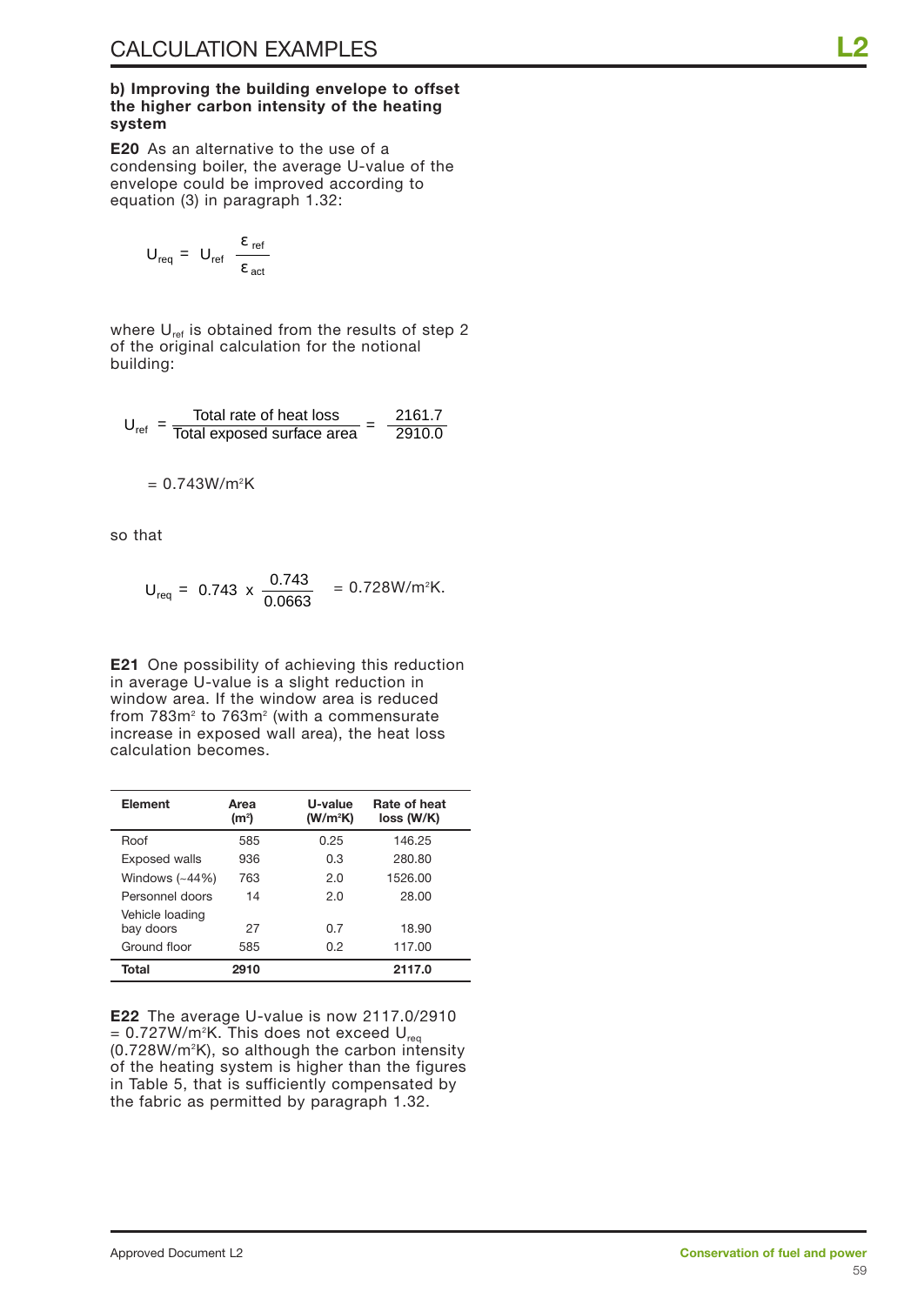# **Appendix F: Meeting the lighting standards**

### **General lighting in office, industrial and storage buildings**

#### **By selection of lamp and luminaire types**

**F1** The performance standard for the electric lighting system in these building types depends on the efficiencies of both the lamp/ballast combination and the luminaire. The recommendation in paragraph 1.43 is met if:

a) the installed lighting capacity in circuit Watts comprises lighting fittings incorporating lamps of the type shown in Table F1, and

b) all the luminaires have a light output ratio of at least 0.6.

**F2** A maximum of 500W of installed lighting in the building is exempt from the above requirement (paragraph 1.46).

### Table F1 **Types of high efficacy lamps for non-daylit areas of offices, industrial and storage buildings**

| <b>Light source</b>  | Types                                                                                                                                      |
|----------------------|--------------------------------------------------------------------------------------------------------------------------------------------|
| High pressure sodium | All ratings above 70W                                                                                                                      |
| Metal halide         | All ratings above 70W                                                                                                                      |
| Tubular fluorescent  | All 26mm diameter (T8) lamps and<br>16mm diameter (T5) lamps rated<br>above 11W, provided with low-loss<br>or high frequency control gear. |
| Compact fluorescent  | All ratings above 26W                                                                                                                      |

**F3** Otherwise, if the use of other types of lighting or less efficient luminaires is planned, a calculation of the average initial luminaire efficacy is required (paragraph 1.44).

#### **Example calculation of average luminaire efficacy**

**F4** A small industrial unit is being constructed incorporating production, storage and office areas. Lighting in the production area (which is non-daylit) is to be controlled by staged time switching to coincide with shift patterns. The storage area is anticipated to be occasionally visited, and is to be controlled by local absence detection, where a sensor switches the lighting off if no one is present, but switching on is done manually. The office areas are daylit; the furthest luminaire is less than 6m from the window wall, which is 30% glazed with clear low emissivity double glazing. Lighting control in this area is by localised infra red switch. Lighting control in the non-daylit corridor, toilet and foyer areas is by full occupancy sensing with automatic on and off.

**F5** The lighting controls therefore meet the requirements of paragraph 1.56 (for the office and storage areas) and paragraph 1.58 (for the production and circulation areas).

**F6** Table F2 below shows a schedule of the light sources proposed, together with a calculation of the overall average luminaire efficacy. It incorporates the luminaire control factor, which allows for the reduced energy use due to lighting in daylit and rarely occupied spaces. The storage areas are occasionally visited and incorporate absence detection, so have a luminaire control factor of 0.8.

**F7** The daylit office areas with local manual switching also have a luminaire control factor of 0.8. Note that if the office areas had tinted glazing, of transmittance 0.33, the equivalent area of glazing of transmittance 0.7 would need to be calculated. This is  $30\% \times 0.33/0.7 = 14\%$ of the window wall area. As this area is less than 20% of the window wall, the office areas would not count as daylit if this type of glazing were used.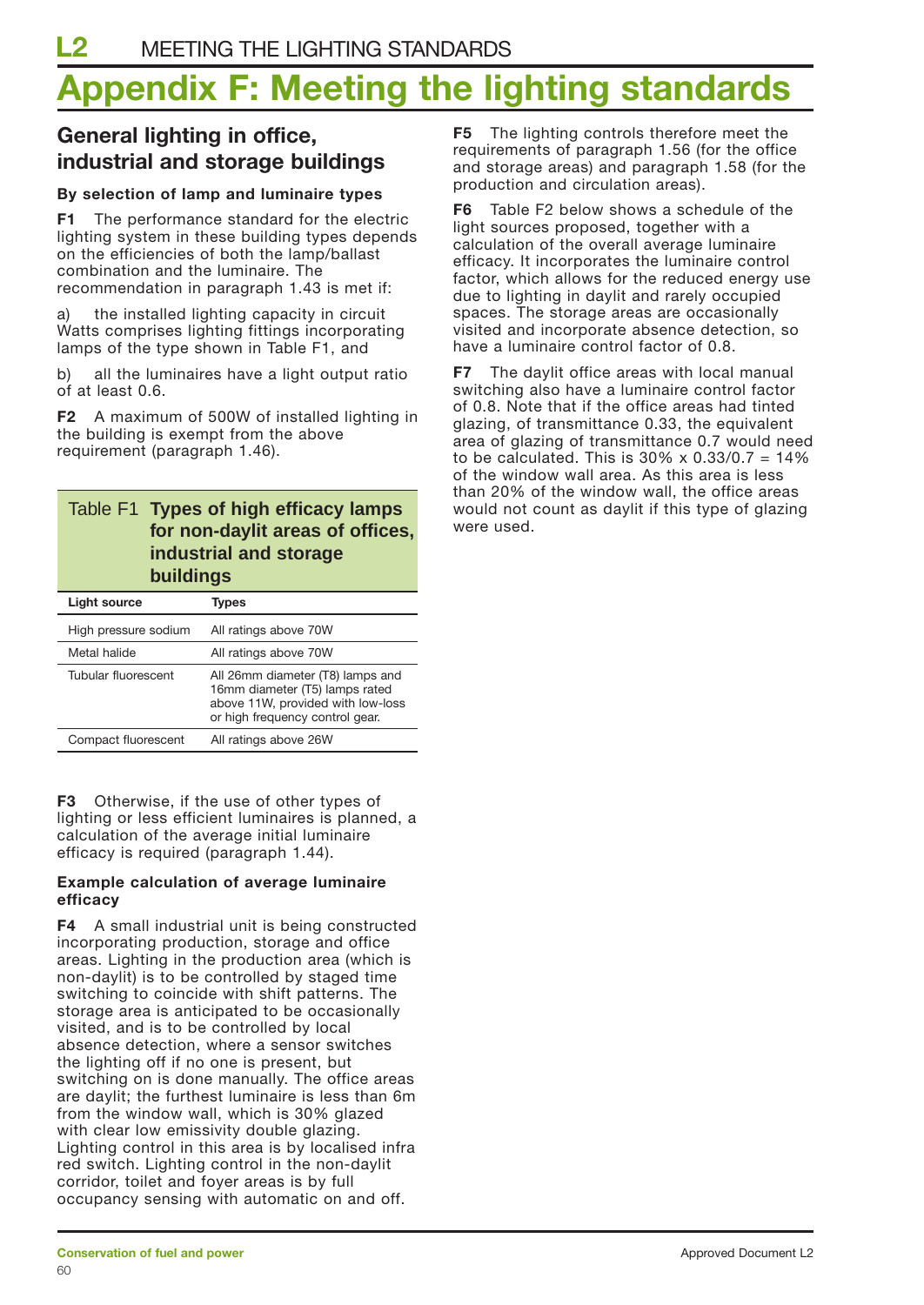| Table F <sub>2</sub>                 |        |                                                                                                       |                          |                                          |                           |                     |                                                                    |                      |
|--------------------------------------|--------|-------------------------------------------------------------------------------------------------------|--------------------------|------------------------------------------|---------------------------|---------------------|--------------------------------------------------------------------|----------------------|
| Position                             | Number | Description                                                                                           | Circuit                  | Lamp lumen                               | Luminaire                 | Luminaire           | <b>Total corrected</b>                                             | Total                |
|                                      | N      |                                                                                                       | Watts (W)<br>per fitting | output $\varnothing$ (lm)<br>per fitting | light output<br>ratio LOR | control<br>factor C | luminaire output<br>$=Nx \varnothing x$<br>LOR/C <sub>L</sub> (Im) | circuit<br>Watts (W) |
| Production                           | 16     | 250W high bay<br>metal halide                                                                         | 271                      | 17000                                    | 0.8                       | $\overline{1}$      | 217600                                                             | 4336                 |
| Offices                              | 12     | $4 \times 18W$<br>fluorescent with<br>aluminium Cat 2<br>louvre and high<br>frequency control<br>gear | 73                       | 4600                                     | 0.57                      | 0.8                 | 39330                                                              | 876                  |
| Storage                              | 16     | 58W fluorescent<br>with aluminium<br>louvres and mains<br>frequency control<br>gear                   | 70                       | 4600                                     | 0.6                       | 0.8                 | 55200                                                              | 1120                 |
| Circulation,<br>toilets and<br>foyer | 30     | 24W compact<br>fluorescent mains<br>frequency<br>downlights                                           | 32                       | 1800                                     | 0.4                       | 1                   | 21600                                                              | 960                  |
|                                      |        |                                                                                                       |                          |                                          |                           | <b>Totals</b>       | 333730                                                             | 7292                 |

**F8** From Table F2, the total corrected lumen output of all the lamps in the installation is 333,730 lumens.

**F9** The total circuit Watts of the installation is 7292 Watts. Therefore the average luminaire efficacy is 333,730/7292 = 45.8 lumens/Watt. As this is greater than 40 lumens/Watt, the proposed lighting scheme therefore meets the requirements of this Approved Document. Note that up to 500W of any form of lighting, including lamps in luminaires for which light output ratios are unavailable, could also be installed in the building according to paragraph 1.46.

### **General lighting in other building types**

**Lighting calculation procedure to show average circuit efficacy is not less than 50 lumens/watt**

**F10** A lighting scheme is proposed for a new public house comprising a mixture of concealed perimeter lighting using high frequency fluorescent fittings and supplementary tungsten lamps in the dining area. Lights in the dining and lounge areas are to be switched locally from behind the bar. Lighting to kitchens and toilets is to be switched locally.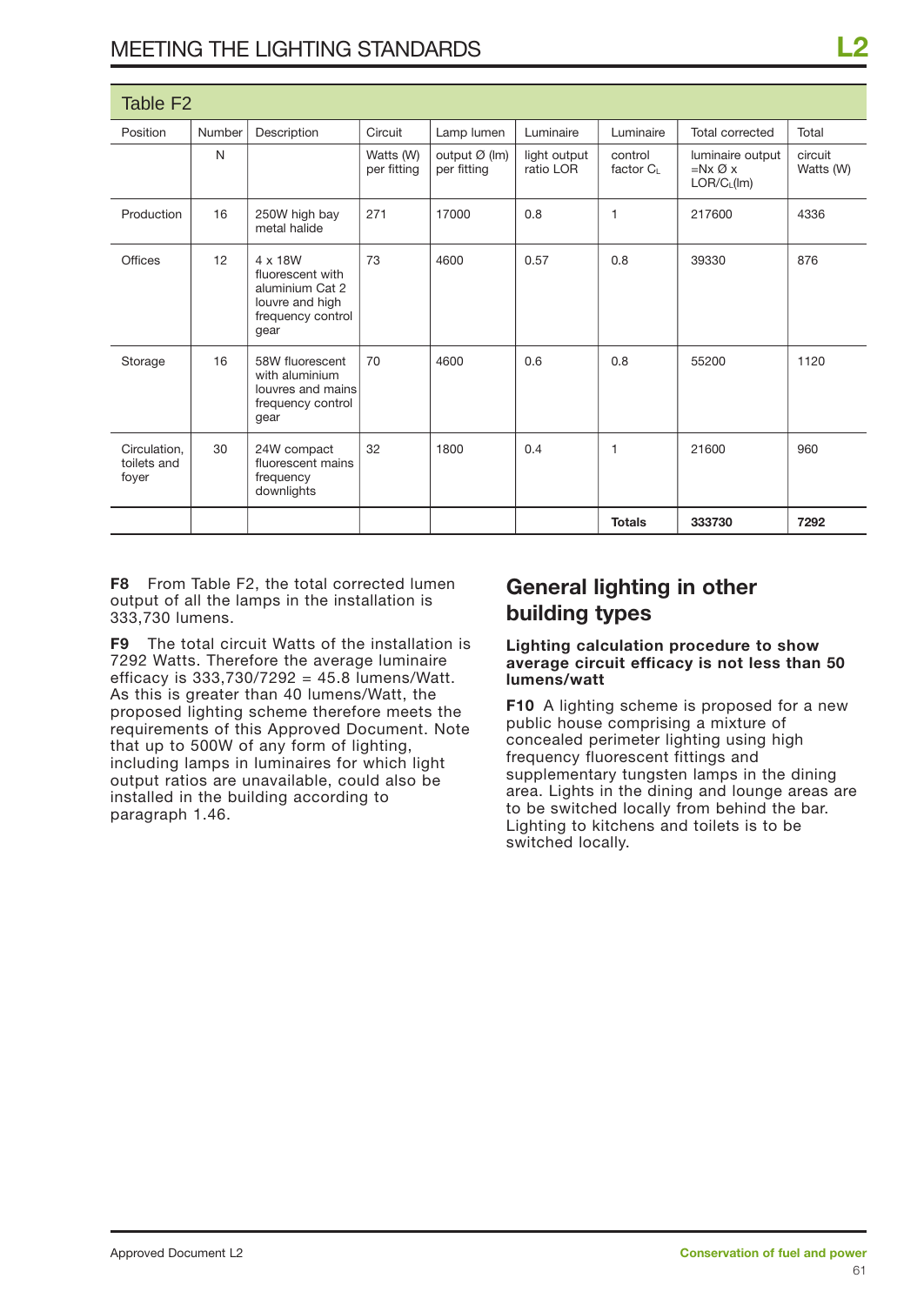#### **F11** Table F3 shows a schedule of the light sources proposed together with the calculation of the overall average circuit efficacy.

| Table F <sub>3</sub>                       |        |                                                    |                                  |                               |                            |                                           |
|--------------------------------------------|--------|----------------------------------------------------|----------------------------------|-------------------------------|----------------------------|-------------------------------------------|
| Position                                   | Number | Description                                        | Circuit<br>Watts (W)<br>per lamp | Lumen output<br>(lm) per lamp | Total circuit<br>Watts (W) | <b>Total Lamp</b><br>lumen<br>output (Im) |
| Over tables                                | 20     | 60W tungsten                                       | 60                               | 710                           | 1200                       | 14,200                                    |
| Concealed<br>perimeter and<br>bar lighting | 24     | 32W T8 fluorescent high<br>frequency ballast       | 36                               | 3300                          | 864                        | 79,200                                    |
| Toilets and<br>circulation                 | 6      | 18W compact fluorescent<br>mains frequency ballast | 23                               | 1200                          | 138                        | 7,200                                     |
| Kitchens                                   | 6      | 50W, T8 fluorescent<br>high frequency ballast      | 56                               | 5200                          | 336                        | 31,200                                    |
|                                            |        |                                                    |                                  | <b>Totals</b>                 | 2538                       | 131,800                                   |

**F12** From Table F3, the total lumen output of the lamps in the installation is 131,800 lumens.

**F13** The total circuit Watts of the installation is 2538 Watts.

**F14** Therefore, the average circuit efficacy is:

$$
\frac{131800}{2538} = 51.9
$$
 lumens/Watt

**F15** The proposed lighting scheme therefore meets the requirements of this Approved Document.

**F16** If 100W tungsten lamps were used in the dining area instead of the 60W lamps actually proposed, the average circuit efficacy would drop to 43.4 lumens/W, which is unsatisfactory. If, however, 11W compact fluorescent lamps, which have similar light output to 60W tungsten lamps, were used in the dining area the average circuit efficacy would be 83.2 lumens/W.

#### **Lighting calculation procedure to show that 95% of installed circuit power is comprised of lamps listed in table 8 (paragraph 1.48)**

**F17** A new hall and changing rooms are to be added to an existing community centre. The proposed lighting scheme incorporates lamps that are listed in Table 8 except for some low voltage tungsten halogen downlighters which are to be installed in the entrance area with local controls. A check therefore has to be made to show that the low voltage tungsten halogen lamps comprise less than 5% of the overall installed capacity of the lighting installation.

#### **Main hall**

**F18** Twenty wall mounted uplighters with 250W high pressure Sodium lamps are to provide general lighting needs. The uplighters are to be mounted 7m above the floor. On plan, the furthest light is 20.5m from its switch, which is less than three times the height of the light above the floor.

**F19** It is also proposed to provide twenty 18W compact fluorescent lights as an additional system enabling instant background lighting whenever needed.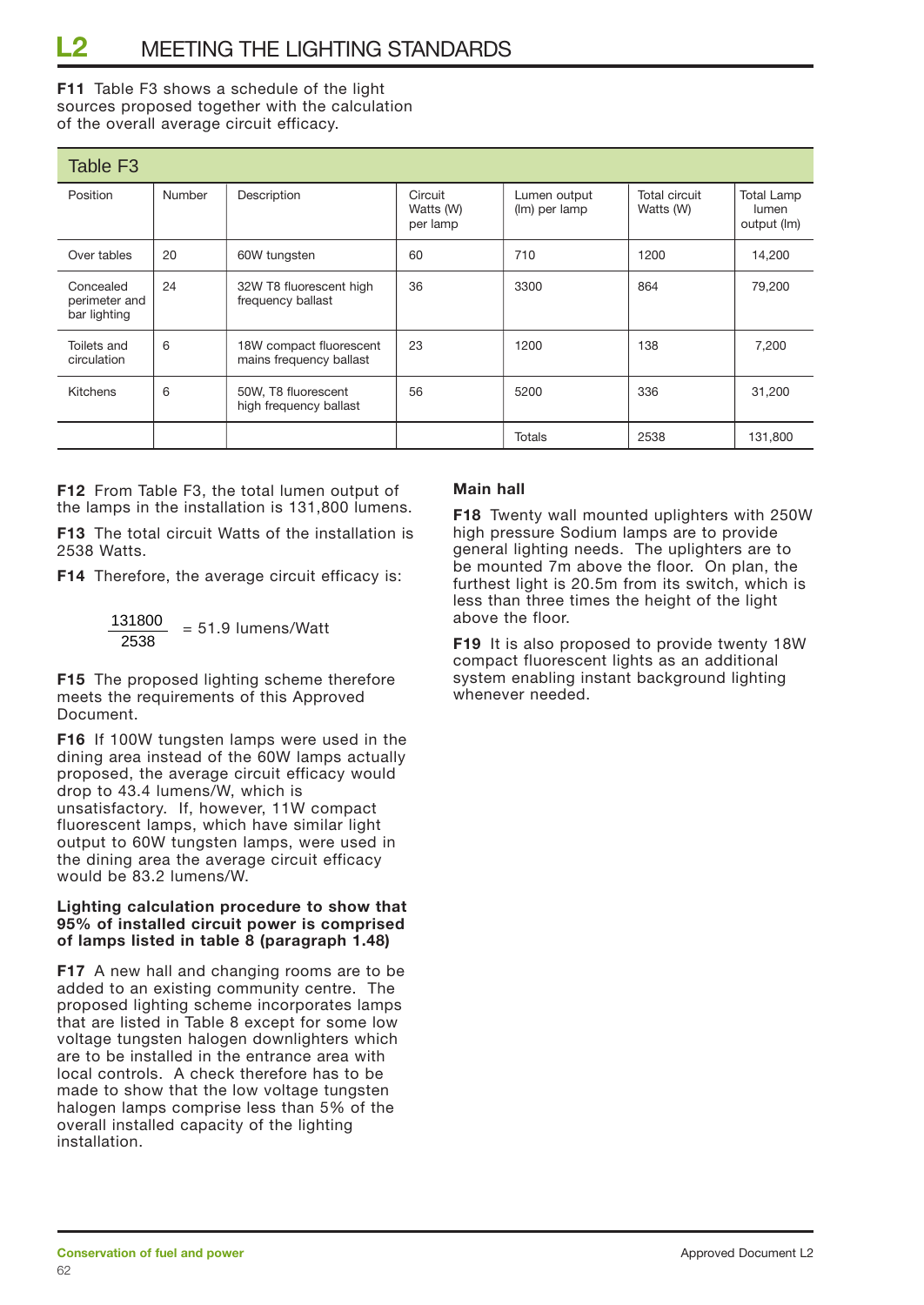#### **Changing rooms, corridors and entrance**

**F20** Ten 58W, high frequency fluorescent light fittings are to be provided in the changing rooms and controlled by occupancy detectors. Six more 58W fluorescent light fittings are to be located in the corridors and the entrance areas and switched locally. Additionally, in the entrance area there are to be the six 50W tungsten halogen downlighters noted above.

#### **Calculation**

**F21** A schedule of light fittings is prepared as follows:

| <b>Position</b>                                 | <b>Number</b> | <b>Description</b><br>of light source  | Circuit<br><b>Watts</b><br>per lamp | Total<br>circuit<br>Watts (W) |
|-------------------------------------------------|---------------|----------------------------------------|-------------------------------------|-------------------------------|
| Main hall                                       | 20            | <b>250W SON</b>                        | 286W                                | 5720                          |
| Main hall                                       | 20            | 18W compact<br>fluorescent             | 23W                                 | 460                           |
| Entrance.<br>changing<br>rooms and<br>corridors | 16            | 58W HF<br>fluorescent                  | 64W                                 | 1024                          |
| <b>Entrance</b>                                 | 6             | 50W low<br>voltage tungsten<br>halogen | 55W                                 | 330                           |
|                                                 |               |                                        | Total                               | 7534W                         |

**F22** The percentage of circuit Watts consumed by lamps not listed in Table 8 is

$$
\frac{330 \times 100}{7534} = 4.4 %
$$

**F23** Therefore, more than 95% of the installed lighting capacity, in circuit Watts, is from light sources listed in Table 8. The switching arrangements comply with paragraph 1.58. The proposed lighting scheme therefore meets the requirements of the Regulations.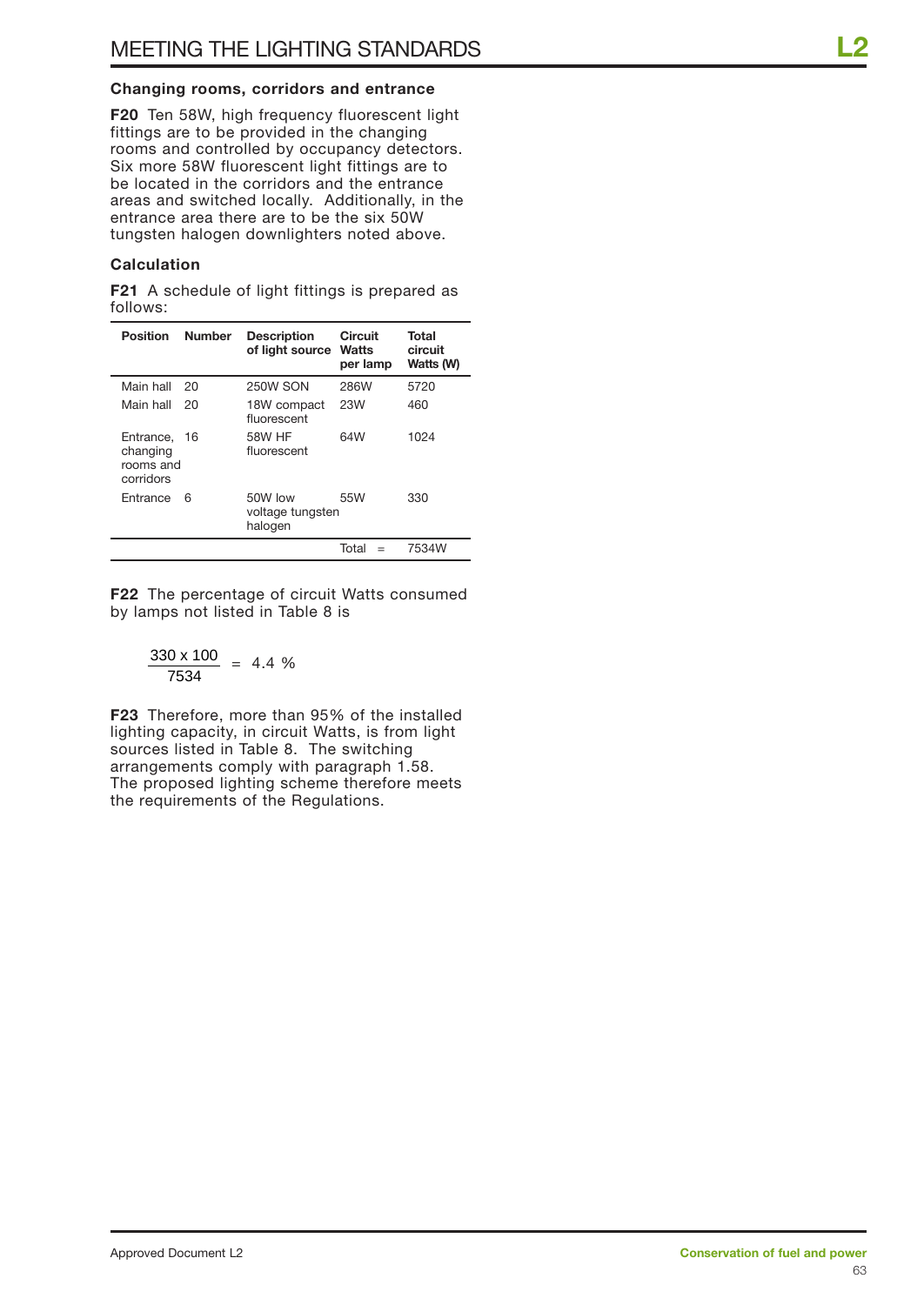# **Appendix G: Methods for office buildings**

### **Assessing the contribution to carbon emissions due to building services design and operation**

**G1** The efficiencies of buildings, and of the services systems that produce the indoor conditions required by occupants, can be assessed and compared provided a consistent system is used to describe the buildings and their energy use.

**G2** Applying such a consistent approach in the office building sector has allowed energy consumption benchmarks to be developed with which the performance of existing buildings, or the likely performance of new designs, can be compared. The benchmarks result from a number of surveys of operational buildings, and are included in Energy Consumption Guide 19 "Energy use in offices" (ECON 19).

#### **Performance benchmarks**

**G3** The information contained in ECON 19 provides benchmarks for the energy consumed by ACMV, heating and lighting services, together with benchmark information describing the hours of use of the equipment. Benchmarks also describe the energy consumed by the additional equipment necessary to support use of the building for typical office activities. The benchmarks refer to office buildings described as representing 'typical' and 'good practice' for the sector.

#### **Design Assessment**

**G4** The annual energy likely to be consumed by a particular service can be estimated as the product of the total installed input power rating of the plant installed to provide the service and the annual hours of use of that plant at the equivalent of full load. The annual hours of use can be considered to be the result of combining a benchmark value for the 'typical' hours of use of the service with a management factor that acts to reduce or increase this value. The management factor is a number related to the provisions that have been included that have the potential to help the occupier control and manage the use of the plant.

**G5** The Carbon Performance Rating (CPR) referred to in paragraphs G10 to G19 of this Appendix is a technique for assessing the likely performance of building services systems using this design information. It uses benchmarks consistent with ECON19 and is intended to estimate the potential for efficient operation of building services systems using information available at the design or construction stage.

#### **Performance assessment**

**G6** The inclusion of meters (Section 3 of this Approved Document) improves the confidence with which occupiers may assess their buildings' performance by estimating the energy consumed by servicing plant and the additional equipment required for the full operation of the building.

**G7** A technique of estimating operational energy consumption, and comparing the achieved performance of buildings with the ECON19 benchmarks, has been developed to assess the achieved performance of office buildings. This method is described in CIBSE Technical Memorandum TM 22 "Energy Assessment and Reporting Methodology: Office Assessment Method".

**G8** A means of comparing the design of services with benchmarks of installed load and energy use is described the CIBSE Guide volume "Energy Efficiency in Buildings".

**G9** The results of ongoing performance assessment could be used to provide valuable information from which to maintain and improve performance benchmarks, and hence the CPR method, and to inform the design process.

### **The Carbon Performance Rating (CPR)**

#### **The CPR for mechanical ventilation - CPR**

**G10** The assessment is based on the calculation of a Carbon Performance Rating using the following relationship:

 $CPR_{MVD}$  = PD x HD x CD x FD

**G11** The design is considered to represent acceptable practice where the result of the calculation  $\text{CPR}_{\text{MVD}} = 6.5$  or less.

**G12** For the system installed to provide mechanical ventilation, the factors PD, HD, CD and FD are as defined below:

- **PD** is the total installed capacity (sum of the input kW ratings) of the fans installed to provide mechanical ventilation divided by the relevant treated area (square metres)
- **HD** is the typical annual equivalent hours of full load operation, and is taken as 3700 hours per year
- **CD** is the conversion factor relating the emissions of carbon to the fuel used, here electricity, in kgC/kWh. (See Table 6 for carbon emission factors)
- **FD** is a factor which depends on the provisions that are made to control and manage the installed plant and which could act to improve the annual efficiency of the plant above that of the typical installation, or to reduce the effective annual hours of use. (See Table G1)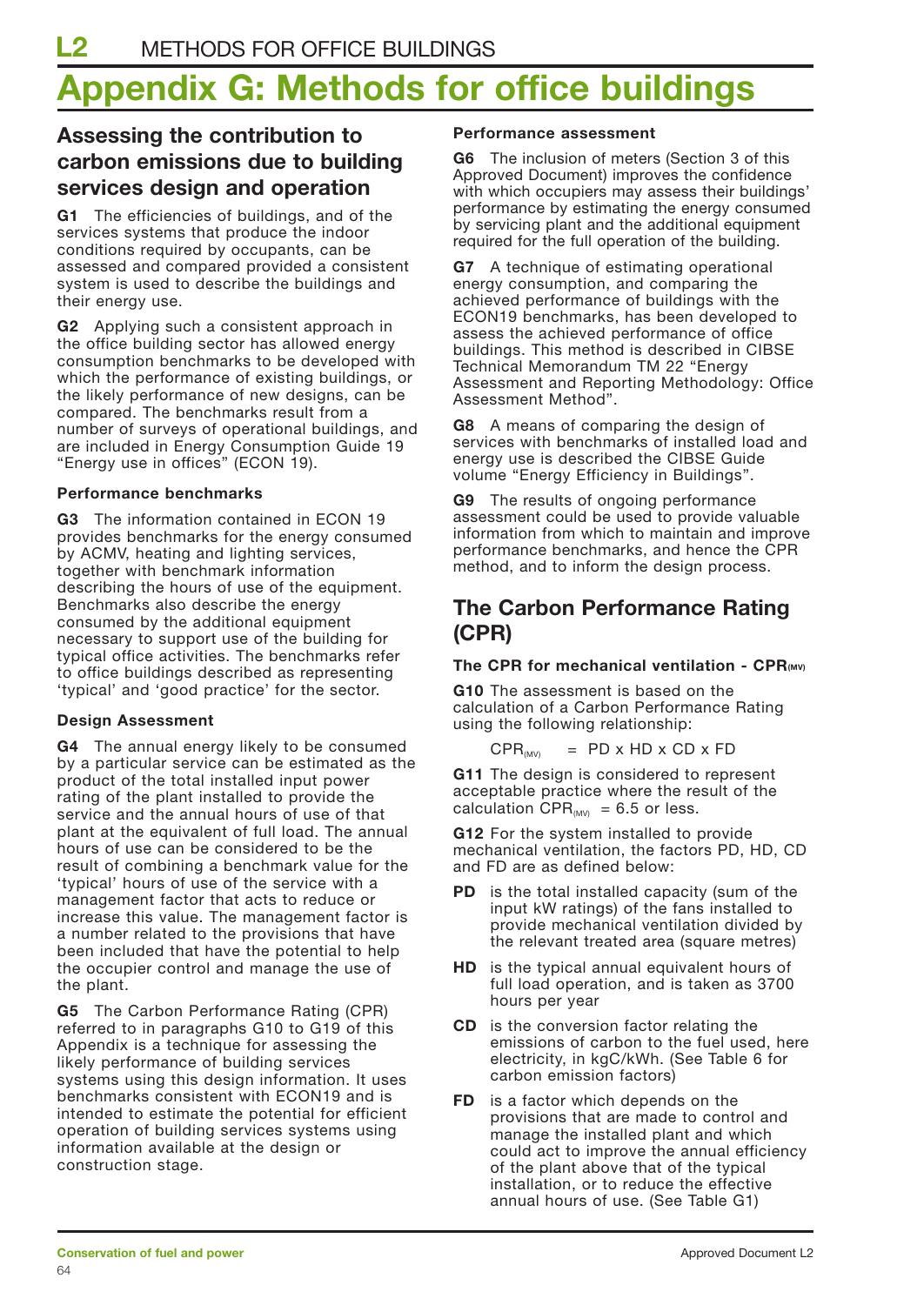#### **The CPR for air conditioning – CPR(MR)**

**G13** The assessment is based on the calculation of a Carbon Performance Rating using the following relationship:

> $CPR_{\text{GCMW}} = (PD \times HD \times CD \times FD) +$ (PR x HR x CR x FR)

**G14** The design is considered to represent acceptable practice where the result of the calculation  $\text{CPR}_{\text{ACMM}} = 10.3$  or less.

**G15** For the distribution system transferring cooled medium to the conditioned spaces, the factors PD, HD, CD and FD are as defined below:

- **PD** is the total installed capacity (sum of the input kW ratings) of the fans and pumps installed to distribute air and/or cooled media around the building divided by the relevant treated area (square metres)
- **HD** is the typical annual equivalent hours of full load operation, and is taken as 3700 hours per year
- **CD** is the conversion factor relating the emissions of carbon to the fuel used, here electricity, in kgC/kWh. (See Table 6 for carbon emission factors)
- **FD** is a factor which depends on the provisions that are made to control and manage the installed plant and which could act to improve the annual efficiency of the plant above that of the typical installation, or to reduce the effective annual hours of use. (See Table G2)

For the refrigeration system, the factors PR, HR, CR and FR are as defined below:

- **PR** is the total installed capacity (sum of the input kW ratings) of the plant installed to provide the cooling or refrigeration function divided by the relevant treated area (square metres)
- **HR** is the typical annual equivalent hours of full load operation of the refrigeration plant, and is taken as 1000 hours per year
- **CR** is the conversion factor relating the emissions of Carbon to the fuel used, here most frequently electricity, sometimes gas, in kgC/kWh. (See Table 6 for carbon emission factors)
- **FR** is a factor which depends on the provisions that are made to control and manage the installed plant and which could act to improve the annual efficiency of the plant above that of the typical installation, or to reduce the effective annual hours of use. (See Table G3)

### **Plant control and management factors**

**G16** Tables G1, G2 and G3 below itemise a number of control and management features which could act to improve the annual efficiency of the relevant plant above that of the typical installation, or to reduce the effective annual hours of use. Values to be associated with each feature are obtained from column A, B or C as appropriate and the resultant factor is obtained by multiplying together all of the individual values obtained. Values are selected from columns A, B and C of the table depending on the extent to which facilities for monitoring and reporting are provided, as follows:

- Column C No monitoring provided
- Column B Provision of energy metering of plant and/or metering of plant hours run, and/or monitoring of internal temperatures in zones
- Column A Provision as B above, plus the ability to draw attention to 'out of range' values.

**G17** The plant management features for Table G1 are:

#### Table G1 **To obtain factor (FD) for the air distribution system**

|                                                                                |      | Values |      |
|--------------------------------------------------------------------------------|------|--------|------|
| <b>Plant management features</b>                                               | А    |        | c    |
| a) Operation in mixed mode<br>with natural ventilation                         | 0.85 | 0.9    | 0.95 |
| b) Controls which restrict the<br>hours of operation of distribution<br>system | 0.9  | 0.93   | 0.95 |
| c) Efficient means of controlling<br>air flow rate                             | 0.75 | 0.85   | 0.95 |
| Column product (FD):                                                           |      |        |      |

a) Mixed mode operation available as a result of including sufficient openable windows to provide the required internal environment from natural ventilation when outdoor conditions permit. This may only apply where the perimeter zone exceeds 80% of the treated floor area.

b) Control capable of limiting plant operation to occupancy hours with the exceptions noted below in which operation outside the hours of occupancy forms a necessary part of the efficient use of the system:

- for control of condensation,
- for optimum start/stop control, or
- as part of a 'night cooling' strategy.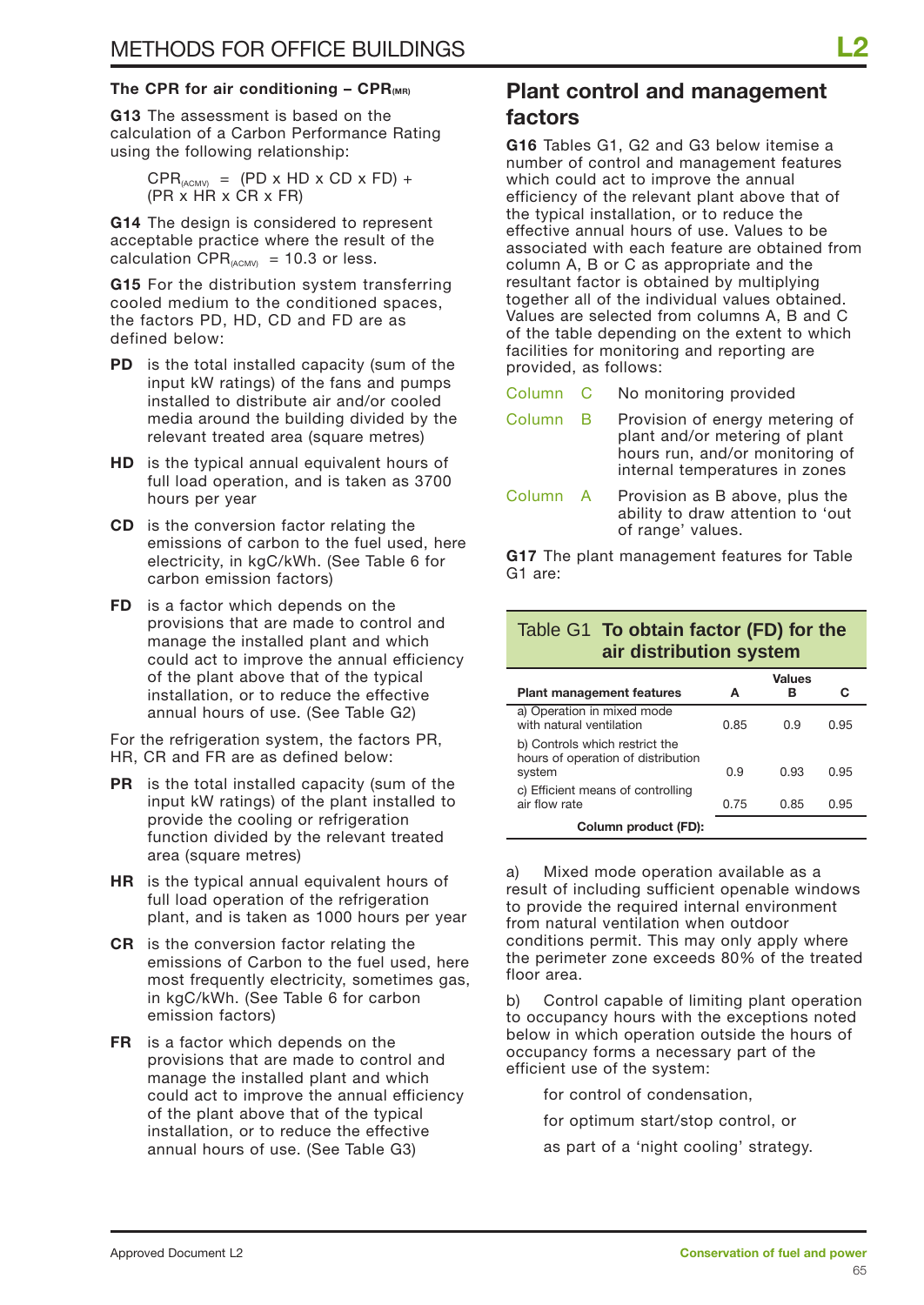c) Air flow rate controlled by a variable motor speed control which efficiently reduces input power at reduced output; variable pitch fan blades. (Damper, throttle or inlet guide vane controls do not attract this factor).

#### Table G2 **To obtain factor (FD) for the cooling distribution system**

| <b>Plant management features</b>                                               | A    | <b>Values</b><br>в | c    |
|--------------------------------------------------------------------------------|------|--------------------|------|
| a) Operation in mixed mode<br>with natural ventilation                         | 0.85 | 0.9                | 0.95 |
| b) Controls which restrict the<br>hours of operation of distribution<br>system | 0.9  | 0.93               | 0.95 |
| c) Efficient means of controlling<br>air flow rate                             | 0.75 | 0.85               | በ.95 |
| Column product (FD):                                                           |      |                    |      |

**G18** The plant management features for Table G2 are:

a) Mixed mode operation available as a result of including sufficient openable windows to provide the required internal environment from natural ventilation when outdoor conditions permit. This may only apply where the perimeter zone exceeds 80% of the treated floor area. This factor is credited only where interlocks are provided to inhibit the air conditioning supply in zones with opened windows.

b) and c) are as described in Table G1 above for mechanical ventilation.

### Table G3 **To obtain factor (FR) for the refrigeration plant**

|                                                                                |      | Values |      |
|--------------------------------------------------------------------------------|------|--------|------|
| <b>Plant management features</b>                                               | A    | в      | С    |
| a) Free cooling from cooling tower                                             | 0.9  | 0.93   | 0.95 |
| b) Variation of fresh air using<br>economy cycle or mixed mode<br>operation    | 0.85 | 0.9    | 0.95 |
| c) Controls to restrict hours of<br>operation                                  | 0.85 | 0.9    | 0.95 |
| d) Controls to prevent simultaneous<br>heating and cooling in the same<br>zone | 0.9  | 0.93   | 0.95 |
| e) Efficient control of plant capacity,<br>including modular plant             | 0.9  | 0.93   | 0.95 |
| f) Partial ice thermal storage                                                 | 1.8  | 1.86   | 1.9  |
| g) Full ice thermal storage                                                    | 0.9  | 0.93   | 0.95 |
| Column product (FR):                                                           |      |        |      |

**G19** The plant management features for Table G3 are:

a) Systems that permit cooling to be obtained without the operation of the refrigeration equipment when conditions allow (eg 'strainer cycle'; 'thermosyphon').

b) Systems that incorporate an economy cycle in which the fresh air and recirculated air mix is controlled by dampers, or where mixed mode operation is available as defined below Table G2.

c) Controls that are capable of limiting plant operation to the hours of occupancy of the building, with the exceptions noted below in which operation outside the hours of occupancy forms a necessary part of the efficient use of the system:

for control of condensation,

for optimum start/stop control, or

as part of a strategy to pre-cool the building overnight using outside air.

d) Controls that include an interlock or dead band capable of precluding simultaneous heating and cooling in the same zone.

e) Refrigeration plant capacity controlled online by means that reduce input power in proportion to cooling demand and maintain good part load efficiencies (eg. modular plant with sequence controls; variable speed compressor). (Hot gas bypass control does not attract this factor).

f) Partial ice storage in which the chiller is intended to operate continuously, charging the store overnight and supplementing its output during occupancy.

g) Full ice storage in which the chiller operates only to recharge the thermal store overnight and outside occupancy hours.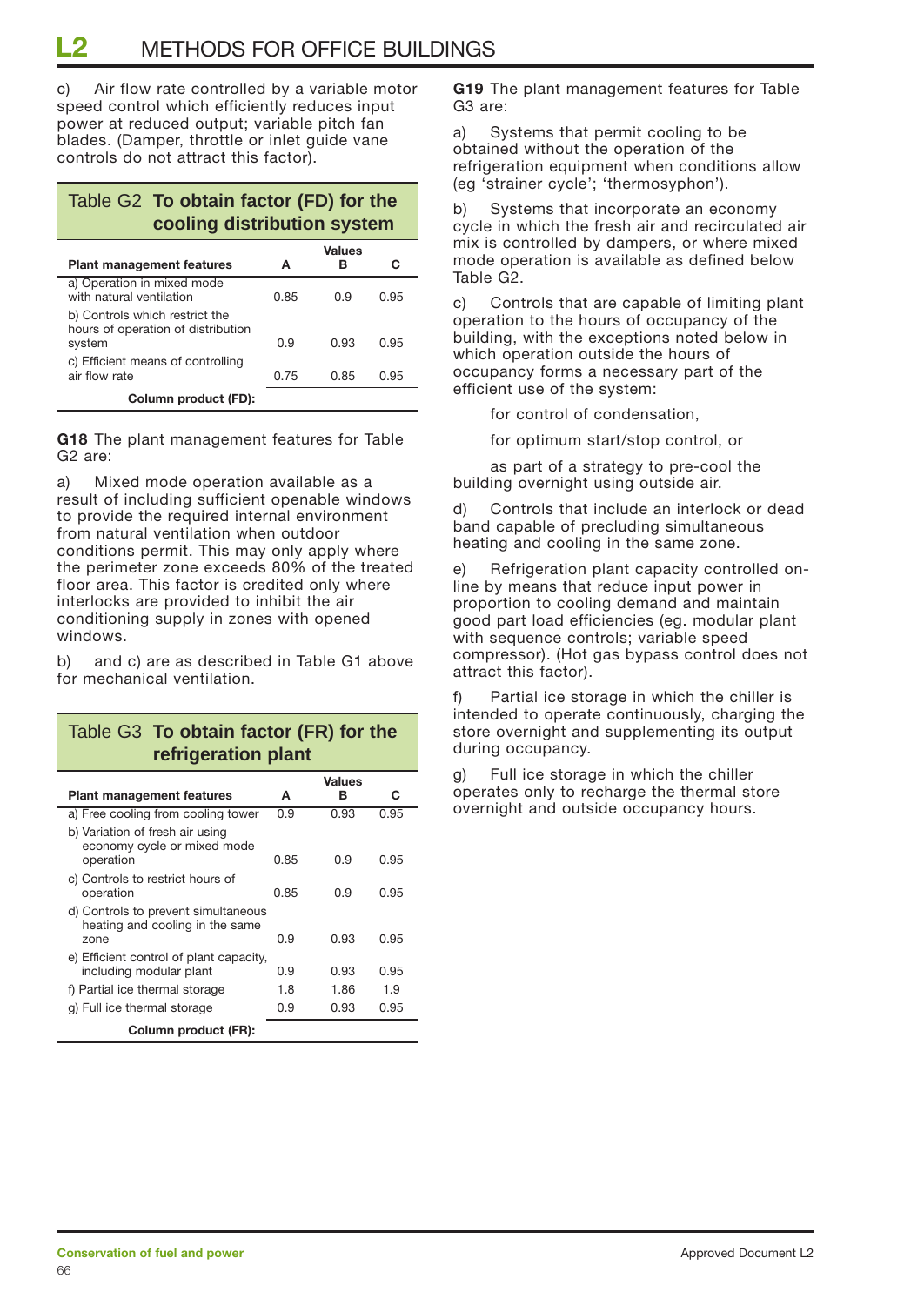### **Example CPR calculations**

#### **Example calculation for a office proposal including air conditioning**

**G20** In this example it is intended to include an air conditioning system in a new office building. The relevant details from the proposal are that:

The total area to be treated by the system is  $3000m^2$ .

Cooling will be provided by two speedcontrolled electrically powered compressors, with a total rated input power of 150kW.

The refrigeration compressor energy consumption will be metered.

The fans used to distribute cooled air to treated spaces have a total rated input power of 35kW.

The fan energy consumption will be metered.

A time clock control is to be provided so that the operation of the cooling system (refrigeration and air distribution) may be restricted to occupancy hours.

Windows in treated areas will be openable so that natural ventilation may be used, and the cooling system turned off, when required.

The CPR calculation for air conditioning is:

 $CPR$ <sub>(ACMV)</sub> = (PD x HD x CD x FD) + (PR x HR x CR x FR)

In this proposal, for the cooling distribution system:

- **PD** is the total installed capacity (sum of the input kW ratings) of the fans divided by the relevant treated area (square metres)
	- $= 0.0117$  (35/3000)
- **HD** = 3700 hours per year
- **CD** is the carbon conversion factor for electricity, in kgC/kWh. (See Table 6 for carbon emission factors)
	- $= 0.113$
- $FD = 0.84$ , determined from Table G2 as follows:

As the major plant will be metered, factors from Column B of the Table are used. Then:

Factor for including the opportunity for natural ventilation (mixed mode operation) = 0.9

Factor for including provision to restrict the hours of use of the system (time control)  $= 0.93$ 

Column product  $(FD) = 0.84$  (0.9 x 0.93)

And, for the refrigeration system:

**PR** = the total installed capacity (sum of the input kW ratings) of the refrigeration plant divided by the treated area (square metres)

 $= 0.05$  (150/3000)

- $HR = 1000$  hours per year
- **CR** = the carbon conversion factor for electricity, in kgC/kWh. (See Table 6 for carbon emission factors)

 $= 0.113$ 

 $FR = 0.75$ , determined from Table G3 as follows:

As the major plant will be metered, factors from Column B of the Table are used. Then:

Factor for including the opportunity for natural ventilation (mixed mode operation) =  $0.9$ 

Factor for including provision to restrict the hours of use of the system (time control)  $= 0.9$ 

Factor for providing efficient means of controlling plant capacity  $= 0.93$ 

Column product (FR) =  $0.75$  (0.9 x 0.9 x 0.93)

The CPR calculation is then:

 $CPR_{(ACMV)} = (0.0117 \times 3700 \times 0.113 \times 0.84) +$ (0.05 x 1000 x 0.113 x 0.75)

 $-8.35$ 

The proposal therefore achieves a calculated rating of 8.35, which is lower than the required CPR of 10.3 and would therefore be acceptable on this basis.

Note: The rating of 8.35 indicates that, under similar patterns of occupancy and use, the proposed building would be likely to cause about 20% less carbon emission than would be caused by one like the typical air conditioned office building defined in ECON 19.

#### **Example calculation for a proposal to increase the area treated by an office mechanical ventilation system**

**G21** In this example it is intended to increase the area treated by an existing office mechanical ventilation system. The relevant details from the proposal are that:

The total area to be treated by the system is to be increased from  $3200$ m $^2$  to  $3800$ m $^2$ .

The total input power rating of the fans is to be unchanged at 72kW.

The fan input power will be metered, where previously it was not.

An existing time clock control provision for the system is to be kept.

The CPR calculation for mechanical ventilation is:

 $CPR_{(MV)} = (PD \times HD \times CD \times FD)$ 

In this proposal, for the existing air distribution system:

**PD** is the total installed capacity (sum of the input kW ratings) of the fans divided by the relevant treated area (square metres)

 $= 0.0225$  (72/3200)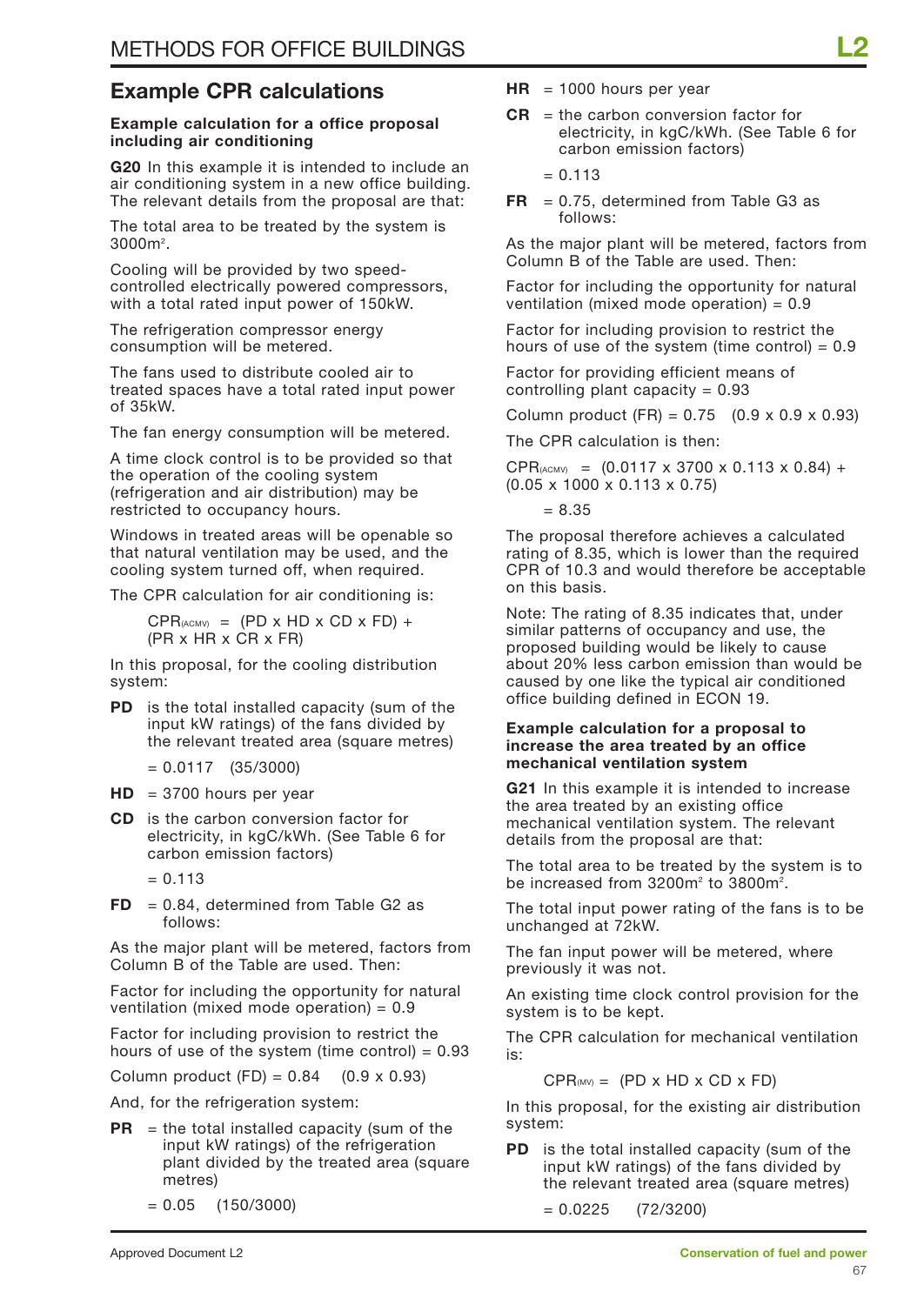### **L2** METHODS FOR OFFICE BUILDINGS

**HD** = 3700 hours per year

**CD** is the carbon conversion factor for electricity, in kgC/kWh. (See Table 6 for carbon emission factors)

 $FD = 0.95$ , determined from Table G1 as follows:

As the plant is not metered, factors from Column C of the Table are used. Then:

Factor for including provision to restrict the hours of use of the system (time control) =  $0.95$ 

Column product  $(FD) = 0.95$ 

The CPR calculation is then:

 $CPR_{\text{M}\text{M}} = (0.0225 \times 3700 \times 0.113 \times 0.95)$  $= 8.94$ 

Since this calculated rating of 8.94 for the existing system is higher than the target 6.5 for new construction, the altered system would be required to reduce the rating by 10%, or to 7.15 (6.5+10%), whichever is the less demanding. In this case the 10% reduction is the less demanding and results in a target rating of 8.04.

In this proposal, for the extended air distribution system:

- **PD** is the total installed capacity (sum of the input kW ratings) of the fans divided by the relevant treated area (square metres)
	- $= 0.01895$  (72/3800)
- $HD = 3700$  hours per year
- **CD** is the carbon conversion factor for electricity, in kgC/kWh. (See Table 6 for carbon emission factors)

$$
= 0.113
$$

 $FD = 0.93$ , determined from Table G1 as follows:

As plant will now be metered, factors from Column B of the Table are used, then:

Factor for including provision to restrict the hours of use of the system (time control)  $= 0.93$ 

Column product (FD) = 0.93

The CPR calculation is then:

 $CPR_{(MW)} = (0.01895 \times 3700 \times 0.113 \times 0.93)$  $= 7.37$ 

This alteration achieves a rating lower than its particular target of 8.04 and would therefore be acceptable on this basis.

Note: The rating of 7.37 indicates that, under similar patterns of occupancy and use, the proposed building would be likely to cause about 13% greater carbon emission than one like the typical air conditioned office building defined in ECON 19.

#### **Example calculation for a office proposal including air conditioning and a dedicated, air conditioned, computer suite.**

**G22** In this example it is intended to include an air conditioning system in a new office building that also houses a dedicated computer suite that will be served as a separate controlled zone from the centralised air conditioning system. The relevant details from the proposal are that:

The total area to be treated by the system is  $3500m^2$ .

Cooling will be provided by two speedcontrolled electrically powered compressors, with a total rated input power of 225kW.

The refrigeration compressor energy consumption will be metered.

The fans used to distribute cooled air to treated spaces have a total rated input power of 45kW.

The fan energy consumption will be metered.

Windows in treated office areas will be openable, with interlocks to disable the local air conditioning terminals, so that natural ventilation may be used when required.

Efficient fan speed control will be installed to accommodate the variations in demand for air supply.

The treated area of the computer room is 500m<sup>2</sup>. The designer has estimated that the refrigeration input power required to service the computer room is 45kW and the fan input power required to provide air supply to the computer room is 10kW.

The relevant plant input power ratings and the relevant treated area are the result of subtracting the computer room area and the plant required to service it from the totals, hence:

Relevant treated area =  $3000m^2$ (3500 – 500)

Relevant refrigeration installed capacity  $= 180$ kW (225 – 45)

Relevant fan installed capacity  $= 35$ kW  $(45 - 10)$ 

The CPR calculation for air conditioning is:

 $CPR_{\langle\text{ACMV}\rangle}$  = (PD x HD x CD x FD) + (PR x HR x CR x FR)

In this proposal, for the cooling distribution system:

**PD** is the total installed capacity (sum of the input kW ratings) of the fans divided by the relevant treated area (square metres)

 $= 0.0117$  (35/3000)

 $HD = 3700$  hours per year

 $= 0.113$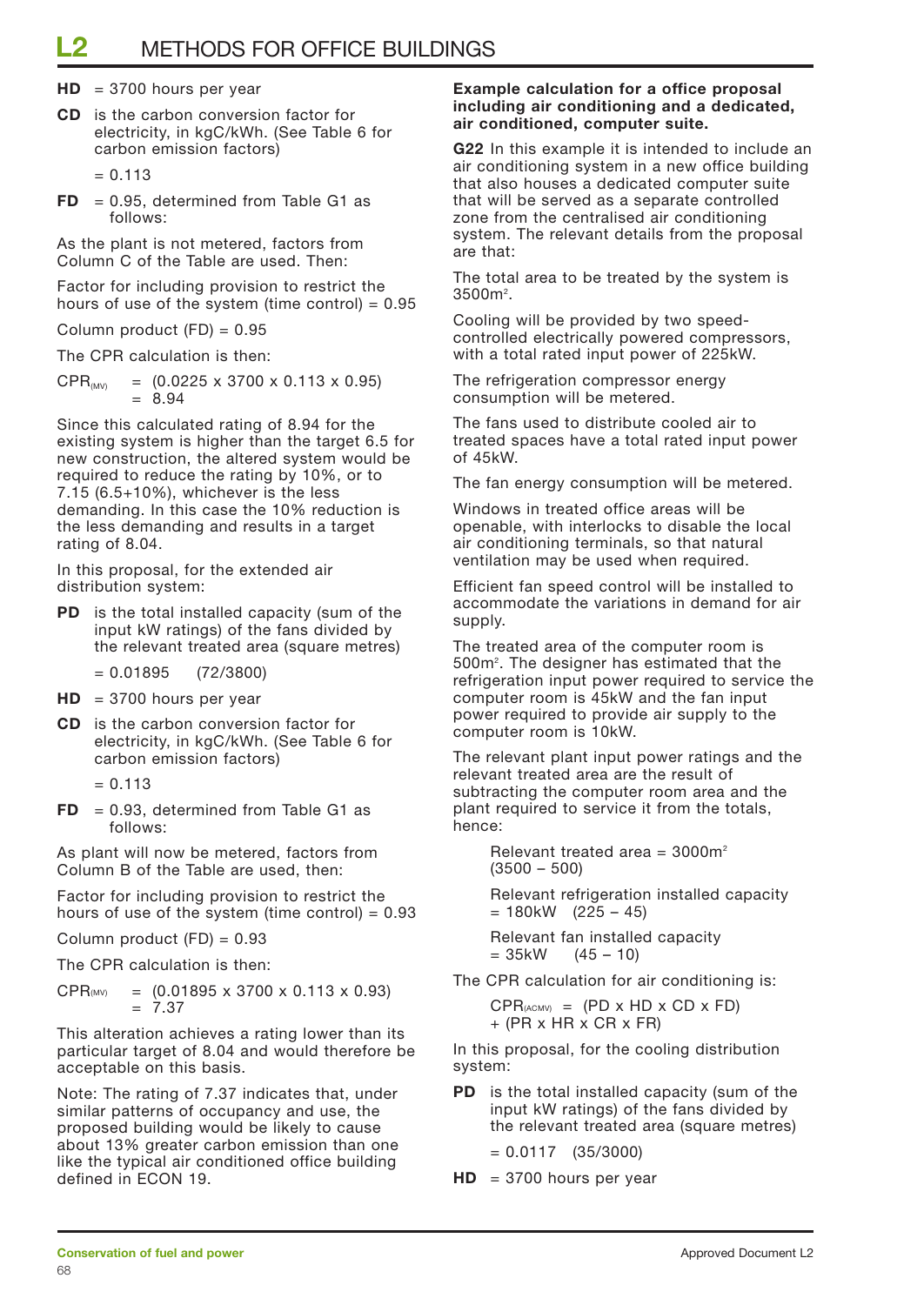**CD** is the carbon conversion factor for electricity, in kgC/kWh. (See Table 6 for carbon emission factors)

 $= 0.113$ 

 $FD = 0.765$ , determined from Table G2 as follows:

As the major plant will be metered, factors from Column B of the Table are used. Then:

Factor for including the opportunity for natural ventilation (mixed mode operation) =  $0.9$ 

Factor for including efficient control of air flow rate  $= 0.85$ 

Column product (FD) =  $0.765$  (0.9 x 0.85)

And, for the refrigeration system:

- $PR =$  the total installed capacity (sum of the input kW ratings) of the refrigeration plant divided by the treated area (square metres)
	- $= 0.06$  (180/3000)
- $HR = 1000$  hours per year
- **CR** = the carbon conversion factor for electricity, in kgC/kWh. (See Table 6 for carbon emission factors)
	- $= 0.113$
- $FR = 0.837$ , determined from Table G3 as follows:

As the major plant will be metered, factors from Column B of the Table are used. Then:

Factor for including the opportunity for natural ventilation (mixed mode operation) =  $0.9$ 

Factor for providing efficient means of controlling plant capacity  $= 0.93$ 

Column product  $(FR) = 0.837$  (0.9 x 0.93)

The CPR calculation is then:

 $CPR_{(ACMV)} = (0.0117 \times 3700 \times 0.113 \times 0.765) +$  $(0.06 \times 1000 \times 0.113 \times 0.837) = 9.42$ 

The proposal therefore achieves a calculated rating of 9.42, which is lower than the required CPR of 10.3 and would therefore be acceptable on this basis.

Note: The rating of 9.42 indicates that, under similar patterns of occupancy and use, the proposed building would be likely to cause about 10% less carbon emission than one like the typical air conditioned office building defined in ECON 19.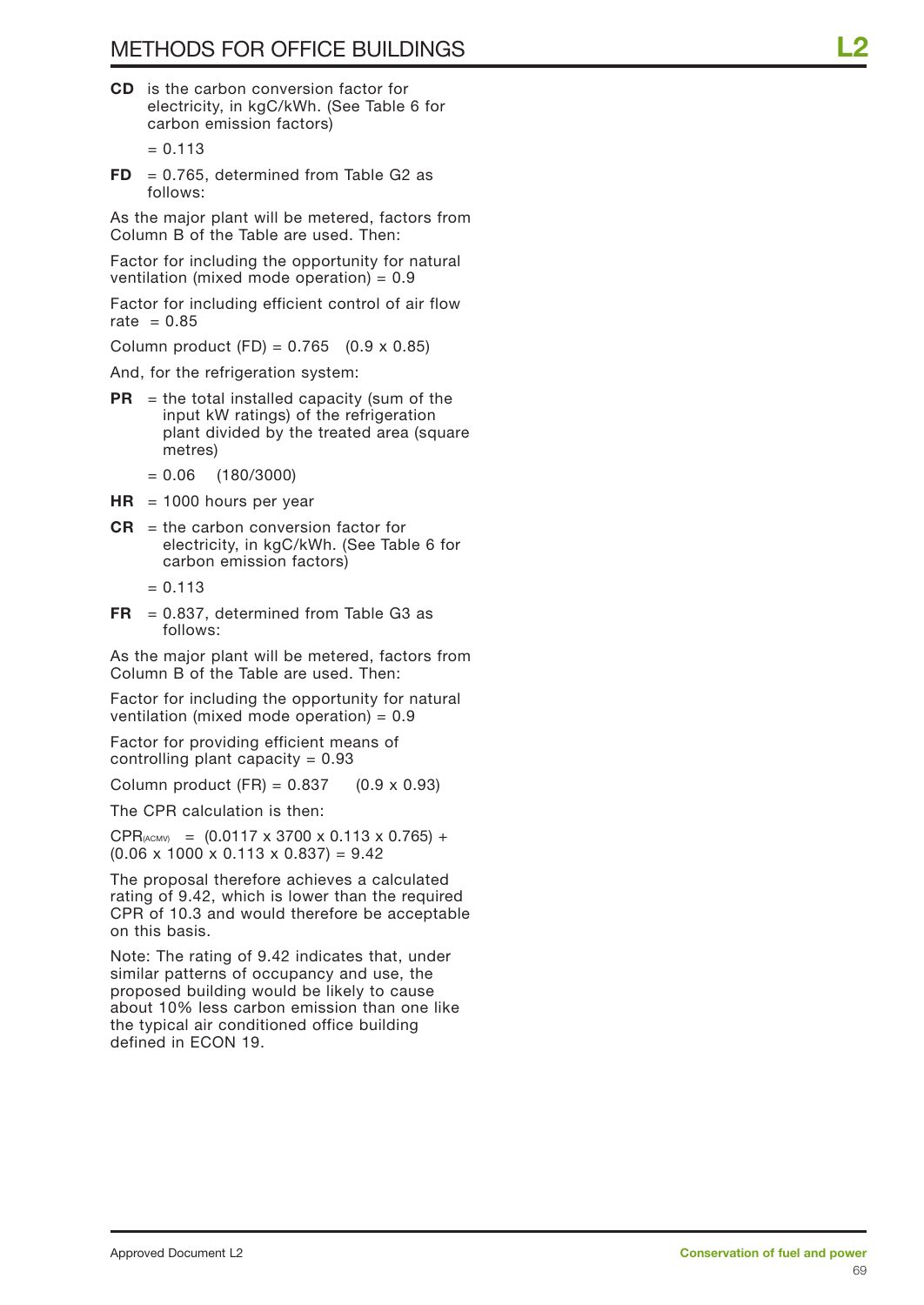# **Appendix H: Methods for solar overheating**

**H1** This appendix provides the detail for the procedure described in paragraph 1.23a).

**H2** When estimating the solar load, the space being considered should be split into perimeter and interior zones. Perimeter zones are those defined by a boundary drawn a maximum of 6m away from the window wall(s). Interior zones are defined by the space between this perimeter boundary and the non-window walls or the perimeter boundary of another perimeter zone. When calculating the average solar cooling load, the contribution from all windows within that zone should be included, plus the area of any rooflight (or part rooflight) that is within the zone boundary. For interior zones, the contribution from all rooflights (or part rooflight) that is within its zone boundary should be included. For each zone within the space, the total solar cooling load (Qslw+ Qslr) should be no greater than 25W/m<sup>2</sup>. The average solar cooling load per unit floor area averaged between the hours of 07:30 and 17:30 can be calculated by use of the following equations.

a) The contribution from vertical glazing should be calculated from

$$
Q_{\text{slw}} = \frac{1}{A_{p}} \sum A_{g} q_{s} f_{c} (1 - f_{rw})
$$
 (H1)

where:-

 $\mathsf{Q}_{\mathsf{slw}}$  is the solar load per unit floor area (W/m²).

- ${\sf A}_{\sf P}\;$  is the floor area of the perimeter zone (m²).
- $\mathsf{A}_\mathsf{g}$  is the area of the glazed opening (m²).
- qs is the solar load for the particular orientation of opening (W/m<sup>2</sup> of glazing) -Table H1.
- $f_c$  is a correction factor for glazing/blind combination (Table H2).
- $f_{rw}$  is the framing ratio for the window (default value for vertical windows  $= 0.1$ ).

b) The contribution from any horizontal rooflights in the space should be calculated from

$$
Q_{\rm slr} = q_{\rm sr} g_{\rm rr} f_{\rm c} (1-f_{\rm rr}) \qquad (H2)
$$

where:-

- $Q_{\text{str}}$  is the solar load per unit floor area (W/m<sup>2</sup> of floor area).
- $q_{sr}$  is the solar load for horizontal openings (W/m2 of opening area) (Table H1).
- $g_{rr}$  is the ratio of the total area of rooflight to the floor area.
- $f_{rr}$  is the framing ratio for the rooflight (default value for horizontal rooflights  $=0.3$ ).
- $f_s$  is a correction factor for glazing/blind combination (Table H2).
- fc is a correction factor for glazing/blind combination (Table H2).

### Table H1 **Average solar load between 07.30 and 17.30 for different orientations**

| Orientation | Average solar load (W/m <sup>2</sup> ) |
|-------------|----------------------------------------|
| N           | 125                                    |
| NE/NW       | 160                                    |
| E/W         | 205                                    |
| SE/SW       | 198                                    |
| S           | 156                                    |
| Horizontal  | 327                                    |

### Table H2 **Correction factors for intermittant shading using various glass/blind combinations**

| Glazing/blind combination          | Correction factor f <sub>c</sub> |
|------------------------------------|----------------------------------|
| (described from inside to outside) |                                  |
| Blind/clear/clear                  | 0.95                             |
| Blind/clear/reflecting             | 0.62                             |
| Blind/clear/absorbing              | 0.66                             |
| Blind/low-e/clear                  | 0.92                             |
| Blind/low-e/reflecting             | 0.60                             |
| Blind/low-e/absorbing              | 0.62                             |
| Clear/blind/clear                  | 0.69                             |
| Clear/blind/reflecting             | 0.47                             |
| Clear/blind/absorbing              | 0.50                             |
| Clear/clear/blind/clear            | 0.56                             |
| Clear/clear/blind/reflecting       | 0.37                             |
| Clear/clear/blind/absorbing        | 0.39                             |
| Clear/clear/blind                  | 0.57                             |
| Clear/clear/clear/blind            | 0.47                             |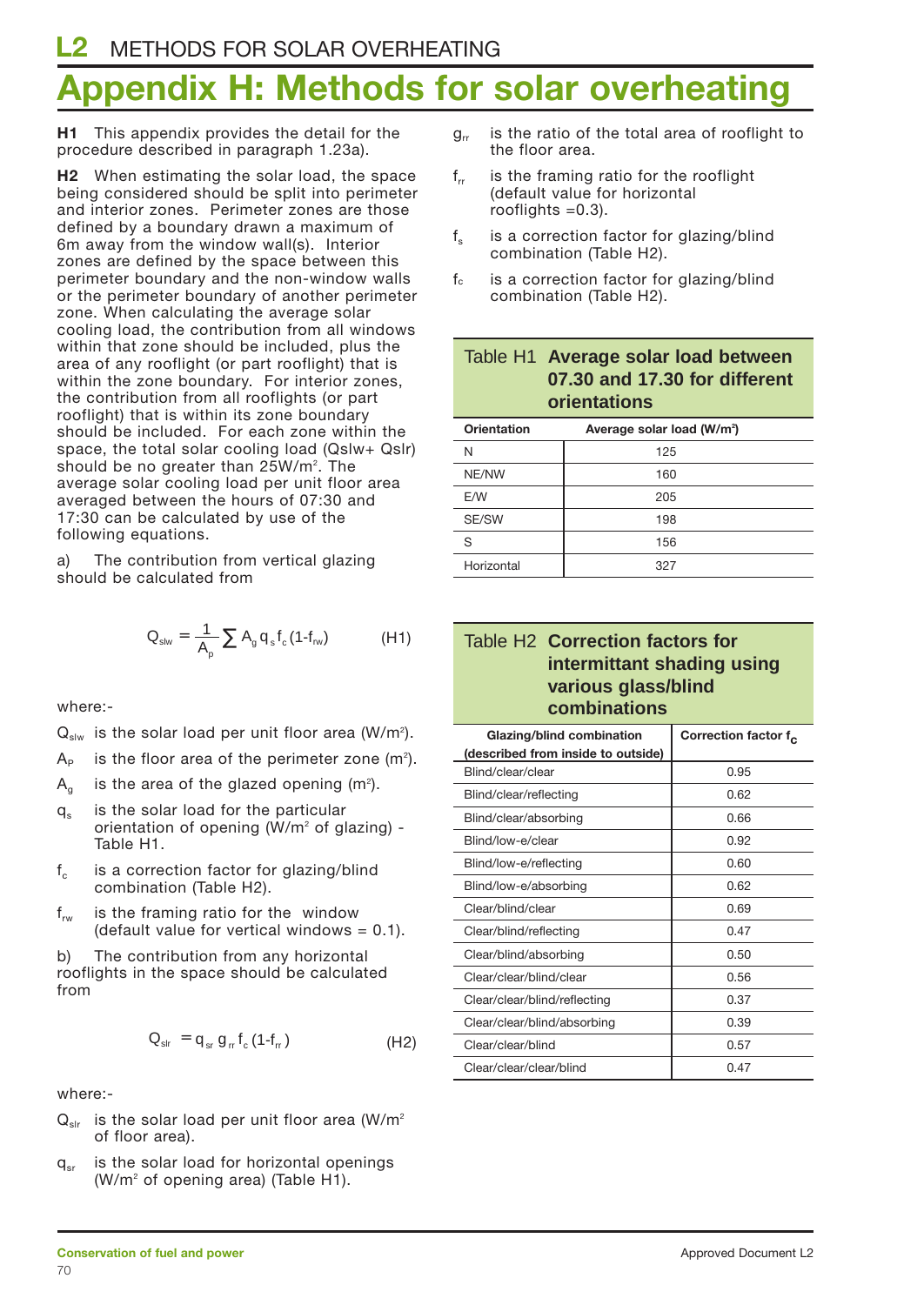**H3** As a preferred alternative to the generic numbers in these tables, shading coefficient data for a particular device can be used:

a) For fixed shading (including units with absorbing or reflecting glass), the correction factor fc is given by

$$
f_c = \frac{S_c}{0.7}
$$
 (H3)

b) For moveable shading, the correction factor is given by

$$
f_c = \frac{1 + \frac{S_c}{0.7}}{2}
$$
 (H4)

where  $S_c$  is the shading coefficient for the glazing/shading device combination, i.e. the ratio of the instantaneous heat gain at normal incidence by the glazing/shading combination relative to that transmitted by a sheet of 4mm clear glass.

c) Where there is a combination of fixed and moveable shading, the correction factor is given by

$$
f_c = \frac{S_{ct} + S_{ctot}}{1.4}
$$
 (H5)

where  $S_{cf}$  is the shading coefficient of the fixed shading (with glazing) and  $S<sub>ctot</sub>$  is the shading coefficient of the combination of glazing and fixed and moveable shading.

### **Example 1**

**H4** Consider a classroom in a school. The room is 9m long by 6m deep, with a floor to ceiling height of 2.9m. There is glazing on one wall, with rooflights along the internal wall opposite the window wall. The windows are 1200mm wide by 1000mm high, and there are six such windows in the external wall, which faces SE. The windows are clear double glazed, with mid-pane blinds, of wooden frames with a framing percentage of 25%. There are three  $0.9m<sup>2</sup>$  horizontal rooflights, with an internal blind and low-e glass on the inner pane of the double pane unit.

For the windows  $Q_{\text{slw}}$ =(6 x 1.2 x 1.0 x 198 x  $0.69 \times (1 - 0.25) / (9 \cdot 6) = 13.7 \text{ W/m}^2$ 

For the rooflight  $Q_{\text{str}} = (327 \times (3 \times 0.9/54))$  $x$  0.92  $x$  0.7) = 10.5 W/m<sup>2</sup>

The total solar load is  $13.7 + 10.5 = 24.2$ , which is less than the limiting value of 25 W/m<sup>2</sup>.

### **Example 2**

**H5** This example shows how the method in this appendix could be used to determine, for each space, a shading coefficient that would enable the solar loads to meet the requirements of Part L.

**H6** Consider an office building, with a floor to ceiling height of 2.8m and curtain walling construction with a glazing ratio of 0.65. The default framing factor of 0.1 is appropriate in this case. The long side of the office faces south and the short side faces west. The main office area is open plan, but there is a 5m by 3m corner office. For the open plan areas, the perimeter zone is defined by the 6m depth rule, but for the corner office, it is defined by the partitions. In order to avoid solar overheating, it is proposed to provide fixed external shading. Equations (H1) and (H3) can be used to determine the required shading coefficient for the glass/shading combination\*. Combining equations (H1) and (H3) and re-arranging gives:-

$$
S_c = \frac{0.7 \times Q_{\text{slw}} \times A_p}{\sum A_g \times q_s \times (1 - f_{\text{rw}})}
$$
(H6)

For the south facing open plan area, consider a typical module 10m wide. In this case

 $S_c = (0.7 \times 25 \times 10 \times 6)/(10 \times 2.8 \times 0.65 \times 156 \times 0.9)$  $= 0.41$ .

For a similar west facing open plan area

 $S_c = (0.7 \times 25 \times 10 \times 6)/(10 \times 2.8 \times 0.65 \times 205 \times 0.9)$  $= 0.31.$ 

Note that a different equation would be obtained if a moveable shading device were in use, since equation (H1) would then need to be combined with equation (H4).)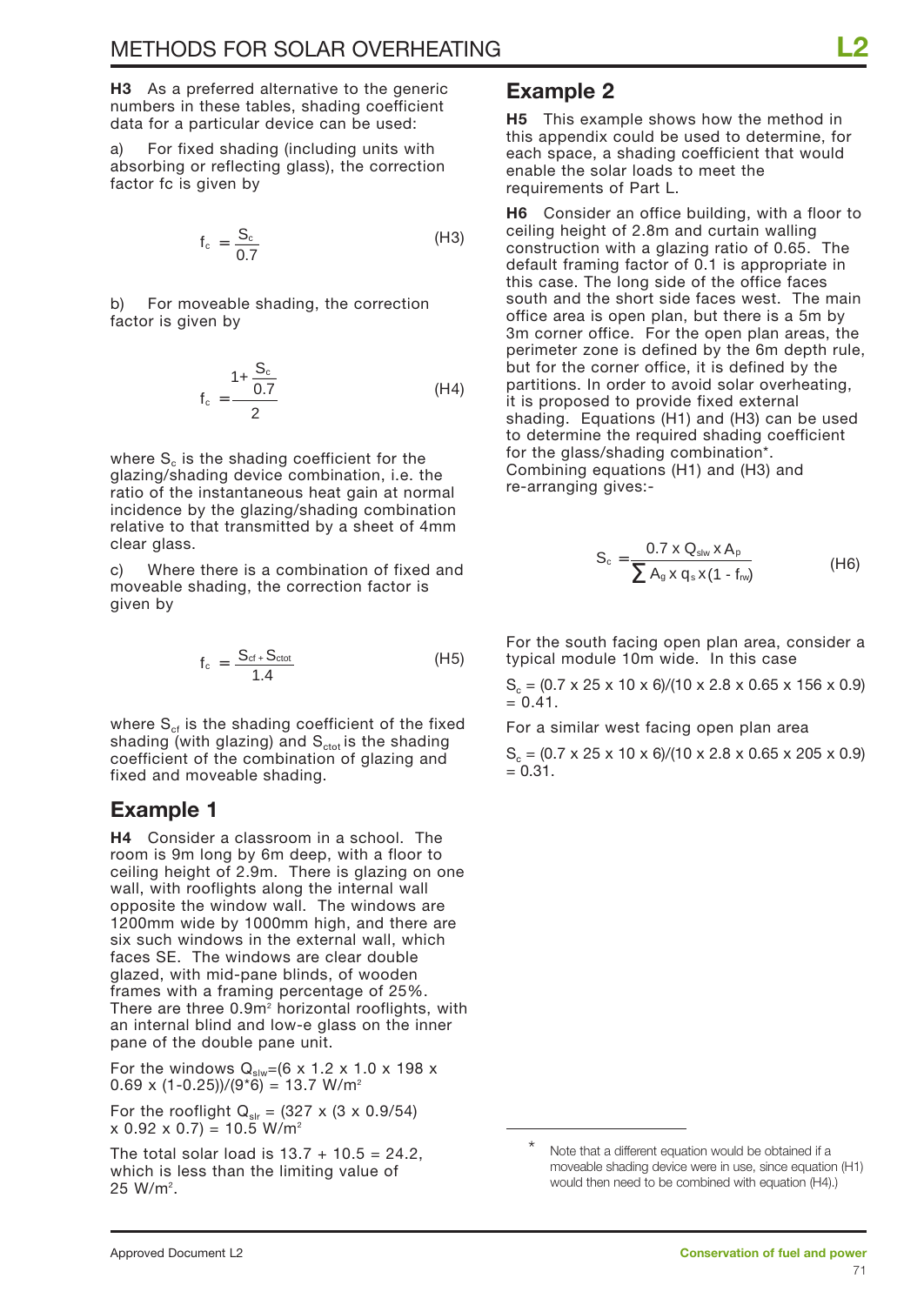For the corner office, there are two window orientations, and so the summation term of equation (H5) is calculated as shown in the table.

| <b>Orientation</b><br>of window | Area of window<br>(m <sup>2</sup> ) | Solar load per unit<br>glass area (Table H1) | Total solar load (W) allowing<br>for 10% framing |
|---------------------------------|-------------------------------------|----------------------------------------------|--------------------------------------------------|
| South                           | $5 \times 2.8 \times 0.65 = 9.10$   | 156                                          | $= 9.10 \times 156 \times (1 - 0.1) = 1278$      |
| West                            | $3 \times 2.8 \times 0.65 = 5.46$   | 205                                          | $= 5.46 \times 205 \times (1 - 0.1) = 1007$      |
| Total solar load                | $= 1278 + 1007 = 2285$              |                                              |                                                  |

In this case  $S_c = (0.7 \times 25 \times 5 \times 3)/2285 = 0.11$ . Such a shading coefficient is quite demanding to achieve in practice. One alternative might be to reduce the glazing area by using opaque insulating panels. If the building is to be air conditioned, another option would be to demonstrate that the Carbon Performance Rating of the building's ACMV systems is no greater than the values shown in Table 11.

If the corner office was not partitioned from a general open floor area, it's solar load could be considered as part of the load of one of the facades it shares.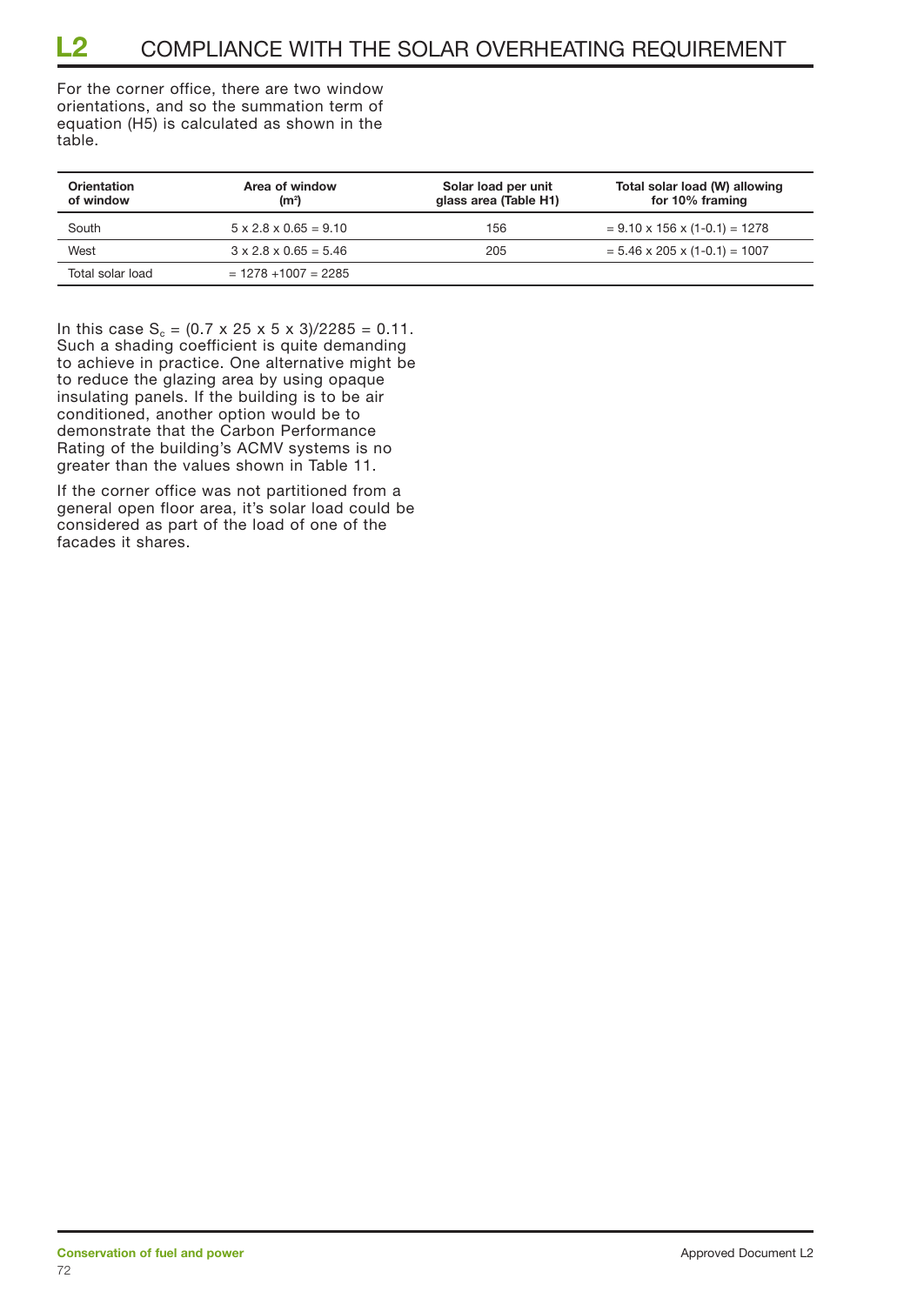<sup>2</sup> **BS EN ISO 13789:1999** Thermal performance of buildings - Transmission heat loss coefficient - Calculation method

<sup>3</sup> **BS EN 12664:2001** Thermal performance of building materials and products – Determination of thermal resistance by means of guarded hot plate and heat flow meter methods – Dry and moist products of low and medium thermal resistance

<sup>4</sup> **BS EN 12667:2000** Thermal performance of building materials and products -Determination of thermal resistance by means of guarded hot plate and heat flow meter methods – Products of high and medium thermal resistance

<sup>5</sup> **BS EN 12939:2001** Thermal performance of building materials and products – Determination of thermal resistance by means of guarded hot plate and heat flow meter methods – Thick products of high and medium thermal resistance

<sup>6</sup> **BS EN ISO 8990:1996** Thermal insulation – Determination of steady-state thermal transmission properties – Calibrated and guarded hot box

<sup>7</sup> **BS EN ISO 12567-1:2000** Thermal performance of windows and doors – Determination of thermal transmittance by hot box method – Part 1: Complete windows and doors

<sup>9</sup> **BS EN ISO 6946:1997** Building components and building elements – Thermal resistance and thermal transmittance – Calculation method

<sup>10</sup> **BS EN ISO 13370:1998** Thermal performance of buildings – Heat transfer via the ground – Calculation methods

<sup>11</sup>**BS EN ISO 10077-1:2000** Thermal performance of windows, doors and shutters – Calculation of thermal transmittance – Part 1: Simplified methods

<sup>12</sup> **prEN ISO 10077-2** Thermal performance of windows, doors and shutters – Calculation of thermal transmittance – Part 2: Numerical method for frames

<sup>19</sup> **BS EN ISO 10211-1:1996** Thermal bridges in building construction – Calculation of heat flows and surface temperatures – Part 1: General methods

<sup>20</sup> **BS EN ISO 10211-2:2001** Thermal bridges in building construction – Calculation of heat flows and surface temperatures – Part 2: Linear thermal bridges

<sup>21</sup> **BS EN 12524:2000** Building materials and products – Hygrothermal properties – Tabulated design values

<sup>26</sup> **BS EN ISO 13789:1999** Thermal performance of buildings - Transmission heat loss coefficient - Calculation method

<sup>41</sup> **BS 5422:2001** Method for specifying thermal insulating materials for pipes, tanks, vessels, ductwork and equipment operating within the temperature range –40°C to +700°C

<sup>55</sup> **BS 7913:1998** The principles of the conservation of historic buildings